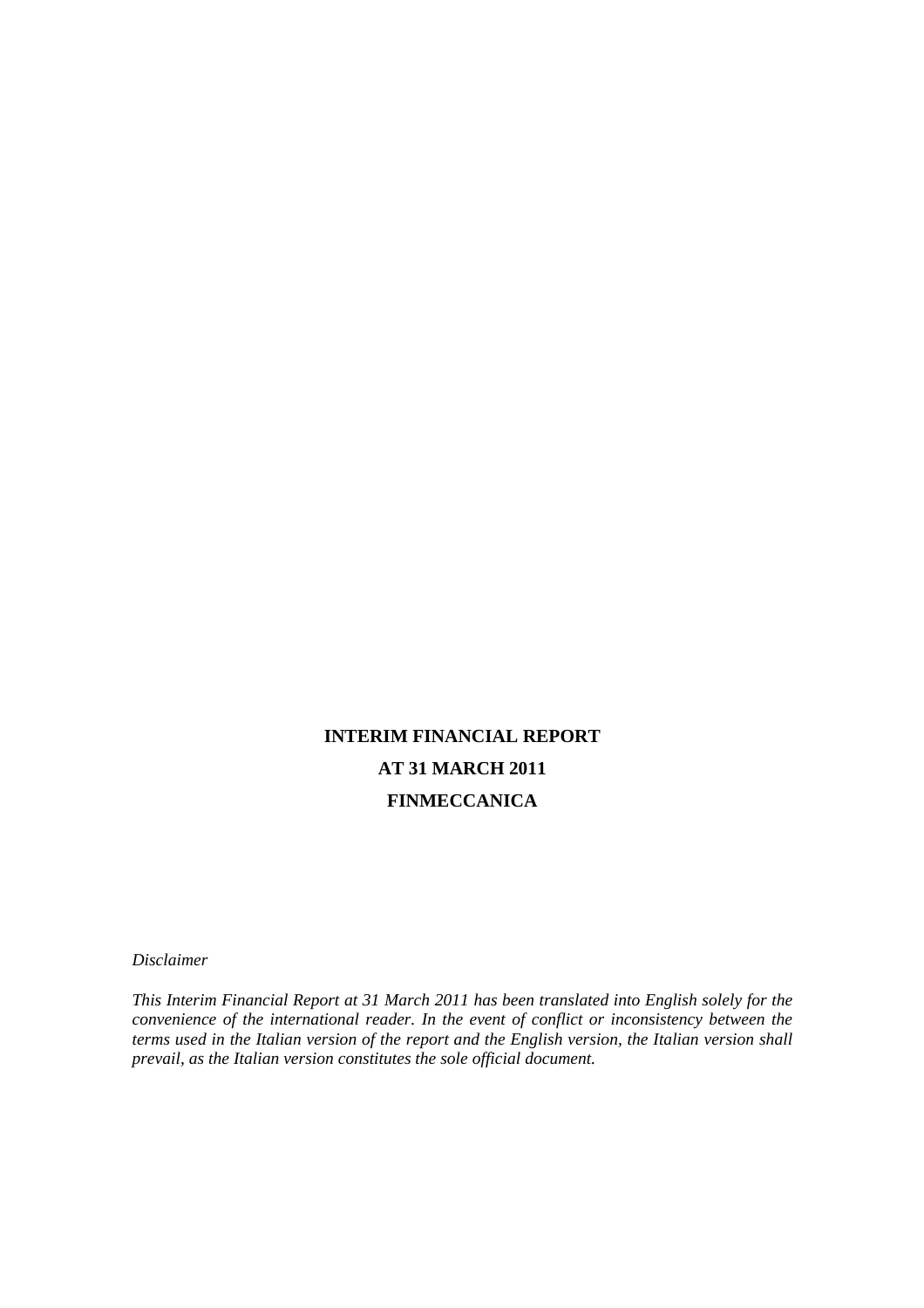# **CONTENTS**

| ٠ |                 |                                                                                        |  |
|---|-----------------|----------------------------------------------------------------------------------------|--|
|   |                 |                                                                                        |  |
|   |                 |                                                                                        |  |
|   |                 |                                                                                        |  |
|   |                 |                                                                                        |  |
|   |                 |                                                                                        |  |
|   |                 |                                                                                        |  |
|   |                 |                                                                                        |  |
|   |                 |                                                                                        |  |
|   |                 |                                                                                        |  |
|   |                 |                                                                                        |  |
|   |                 | Significant events and events subsequent to closure of the accounts for the quarter 46 |  |
|   |                 |                                                                                        |  |
|   |                 | <b>ANALYSIS OF THE FINANCIAL STATEMENTS AT 31 MARCH 2011 54</b>                        |  |
| ٠ |                 |                                                                                        |  |
|   |                 |                                                                                        |  |
|   |                 |                                                                                        |  |
|   |                 |                                                                                        |  |
|   |                 |                                                                                        |  |
|   |                 |                                                                                        |  |
|   | $\mathfrak{l}.$ |                                                                                        |  |
|   | 2.              |                                                                                        |  |
|   | 3.              | Treatment of income taxes applied in the preparation of interim reports and            |  |
|   |                 |                                                                                        |  |
|   | 4.              |                                                                                        |  |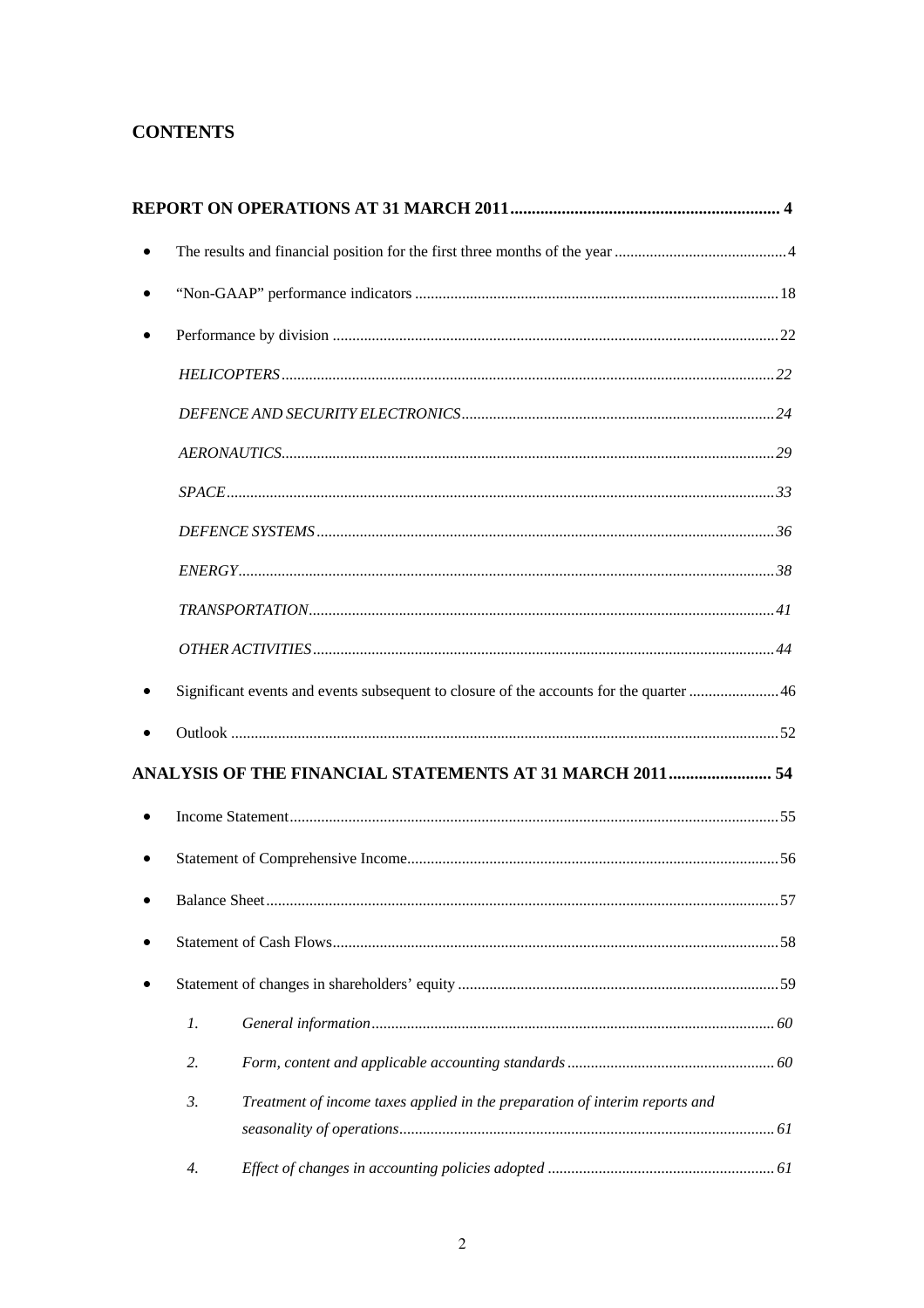| 5.  |                                                                                                      |  |
|-----|------------------------------------------------------------------------------------------------------|--|
| 6.  |                                                                                                      |  |
| 7.  |                                                                                                      |  |
| 8.  |                                                                                                      |  |
| 9.  |                                                                                                      |  |
| 10. |                                                                                                      |  |
| 11. |                                                                                                      |  |
| 12. |                                                                                                      |  |
| 13. |                                                                                                      |  |
| 14. |                                                                                                      |  |
| 15. |                                                                                                      |  |
| 16. |                                                                                                      |  |
| 17. |                                                                                                      |  |
| 18. |                                                                                                      |  |
| 19. |                                                                                                      |  |
| 20. |                                                                                                      |  |
| 21. |                                                                                                      |  |
| 22. |                                                                                                      |  |
| 23. |                                                                                                      |  |
| 24. |                                                                                                      |  |
| 25. |                                                                                                      |  |
| 26. |                                                                                                      |  |
| 27. |                                                                                                      |  |
| 28. |                                                                                                      |  |
| 29. |                                                                                                      |  |
|     | Declaration of the officer responsible for the interim financial report at 31 March 2011 pursuant to |  |
|     |                                                                                                      |  |

 $\bullet$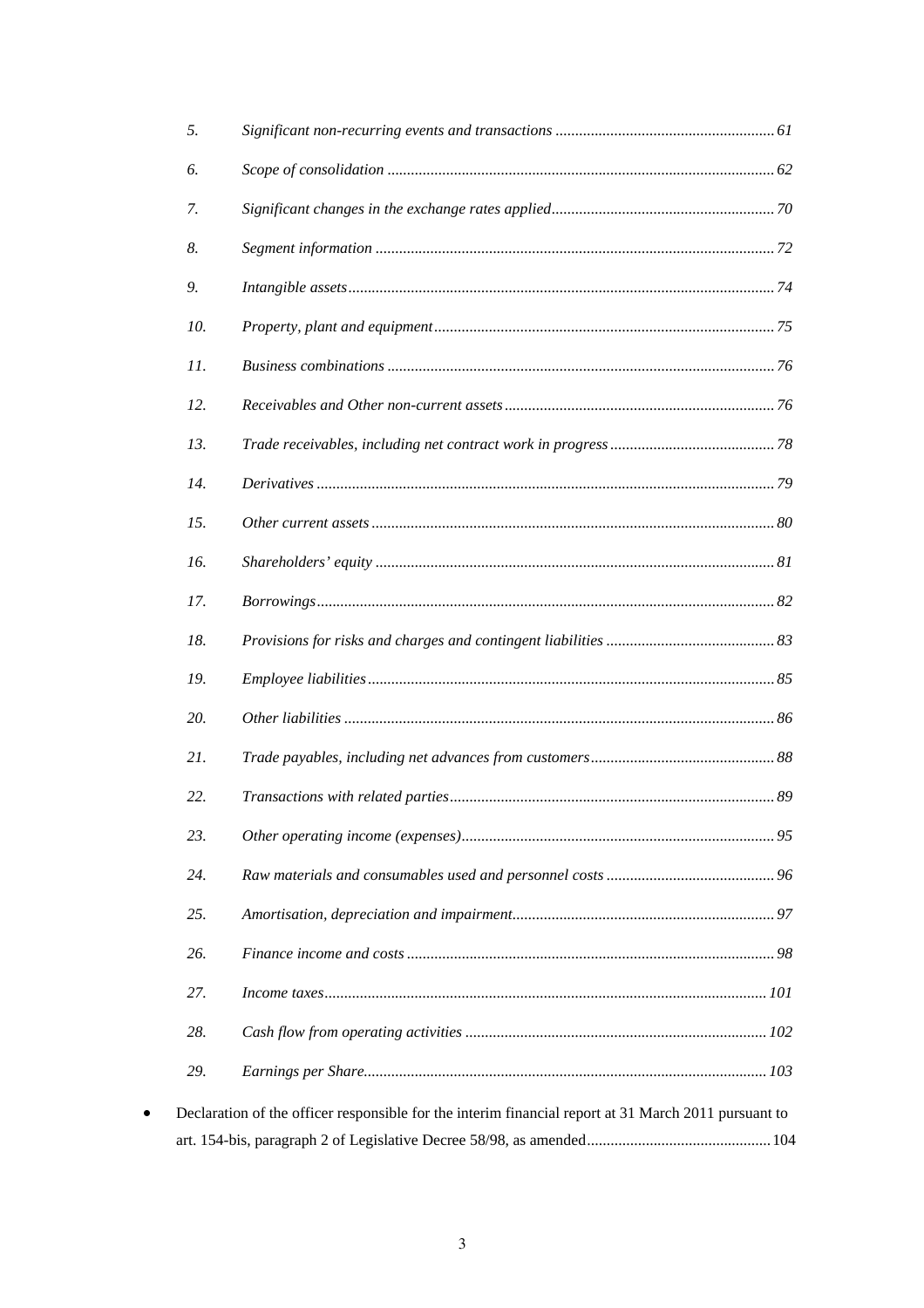## **Finmeccanica Group**

#### **Report on operations at 31 March 2011**

#### **The results and financial position for the first three months of the year**

| $\epsilon$ million                | <b>March</b><br>2011 | <b>March</b><br>2010 | <b>Change</b> | 2010    |
|-----------------------------------|----------------------|----------------------|---------------|---------|
| <b>New orders</b>                 | 3,816                | 3,742                | 2%            | 22,453  |
| <b>Order backlog</b>              | 48,038               | 45,460               | 6%            | 48,668  |
| <b>Revenues</b>                   | 3,855                | 4,039                | (5%)          | 18,695  |
| <b>Adjusted EBITA</b>             | 215                  | 251                  | (14%)         | 1,589   |
| Net profit                        | 7                    | 91                   | (92%)         | 557     |
| <b>Adjusted net profit</b>        | 7                    | 91                   | (92%)         | 557     |
| Net capital invested              | 11,053               | 11,147               | (1%)          | 10,230  |
| Net financial debt                | 4,051                | 4.379                | (7%)          | 3,133   |
| <b>FOCF</b>                       | (998)                | (1,106)              | 10%           | 443     |
| <b>ROS</b>                        | 5.6%                 | 6.2%                 | $(0.6)$ p.p.  | 8.5%    |
| <b>ROI</b>                        | 14.0%                | 14.5%                | (0.5) p.p.    | 16.0%   |
| <b>ROE</b>                        | 6.9%                 | 10.7%                | (3.8) p.p.    | $8.2\%$ |
| <b>EVA</b>                        | (99)                 | (77)                 | (28%)         | 317     |
| <b>Research &amp; Development</b> | 384                  | 353                  | 9%            | 2,030   |
| Workforce (no.)                   | 74,497               | 76,907               | (3%)          | 75,197  |

Highlights

*Refer to the following section for definitions of the indicators.* 

As has been stated several times, Finmeccanica Group's (the Group) consolidated results for the first quarter are not entirely representative of the trend for the financial year as a whole since more than half of the Group's business is concentrated in the second half of the year.

As reported in the 2010 financial statements, the Group expected its rate of growth to slow in early 2011. While the results for the first quarter were better than expected,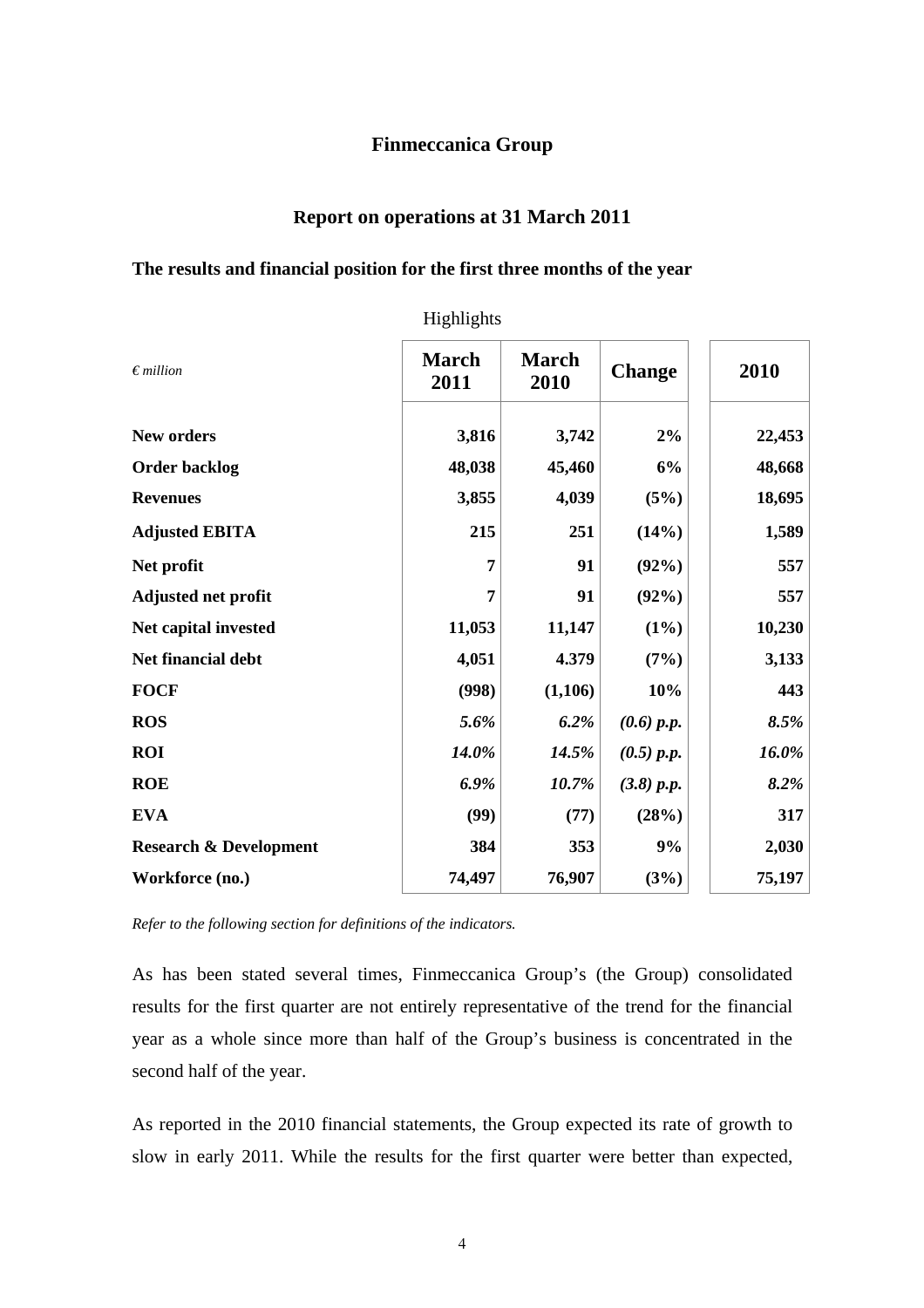compared with the same period of 2010, performance trends differed. However, the results can still be compared with those for the previous years.

Before analysing the main indicators, it should be noted that, in comparing the periods, the US dollar depreciated against the euro by around 6.0% during the first quarter of 2011 (comparison of the prevailing exchange rates at 31 March 2011 and at 31 December 2010). This change had an effect on the balance-sheet items, but the change in the average exchange rates for the two periods compared had virtually no effect on the income statement and the statement of cash flows.

New orders for the first quarter of 2011 rose by 2% over the same period of the previous year, while revenues fell slightly by just under 5% and adjusted EBITA deteriorated by roughly 14%. Return on sales (ROS) amounted to 5.6% (equal to 6.2% for the first quarter of 2010).

Compared with the same period of the previous year, return on investment (ROI) stood at 14.0% (14.5% at 31 March 2010), EVA came to a negative  $\epsilon$ mil. 99 (negative €mil.77) and return on equity (ROE) amounted to 6.9% (10.7%).

The Group's net profit for the first quarter of 2011 amounted to  $\epsilon$ mil. 7 ( $\epsilon$ mil. 91 for the same period of 2010) and the primary items contributing to this result are attributable to the deterioration in EBIT ( $\epsilon$ mil. 47) and in net finance costs ( $\epsilon$ mil. 58), partially offset by lower taxes  $(\text{6cm} 1, 21)$ .

The deterioration in EBIT of  $\epsilon$ mil. 47 is a result of the decline in revenues for the period (€mil. 12), higher restructuring costs in carrying out efficiency enhancement efforts begun in 2010 ( $\epsilon$ mil. 11), and to the different mix of profitability of productive activities as compared with the same period of  $2010$  ( $\epsilon$ mil. 24).

The higher net finance costs are largely the result of the increase in the costs from the fair value measurement of interest rate swaps (a year-on-year change of  $\epsilon$ mil. 56). The result for the quarter reflects the measurement spread and represents an absolute value, dependent only upon changes in the interest rate curves, and, therefore, the "proportion" attributable to the year cannot be calculated.

The effective tax rate at 31 March 2011 was 88.2% (45.4% a year earlier).

A breakdown of the taxes and the effective tax rate by type of tax shows: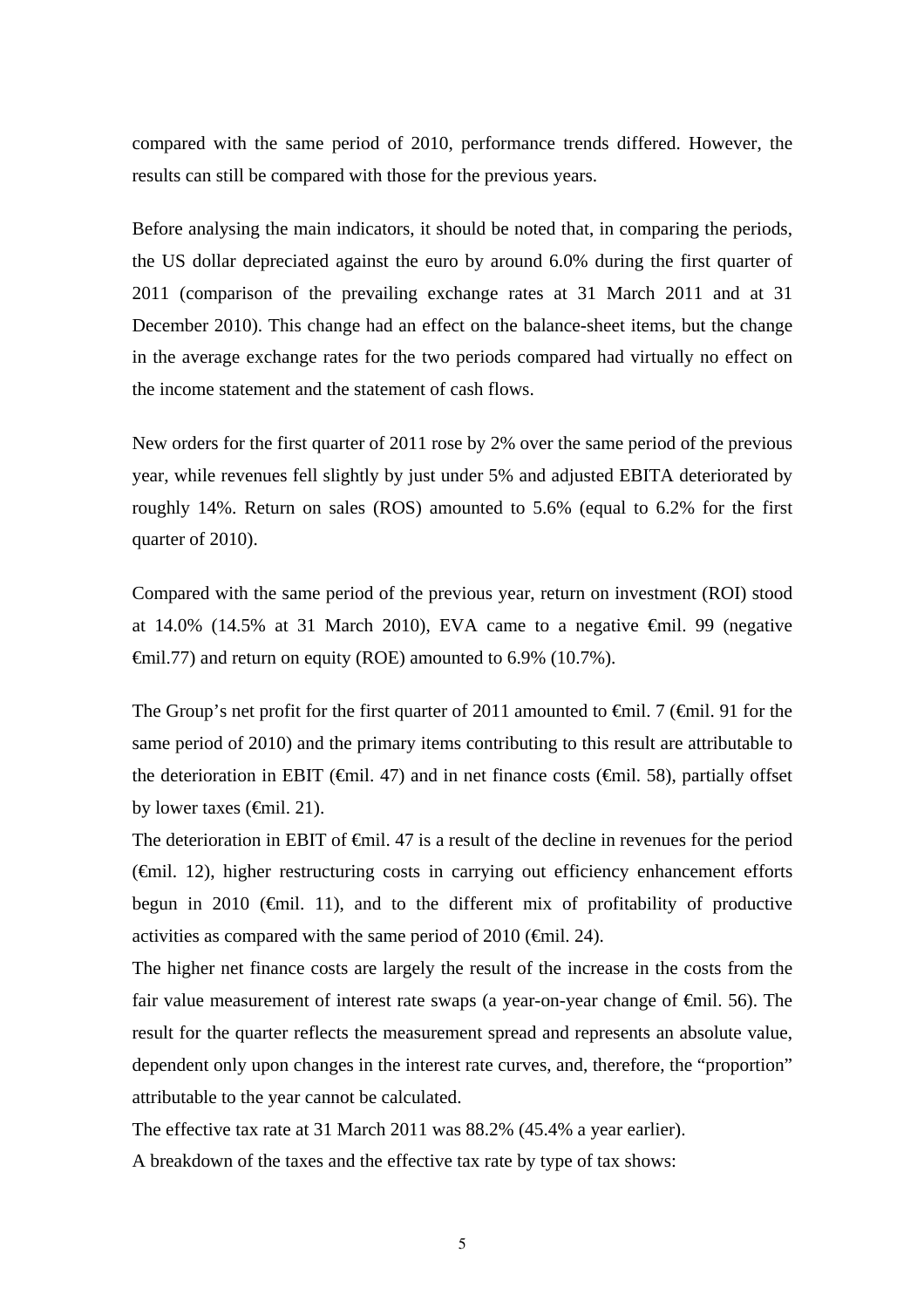- o Regional tax on productive activities (IRAP) of €mil. 23.9, or 38.1% (at 31 March 2010 it was  $\epsilon$ mil. 23.9, or 14.2%); this is due to the use of a different taxable base than it used in calculating IRES, which has not been changed by the negative results;
- o Corporate income tax (IRES) of €mil. 6.4, or 10.2% (at 31 March 2010 it was €mil. 32.2, or 19.2%); this is due to the lower pre-tax profit as a result of the factors described above;
- o Other taxes (mainly relating to foreign companies) of €mil. 25.0, or 39.9% (at 31 March 2010 it amounted to  $\theta$ mil. 20, or 11.9%).

The effective tax rate at 31 March 2011 reflects the seasonality of results, and should, during the year, realign with past performance.

\* \* \* \* \* \* \* \*

| Income statement                                                            |             | For the three months ended 31<br><b>March</b> |             |  |
|-----------------------------------------------------------------------------|-------------|-----------------------------------------------|-------------|--|
|                                                                             | <b>Note</b> | 2011                                          | <i>2010</i> |  |
| $\epsilon$ <i>million</i>                                                   |             |                                               |             |  |
| <b>Revenue</b>                                                              |             | 3,855                                         | 4,039       |  |
| Raw materials and consumables used and personnel costs                      | $(*)$       | (3,497)                                       | (3,647)     |  |
| Amortisation and depreciation                                               | 25          | (135)                                         | (132)       |  |
| Other net operating income (expenses)                                       | $^{(**)}$   | (8)                                           | (9)         |  |
| <b>Adjusted EBITA</b>                                                       |             | 215                                           | 251         |  |
| Restructuring costs<br>Amortisation of intangible assets acquired through a |             | (13)                                          | (2)         |  |
| business combination                                                        | 25          | (21)                                          | (21)        |  |
| <b>EBIT</b>                                                                 |             | 181                                           | 228         |  |
| Net finance income (costs)                                                  | /***        | (119)                                         | (61)        |  |
| Income taxes                                                                | 27          | (55)                                          | (76)        |  |
| NET PROFIT (LOSS) BEFORE DISCONTINUED                                       |             |                                               |             |  |
| <b>OPERATIONS</b>                                                           |             | 7                                             | 91          |  |
| Result of discontinued operations                                           |             |                                               |             |  |
| <b>NET PROFIT (LOSS)</b>                                                    |             | 7                                             | 91          |  |

*Notes on the reconciliation between the reclassified income statement and the statutory income statement:* 

*(\*) Includes "Raw materials and consumables used and personnel costs" net of "Restructuring costs".* 

*(\*\*) Includes "Other operating income", "Other operating expenses" (excluding restructuring costs, impairment of goodwill, non-recurring income/(costs) and including impairment).* 

*(\*\*\*) Includes "Finance income", "Finance costs" and "Share of profit (loss) of equity accounted investments".*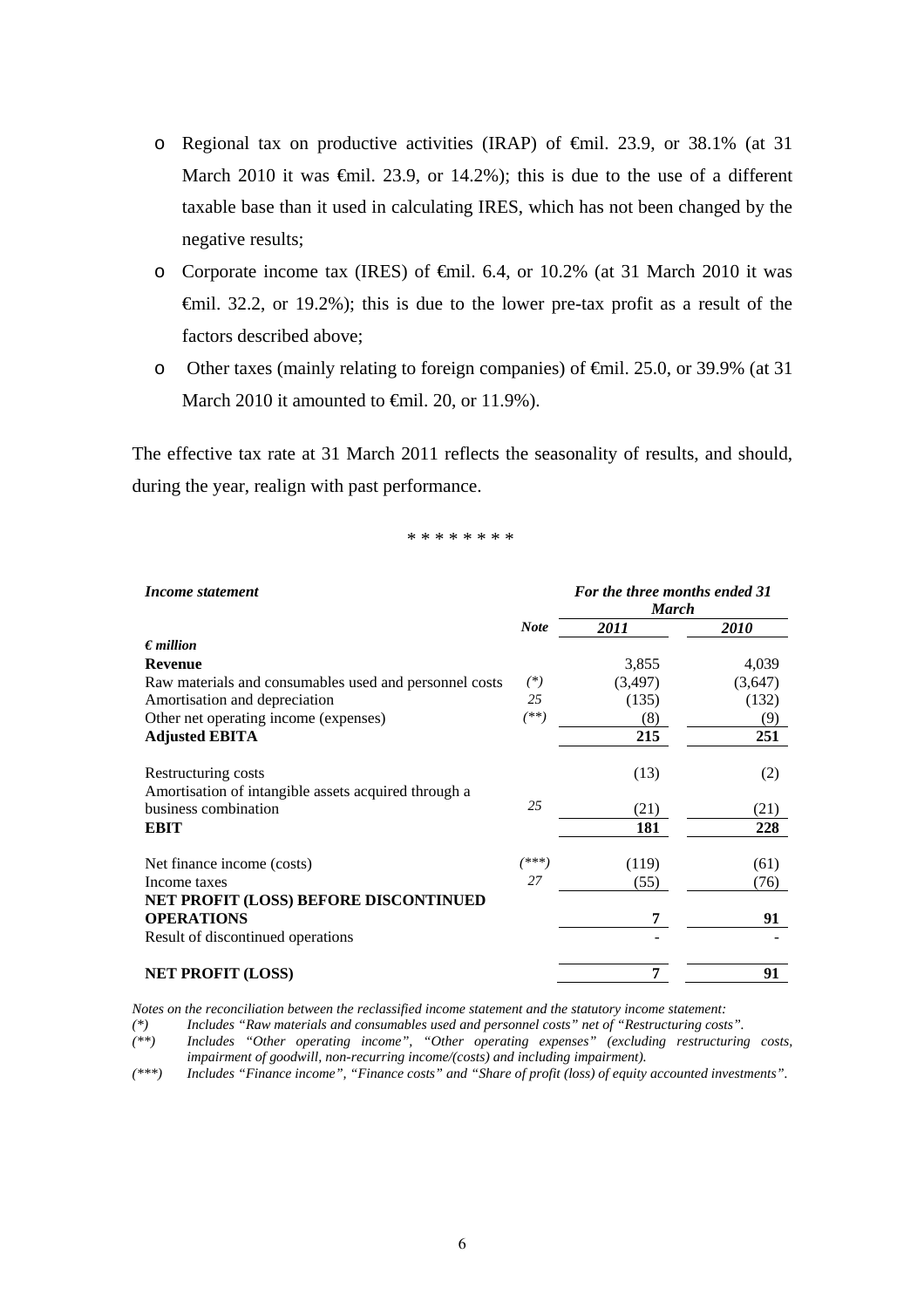| March $2011$ (Emillion)                 | New orders | Order<br>backlog |       | Revenues   Adj. EBITA | ROS%  | R&D      | Workforce<br>(no.) |
|-----------------------------------------|------------|------------------|-------|-----------------------|-------|----------|--------------------|
| <b>Helicopters</b>                      | 680        | 11,848           | 815   | 81                    | 10.0% | 77       | 13,477             |
| <b>Defence and Security Electronics</b> | 1,213      | 11,256           | 1,343 | 98                    | 7.3%  | 148      | 29,102             |
| <b>Aeronautics</b>                      | 535        | 8,518            | 567   | $\overline{4}$        | 0.7%  | 62       | 12,445             |
| <b>Space</b>                            | 103        | 2,519            | 219   |                       | n.a.  | 19       | 4,062              |
| <b>Defence Systems</b>                  | 119        | 3,640            | 260   | 12                    | 4.6%  | 59       | 4,098              |
| <b>Energy</b>                           | 730        | 3,763            | 266   | 21                    | 7.9%  | 6        | 3,370              |
| <b>Transportation</b>                   | 639        | 7,459            | 458   | 22                    | 4.8%  | 13       | 7,078              |
| Other activities                        | 15         | 107              | 48    | (23)                  | n.a.  | $\Omega$ | 865                |
| <b>Eliminations</b>                     | (218)      | (1072)           | (121) |                       |       |          |                    |
|                                         | 3,816      | 48,038           | 3,855 | 215                   | 5.6%  | 384      | 74,497             |

|                                         | Order<br>backlog<br>New orders |                 | Revenues   Adj. EBITA | ROS % | R&D  | Workforce |                 |
|-----------------------------------------|--------------------------------|-----------------|-----------------------|-------|------|-----------|-----------------|
| <b>March 2010</b><br>$(\infty)$         |                                |                 |                       |       |      |           | (no.)           |
|                                         |                                | at 31 Dec. 2010 |                       |       |      |           | at 31 Dec. 2010 |
|                                         |                                |                 |                       |       |      |           |                 |
| <b>Helicopters</b>                      | 1,146                          | 12,162          | 837                   | 75    | 9.0% | 72        | 13,573          |
| <b>Defence and Security Electronics</b> | 1,642                          | 11,747          | 1,452                 | 107   | 7.4% | 131       | 29,840          |
| <b>Aeronautics</b>                      | 217                            | 8,638           | 592                   | 34    | 5.7% | 76        | 12,604          |
| <b>Space</b>                            | 208                            | 2,568           | 194                   |       | n.a. | 12        | 3,651           |
| <b>Defence Systems</b>                  | 234                            | 3,797           | 231                   | 14    | 6.1% | 45        | 4,112           |
| <b>Energy</b>                           | 178                            | 3,305           | 337                   | 31    | 9.2% | 7         | 3,418           |
| <b>Transportation</b>                   | 330                            | 7,303           | 445                   | 20    | 4.5% | 10        | 7,093           |
| Other activities                        | 13                             | 113             | 58                    | (30)  | n.a. |           | 906             |
| <b>Eliminations</b>                     | (226)                          | (965)           | (107)                 |       |      |           |                 |
|                                         | 3,742                          | 48,668          | 4,039                 | 251   | 6.2% | 353       | 75,197          |

| <b>Change</b>                           | New orders | Order<br>backlog | Revenues | Adj. EBITA | ROS%         | R&D     | Workforce<br>(no.) |
|-----------------------------------------|------------|------------------|----------|------------|--------------|---------|--------------------|
|                                         | delta %    | delta %          | delta %  | delta %    | delta p.p.   | delta % | delta %            |
| <b>Helicopters</b>                      | (41%)      | (3%)             | (3%)     | 8%         | 1.1 p.p.     | 7%      | $(0.7\%)$          |
| <b>Defence and Security Electronics</b> | (26%)      | (4%)             | $(8\%)$  | $(8\%)$    | $(0.1)$ p.p. | 13%     | $(2.5\%)$          |
| <b>Aeronautics</b>                      | 147%       | $(1\%)$          | (4% )    | (88%)      | $(5.0)$ p.p. | (18%)   | $(1.3\%)$          |
| <b>Space</b>                            | $(50\%)$   | (2%)             | 13%      | n.a.       | n.a.         | 58%     | 11.3%              |
| <b>Defence Systems</b>                  | (49%)      | (4%)             | 13%      | (14%)      | $(1.4)$ p.p. | 31%     | n.s.               |
| <b>Energy</b>                           | 310%       | 14%              | $(21\%)$ | (32%)      | $(1.3)$ p.p. | (14%)   | $(1.4\%)$          |
| <b>Transportation</b>                   | 94%        | 2%               | 3%       | 10%        | 0.3          | 30%     | n.s.               |
| Other activities                        | 15%        | (5%)             | n.a.     | (23%)      | n.a.         | n.a.    | n.s.               |
|                                         | 2%         | $(1\%)$          | (5%)     | $(14\%)$   | $(0.6)$ p.p. | 9%      | $(0.9\%)$          |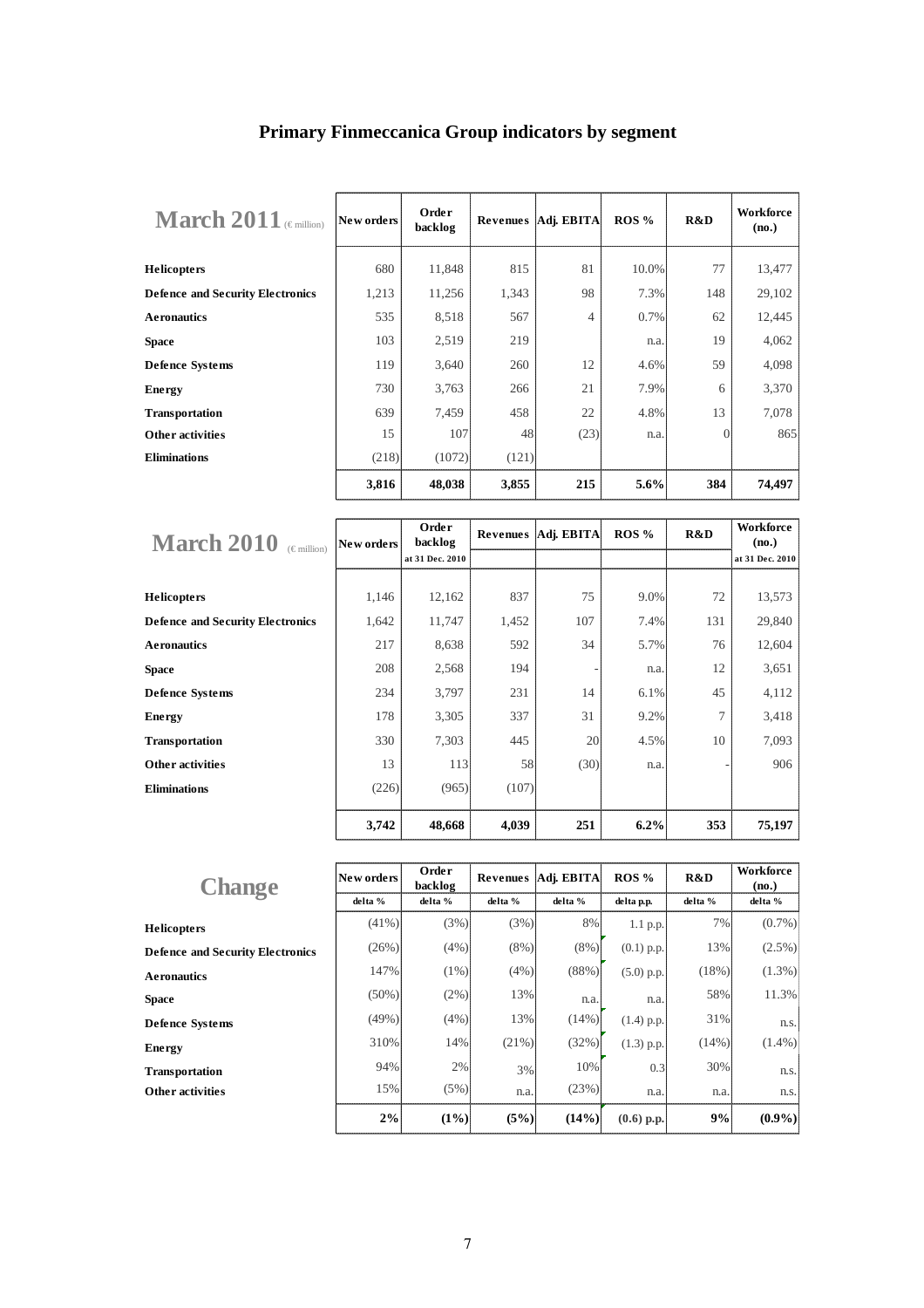The primary changes that marked the Group's performance compared with the first quarter of 2010 are described below. A deeper analysis can be found in the section covering the trends in each business segment*.*

From a commercial perspective, the Group reported an increase in **new orders,** which amounted to  $\epsilon$ mil. 3,816 at the end of the first quarter of 2011 compared with  $\epsilon$ mil. 3,742 for the same quarter of 2010.

With regard to the divisions that reported improvements in results, the following should be noted:

- o *Energy,* mainly due to the important new order from Gebze in Turkey (worth €mil. 638) for an 800 MW combined-cycle plant and related scheduled maintenance;
- o *Aeronautics,* due to more orders in the civil and military segments*;*
- o *Transportation,* due mainly to increased new orders in the signalling and transportation solutions segment.

These improvements were partially offset by declines in:

- o *Helicopters,* which benefited from a significant order from the Indian air force for 12 AW101 helicopters worth €mil. 560 in the first quarter of 2010*;*
- o *Defence and Security Electronics,* which during the same period of 2010 saw the initial orders for the third lot of the EFA programme received, as well as significant orders from the US Army.

\* \* \* \* \* \* \* \*

The **order backlog** at 31 March 2011 amounted to  $\oplus$ mil. 48,038, a decrease of  $\oplus$ mil. 630 from 31 December 2010 (€mil. 48,668).

The net change is mainly due to the effect deriving from the translation of backlog expressed in foreign currencies as a result of the dollar/euro and pound sterling/euro exchange rates at the end of the period.

The order backlog, based on workability, guarantees coverage of about 2.5 years of production.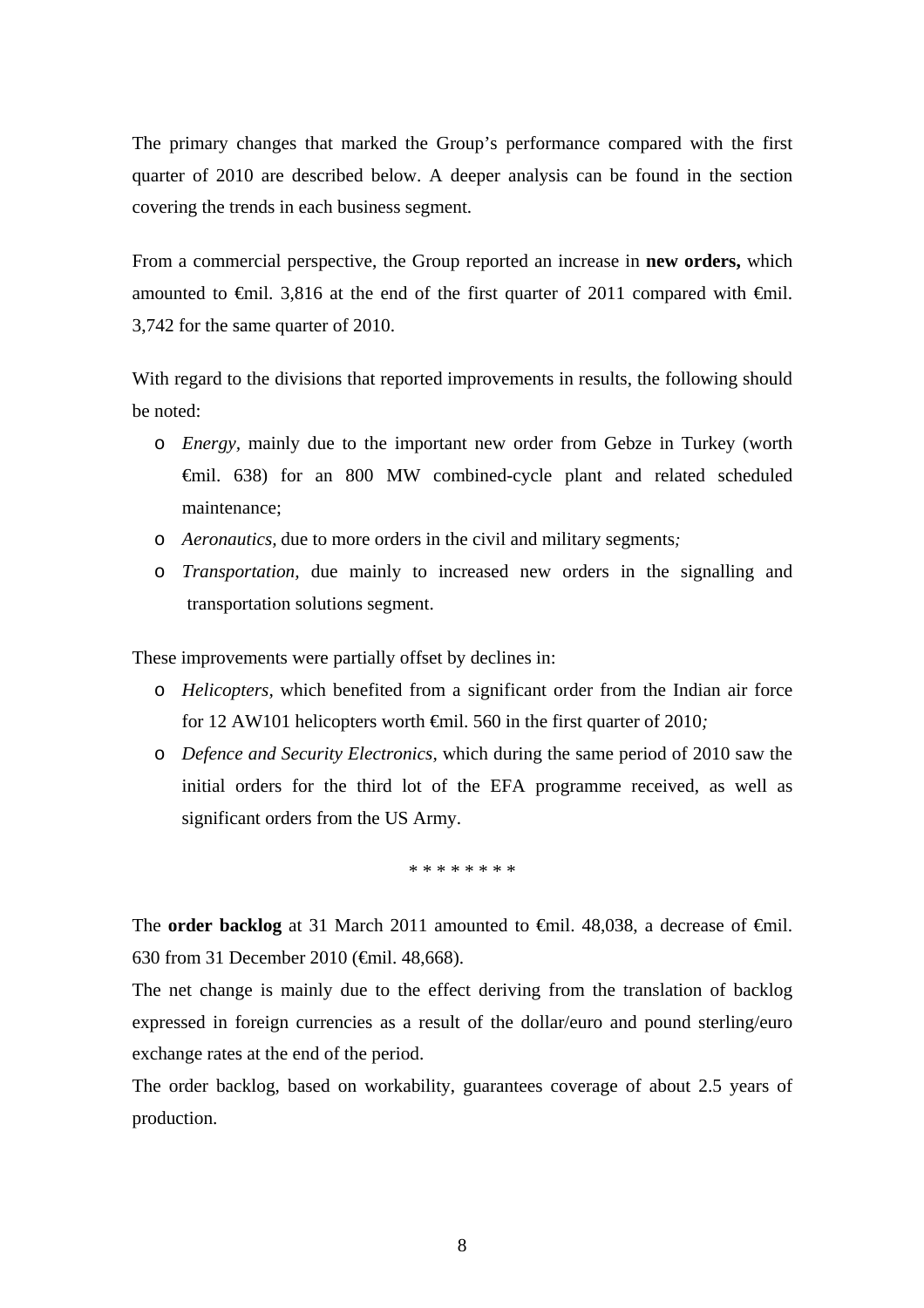\* \* \* \* \* \* \* \*

**Revenues** at 31 March 2011 came to €mil. 3,855, compared with €mil 4,039 for the same period of 2010, a decrease of <del>€mil</del>. 184 (-5%).

The deterioration in revenues is due to lower production volumes in the following sectors:

- o *Defence and Security Electronics*, mainly due to the completion of important programmes for the US military;
- o *Aeronautics,* due to a slowdown in work on the EFA programme;
- o *Energy,* attributable to lower production volumes in the plants and components segment*.*

All the other sectors remained substantially stable compared with the same period of the previous year.

\* \* \* \* \* \* \* \*

**Adjusted EBITA** at 31 March 2011 came to €mil. 215, compared with €mil. 251 for the same period of the previous year, for a decrease of  $\epsilon$ mil. 36.

The decline in adjusted EBITA is mainly attributable to the following sectors:

- o *Aeronautics,* largely due to lower revenues, the different mix of progress made on the programmes, and difficulties in certain industrial processes, for which corrective actions have been taken to address the situation;
- o *Defence and Security Electronics,* due to the decline in volumes partially offset by a more profitable mix of activities in the avionics and electro-optical systems segment;
- o *Energy,* due to lower revenues.

The adjusted EBITA in the other divisions was substantially in line with that of the first quarter of 2010, except for the *Helicopters* division, which experienced growth due to a better mix of revenues.

\* \* \* \* \* \* \* \*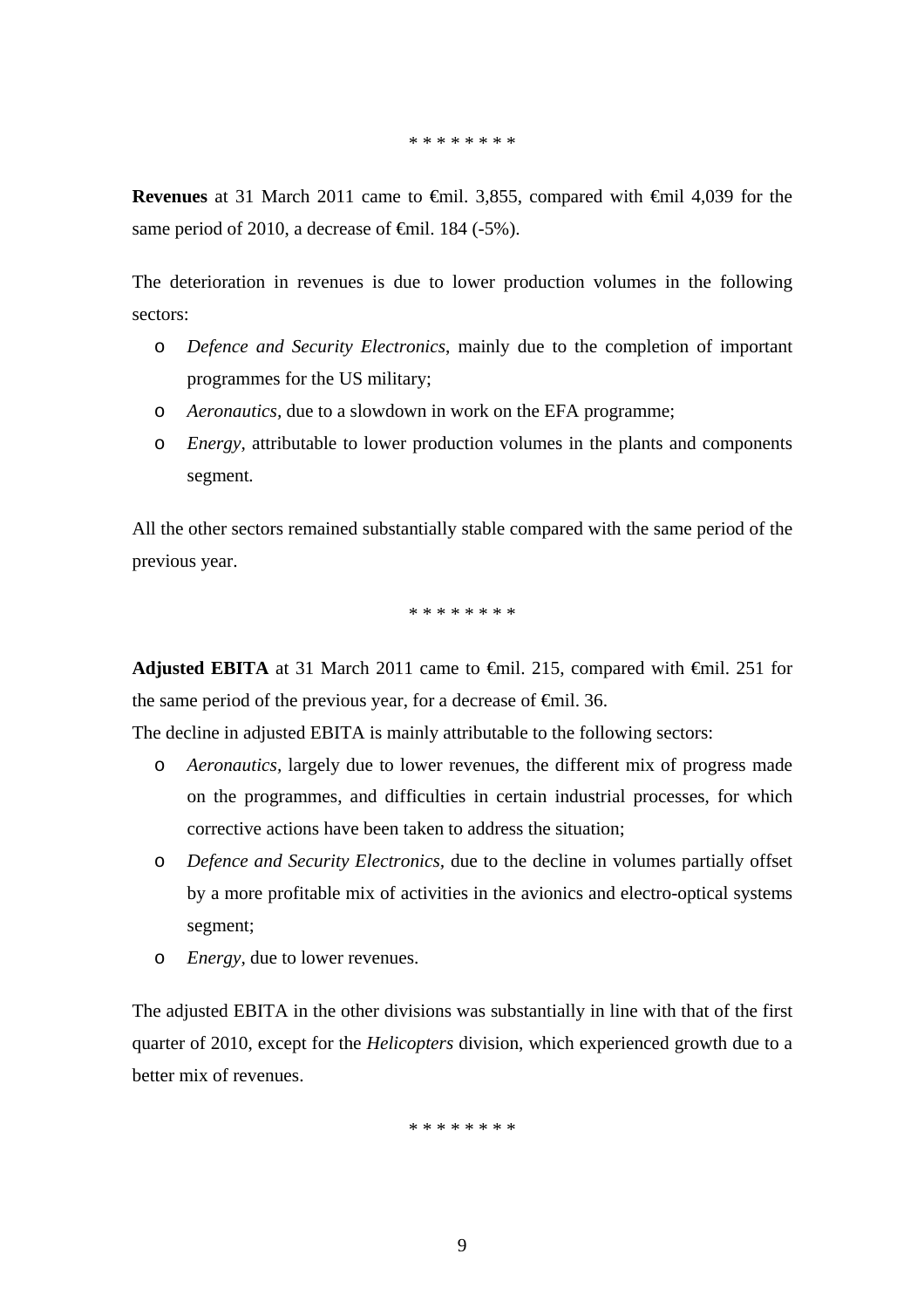**Research and development** costs at 31 March 2011 came to €mil. 384, up €mil. 31 over the same period of the previous year ( $\epsilon$ mil. 353).

In the *Helicopters* division, R&D costs amounted to €mil. 77 (about 20% of the Group's total R&D costs) and mainly concerned technologies, primarily for military use (AW149) and the development of multi-role versions of the BA609 convertiplane for national security.

In the *Defence and Security Electronics* division, R&D costs totalled €mil. 148 (about 39% of the Group's total cost) and related mainly to:

- *avionics and electro-optical system* segment: development for the EFA programme; new electronic-scan radar systems for both surveillance and combat; new systems and sensors for Unmanned Aerial Vehicles (UAV); improvements to avionics suites to satisfy the demands of the new fixed and rotary-wind platforms;
- *major integrated systems and command and control systems* segment: the continuation of the 3D Kronos and the active radar surveillance system; upgrading of the current SATCAS products; the programme to develop capabilities and technologies for architectural design and construction of major systems for the integrated management of operations by armed ground forces (Combined Warfare Proposal (CWP));
- *integrated communications networks* segment: the development of TETRA technology products and wideband data link and software defined radio products.

Finally, in the *Aeronautics* division, R&D costs for first quarter of 2011 totalled <del>€</del>mil.62 (about 16% of the Group's total) and reflect the progress made in the main programmes under development in the military and civil segments.

\* \* \* \* \* \* \* \*

The **workforce** at 31 March 2011 came to 74,497, a net decrease of 700 from 75,197 at 31 December 2010, essentially due to staff reduction and efficiency efforts undertaken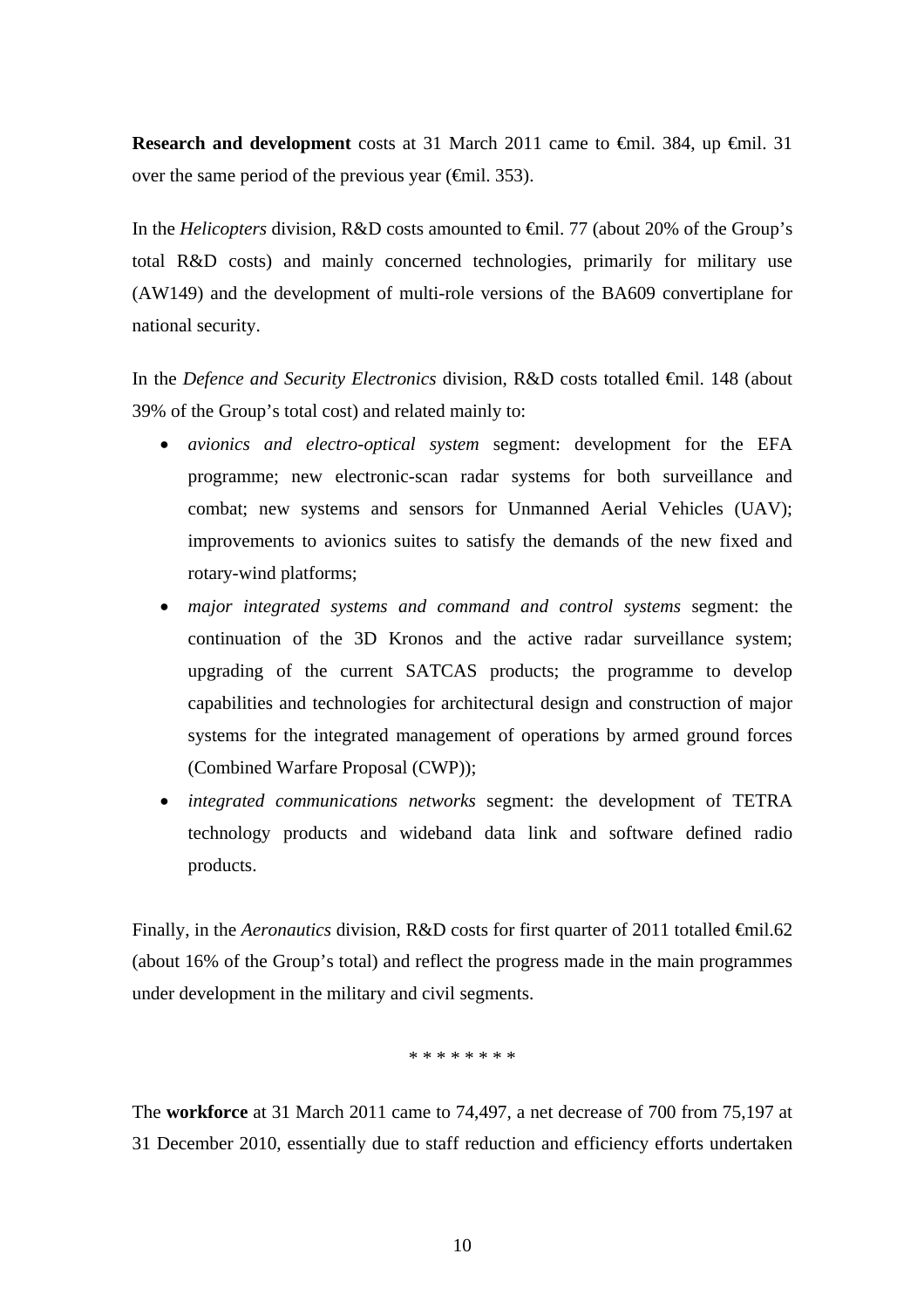as part of the ongoing Group reorganisation and restructuring process, especially in the Defence and Security Electronics and Aeronautics divisions.

The geographical distribution of the workforce at the end of the first quarter of 2011 was substantially stable compared with 31 December 2010, breaking down into 57% of the workforce in Italy and 43% in foreign countries, largely the United States (16%), the United Kingdom (13%) and France (5%).

#### \* \* \* \* \* \* \* \*

| <b>Balance Sheet</b>                                       | <b>Note</b> | 31 Mar.<br>2011  | 31 Dec.<br>2010 |
|------------------------------------------------------------|-------------|------------------|-----------------|
| $\epsilon$ <i>million</i>                                  |             |                  |                 |
| Non-current assets                                         |             | 13,327           | 13,641          |
| Non-current liabilities                                    | $(*)$       | (2, 479)         | (2,583)         |
|                                                            |             | 10,848           | 11,058          |
| Inventories                                                |             | 4,587            | 4,426           |
| Trade receivables                                          | $(**)$ 13   | 9,336            | 9,242           |
| Trade payables                                             | $(***)$ 21  | (12, 534)        | (12,996)        |
| <b>Working capital</b>                                     |             | 1,389            | 672             |
| Provisions for short-term risks and charges                | 18          | (669)            | (762)           |
| Other net current assets (liabilities)                     | $(***)$     | (515)            | (738)           |
| Net working capital                                        |             | 205              | (828)           |
| Net capital invested                                       |             | 11,053           | 10,230          |
| Capital and reserves attributable to equity holders of the |             |                  |                 |
| Company                                                    |             | 6,720            | 6,814           |
| Minority interests in equity                               |             | 283              | 284             |
| <b>Shareholders' equity</b>                                |             | 7,003            | 7,098           |
| Net financial debt (cash)                                  | 17          | 4,051            | 3,133           |
| Net (assets) liabilities held for sale                     | /*****)     | $\left(1\right)$ | (1)             |

*Notes on the reconciliation between the reclassified balance sheet and the statutory balance sheet:* 

*(\*) Includes all non-current liabilities except "Non-current borrowings".* 

*(\*\*) Includes "Contract work in progress - net."* 

*(\*\*\*) Includes "Advances from customers- net".* 

*(\*\*\*\*) Includes "Income tax receivables, "Other current assets" and "Derivative assets", excluding "Income tax payables", "Other current liabilities" and "Derivative liabilities".* 

*(\*\*\*\*\*) Includes the net amount of "Non-current assets held for sale" and "Liabilities directly correlated with assets held for sale".* 

\* \* \* \* \* \* \* \*

At 31 March 2011 the consolidated **net capital invested** came to €mil. 11,053, compared with  $\epsilon$ mil. 10,230 at 31 December 2010, for a net increase of  $\epsilon$ mil. 823.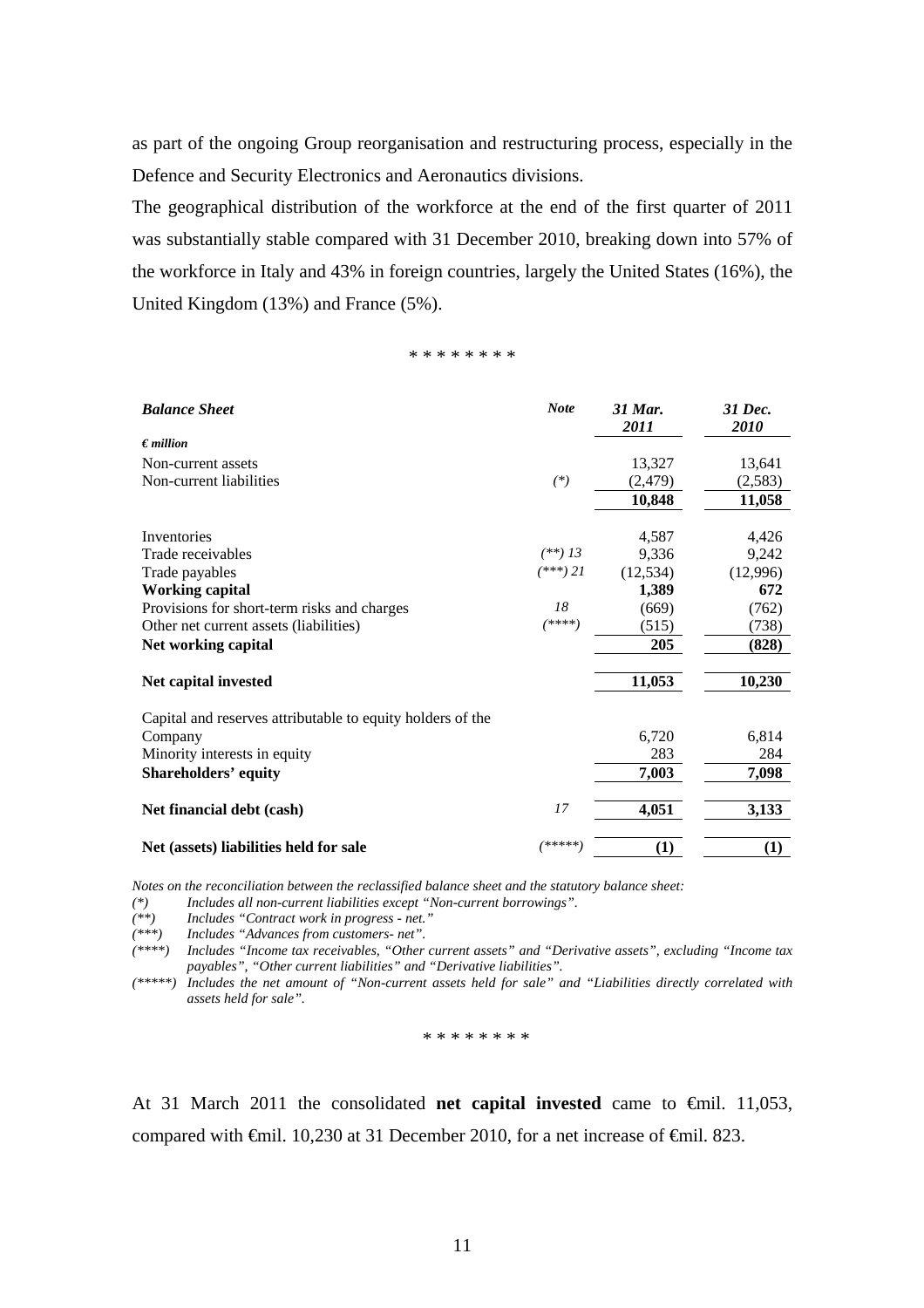More specifically, there was a €mil. 1,033 increase in **net working capital** (positive €mil. 205 at 31 March 2011, compared with negative €mil. 828 at 31 December 2010), mainly attributable to the use of cash during the period (Free Operating Cash Flow) as described below.

As to **capital assets**, there was a decrease of <del>€mil</del>. 210 (€mil. 10,848 at 31 March 2011, compared with €mil. 11,058 at 31 December 2010), mainly due to the impact of translating financial statements into euros as a result of the decline in the dollar/euro exchange rate, reflected in the goodwill of foreign companies for <del>€</del>mil. 203.

\* \* \* \* \* \* \* \*

The *Free Operating Cash Flow* (FOCF) is to be analysed in the context of the period, and seasonal factors have to be taken into account. The balance between trade collections and payments reveals that payments are particularly higher than collections. At 31 March 2011, FOCF was negative (use of cash) in the amount of about €mil. 998, compared with negative  $\epsilon$ mil. 1,106 at 31 March 2010, for an improvement of  $\epsilon$ mil.108.

In the first quarter of 2011, investing activity, needed for product development, was concentrated in Aeronautics (31%), Defence and Security Electronics (30%) and Helicopters (25%).

\* \* \* \* \* \* \* \*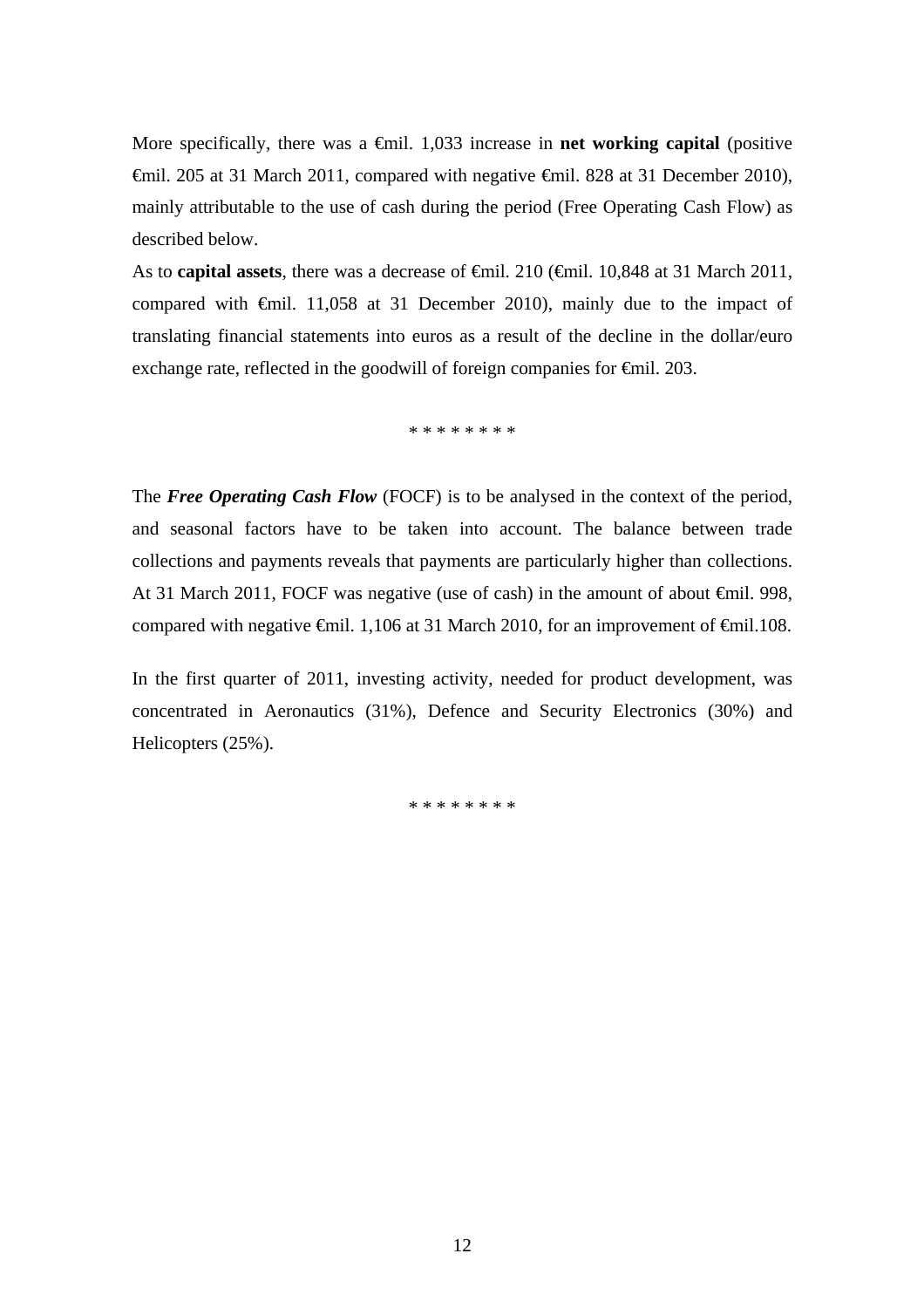|                                                                                               | For the three months ended 31 March |              |         |  |
|-----------------------------------------------------------------------------------------------|-------------------------------------|--------------|---------|--|
|                                                                                               | 2011                                | 2010         |         |  |
| Cash and cash equivalents at 1 January                                                        | 1,854                               | 2,630        |         |  |
| Gross cash flow from operating activities                                                     | 373                                 | 432          |         |  |
| Changes in other operating assets and liabilities and<br>provisions for risks and charges (*) | (372)                               | (334)        |         |  |
| <b>Funds From Operations (FFO)</b>                                                            |                                     | $\mathbf{1}$ | 98      |  |
| Changes in working capital                                                                    | (811)                               | (984)        |         |  |
| Cash flow generated from (used in) operating                                                  |                                     |              |         |  |
| activities                                                                                    | (810)                               | (886)        |         |  |
| Cash flow from ordinary investing activities                                                  | (188)                               | (220)        |         |  |
| <b>Free Operating Cash Flow (FOCF)</b>                                                        |                                     | (998)        | (1,106) |  |
| Strategic operations                                                                          | (4)                                 | (87)         |         |  |
| Change in other investing activities (**)                                                     | 6                                   | 12           |         |  |
| Cash flow generated from (used in) investing<br>activities                                    | (186)                               | (295)        |         |  |
| Net change in borrowings                                                                      | (75)                                | (830)        |         |  |
| Cash flow generated from (used in) financing<br>activities                                    | (75)                                | (830)        |         |  |
| Exchange gains/losses                                                                         | (14)                                | 17           |         |  |
| Cash and cash equivalents at 31 March                                                         | 769                                 | 636          |         |  |

*(\*) Includes the amounts of "Changes in other operating assets and liabilities and provisions for risks and charges", "Finance costs paid" and "Income taxes paid".* 

*(\*\*) Includes "Other investing activities", dividends received from subsidiaries and loss coverage for subsidiaries.* 

#### \* \* \* \* \* \* \* \*

Group **net financial debt** (payables higher than financial receivables and cash and cash equivalents) at 31 March 2011 came to <del>€</del>mil. 4,051 (€mil. 3,133 at 31 December 2010), for a net increase of <del>€mil</del>. 918.

The following graph shows the most significant movements that contributed to the change in net financial debt between the two periods being compared: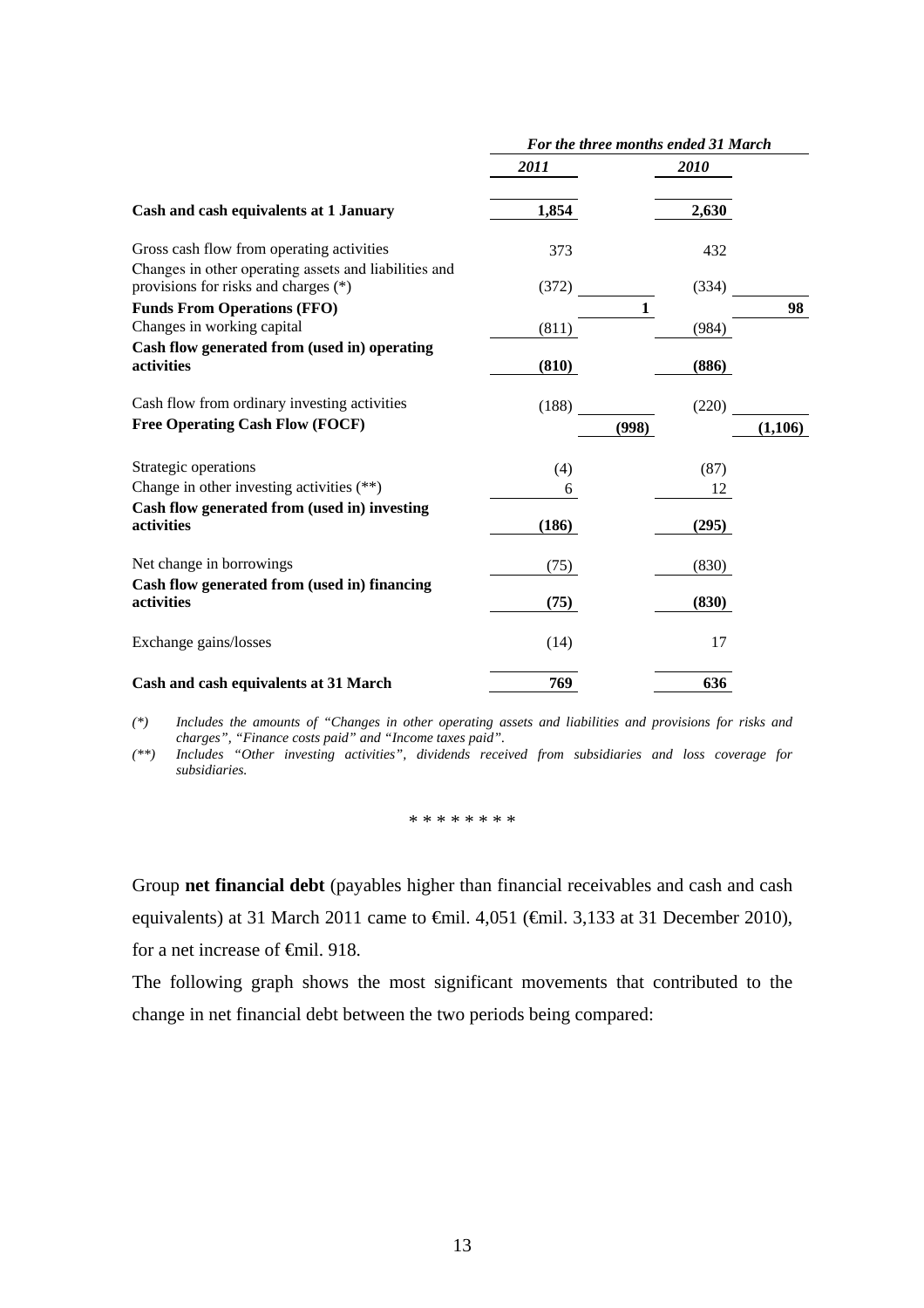



| $\epsilon$ <i>million</i>                   | 31 Mar. 2011 | 31 Dec. 2010 |
|---------------------------------------------|--------------|--------------|
| Short-term borrowings                       | 347          | 456          |
| Medium/long-term borrowings                 | 4,347        | 4,437        |
| Cash and cash equivalents                   | (769)        | (1,854)      |
| <b>NET BANK DEBT AND BONDS</b>              | 3,925        | 3,039        |
| Securities                                  | (26)         | (1)          |
| Financial receivables from related parties  | (51)         | (34)         |
| Other financial receivables                 | (779)        | (779)        |
| <b>FINANCIAL RECEIVABLES AND SECURITIES</b> | (856)        | (814)        |
| Borrowings from related parties             | 795          | 714          |
| Other short-term borrowings                 | 88           | 88           |
| Other medium/long-term borrowings           | 99           | 106          |
| <b>OTHER BORROWINGS</b>                     | 982          | 908          |
| NET FINANCIAL DEBT (CASH)                   | 4,051        | 3,133        |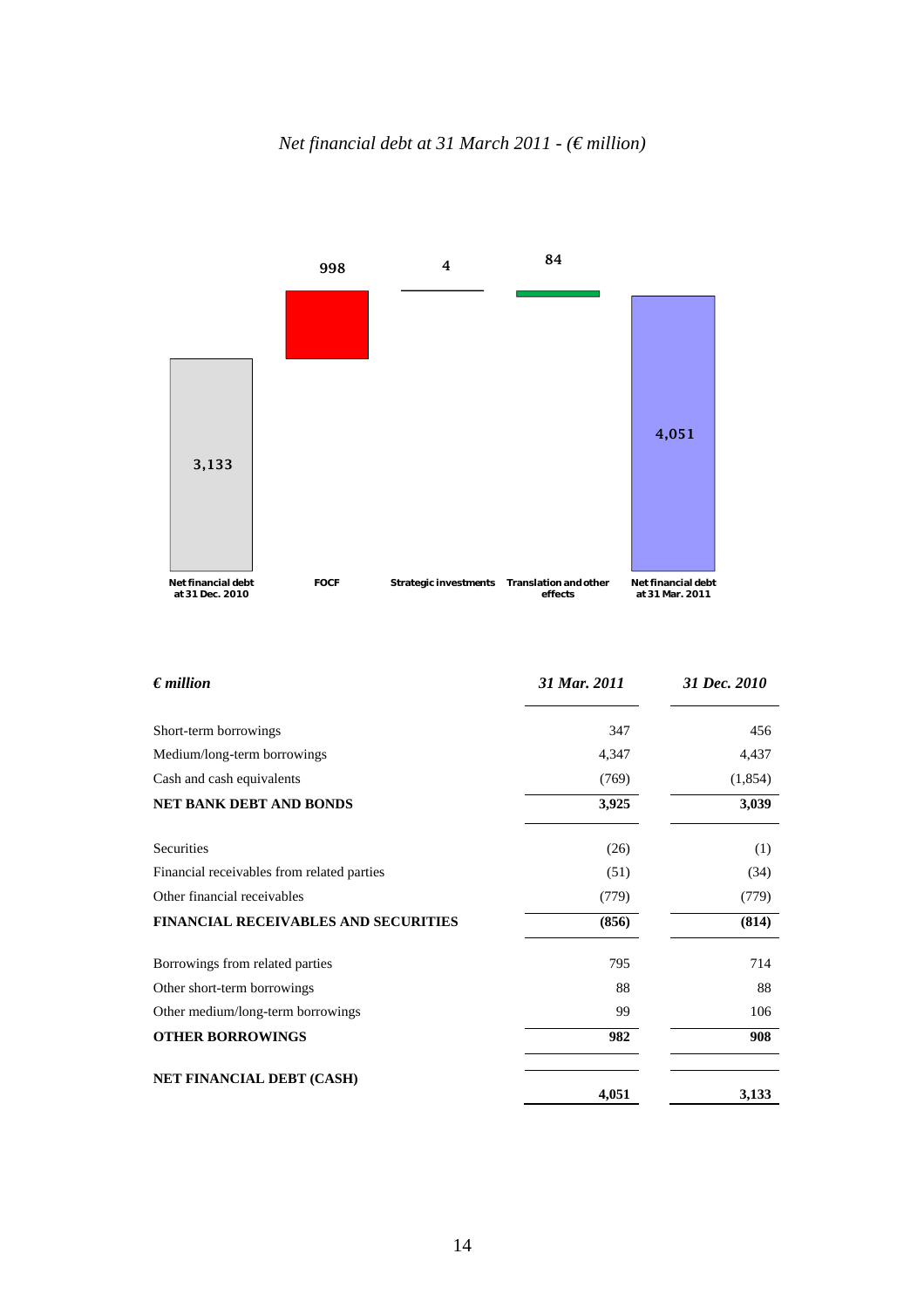Once again for March 2011, consistent with the approach adopted in the presentation of the accounts in previous years, the net debt figure does not include the net fair value of derivatives at the date the accounts were closed (positive balance of <del>€</del>mil. 173).

The performance in the first quarter of 2011 confirmed the ordinary pattern of the balance between trade collections and payments, with significant use of cash in operating activities during the first part of the year.

The FOCF at 31 March 2011 came to a negative €mil. 998 (negative €mil. 1,106 at 31 March 2010).

The debt figure at the end of the first quarter was not significantly affected by any extraordinary transactions, although it did benefit from the depreciation in the dollar against the euro as at 31 March 2011, compared with at December 2010, particularly with respect to the translation into euros of debt denominated in dollars.

During the period, the Group made assignments of non-recourse receivables totalling around €mil. 69 (€mil. 138 at 31 March 2010).

As regards the composition of the net debt items, with particular regard to bank borrowings and bonds, which went from €mil. 3,039 at 31 December 2010 to €mil.3,925 at 31 March 2011, the main changes were as follows:

- short-term borrowings fell from <del>C</del>mil. 456 at 31 December 2010 to <del>C</del>mil. 347 at 31 March 2011 due to the reduction in short-term bank borrowings and to the net effect of the recognition of the coupons on bond issues maturing over the next 12 months and payments made during the period;
- medium/long-term borrowings fell from €mil. 4,437 at 31 December 2010 to €mil. 4,347 at 31 March 2011, mainly as a result of the decrease due to the depreciation of the dollar against the euro and the transfer of coupons on bond issues maturing over the next 12 months to short-term borrowings;
- cash and cash equivalents went from  $\oplus$  iii. 1,854 at 31 December 2010 to  $\oplus$  iii. 769 at 31 March 2011. The change in cash and cash equivalents as compared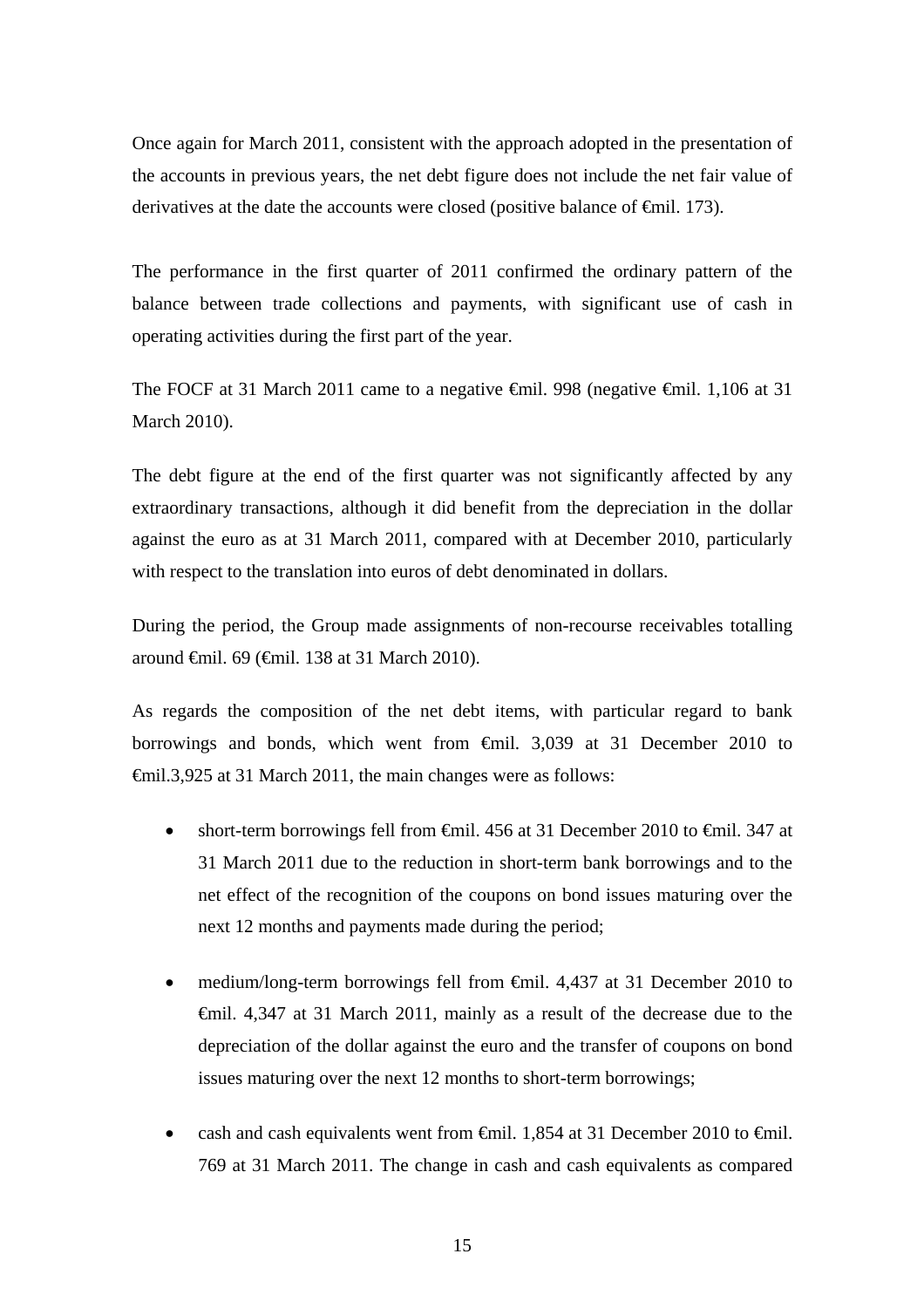with the end of 2010 is mainly due to the considerable use of cash by the Group companies in the first quarter.

The item "financial receivables and securities" equal to €mil. 856 (€mil. 814 at 31 December 2010) includes, among other things, the amount of <del>€</del>mil. 713 (€mil. 742 at 31 December 2010) in respect of the portion of financial receivables that the MBDA and Thales Alenia Space joint ventures hold vis-à-vis the other partners in implementation of existing treasury agreements. In accordance with the consolidation method used, these receivables, like all the other joint venture items, are included in the Group's scope of consolidation on a proportionate basis.

The item "borrowings from related parties" amounting to  $\theta$ mil. 795 ( $\theta$ mil. 714 at 31 December 2010) includes the debt of <del>€mil.</del> 714 (€mil. 673 at 31 December 2010) of Group companies in the above joint ventures for the unconsolidated portion, and the debt of €mil. 78 (€mil. 27 at 31 December 2010) to the company Eurofighter, of which Alenia Aeronautica owns 21%. In regard to this, under the existing treasury agreements, surplus cash and cash equivalents at 31 March 2011 were distributed among the partners.

To meet the financing needs for ordinary Group activities, Finmeccanica obtained a revolving credit facility with a pool of banks, including leading Italian and foreign banks in September 2010 (the transaction is more fully described in the notes to the 2010 financial statements) for €mil. 2,400, (final maturity in September 2015).

Moreover, at 31 March 2011, Finmeccanica had additional confirmed short-term credit lines for €mil. 50 and unconfirmed credit lines for around €mil. 657. The lines of credit were entirely unused at 31 March 2011. Finally, there are also unconfirmed guarantees of around  $\bigoplus$  finil. 2,607.

\* \* \* \* \* \* \* \*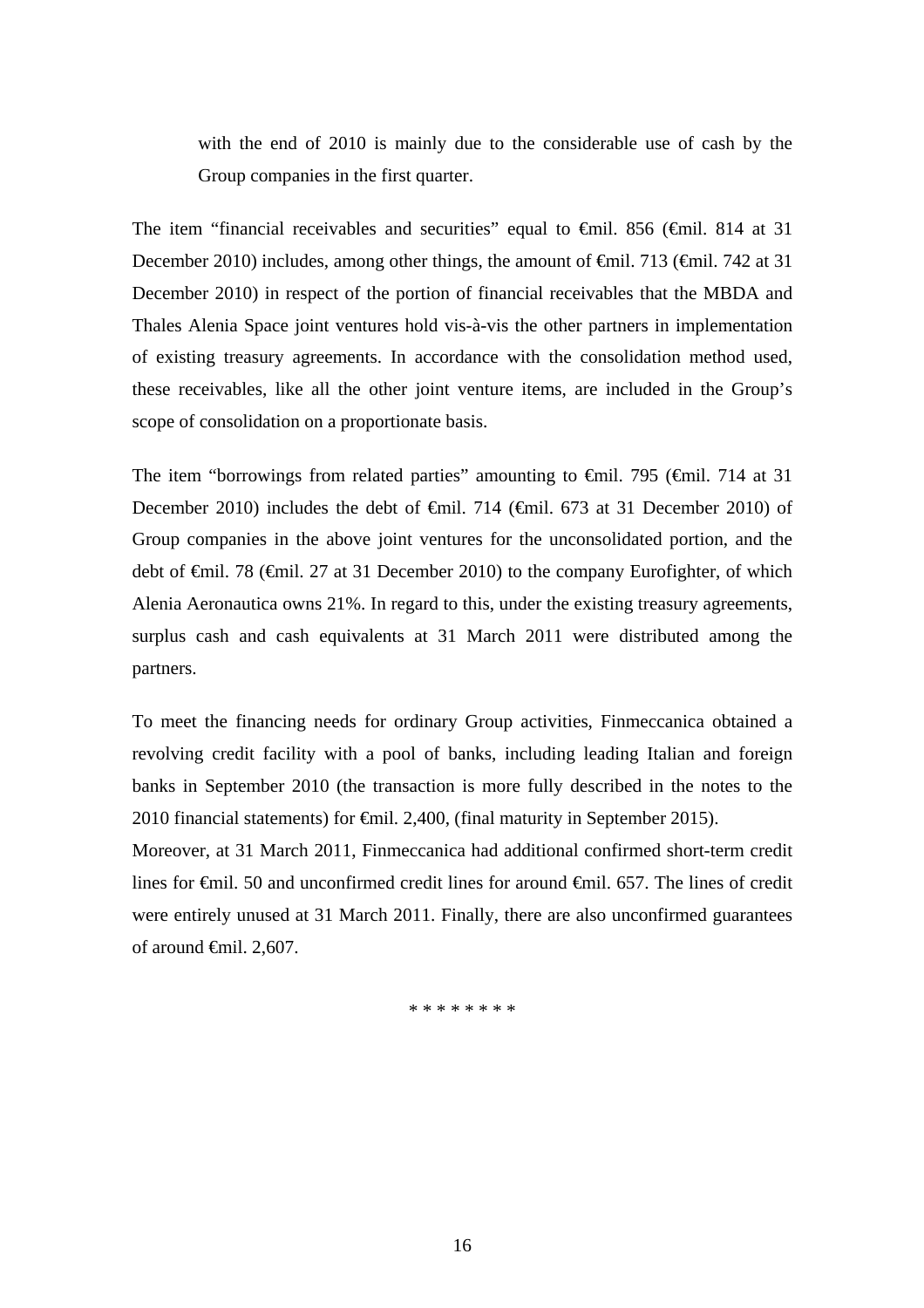#### **Transactions with related parties**

Transactions with related parties concern activities in the ordinary course of business and are carried out at arm's length (where they are not governed by specific contractual conditions), as is the settlement of interest-bearing payables and receivables.

These mainly relate to the exchange of assets, the performance of services and the generation and use of net cash from and to associated companies, held under common control (joint ventures), consortia, and unconsolidated subsidiaries.

The section "Analysis of the balance sheet and income statement at 31 March 2011" contains a summary of income statement and balance sheet balances attributable to transactions with related parties, as well as the percentage impact of these transactions on the respective total balances (Note 22).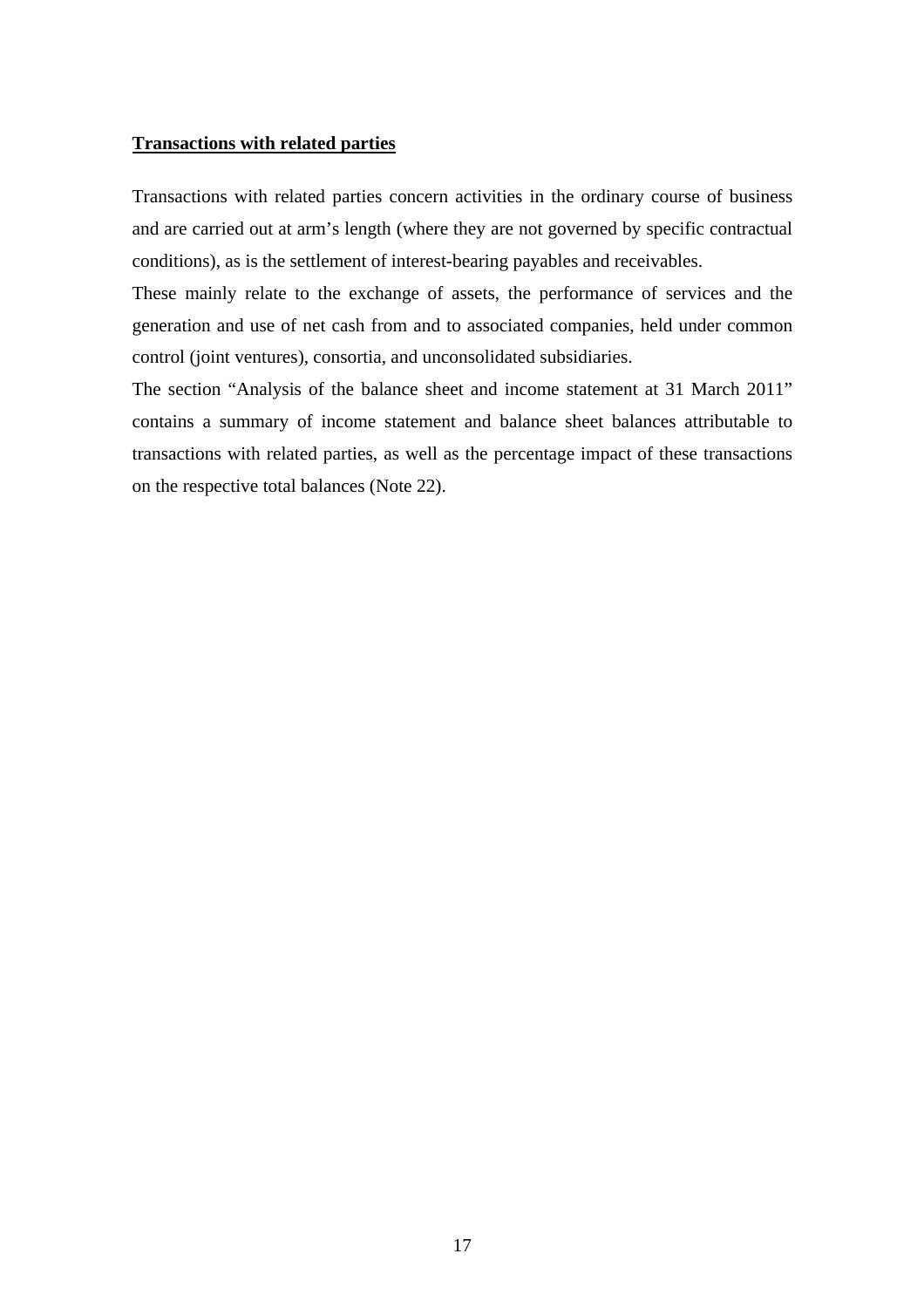#### **"Non-GAAP" performance indicators**

Finmeccanica's management assesses the Group's performance and that of its business segments based on a number of indicators that are not envisaged by the IFRSs. Specifically, adjusted EBITA is used as the primary indicator of profitability, since it allows us to analyse the Group's marginality by eliminating the impact of the volatility associated with non-recurring items or items unrelated to ordinary operations.

As required by Communication CESR/05-178b, below is a description of the components of each of these indicators:

- *EBIT*: i.e. earnings before interest and taxes, with no adjustments. EBIT also does not include costs and income resulting from the management of unconsolidated equity investments and other securities, nor the results of any sales of consolidated shareholdings, which are classified on the financial statements either as "finance income and costs" or, for the results of equity investments accounted for with the equity method, under "share of profit (loss) of equity accounted investments".
- *Adjusted EBITA*: it is arrived at by eliminating from EBIT (as defined above) the following items:
	- any impairment in goodwill;
	- amortisation of the portion of the purchase price allocated to intangible assets in relation to business combinations, as required by IFRS 3;
	- restructuring costs that are a part of significant, defined plans;
	- other exceptional costs or income, i.e. connected to particularly significant events that are not related to the ordinary performance of the business.

Adjusted EBITA is then used to calculate return on sales (ROS) and on a 12-month basis return on investment (ROI) (which is calculated as the ratio of adjusted EBITA to the average value of capital invested during the two periods being compared)*.*

A reconciliation of EBIT and adjusted EBITA for the periods concerned is shown below: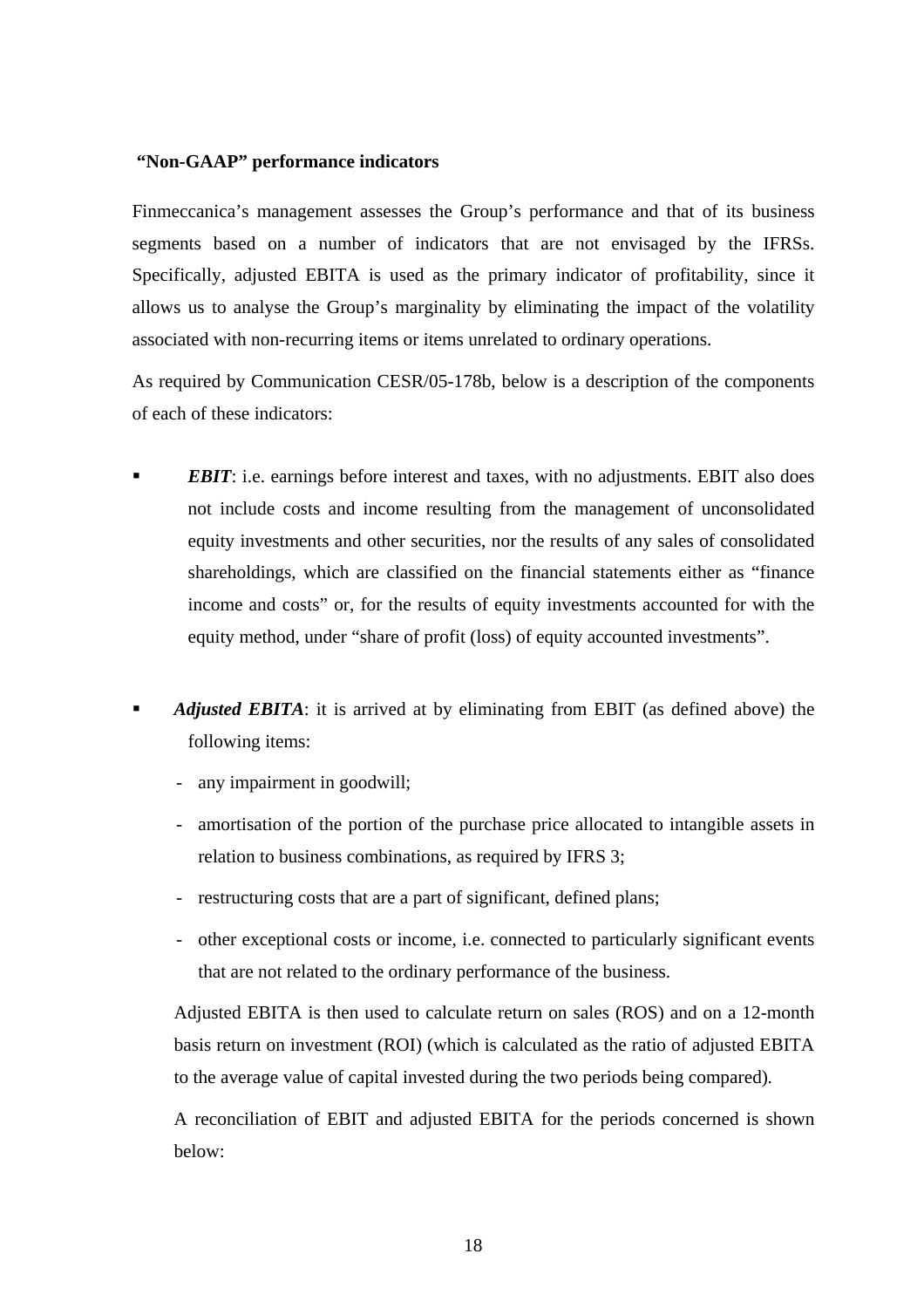|                                                                              | For the three months ended 31 March |      |             |  |  |  |
|------------------------------------------------------------------------------|-------------------------------------|------|-------------|--|--|--|
| $\epsilon$ <i>millions</i>                                                   | 2011                                | 2010 | <b>Note</b> |  |  |  |
| <b>EBIT</b>                                                                  | 181                                 | 228  | 8           |  |  |  |
| Amortisation of intangible assets acquired<br>through a business combination | 21                                  | 21   | 25          |  |  |  |
| Restructuring costs                                                          | 13                                  | 2    | 23/24       |  |  |  |
| <b>Adjusted EBIT</b>                                                         | 215                                 | 251  |             |  |  |  |

 *Adjusted net profit:* This is arrived at by eliminating from net profits the positive and negative components of income that are the effects of events which, due to their scale

and departure from the Group's usual performance, are treated as extraordinary.

This adjusted net profit is used to calculate return on equity (ROE) for the last 12 months, which is based on the average value of equity for the two periods being compared.

There are no components of net profit to be reconciled for the periods being compared.

- **Figure 1** Figure *Free Operating Cash Flow (FOCF)*: This is the sum of the cash flow generated by (used in) operating activities and the cash flow generated by (used in) investment and divestment of intangible assets, property, plant and equipment, and equity investments, net of cash flows from the purchase or sale of equity investments that, due to their nature or significance, are considered "strategic investments". The calculation of FOCF for the periods concerned is presented in the reclassified statement of cash flows shown in the previous section.
- *Funds From Operations (FFO)*: This is cash flow generated by (used in) operating activities net of changes in working capital (as described under Note 28). The calculation of FFO for the periods concerned is presented in the reclassified statement of cash flows shown in the previous section.
- *Economic Value Added (EVA)*: This is calculated as adjusted EBITA net of taxes and the cost (comparing like-for-like in terms of consolidated companies) of the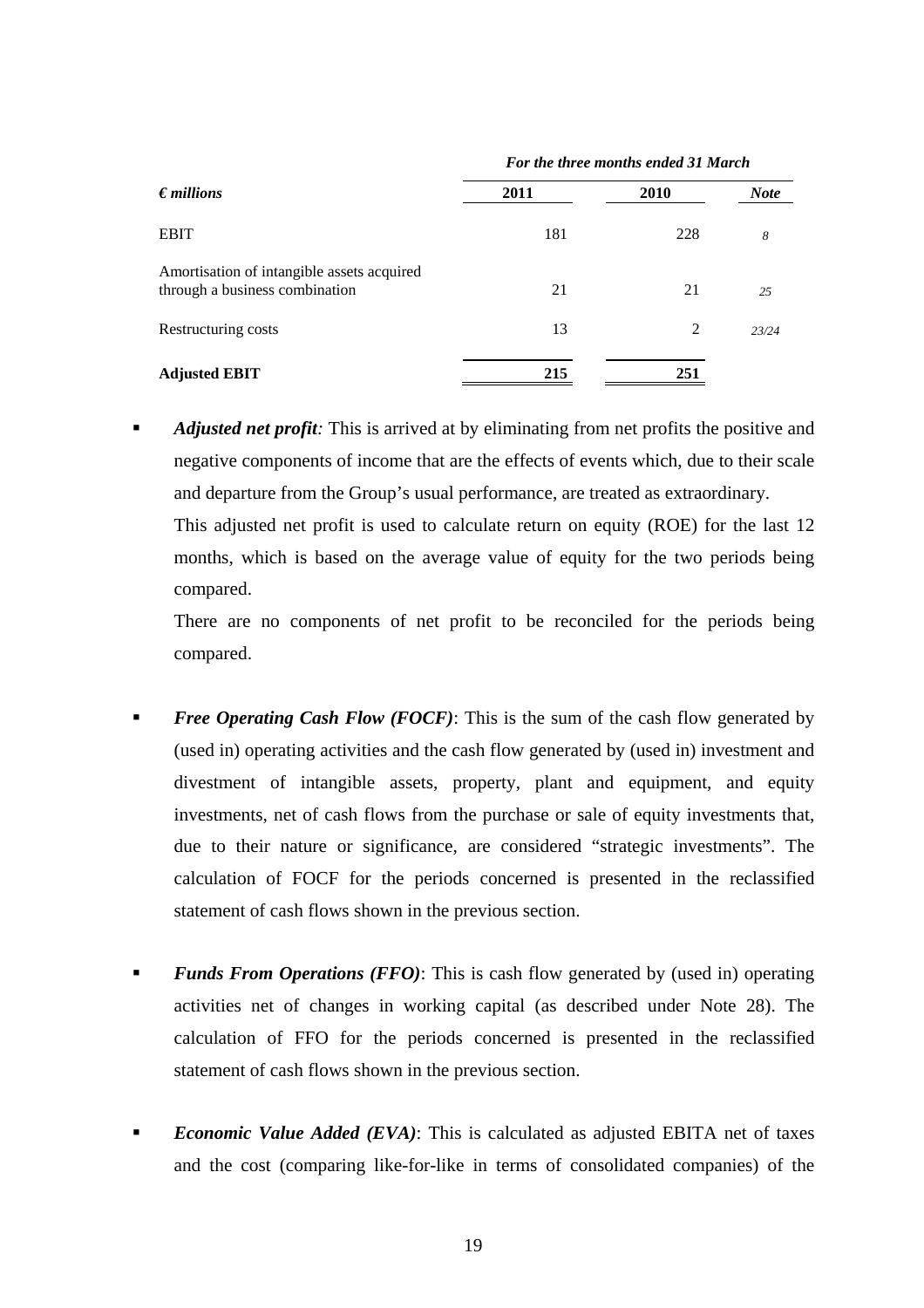average value of invested capital in the two periods concerned and measured on a weighted-average cost of capital (WACC) basis.

- *Working capital*: this includes trade receivables and payables, contract work in progress and advances received.
- **Net working capital:** this is equal to working capital less current provisions for risks and charges and other current assets and liabilities.
- **Net capital invested:** this is the algebraic sum of non-current assets, non-current liabilities and net working capital.
- *Net financial debt*: the calculation model complies with that provided in paragraph 127 of Recommendation CESR/05-054b implementing EC Regulation 809/2004. For details on its composition, refer to Note 17.
- **Research and Development spending:** the Group classifies under R&D all internal and external costs incurred relating to projects aimed at obtaining or employing new technologies, knowledge, materials, products and processes. These costs may be partly or entirely reimbursed by customers, funded by public institutions through grants or other incentives under law or, lastly, be borne by the Group. From an accounting standpoint, R&D costs can be categorised differently as indicated below:
	- if they are reimbursed by the customer pursuant to a contract, they are classified under "work in progress";
	- if they relate to research or if they are at a stage at which it is not possible to demonstrate that the activity will generate future economic benefits - they are taken to profit or loss in the period incurred;
	- finally, if they relate to a development activity for which the technical feasibility, the capability and the willingness to see the project through to the end, as well as the existence of a potential market for generating future economic benefits can be shown, they are capitalised under "intangible assets".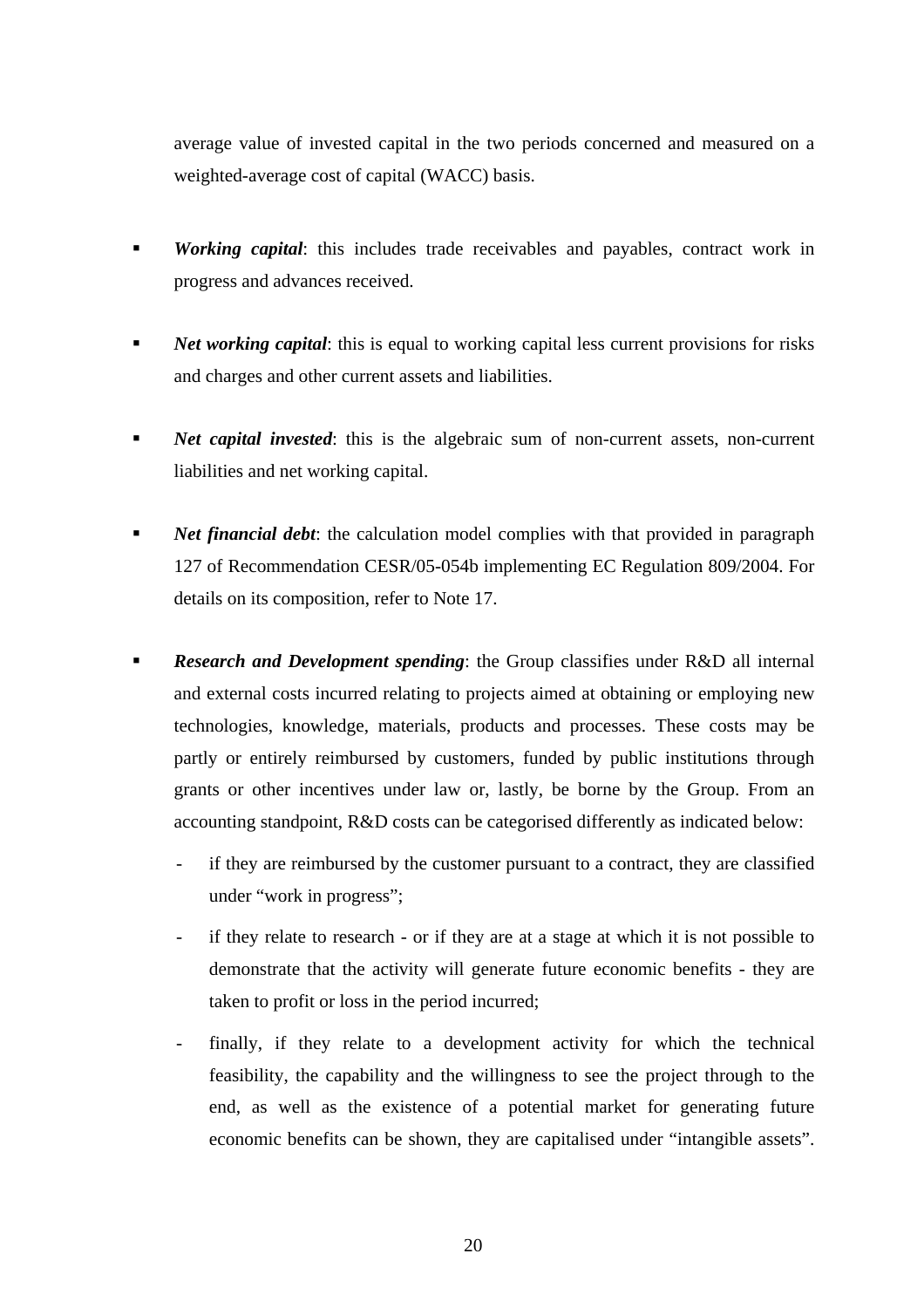In the case in which a grant is given towards these expenses, the carrying value of the intangible assets is reduced by the amount received or to be received.

- **New orders:** this is the sum of contracts signed with customers during the period that satisfy the requirements for being recorded in the order book.
- *Order backlog*: this figure is the difference between new orders and invoiced orders (income statement) during the reference period, excluding the change in contract work in progress. This difference is added to the backlog for the preceding period.
- **Workforce:** the number of employees reported on the last day of the year.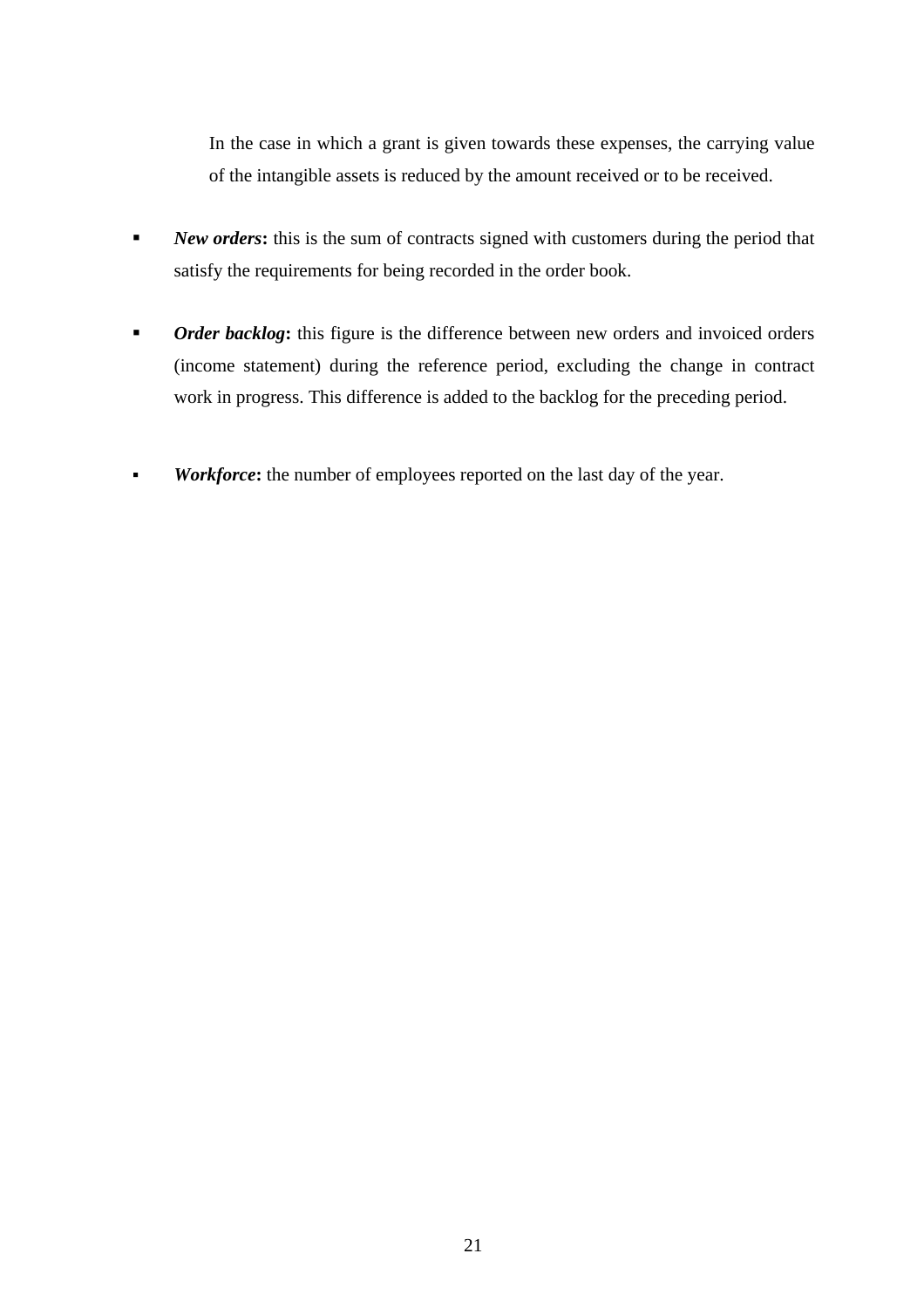### **Performance by division**

| $\epsilon$ million    | 31 Mar. 2011 | 31 Mar. 2010 | 31 Dec. 2010 |
|-----------------------|--------------|--------------|--------------|
| New orders            | 680          | 1,146        | 5,982        |
| Order backlog         | 11,848       | 10,292       | 12,162       |
| Revenues              | 815          | 837          | 3,644        |
| <b>Adjusted EBITA</b> | 81           | 75           | 413          |
| <b>ROS</b>            | 10.0%        | 9.0%         | 11.3%        |
| R&D                   | 77           | 72           | 409          |
| Workforce (no.)       | 13,477       | 14,575       | 13,573       |

## *HELICOPTERS*

Finmeccanica, through the AgustaWestland NV group, is a world leader in the civil and military helicopter industry.

The total volume of **new orders** at 31 March 2011 came to €mil. 680, a 40.6% decrease from the same period of 2010 ( $\bigoplus$ nil. 1,146), which benefited from a significant order from the Indian air force for 12 AW101 helicopters worth €mil. 560. New orders break down into 66.3% for helicopters (new helicopters and upgrading) and 33.7% for product support (spare parts and inspections), engineering and manufacturing.

Among the most important new orders received in the *military-government* segment the following are noted:

- the order for two AW101 helicopters in VVIP configuration for a southern Mediterranean customer;
- the order for 10 AW139 helicopters from Italy.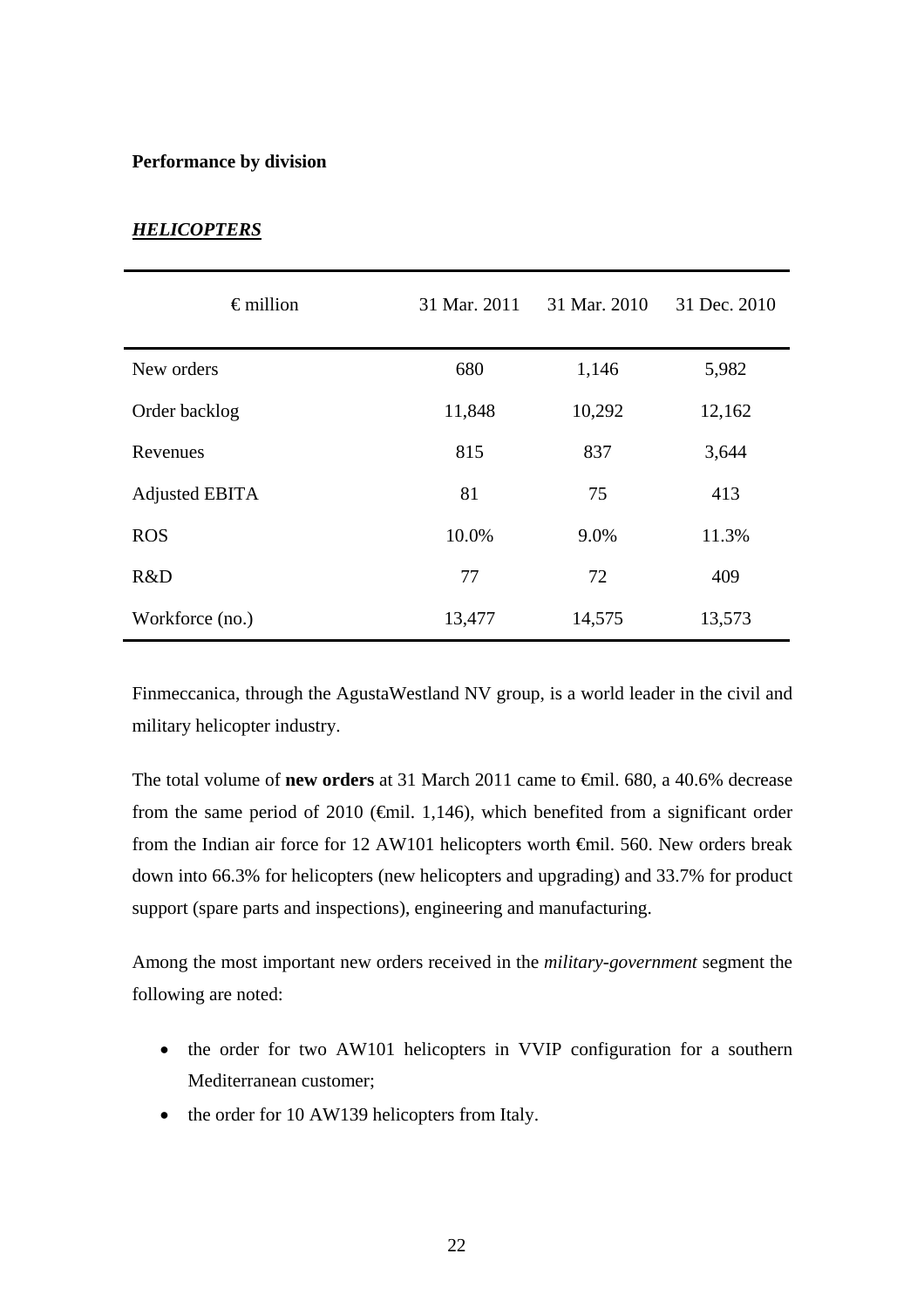In the *civil-government* segment, new orders for 14 helicopters were received in the first quarter of 2011. Mention should be made of the strategically important contract with VTB Leasing, a Russian services company that received the first AW139 sold in Russia. The helicopter will be used for corporate and passenger transportation around Moscow.

The value of the **order backlog** at 31 March 2011 came to €mil. 11,848, down slightly by 2.6% from 31 December 2010 (€mil. 12,162), and is sufficient to guarantee coverage of production for an equivalent of about 2.5 years.

**Revenues** at 31 March 2011 came to €mil. 815, down slightly by 2.6% from 31 March 2010 (€mil. 837). This decline in attributable to the different mix of revenues, with the helicopter segment falling 6.9% as a result of new contracts still in the start-up stage, while product support activity, with a high value-added component, posted good performance (up 4.7%).

**Adjusted EBITA** came to €mil. 81 at 31 March 2011, up 8.0% compared with the €mil.75 reported at 31 March 2010. This improvement is correlated with the different revenue mix mentioned above. The combined effect of these factors caused **ROS** to rise by 1.0 percentage point to 10.0% compared with 9.0% at 31 March 2010.

**Research and development** costs for the first quarter of 2011 came to €mil. 77 (€mil.72 at 31 March 2010) and mainly concerned:

- technologies, primarily for military use, for a new 6-7 tonne class helicopter named the AW149;
- multi-role versions of the BA609 convertiplane for national security;
- a new twin-engine helicopter of the 4-tonne class named the AW169.

The **workforce** at 31 March 2011 came to 13,477, a net decrease from 31 December 2010 (13,573 employees). This change is primarily due to the completion of the reorganisation plan of the PZL-WIDNIK group acquired last year.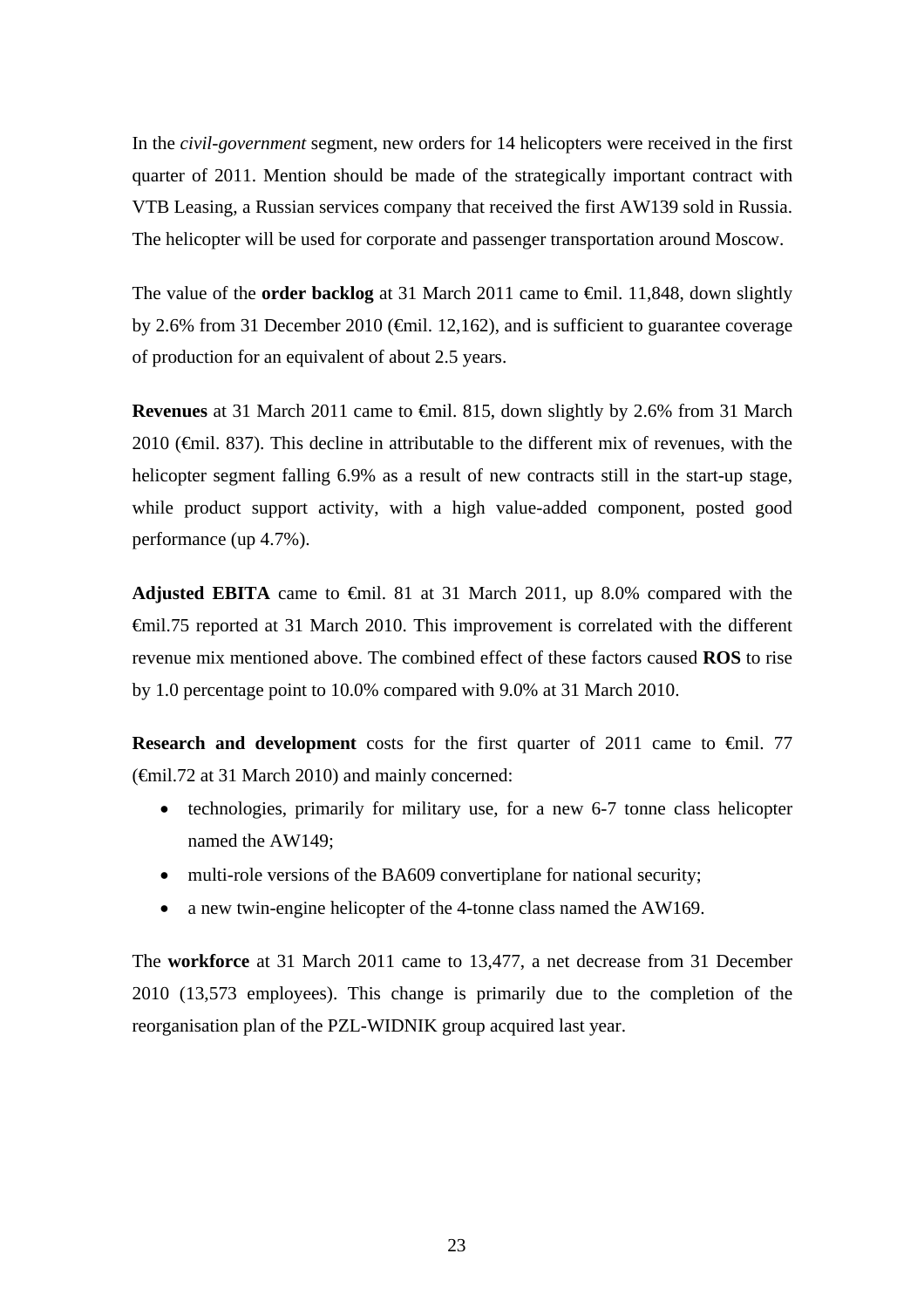| $\epsilon$ million    | 31 Mar. 2011 | 31 Mar. 2010 | 31 Dec. 2010 |
|-----------------------|--------------|--------------|--------------|
| New orders            | 1,213        | 1,642        | 6,783        |
| Order backlog         | 11,256       | 12,653       | 11,747       |
| Revenues              | 1,343        | 1,452        | 7,137        |
| <b>Adjusted EBITA</b> | 98           | 107          | 735          |
| <b>ROS</b>            | 7.3%         | 7.4%         | 10.3%        |
| R&D                   | 148          | 131          | 810          |
| Workforce (no.)       | 29,102       | 30,003       | 29,840       |

# *DEFENCE AND SECURITY ELECTRONICS*

Finmeccanica has a number of companies that are active in the defence and security electronics industry, including: the SELEX Galileo group, the SELEX Sistemi Integrati group, the Elsag Datamat group, the SELEX Communications Group, the SELEX Service Management SpA group, the Seicos SpA group and the DRS Technologies (DRS) group.

The division covers activities relating to the creation of major integrated defence and security systems based on complex architectures and network-centric techniques, the provision of integrated products, services and support for military forces and government agencies; supplying avionics and electro-optical equipment and systems; unmanned aircraft, radar systems, land and naval command and control systems, air traffic control systems, integrated communications systems and networks for land, naval, satellite and avionic applications; and activities for private mobile radio communications systems, value-added services and IT and security activities.

Security, also including the protection against threatens deriving from the unauthorised use of digital information and communications systems (cybersecurity), has become one of the priority issues of governments and decision makers. Leveraging their distinctive expertise, the companies have developed an offering of products and services for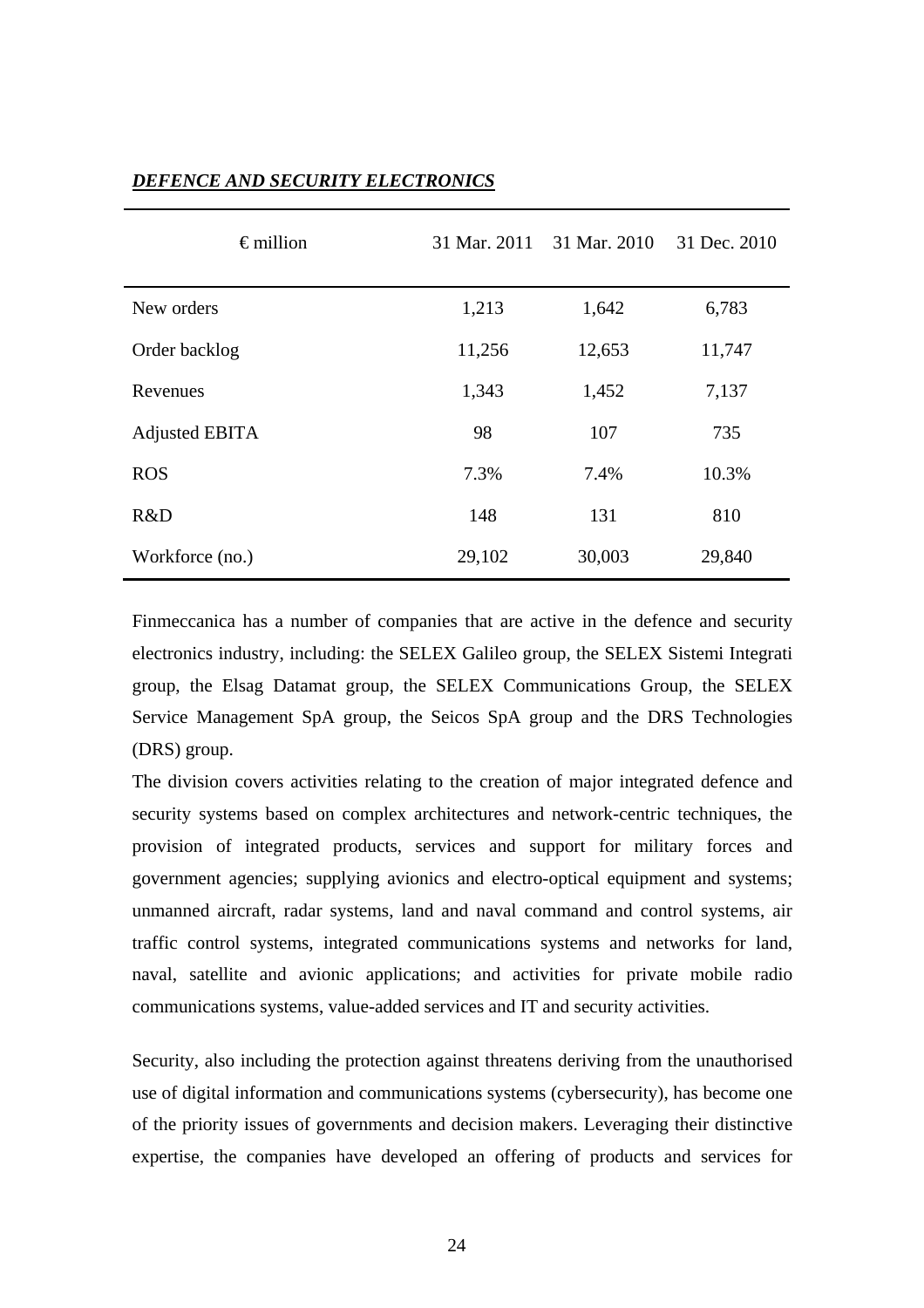governmental and civil security operators aiming at the protection of critical and strategic infrastructures and locations, while paying particular attention to issues related to the security of telecommunications networks and IT systems that are the crucial core on which the modern digital economy is based.

As part of the process to rationalise the activities of the Defence and Security Electronics division begun last year, the space-related activities of the SELEX Sistemi Integrati group and the Elsag Datamat group were transferred to the Telespazio group as from 1 January 2011.

New orders at 31 March 2011 totalled <del>€</del>mil. 1,213, down from the figure posted for the same period of the previous year ( $\epsilon$ mil. 1,642) during which the initial orders for the third lot of the EFA programme were received, as well as significant orders from the US Army.

The main new orders received include the following:

- *avionics and electro-optical systems*: orders for the EFA programme, specifically avionics equipment and radar for the third lot, as well as logistics; orders for countermeasure systems; laser system orders for the US market; orders for the NH90 helicopter programme; orders for attitude sensors for the Iridium NEXT space programme; customer support activity;
- *command and control systems:* in the defence systems segment: the supplemental agreement to the SILEF (Eurofighter Logistics Information System) contract for integrated info-logistic support for the Eurofighter with NETMA (NATO Eurofighter and Tornado Management Agency); in the civil systems segment: orders from the Ukrainian Air Traffic Control Agency for technological upgrades at various airports; further activity under the contract from the Royal Malaysian Air Force to upgrade the air traffic control centre in Subang - Kuala Lumpur; the order from the UK for a primary radar combined with an advanced multilateration solution for the Isle of Man and Jersey airport; the contract from Estonia to upgrade an airport;
- *integrated communication networks and systems*: orders for communications systems for helicopter platforms; the supplemental order for the Defense Fields Telephone System (DFTS) from British Telecom; TETRA network orders from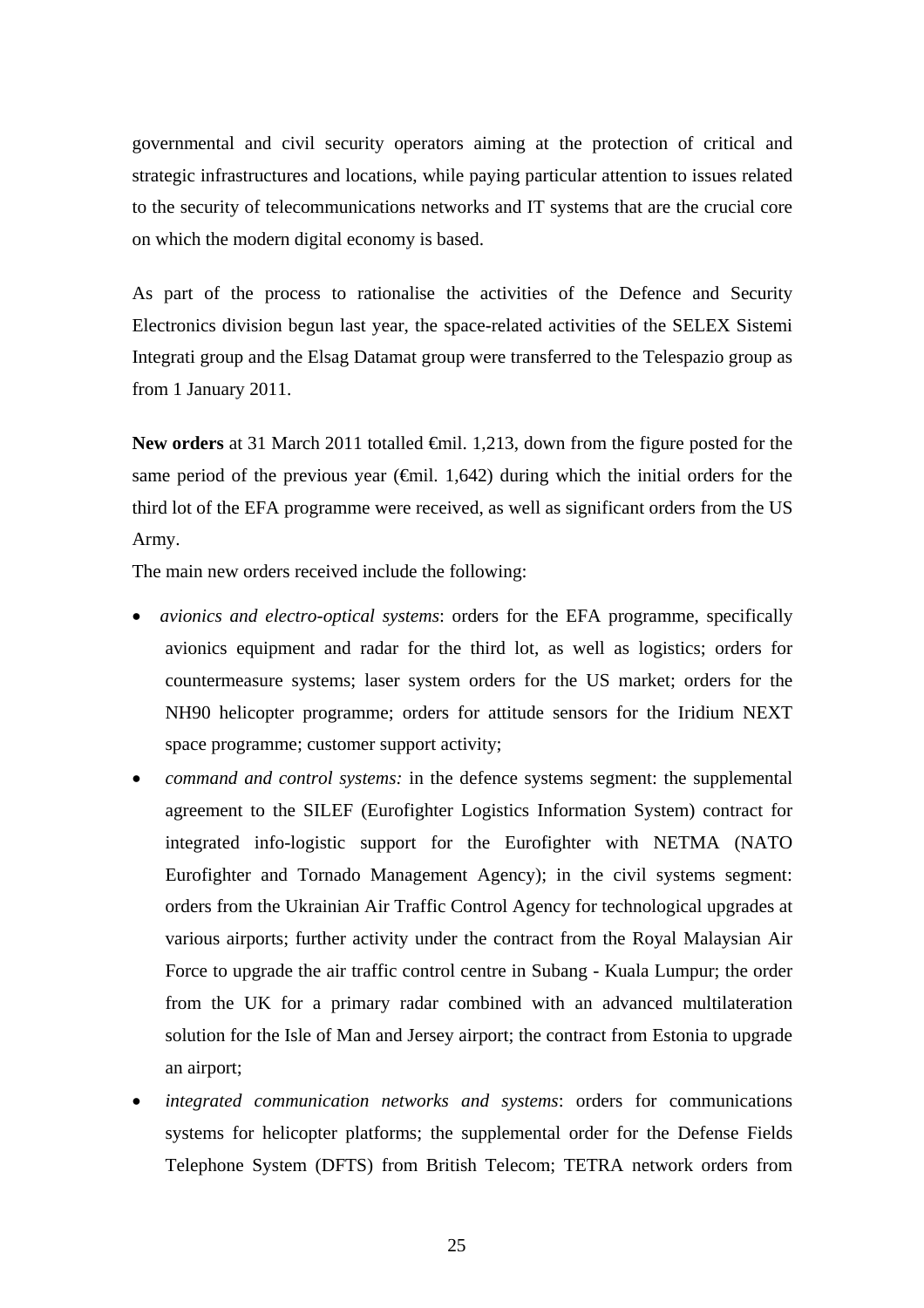Russia; the order from the Italian Ministry of Defence to upgrade the communications systems at various airports;

- *information technology and security*: the order from Aeroporti di Roma for ordinary maintenance and management support for equipment installed at Leonardo da Vinci Airport in Fiumicino; the contract from the Chilean national police for APFIS (Automated Palmprints and Fingerprints Identification Systems) equipment; the order for video surveillance systems from Banca Nazionale del Lavoro;
- *in the United States*: orders for additional activities related to the Thermal Weapon Sight (TWS) system issued to soldiers; the contract with the US Air Force to service and adjust Tunner systems for loading and moving air cargo.

The **order backlog** came to  $\theta$ mil. 11,256 at 31 March 2011, compared with  $\theta$ mil. 11,747 at 31 December 2010, one-third of which related to the avionics and electrooptical systems segment, and about one-fifth each to major integrated systems and command and control systems and to the activities in the United States.

**Revenues** at 31 March 2011 amounted to €mil. 1,343, down €mil. 109 from the figure reported at 31 March 2010 (€mil. 1,452). This decrease is mainly due to the completion of important programmes for the US military.

Revenues resulted mainly from the following segments, specifically:

- *avionics and electro-optical systems*: the continuation of activities relating to Defensive Aids Sub-System (DASS) production and the production of avionics equipment and radar for the EFA programme; systems for countermeasures; devices for the helicopter and space programmes; customer support and logistics;
- *major integrated defence and security systems:* continuation of the Forza NEC programme and the contract with the Italian Department of Civil Protection for the emergency management system; progress on activities related to the Phase 2 Coastal Radar programme; continuation of work under the S.I.Co.Te. programme for the General Command of the Carabinieri Force;
- *command and control systems*: the continuation of activities relating to air traffic control programmes, in Italy and abroad; contracts for FREMM and upgrading;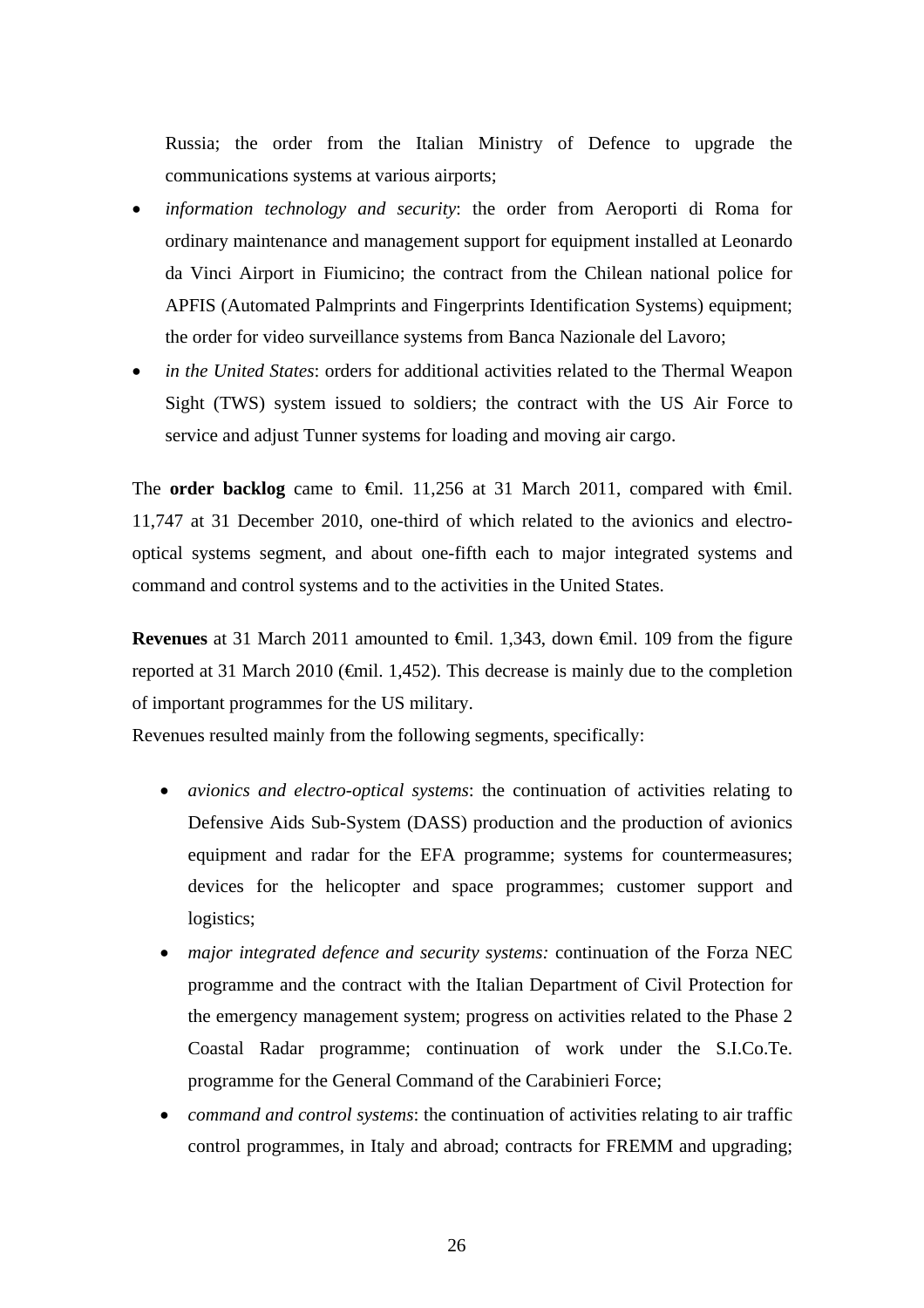the Medium Extended Air Defence System (MEADS) international cooperation programme; the programme to supply Fixed Air Defence Radar (FADR) for the domestic customer;

- *integrated communication systems and networks*: the continuation of activities relating to the construction of the national TETRA network; the development and manufacture of equipment for the EFA and the NH90; the provision of communication systems for the military both in Italy and the UK; the continuation of activities relating to the FREMM programme;
- *information technology and security*: activities relating to postal automation and industrial services for domestic customers and ICT services for government agencies;
- the *United States*: additional orders for the TWS system issued to soldiers; additional deliveries for programmes to upgrade the target acquisition subsystems for Bradley fighting vehicles; activity pertaining to the repair and provision of spare parts for the MMS system for helicopters; the continuation of deliveries of rugged computers and displays; deliveries of Tactical Quiet Generators (TQG); provision of services and products for the Rapid Response contract and satellite communications services.

Adjusted EBITA reached <del>€</del>mil. 98 at 31 March 2011, slightly down from the figure reported at 31 December 2010 ( $\epsilon$ mil. 107), due to the decline in volumes offset by a more profitable mix of activities in the *avionics and electro-optical systems* segment. As a result, **ROS** came to 7.3%, in line with the figure at 31 March 2010 (7.4%).

**Research and development** costs at 31 March 2011 totalled <del>C</del>mil. 148 (<del>C</del>mil. 131 at 31 March 2010), relating to:

 *avionics and electro-optical system* segment: development for the EFA programme; new electronic-scan radar systems for both surveillance and combat; new systems and sensors for Unmanned Aerial Vehicles (UAV); improvements to avionics suites to satisfy the demands of the new fixed and rotary-wind platforms;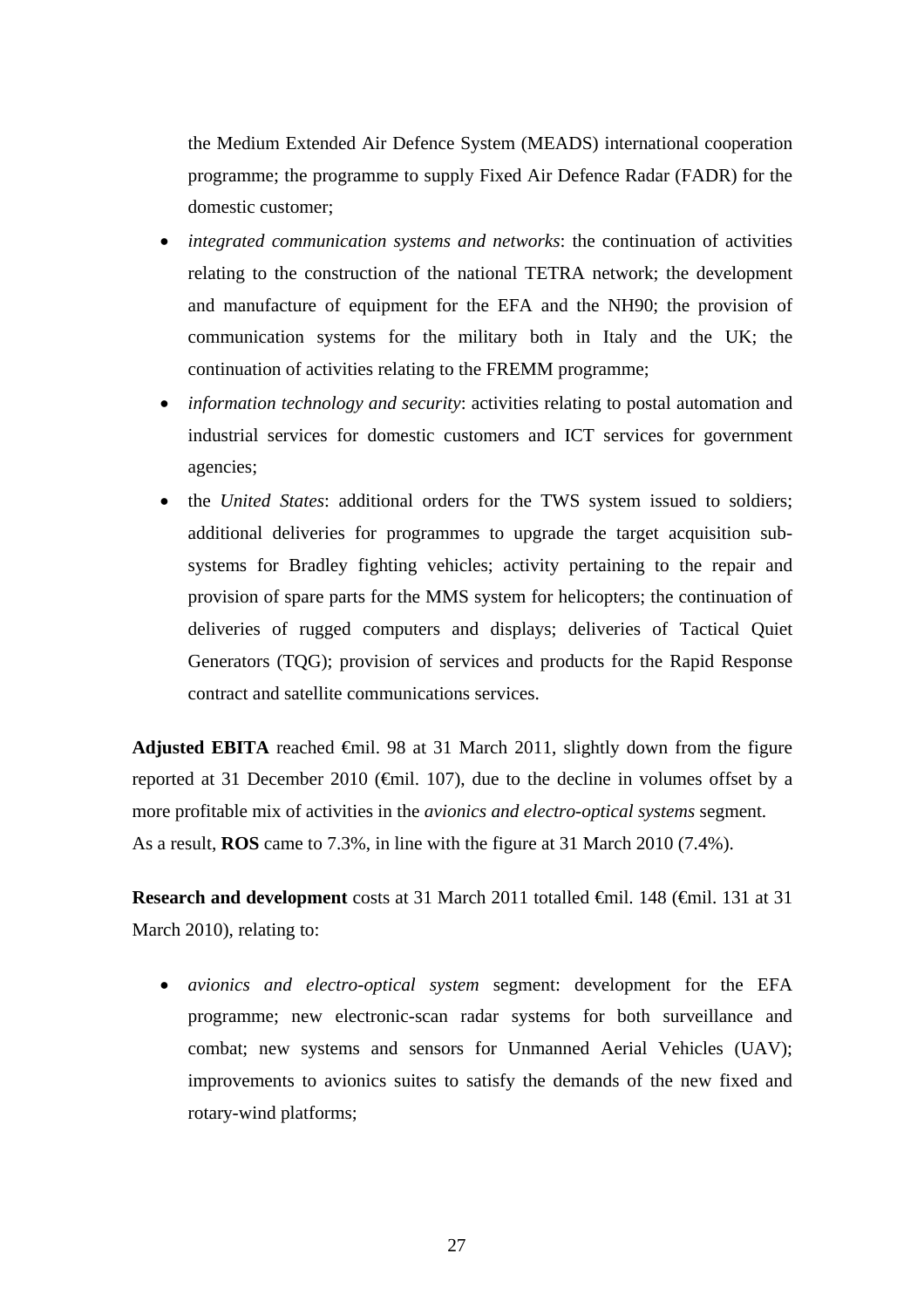- *major integrated systems* and *command and control systems* segment: the continuation of the 3D Kronos and the active radar surveillance system; upgrading of the current SATCAS products; the programme to develop capabilities and technologies for architectural design and construction of major systems for the integrated management of operations by armed ground forces (Combined Warfare Proposal (CWP));
- *integrated communications networks* segment: the development of TETRA technology products and wideband data link and software defined radio products.

The **workforce** at 31 March 2011 came to 29,102 as compared with 29,840 at 31 December 2010, a net decrease of 738, attributable to the previously mentioned transfer of business to the Space division and to the ongoing reorganisation process in some segments.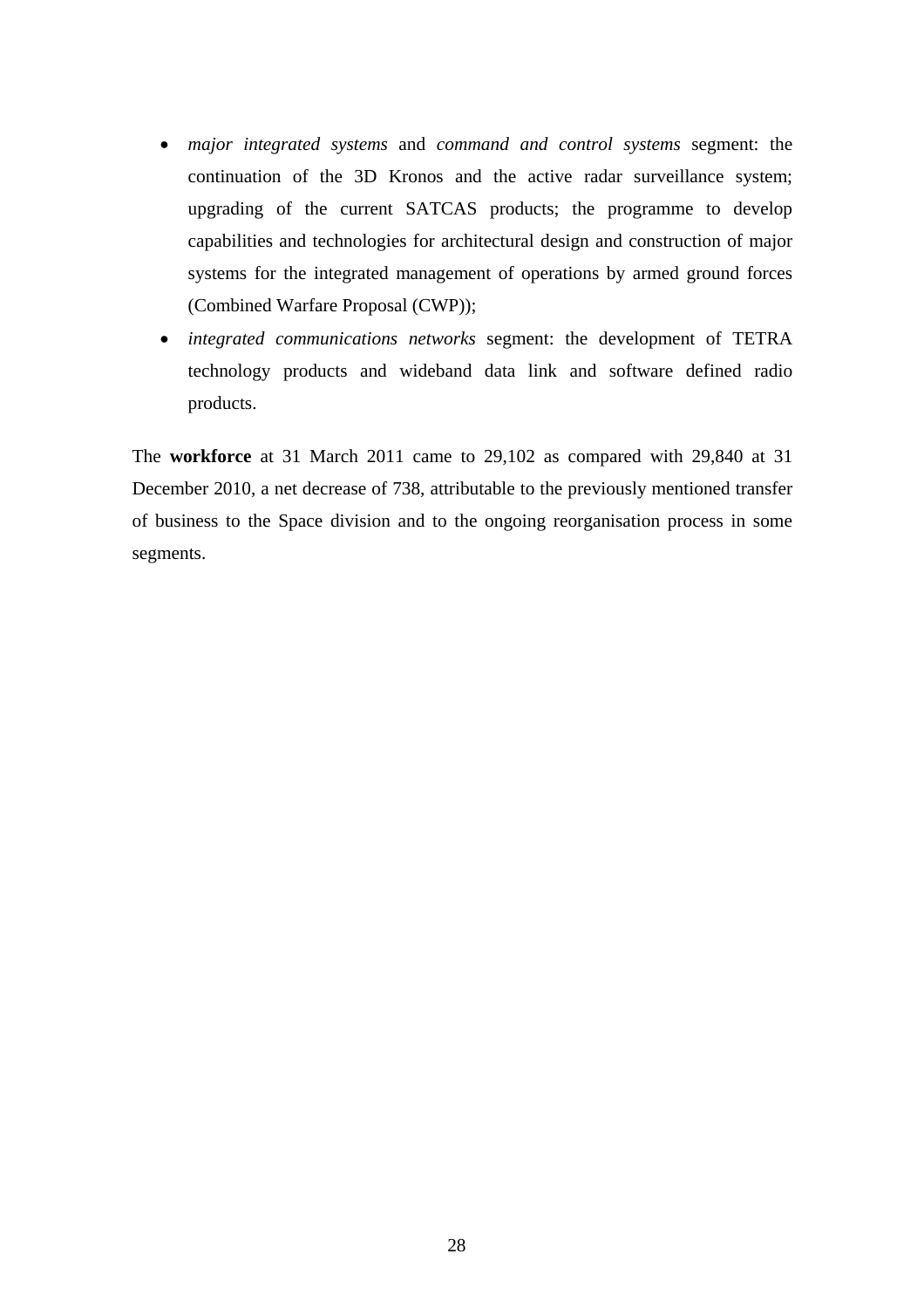#### *AERONAUTICS*

| $\epsilon$ million    | 31 Mar. 2011   | 31 Mar. 2010 | 31 Dec. 2010 |
|-----------------------|----------------|--------------|--------------|
| New orders            | 535            | 217          | 2,539        |
| Order backlog         | 8,518          | 8,604        | 8,638        |
| Revenues              | 567            | 592          | 2,809        |
| <b>Adjusted EBITA</b> | $\overline{4}$ | 34           | 205          |
| R.O.S.                | 0.7%           | 5.7%         | 7.3%         |
| R&D                   | 62             | 76           | 369          |
| Workforce (no.)       | 12,445         | 13,099       | 12,604       |

# *Note that the figures relating to the GIE-ATR and Superjet International joint ventures are consolidated on a proportional basis at 50% and 51% respectively.*

The Aeronautics division includes Alenia Aeronautica SpA (production of military aircraft for combat, transport and special missions, as well as civil applications such as aerostructures and regional turboprop aircraft) and its investees, including: Alenia Aermacchi SpA (production of military training aircraft and engine nacelles for civil aeronautics), the GIE-ATR joint venture, in which a 50% equity stake is held (final assembly and marketing of ATR aircraft), Alenia North America Inc, operating in the US market through a joint venture and Superjet International SpA, in which a 51% equity stake is held (sale and assistance for Superjet aircraft).

New orders at 31 March 2011 came to <del>€mil.</del> 535, up <del>€mil.</del> 318 from the <del>€mil.</del> 217 reported at 31 March 2010, due to more orders in the *civil* and *military* segments.

The main orders received in the first quarter of 2011 included the following:

in the *military* segment: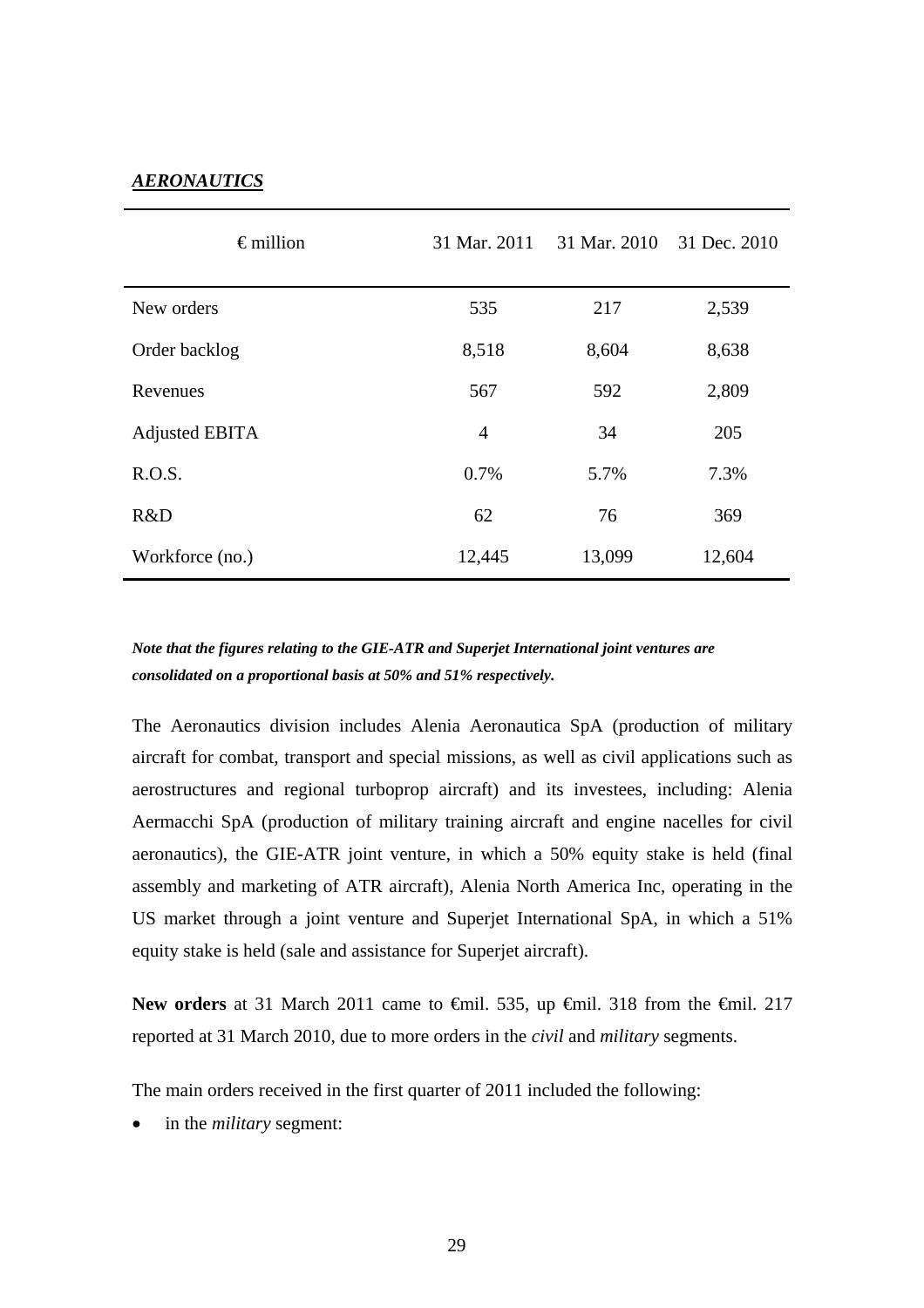- o under the Tornado programme, the RET 8 contract to perform a mid-life upgrade (MLU) on 25 more aircraft from the Italian Air Force;
- o orders to provide logistics support for EFA and C27J aircraft.
- in the *civil* segment:
	- o for the ATR aircraft, GIE-ATR received new orders for 25 ATR aircraft from various airlines including: 15 from Indonesian carrier Lion Air, two from Israeli company Israir and eight from Australian airline Virgin Blue;
	- o for the Maritime Patrol version of the ATR 42MP aircraft, the order from the Italian Harbour Authority to convert the third aircraft;
	- o for aerostructures, orders for additional lots of the B777, ATR and A321 programmes and for engine nacelles.

The **order backlog** at 31 March 2011 came to <del>€</del>mil. 8,518 (€mil. 8,638 at 31 December 2010) and is expected to continue expanding over the medium/long term. The breakdown revealed a significant portion for the EFA (42%), B787 (18%), JSF (5%), C27J (4%) and M346 (4%) programmes.

**Revenues** at 31 March 2011 came to €mil. 567, a decrease of €mil. 25 (-4.2%) from the €mil. 592 reported at 31 March 2010, due to a slowdown in work on the EFA programme.

In the first quarter of 2011, production in the *military segment* mainly regarded the following programmes:

- C27J: the production of C27J aircrafts for the United States (two aircraft delivered to US partner L-3), Morocco (one aircraft delivered), Bulgaria (the third and final aircraft delivered), Romania and activities for the Italian Air Force;
- EFA: continuation of development and production relating to the second lot of the programme and logistics support (of which one aircraft was delivered to the Italian Air Force during the period and readying of 11 left semi-wing units and 12 rear fuselages);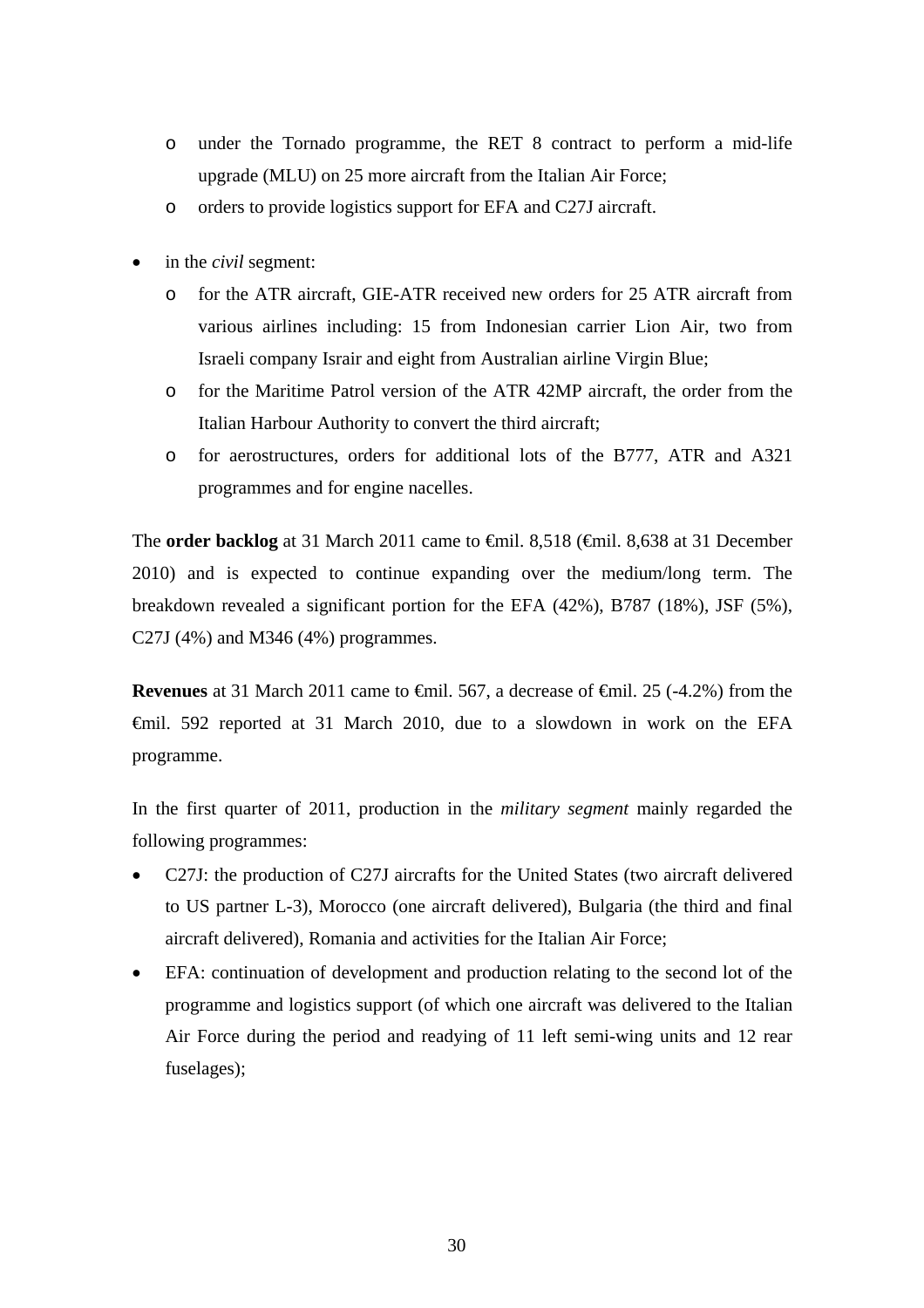- M346: the continuation of production of aircraft for the Italian Air Force, the first two of which will be tested in the coming months, and the start of work on the aircraft ordered by the Singapore Air Force;
- G222: the upgrading of G222 aircraft commissioned by the US Air Force;
- Tornado: the continuation of MLU for the Italian Air Force.

Furthermore, production continued on the ATR Maritime Patrol aircraft for the Italian Navy, as did logistics support activity.

Production in the *civil* segment in the first quarter of 2011 mainly related to orders for the following customers:

- Boeing: production of sections of fuselages and horizontal tail wings for the new B787 aircraft, for which five fuselage sections and seven horizontal stabilisers were completed in the first quarter of 2011, and production of control surfaces for the B767 and B777 aircraft;
- Airbus: production of components for the central section of the fuselage of the A380, of a fuselage section for the A321, and of the tail cone and mechanical wing components for the A340;
- GIE ATR: the production of the ATR 42 and ATR 72 turboprops for which 13 fuselages were completed;
- Dassault Aviation: the production of the fuselage section for the extended-range version of the Falcon 2000 and the engine nacelles for the Falcon 900EX;
- Bombardier: start-up of non-recurring work on the stabilisers (horizontal and vertical) of new regional C-Series aircraft.

Orders for other customers included work on the assembly of ATR craft by GIE-ATR, which delivered six new aircraft in first quarter of 2011.

Adjusted EBITA at 31 March 2011 came to <del>€</del>mil. 4, a €mil. 30 decrease compared with the €mil. 34 reported at 31 March 2010. This reduction is largely due to lower volumes of activity and the different mix of progress made on the programmes (especially the slowdown in EFA production). This decline is also the result of the difficulties on certain industrial processes for which corrective actions have been taken to address the situation.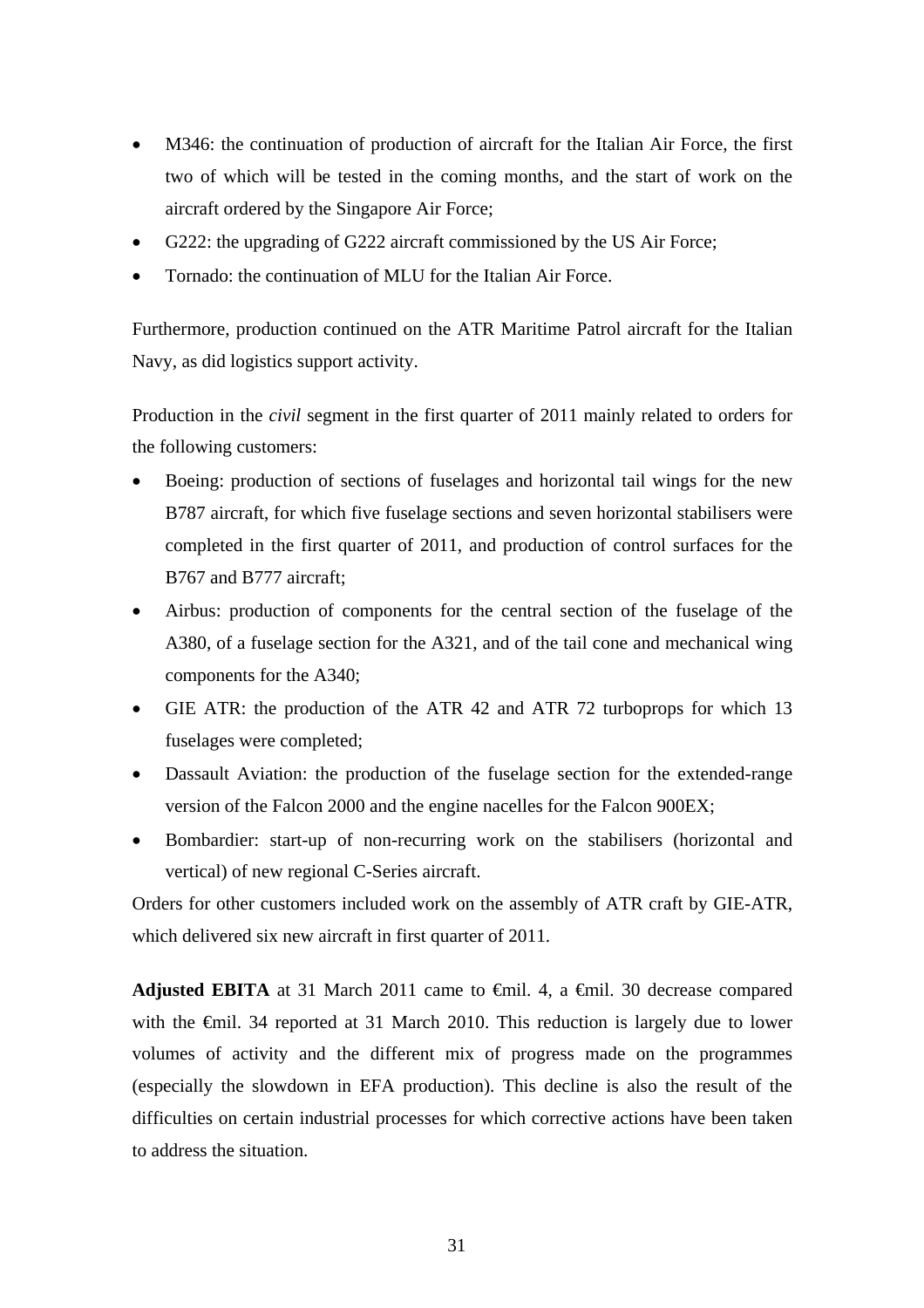As a consequence, **ROS** decreased to 0.7%, compared with 5.7% at 31 March 2010.

**Research and development** costs for first quarter of 2011 totalled €mil. 62 (€mil. 76 at 31 March 2010) and reflect the progress made in the main programmes under development (M346, C27J, B787 and UAV) and in activities relating to innovative aerostructures using composite materials and system integration. Furthermore, development activity continued on important military (EFA, Tornado and Neuron) and civil (C-series and derivative versions of the B787) programmes as commissioned by customers.

The **workforce** at 31 March 2011 numbered 12,445, a net decrease of 159 from the 12,604 at 31 December 2010, essentially due to staff reduction and efficiency efforts undertaken as part of the ongoing reorganisation and restructuring process.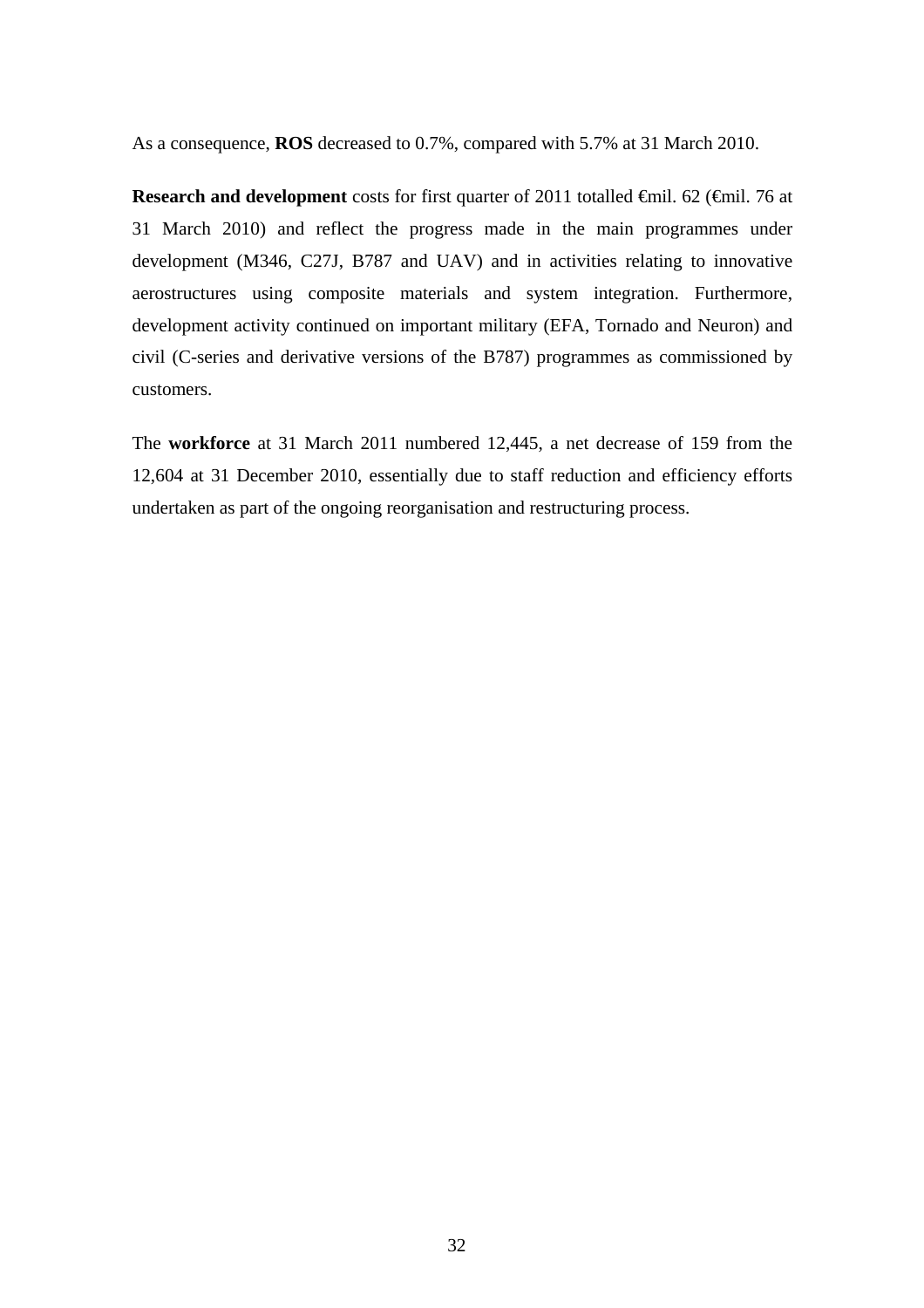| $\epsilon$ million     | 31 Mar. 2011   | 31 Mar. 2010   | 31 Dec. 2010 |
|------------------------|----------------|----------------|--------------|
| New orders             | 103            | 208            | 1,912        |
| Order backlog          | 2,519          | 1,647          | 2,568        |
| Revenues               | 219            | 194            | 925          |
| <b>Adjusted EBITDA</b> | $\overline{0}$ | $\overline{0}$ | 39           |
| <b>ROS</b>             | n.a.           | n.a.           | 4.2%         |
| R&D                    | 19             | 12             | 68           |
| Workforce (no.)        | 4,062          | 3,656          | 3,651        |

Finmeccanica operates in the space industry through the *Space Alliance* between Finmeccanica and Thales through two joint ventures in the space industry dedicated, respectively, to satellite services (Telespazio Holding Srl, which is based in Italy and has its main industrial facilities in Italy, France, Germany and Spain and in which Finmeccanica Spa holds 67% and Thales SAS 33%) and to manufacturing (Thales Alenia Space SAS, which is based in France and has its main industrial facilities in France, Italy, Belgium and Spain, in which Finmeccanica Spa holds 33% and Thales SAS 67%).

More specifically, Telespazio Holding Srl focuses on satellite services in the following segments: networks and connectivity (fixed and mobile telecommunications services, network services, TV, defence and security services, valued-added services), satellite operations (in-orbit satellite control, earth centre management, telemetry services, command and control and Launch and Early Operation Phase (LEOP) services), earth observation (data, thematic maps, operational services) and navigation and infomobility (Galileo services).

Thales Alenia Space SAS focuses on manufacturing (design, development and production) in the following segments: telecommunications satellites (commercial, governmental and military), scientific programmes, earth observation systems (optical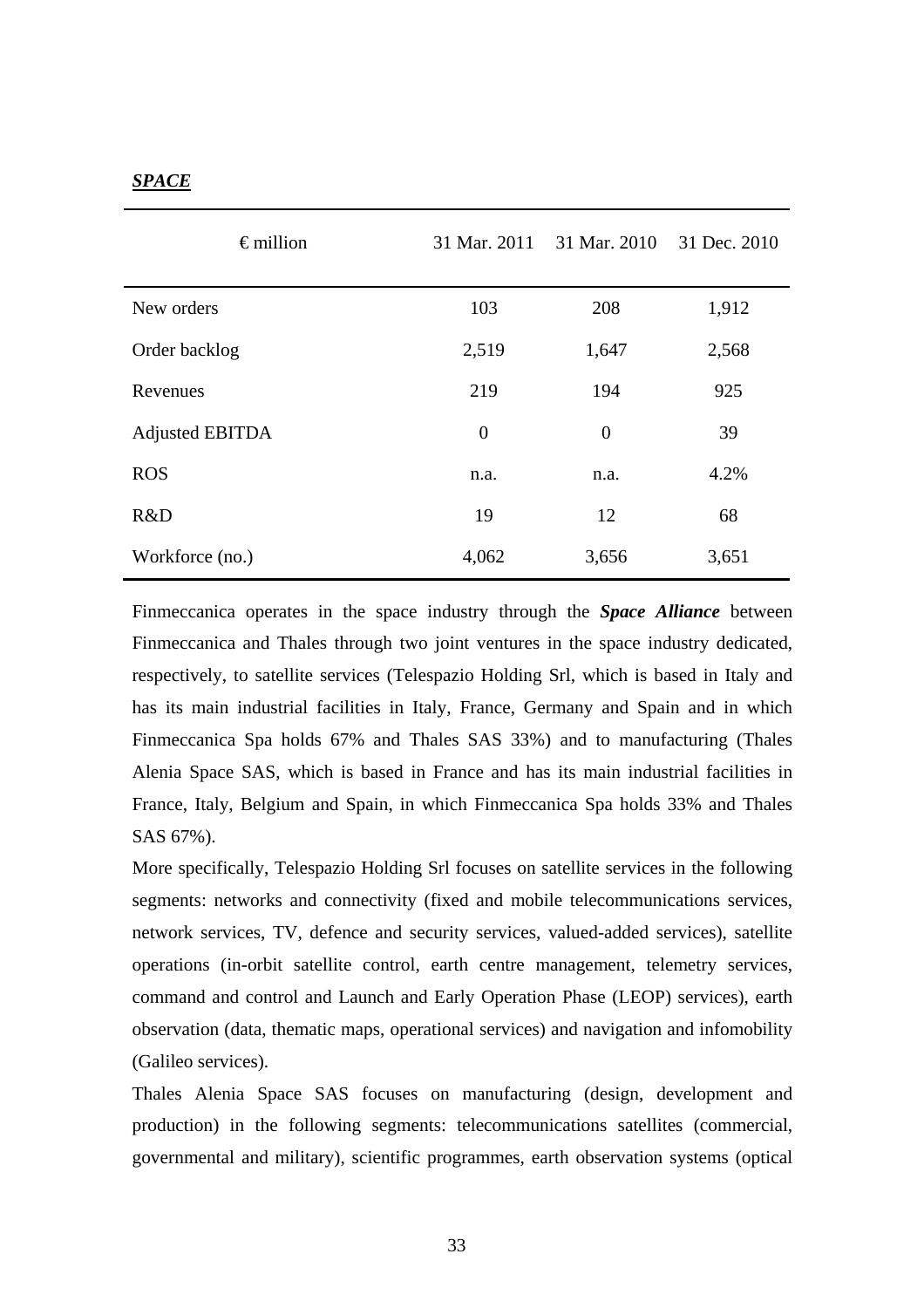and radar), satellite navigation, orbital infrastructures and transport systems, equipment and devices.

As part of the process to rationalise the activities of the Defence and Security Electronics division begun last year, the space-related activities of the SELEX Sistemi Integrati group and the Elsag Datamat group were transferred to the Telespazio group as from 1 January 2011.

From a commercial perspective, in the first quarter of 2011, the Group acquired **new orders** in the amount of  $\theta$ mil.103, compared with  $\theta$ mil. 208 for the same period of 2010, for a decrease of <del>€mil</del>. 105, mainly attributable to the *manufacturing* segment.

The most significant new orders for the period related to the following segments:

- in the *commercial telecommunications* segment*:* the initial lot of the order for payloads for the Express AM8, Express AT1 and Express AT2 Russian telecommunications satellites;
- in the *military and government telecommunications* segment: additional lots of the orders from the Italian Space Agency (ASI) and the French Space Agency (CNES) for the Athena Fidus satellite and orders for military telecommunications satellite services;
- in the *earth observation* segment: orders for Cosmo data;
- in the *satellite navigation* segment*:* additional new orders for the "Ground Mission Segment" and the "Space Segment" for the Full Operation Capacity (FOC) phase under the Galileo Programme;
- in the *science programmes* segment*:* additional lot for the Bepi-Colombo programme*.*

The **order backlog** at 31 March 2011 totalled €mil. 2,519, a decrease of €mil. 49 from the figure at 31 December 2010 ( $\epsilon$ mil. 2,568). The backlog at 31 March 2011 is composed of manufacturing activities (66%) and satellite services (34%).

**Revenues** in the first quarter of 2011 came to  $\theta$ il. 219, up  $\theta$ il. 25 from the same period of the previous year ( $\epsilon$ mil. 194). Production mainly related to the continuation of activities in the following segments: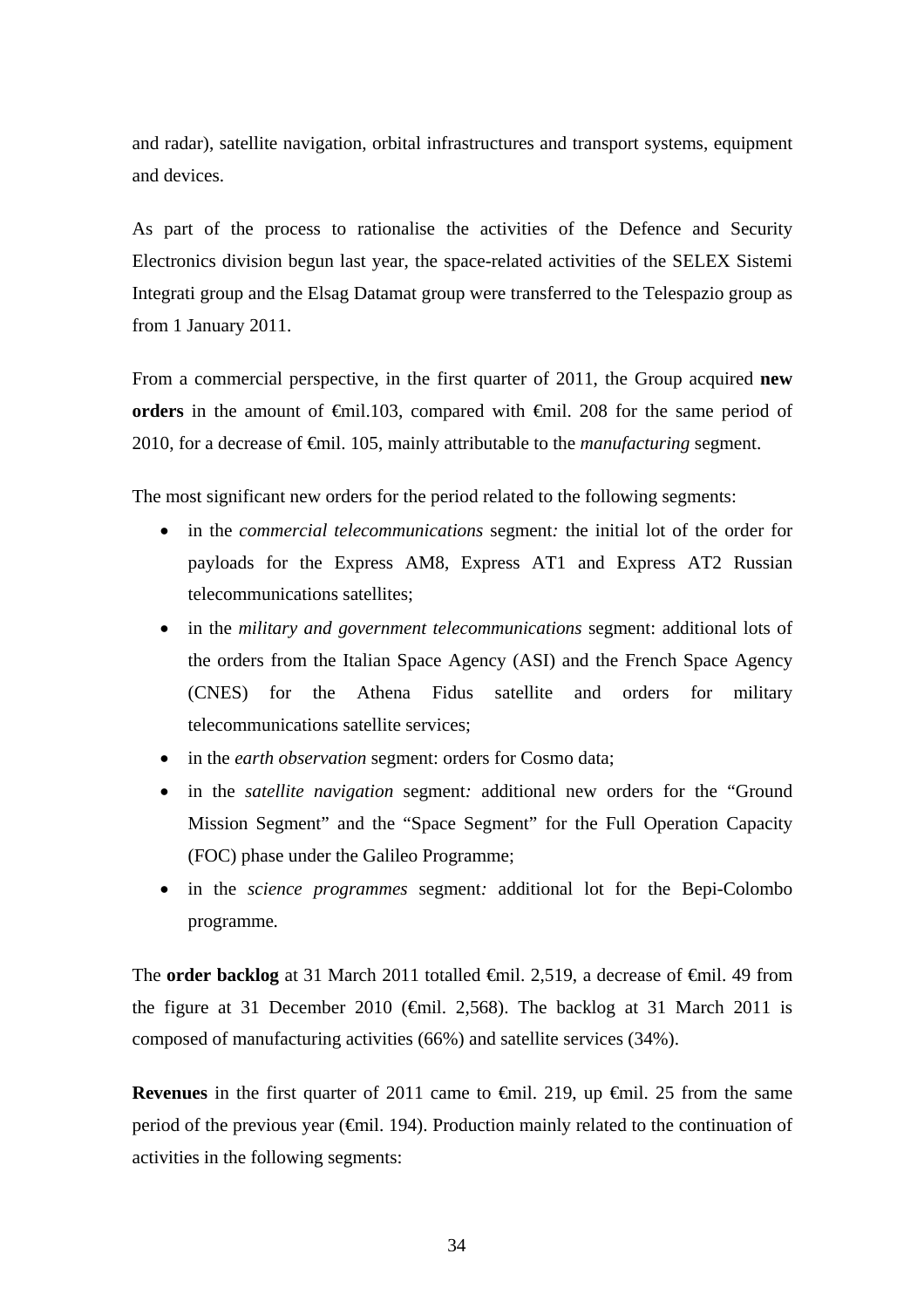- in the *commercial telecommunications* segment for Yahsat, W3D, W6A, APSTAR 7 and 7B, Yamal- 401 and 402 satellites; the 2nd generation Globalstar and O3B satellite constellations; the provision of telecommunications satellite services and the resale of satellite capacity;
- in the *military telecommunications* segment for the Sicral 2 satellite and the provision of satellite services;
- in the *earth observation* segment for the satellites for the Sentinel 3 mission of the Kopernikus programme (formerly GMES programme) and for the Göktürk satellite system for the Turkish Ministry of Defence;
- in the *science programmes* segment for the EXOMARS programme;
- in the *satellite navigation* segment for the ground mission segment of the Galileo programme;
- in the *orbital infrastructure* segment for the CYGNUS COTS programme connected with the International Space Station.

**Adjusted EBITA** at 31 March 2011 broke even, the same as at 31 March 2010.

**Research and development** costs at 31 March 2011 came to €mil. 19, an increase of  $\theta$  finil. 7 from the figure posted at 31 March 2010 ( $\theta$ mil. 12).

Activities in this area largely included the continued development of systems, solutions and applications for security, emergency management, homeland security (Kopernikus programme) and for navigation/infomobility services (Galileo programme); aerial communications solutions (SESAR); solutions for optimising the satellite band; processing systems for earth observation SAR data; flexible payloads for military telecommunications applications; studies on landing systems for planetary exploration, on technologies for orbiting structures and life-support systems.

The **workforce** at 31 March 2011 came to 4,062, for an increase of 411 employees from the 3,651 reported at 31 December 2010, mainly as a result of the change in the scope of the *satellite services* segment due to the transfer of business activity from the Defence and Security Electronics division.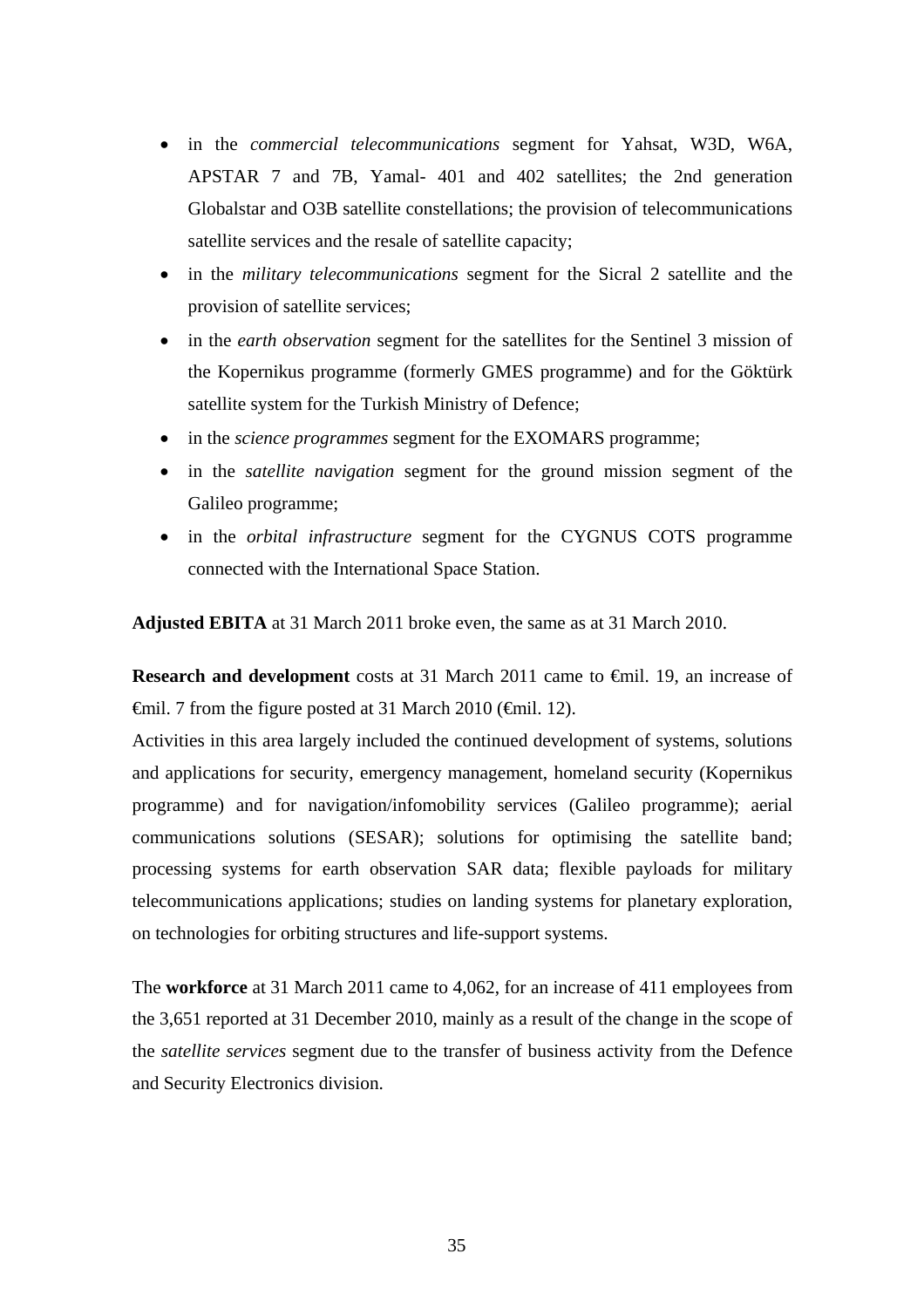### *DEFENCE SYSTEMS*

| $\epsilon$ million |       | 31 Mar. 2011 31 Mar. 2010 | 31 Dec. 2010 |
|--------------------|-------|---------------------------|--------------|
| New orders         | 119   | 234                       | 1.111        |
| Order backlog      | 3,640 | 4,013                     | 3,797        |
| Revenues           | 260   | 231                       | 1,210        |
| Adjusted EBITA     | 12    | 14                        | 107          |
| <b>ROS</b>         | 4.6%  | 6.1%                      | 8.8%         |
| R&D                | 59    | 45                        | 260          |
| Workforce (no.)    | 4,098 | 4,043                     | 4,112        |

The Defence Systems division includes the activities of MBDA, the joint venture with BAE Systems and EADS in which Finmeccanica holds a 25% stake, in missile systems; the Oto Melara group in land, sea and air weapons systems, and WASS SpA in underwater weapons (torpedoes and countermeasures) and sonar systems.

New orders at 31 March 2011 came to <del>€mil.</del> 119, down compared with the €mil. 234 posted at 31 March 2010, due mainly to *missile systems*, where significant new orders from the UK Ministry of Defence were reported during the same period of the previous year, in part offset by higher new orders in *underwater systems.*

The following were the most important new orders for the period:

- in the *missile systems* segment: various orders for customer support activities;
- in the *land, sea and air weapons systems* segment: order for Hitfist turrets kits for Poland and logistics orders from various customers;
- in *underwater systems:* the order for 27 upgrade kits for the A244 light torpedo and for C303 counter-measure systems from a foreign customer.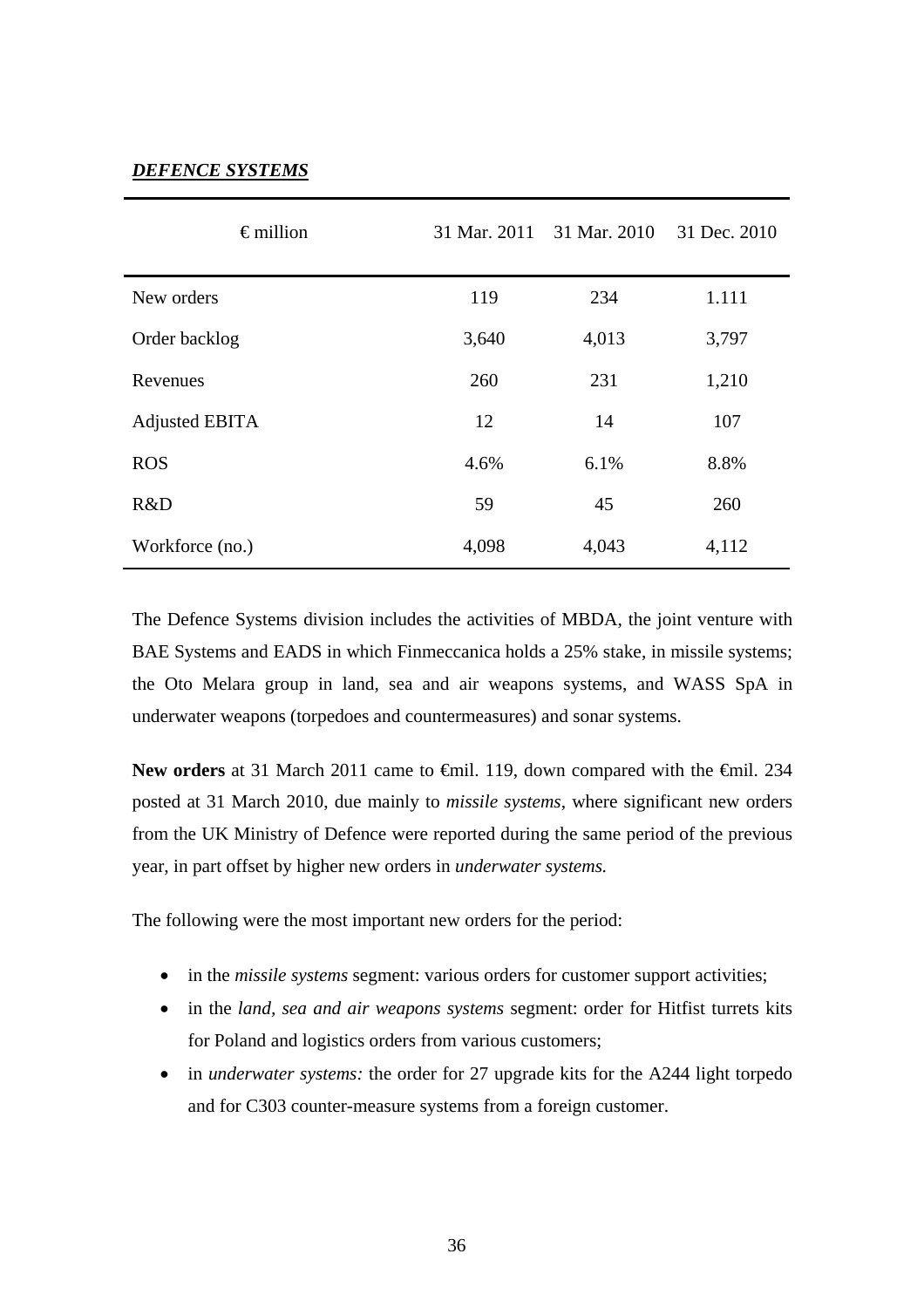The **order backlog** at 31 March 2011 came to <del>€</del>mil. 3,640 (€mil. 3,797 at 31 December 2010), of which about 60% related to *missile systems*.

**Revenues** at 31 March 2011 came to €mil. 260, up 13% from 31 March 2010 (€mil.231), due mainly to the increases reported in the *land, sea and air weapons systems* segment.

Revenues were the result of the following activities in the various segments:

- *missile systems*: activities for the production of Aster and Mistral surface-to-air missiles; activities relating to the development of the air defence system in connection with the Medium Extended Air Defence System (MEADS) programme; customer support;
- *land, sea and air weapons systems*: the production of MAVs for the Italian Army; Hitfist turrets kits for Poland; 76/62 SR cannons for various foreign customers; FREMM programme activities; the production of SampT missile launchers and logistics;
- *underwater systems*: activities relating to the Black Shark heavy torpedo; the MU90 and A244 light torpedoes and to countermeasures and activities relating to the FREMM programme and logistics.

**Adjusted EBITA** at 31 March 2011 totalled  $\oplus$  mil. 12, a slight decrease from the figure reported for 31 March 2010 (€mil. 14). As a result of a less profitable mix, **ROS** amounted to 4.6% at 31 March 2011 (6.1% at 31 March 2010).

**Research and development** costs at 31 March 2011 totalled €mil. 59, compared with €mil. 45 at 31 March 2010. Some of the key activities included those for the MEADS air defence programme and the development programme for the UK Ministry of Defence, and the continuation of development of the Meteor air-to-air missile in the *missile systems* segment; activities for guided munitions programmes and for the development of the 127/64 LW cannon in the *land, sea and air weapons systems*  segment; and activities relating to the Black Shark heavy torpedo in the *underwater systems* segment.

The **workforce** at 31 March 2011 came to 4,098, in line with the figure reported at 31 December 2010 (4,112).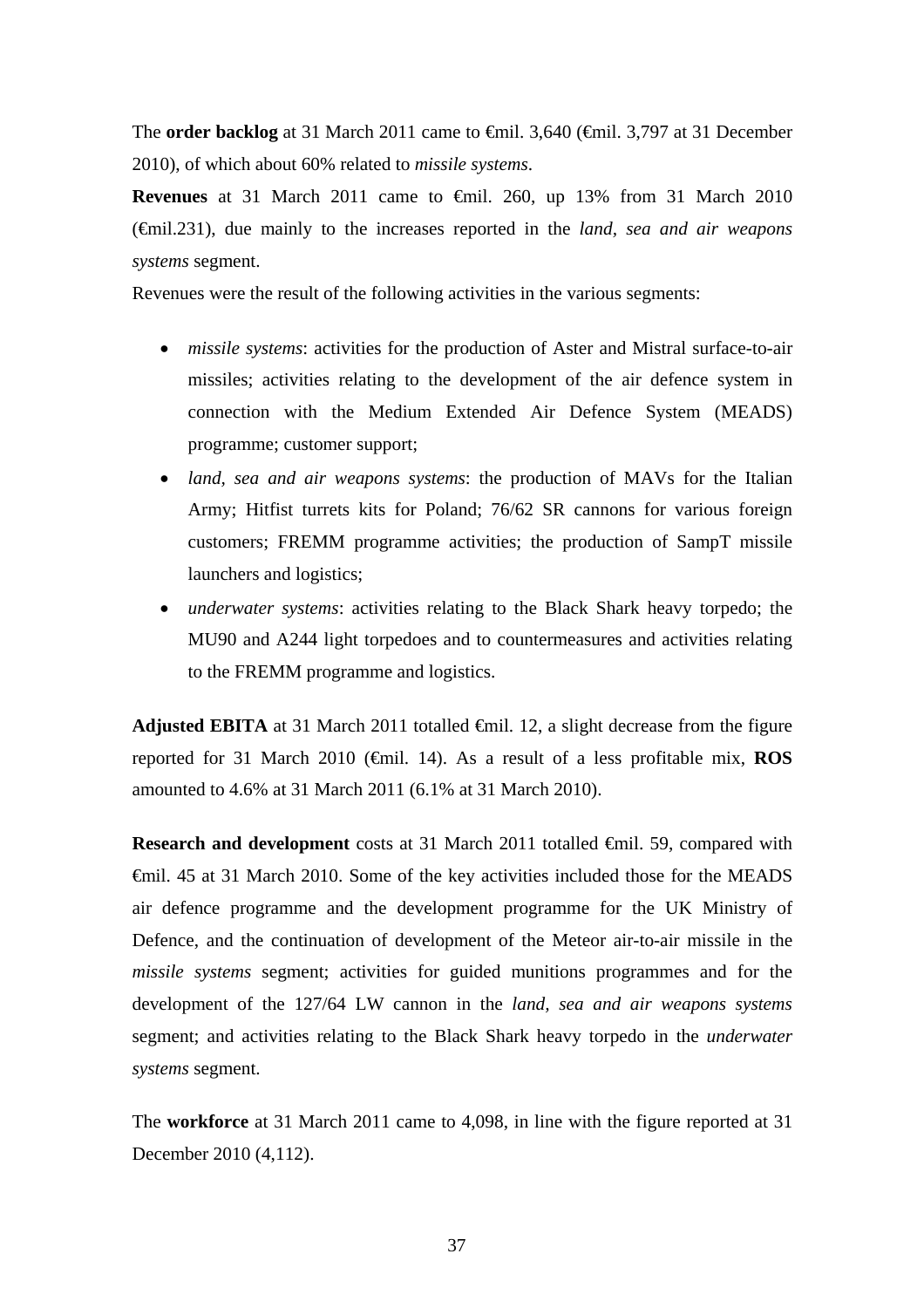## *ENERGY*

| $\epsilon$ million    | 31 Mar. 2011 | 31 Mar. 2010   | 31 Dec. 2010 |
|-----------------------|--------------|----------------|--------------|
| New orders            | 730          | 178            | 1,403        |
| Order backlog         | 3,763        | 3,211          | 3,305        |
| Revenues              | 266          | 337            | 1,413        |
| <b>Adjusted EBITA</b> | 21           | 31             | 145          |
| <b>ROS</b>            | 7.9%         | 9.2%           | 10.3%        |
| R&D                   | 6            | $\overline{7}$ | 38           |
| Workforce (no.)       | 3,370        | 3,440          | 3,418        |

Finmeccanica is active in the Energy division through Ansaldo Energia and its subsidiaries. The company specialises in providing *plants and components* for generating electricity (conventional thermal, combined-cycle and simple-cycle, cogeneration and geothermal power plants), *post-sale services* and *nuclear* activities (plant engineering, services, waste and decommissioning) and services related to power generation from *renewable resources*. The division also includes Ansaldo Nucleare SpA, Ansaldo Fuel Cells SpA, Asia Power Projects Private Ltd, Ansaldo ESG AG and the Ansaldo Thomassen group.

New orders in the first quarter of 2011 amounted to <del>€mil.</del> 730, up <del>€mil.</del> 552 from the same period of 2010 ( $\epsilon$ mil. 178) due to the important new order from Gebze in Turkey (worth €mil. 638) for an 800 MW combined-cycle plant and related scheduled maintenance. The most significant new orders for the period include:

- in the *plants and components* segment: the mentioned order from Gebze in Turkey for an 800 MW combined-cycle plant mentioned above.
- in the *service* segment: long-term service agreement (LTSA) from Turkey (Gebze); new solution contracts (changing parts of the turbine) and spare parts contracts;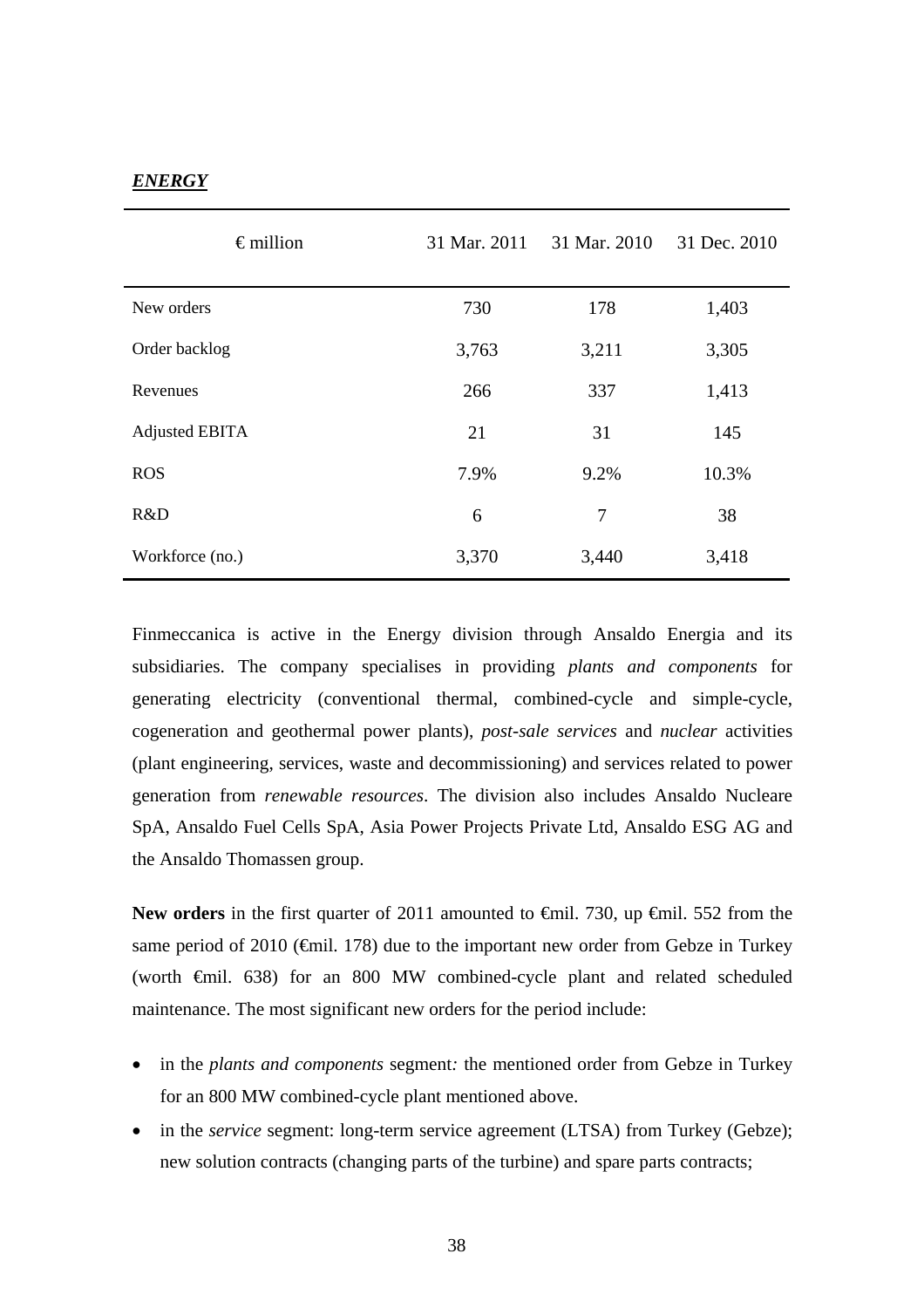- in the *nuclear* segment: as regards the power station side, new engineering contracts from Argentina (for the Embalse power station turbine); on the service-related side, the new Superphoenix reactor support contract for the Creyes Malville power station in France;
- in the *renewable energy* segment*:* orders for the construction of a photovoltaic plant in Matera (Stigliano).

The **order backlog** at 31 March 2011 came to <del>€mil.</del> 3,763, compared with <del>€mil.</del> 3,305 at 31 December 2010. The composition of the backlog is attributable for around 41.7% to *plants and components*, 53.3% to *service* activities (80% of which LTSA scheduled maintenance contracts), 2.4% to the *nuclear* segment, and the remaining 2.6% to *renewable energy*.

**Revenues** at 31 March 2011 amounted to <del>€</del>mil. 266, a decrease of <del>€</del>mil. 71 from the €mil. 337 reported for the first quarter of 2010, attributable to lower production volumes in the *plants and components* segment.

This is a result of a decline in component sub-supply contracts for foreign "sites".

Revenues were mainly generated by the following activities:

- *plants and components:* orders from Italy (Aprilia, Turano, San Severo and Torino Nord), Tunisia (Sousse) and Egypt (El Sabtia - Cairo);
- *services:* LTSAs for Italy (Sparanise and Vado Ligure), maintenance for Enipower (various sites in Italy) and gas turbine spare parts order from India (Valuthur).
- *nuclear:* as to power plants, activities continued on the Sanmen project in China with Westinghouse and engineering on the Mochovce power station in Slovakia; as to services, activity involved the Embalse (Argentina) and Creys Malville (France) plants; and in waste and decommissioning, work involved resin treatment at Vercelli (Trino);
- *renewable energy:* the Matera (Stigliano) and Syracuse (Francofonte) orders for the construction of two photovoltaic plants.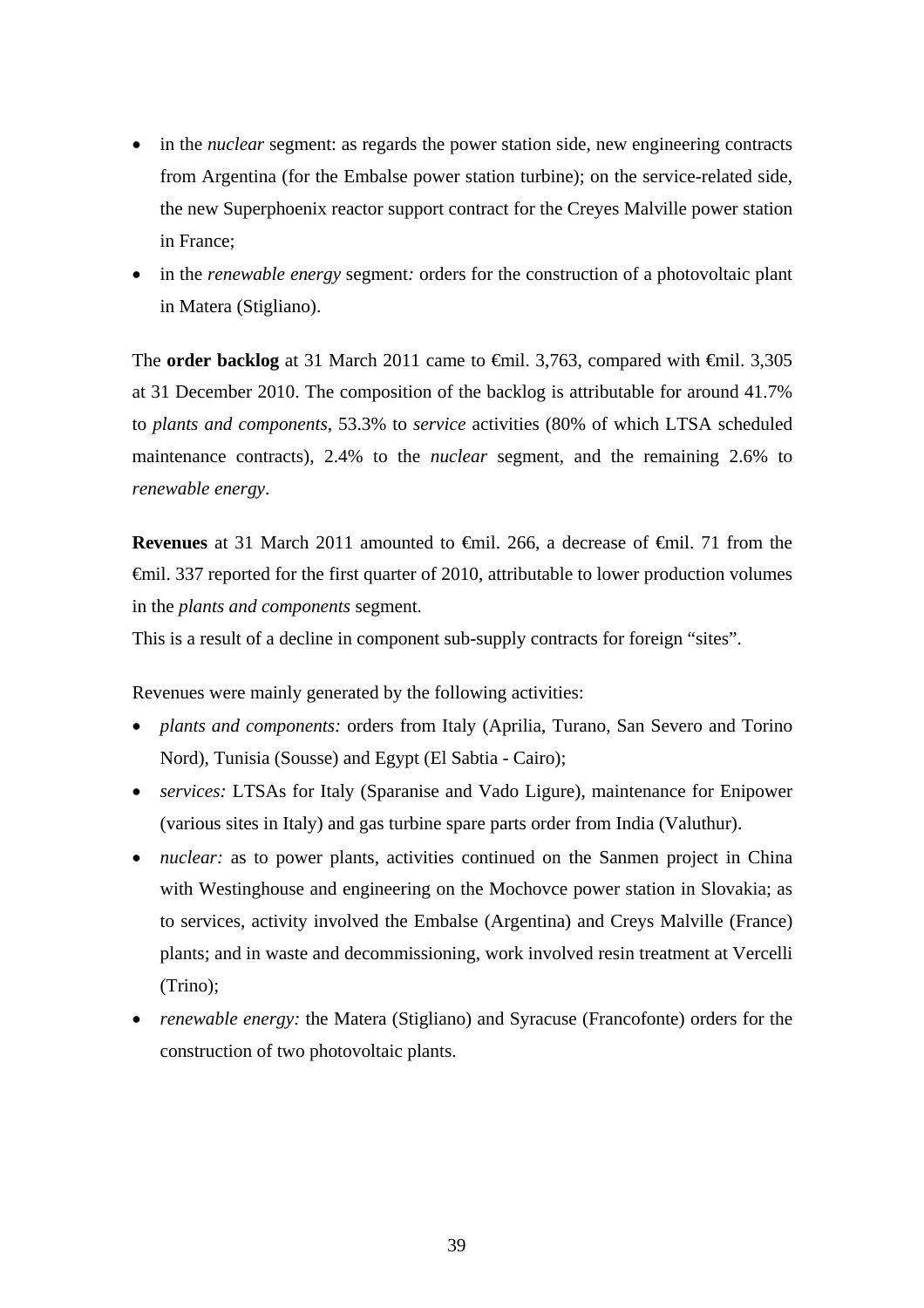**Adjusted EBITA** at 31 March 2011 came to €mil. 21, down €mil. 10 from the first quarter of the previous year, due mainly to lower revenues (€mil.7). **ROS** at 31 March 2011stood at 7.9%, compared with 9.2% for the first quarter of 2010.

**Research and development** costs at 31 March 2011 totalled €mil. 6, essentially in line with the same period of 2009. Activities primarily focused on the development of largescale gas and steam turbines and continued work on the new air-cooled generator.

The **workforce** stood at 3,370 at 31 March 2011, compared with 3,418 at 31 December 2009, for a decrease of 48 employees.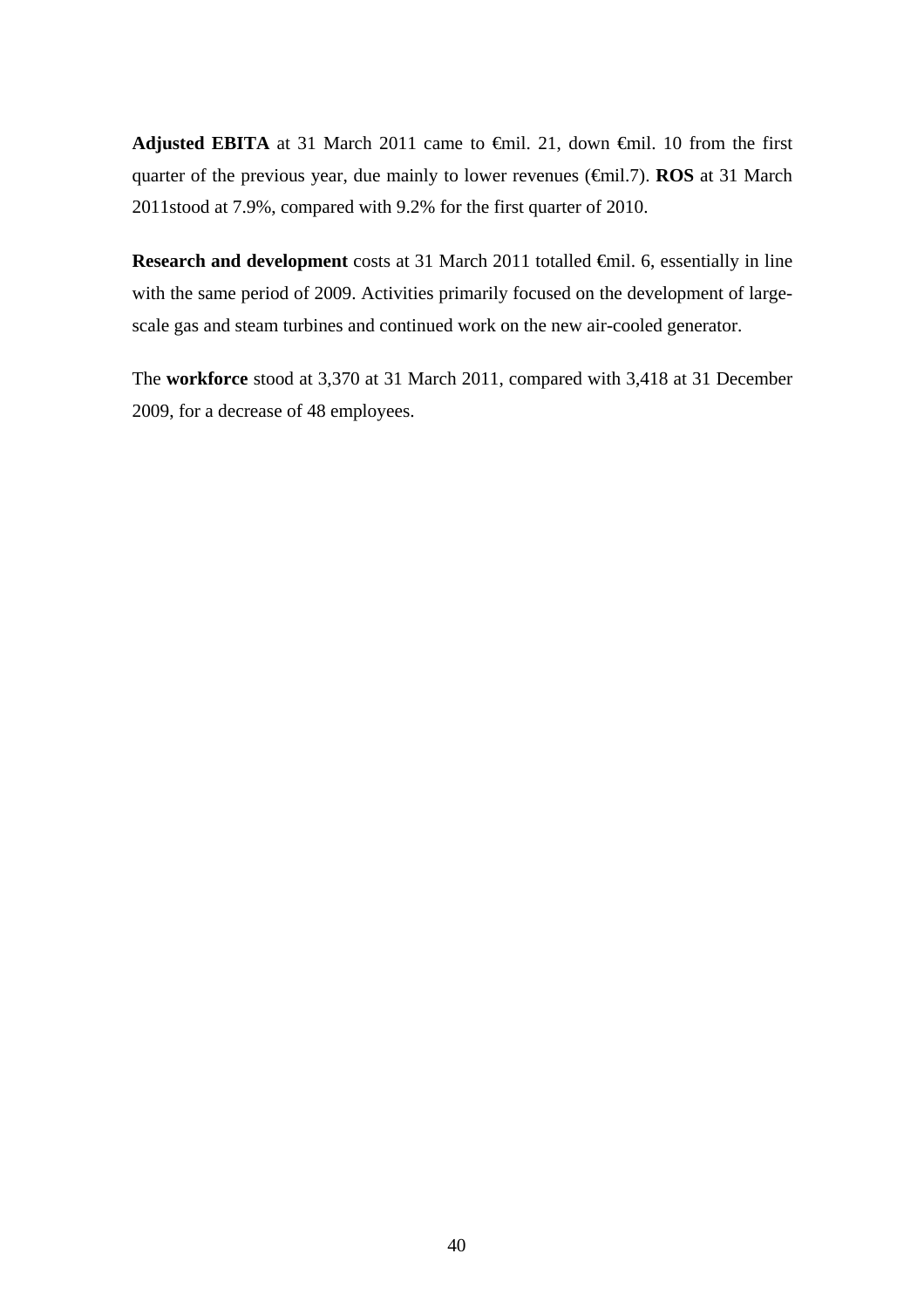## *TRANSPORTATION*

| $\epsilon$ million    | 31 Mar. 2011 | 31 Mar. 2010 | 31 Dec. 2010 |
|-----------------------|--------------|--------------|--------------|
| New orders            | 639          | 330          | 3.228        |
| Order backlog         | 7,459        | 5,900        | 7,303        |
| Revenues              | 458          | 445          | 1,962        |
| <b>Adjusted EBITA</b> | 22           | 20           | 97           |
| <b>ROS</b>            | 4.8%         | 4.5%         | 4.9%         |
| R&D                   | 13           | 10           | 69           |
| Workforce (no.)       | 7,078        | 7,293        | 7,093        |

The Transportation division comprises the Ansaldo STS group (signalling and transportation solutions), AnsaldoBreda SpA and its subsidiaries (vehicles) and BredaMenarinibus SpA (buses).

**New orders** at 31 March 2011 came to <del>€mil. 639, up €mil.</del> 309 from the same period of 2010 (€mil. 330), due mainly to increased new orders in the signalling and transportation solutions segment.

The following were the most important new orders for the period:

- in the *signalling and transportation solutions* segment:
	- o in *signalling:* the order to upgrade the technology for the conventional lines on the Turin-Padua route; the order for the Red Line of the Stockholm metro; the contract for the maintenance of metro and tram signalling systems in Paris; various components orders and service and maintenance orders;
	- o in *transportation solutions:* the order for the Milan metro Line 5 extension; the initial contract under the framework agreement with Rio Tinto Iron Ore, in Australia;
- in the *vehicles* segment: the order for trains for the Milan metro Line 5 extension and service orders;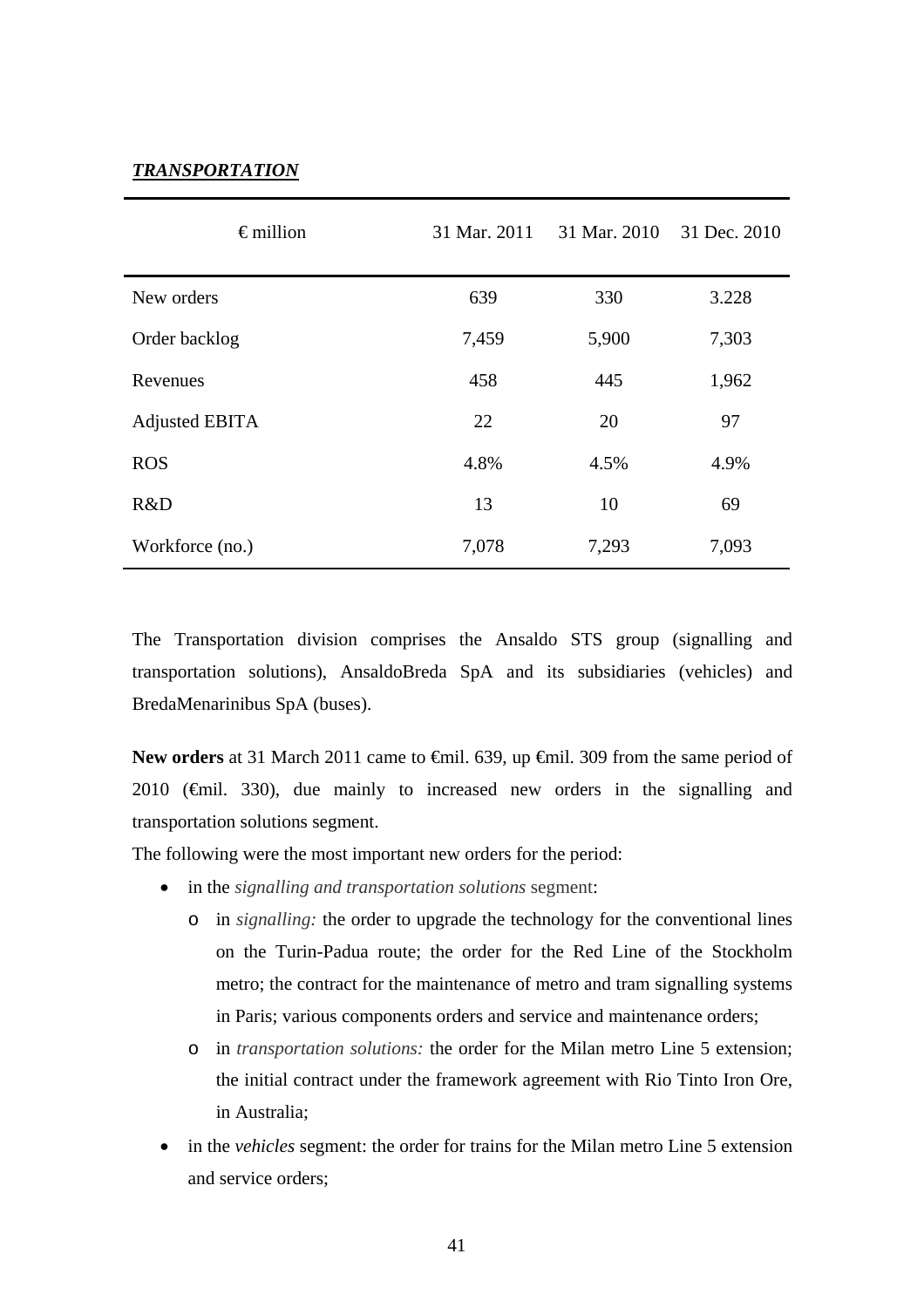• in the *bus* segment: various orders for a total of 11 buses.

At 31 March 2011 the **order backlog** amounted to €mil. 7,459, up €mil. 156 over 31 December 2010 ( $\epsilon$ mil. 7,303). The order backlog breaks down as follows: 63% for signalling and transportation solutions, 36% for vehicles and 1% buses.

**Revenues** at 31 March 2011 were equal to €mil. 458, up €mil. 13 over the same period of 2010 (€mil. 445), essentially due to growth in the signalling and transportation solutions segment.

Major orders include:

- in the *signalling and transportation solutions* segment:
	- o in *signalling:* high-speed train orders and orders for automated train control systems (SCMT) for Italy; orders for the Bogazkopru-Ulukisla-Yenice and Mersin-Toprakkale lines and for the Ankara metro in Turkey; orders for ARTC in Australia; the Cambrian Line in the UK; the Rhin-Rhone highspeed train line in France; the order for the interlocking system for the Lexington Avenue and Fifth Avenue stops in New York; various orders for components;
	- o in *transportation solutions:* the metro systems of Naples Line 6, Rome Line C, Copenhagen, Riyadh and Brescia;
- in the *vehicles* segment: trains for the Dutch and Belgian railways; trains for the Danish railways; trains for the Milan, Rome Line C and Riyadh metros; various Sirio tram orders and service orders;
- in the *bus* segment: various orders for buses (87% of revenues for the segment) and for post-sales services.

**Adjusted EBITA** stood at €mil. 22 at 31 March 2011, an increase of €mil. 2 compared with the first quarter of the previous year ( $\bigoplus$ mil. 20), mainly attributable to the signalling and transportation solutions segment. **ROS** for the division came to 4.8%, compared with 4.5% at 31 March 2010.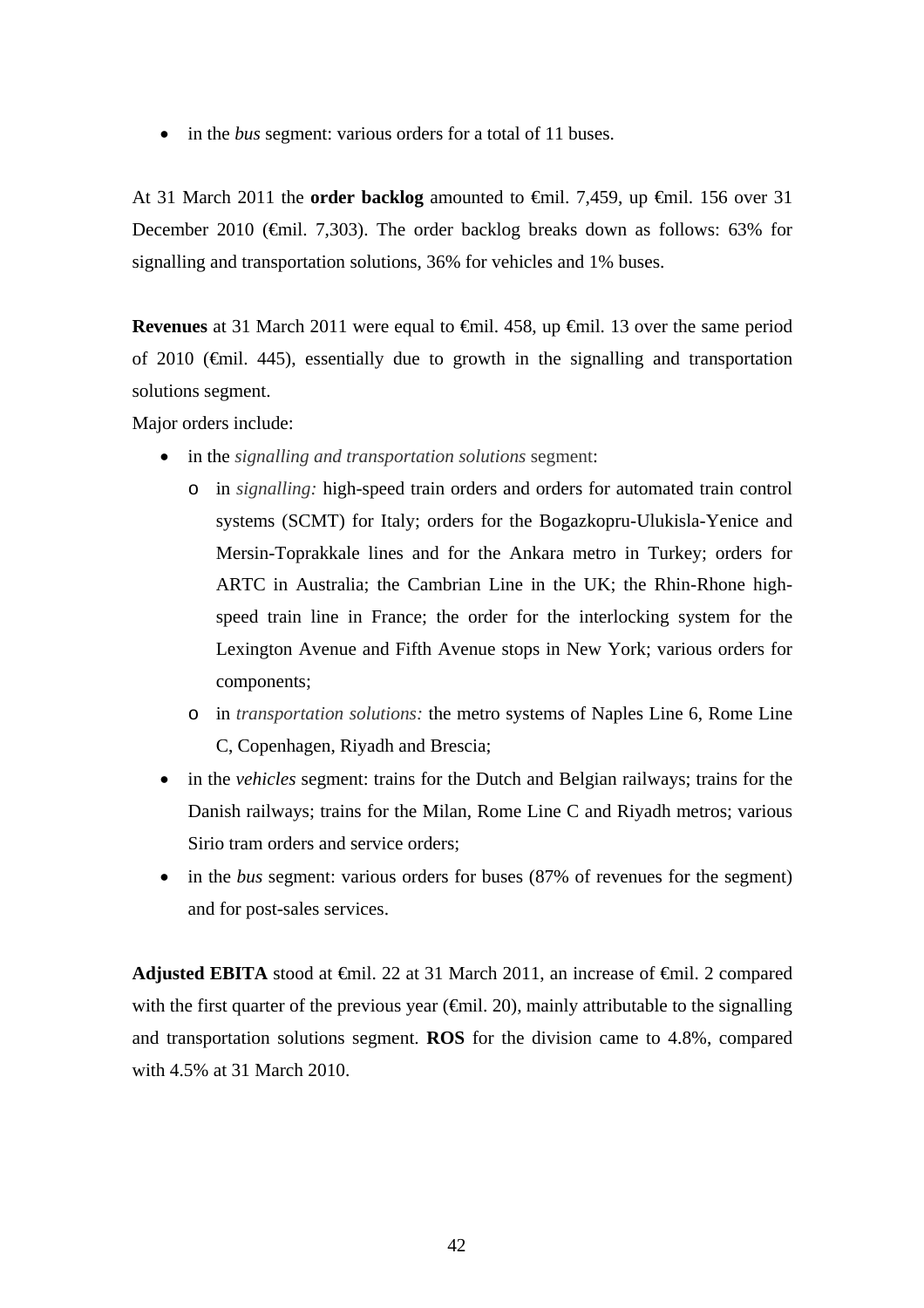**Research and development** costs at 31 March 2011 were equal to €mil. 13 (€mil. 10 at 31 March 2010) and mainly regarded projects in the signalling and transportation solutions segment.

The **workforce** stood at 7,078 at 31 March 2011, a 15 employee decrease from 7,093 reported at 31 December 2010.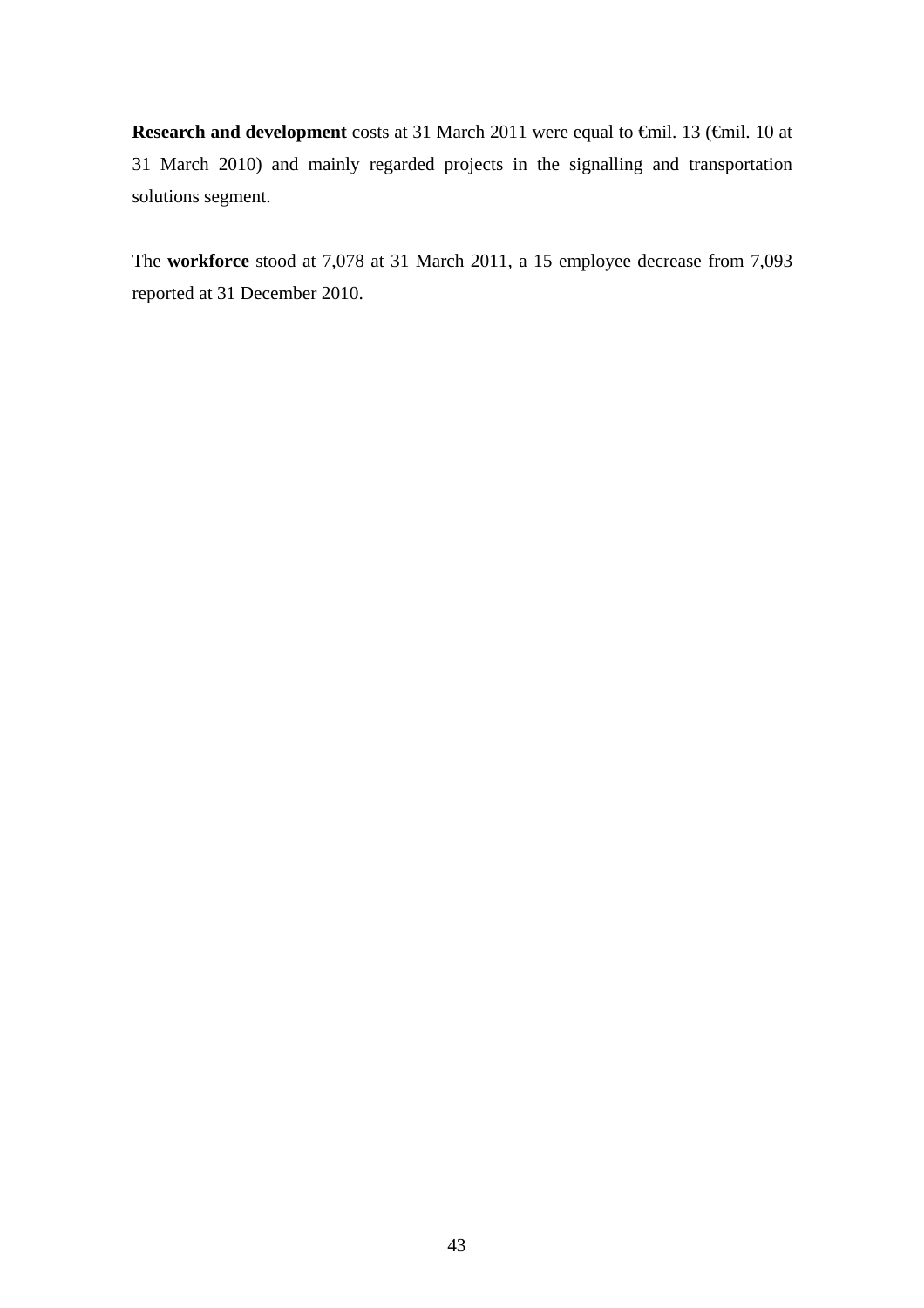# *OTHER ACTIVITIES*

| $\epsilon$ million    | 31 Mar. 2011 | 31 Mar. 2010 | 31 Dec. 2010   |
|-----------------------|--------------|--------------|----------------|
| New orders            | 15           | 13           | 105            |
| Order backlog         | 107          | 139          | 113            |
| Revenues              | 49           | 58           | 243            |
| <b>Adjusted EBITA</b> | (23)         | (30)         | (152)          |
| <b>ROS</b>            | n.s          | n.s.         | n.s.           |
| R&D                   |              |              | $\overline{7}$ |
| Workforce (no.)       | 865          | 798          | 906            |

The division includes, *inter alia*: Finmeccanica Group Services SpA, the Group services management company; Finmeccanica Finance SA and Meccanica Holdings USA Inc, which provide financial support to the Group; Finmeccanica Group Real Estate SpA (FGRE), which manages, rationalises and improves the Group's real estate holdings; SO.GE.PA. SpA (in liquidation) and Elsacom SpA (in liquidation).

During the previous year, following a process begun in late 2009, action was undertaken to fully pursue the objective of leveraging and rationalising the Group's real estate holdings by gradually concentrating them within FGRE. The purpose of this concentration is to ensure that the Group's real estate holdings are managed in a coordinated, unified manner so as to make the activities and related costs more efficient and rational in order to achieve significant savings once fully implemented (please refer to the Industrial Transactions section).

The division also includes the **Fata** group, which provides machinery and plants for processing aluminium and steel products and contracting services for the electricity generation and primary aluminium production industries.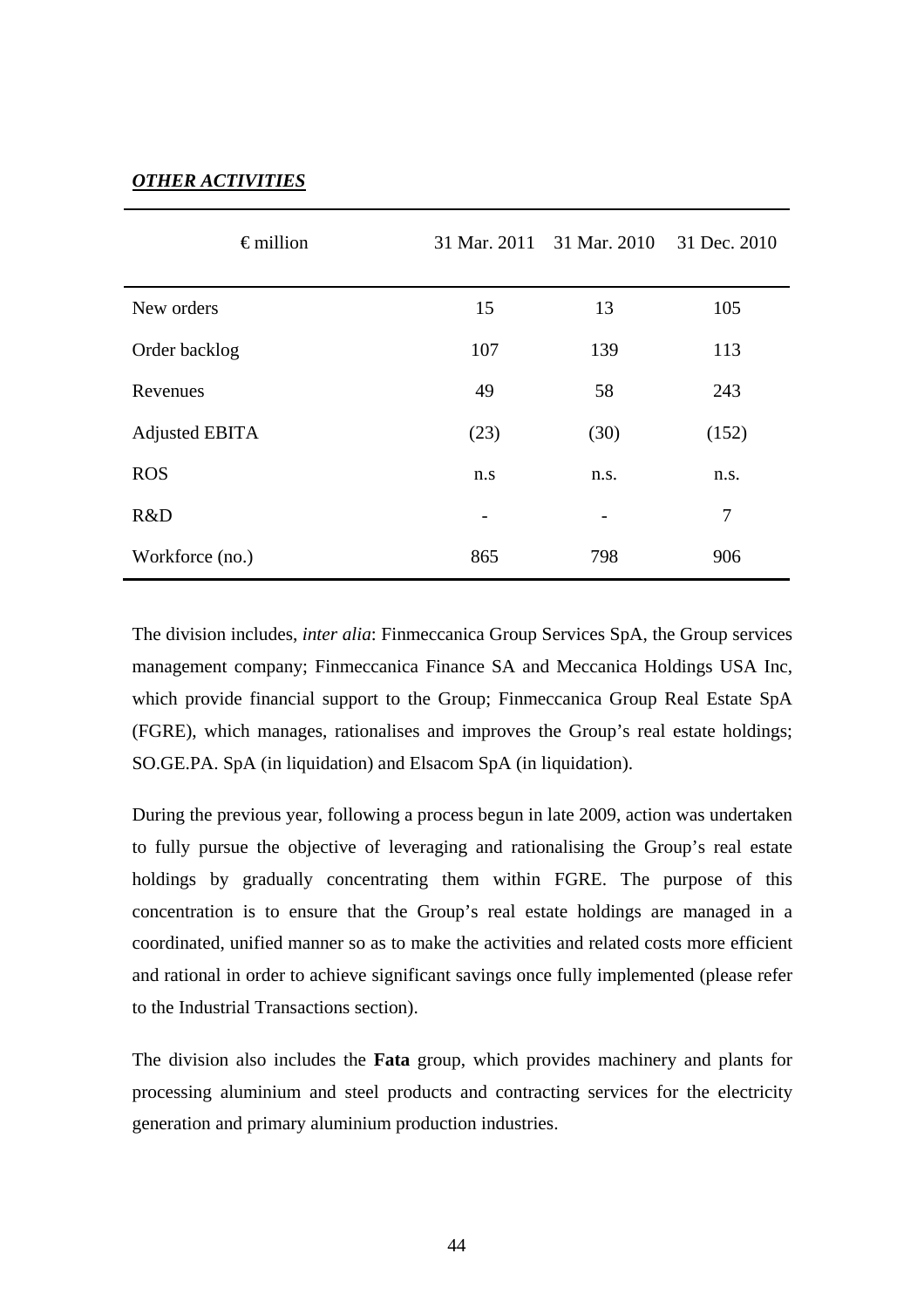From a commercial standpoint, Fata received **new orders** totalling €mil. 15 at 31 March 2011, down  $\epsilon$ mil. 2 compared with the first quarter of 2010 ( $\epsilon$ mil.13).

Fata's **revenues** at 31 March 2011 came to €mil. 20, down €mil. 26 from the previous year  $(\text{6cm} 1.46)$ .

Fata's **workforce** at 31 March 2011 totalled 305 employees, compared with 300 employees at 31 December 2010.

This division's figures also include those of **Finmeccanica Spa,** which for some years underwent an extensive transformation process, altering its focus from a financial company to that of an industrial company. This process received a boost last year with a commitment from management to press on with a series of actions concerning industrial, technological and commercial integration. The Group will then be able to benefit from an additional impetus in improving its own productivity through processes to increase efficiency and rationalisation.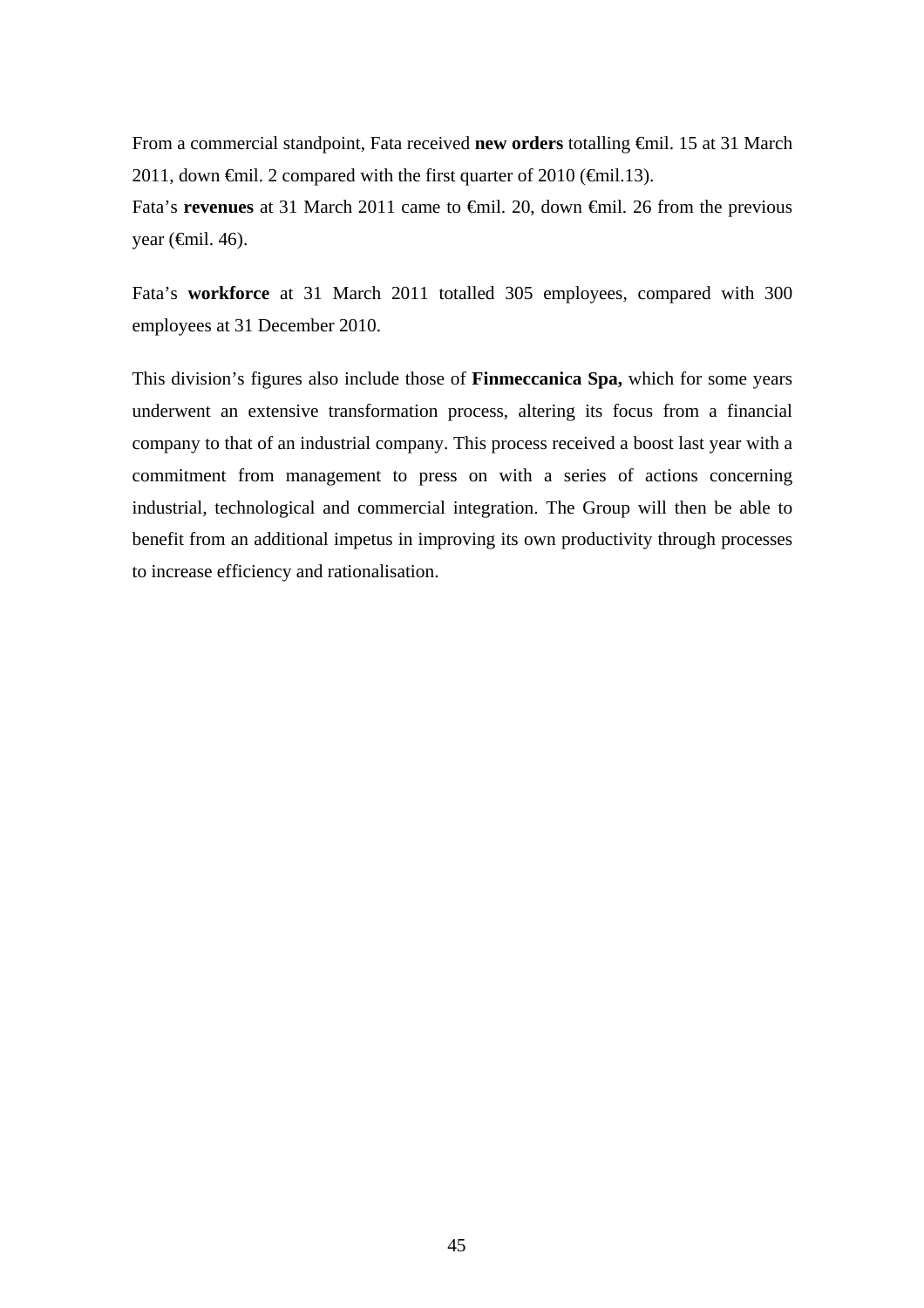#### **Significant events and events subsequent to closure of the accounts for the quarter**

#### **Industrial transactions**

On 28 March 2011, the Board of Directors of Finmeccanica authorised the merger between **Elsag Datamat** and **SELEX Communications**.

The transaction - in line with the Group's plan, launched in 2010, to upgrade its industrial assets in the Defence and Security Electronics division, involving certain lines of business belonging to SELEX Sistemi Integrati, SELEX Galileo, Elsag Datamat and Telespazio - is aimed at creating a centre of expertise at the Group level in the Information and Communication Technology (ICT) and the Security and Automation sectors, to enable Finmeccanica to fulfil the rising demand for complete and integrated ICT solutions and secure network management services.

The first part of the transactions was essentially completed by 1 July 2010. The reorganisation of the Space division, which involved the acquisition of the space-related business of Elsag Datamat and SELEX Sistemi Integrati (the latter concentrated mainly in the Vega group) by Telespazio went into effect from 1 January 2011. Elsag Datamat also acquired Vega Deutschland's IT/SAP services from SELEX Sistemi Integrati on that date.

The merger process should be completed by the end of the first half of 2011 and represents the final step in the reorganisation of the Defence and Security Electronics division, achieved by concentrating its activities into three centres of expertise (SELEX Sistemi Integrati for major defence and homeland security systems and surface radar systems, SELEX Galileo for avionics and electro-optical imaging, and a new company that will be responsible for ICT, security and automation). This should enable the operating companies to better focus on their missions and successfully satisfy the demands of their customers while achieving cost optimisation.

In the wake of the process begun in 2009 and fully implemented in 2010 to rationalise and improve the Group's **real estate holdings** by gradually concentrating them in **Finmeccanica Group Real Estate** (FGRE) to ensure that they are managed in a coordinated and consistent manner, on 20 January 2011, Finmeccanica's Board of Directors approved the guidelines for transferring some of the Group's real estate holdings to a closed-end real estate fund, the majority of whose shares will be held by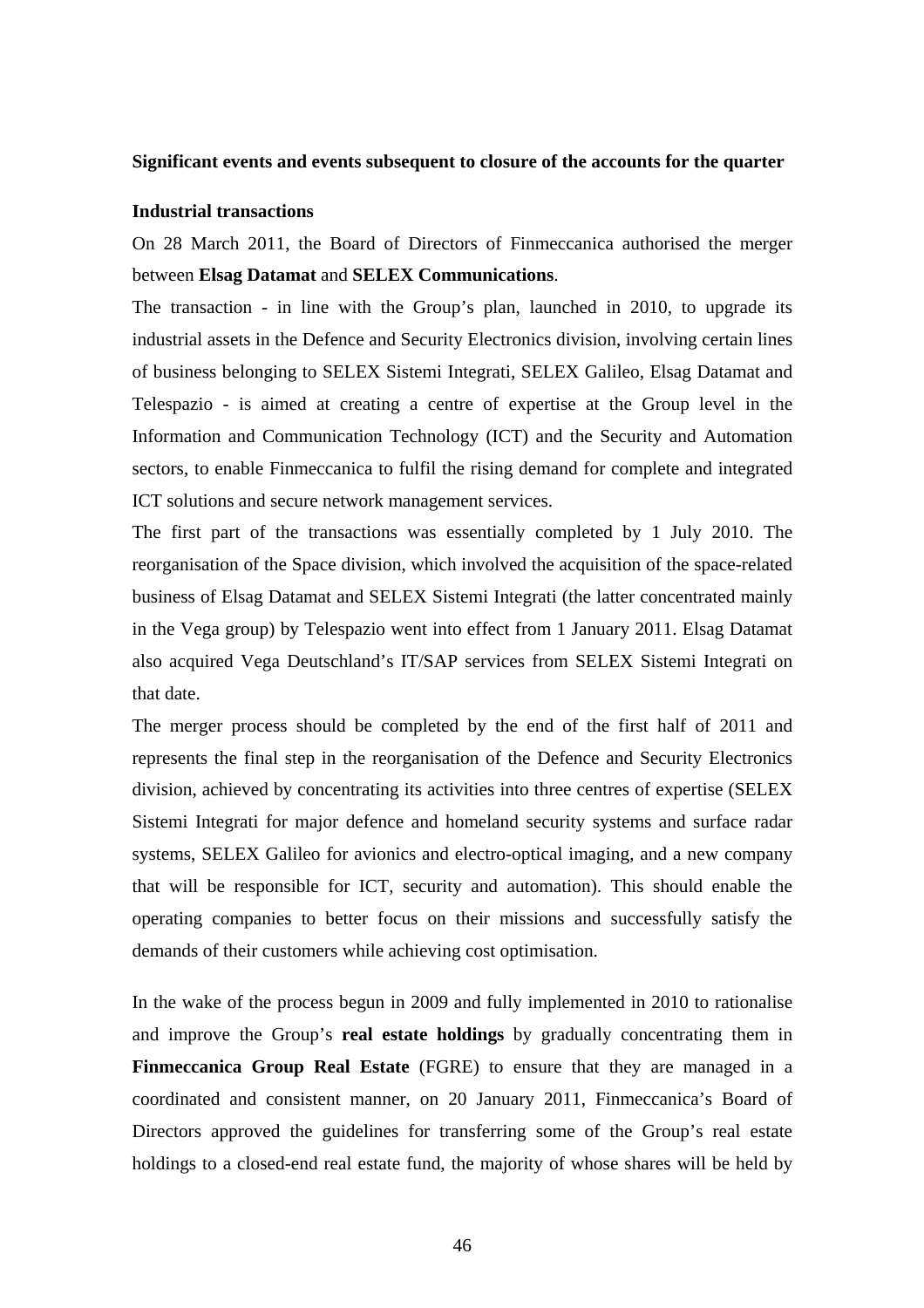third parties. Further checks required for the transaction to be finalised are now being made.

On 9 March 2011, Finmeccanica signed an agreement with First Reserve Corporation, a US investment fund that specialises in the **Energy** sector, for the sale of a 45% stake in Ansaldo Energia.

This transaction (which is subject to certain antitrust approvals, which should be received by the end of the first half of 2011), along with the capital increase carried out in 2008 and the debt restructuring performed in 2010, marks the completion of the actions undertaken by Finmeccanica following its acquisition of DRS Technologies.

## **Financial transactions**

In the first quarter of 2011, the Finmeccanica Group did not engage in important new transactions to obtain funds in the bond markets and in the banking market.

Below is a list of bonds outstanding at 31 March 2011 which shows, respectively, the euro-denominated bonds issues by Finmeccanica and by the subsidiary Finmeccanica Finance, the pound sterling-denominated bond issue by Finmeccanica Finance, the remaining amounts of the dollar-denominated bond issues by DRS, as well as the new 10-year and 30-year bonds issued by Meccanica Holdings USA for the US market. As more fully described in the footnotes on the individual bond issues reported below, a series of rate transactions have been undertaken to convert a portion of the interest rate exposure from fixed-rate to floating rate, thereby making it possible to minimise the total cost of the debt.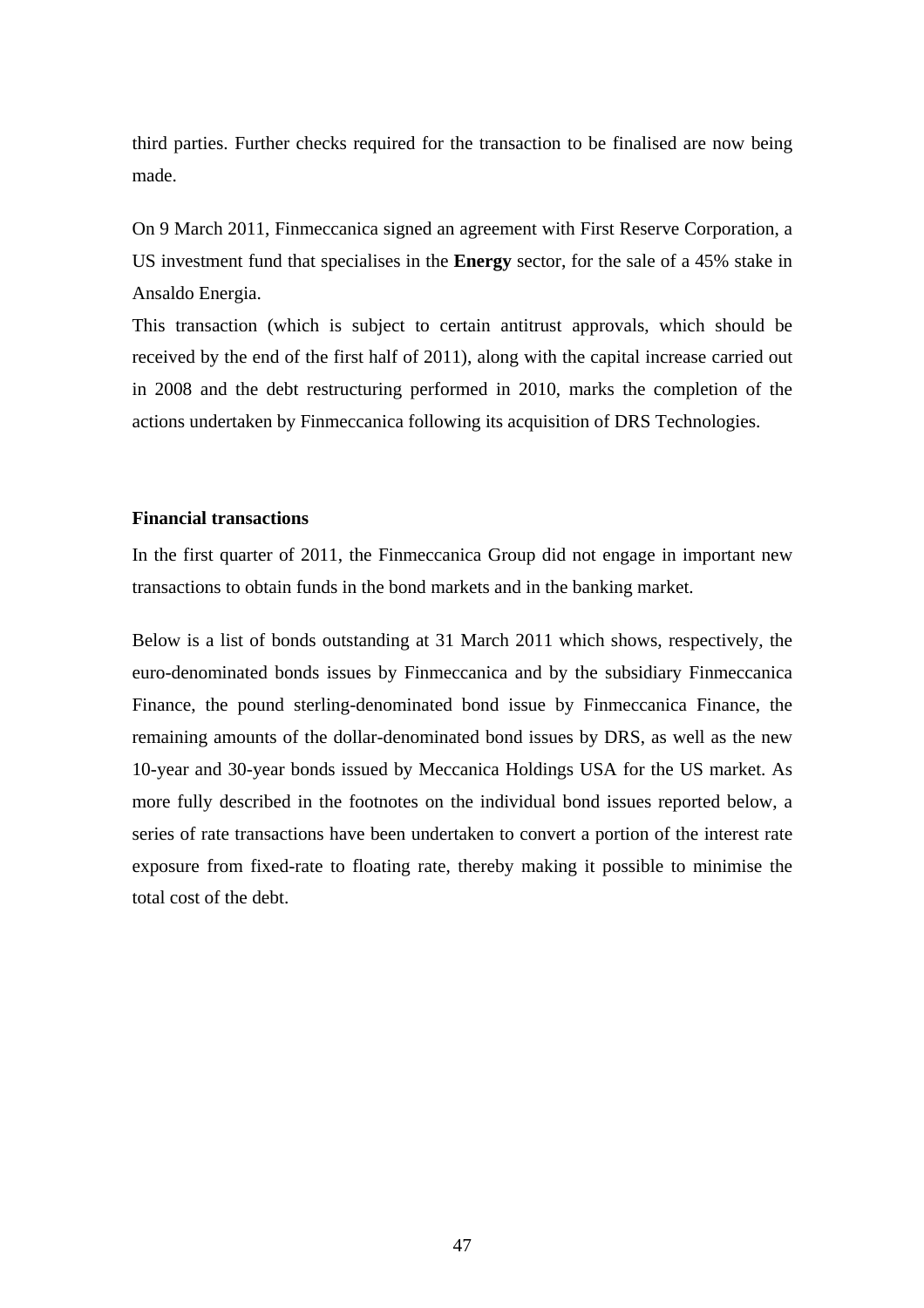| <b>Issuer</b>              |                  | Year of | <b>Maturity</b> | <b>Nominal</b>      | Annual | <b>Type of</b>            | IAS recog.              |
|----------------------------|------------------|---------|-----------------|---------------------|--------|---------------------------|-------------------------|
|                            |                  | issue   |                 | Amount              | coupon | offer                     | amts <del>C</del> inil. |
|                            |                  |         |                 | ( <del>G</del> nil) |        |                           | (10)                    |
| <b>Finmeccanica</b>        |                  |         |                 |                     |        | European                  |                         |
| Finance SA                 | $\left(1\right)$ | 2003    | 2018            | 500                 | 5.75%  | institutional             | 505                     |
|                            |                  |         |                 |                     |        | European                  |                         |
| Finmeccanica Spa           | (2)              | 2005    | 2025            | 500                 | 4.875% | institutional             | 496                     |
|                            |                  |         |                 |                     |        | European                  |                         |
| Finmeccanica               |                  |         |                 |                     |        | institutional             | 1,028                   |
| Finance SA                 | (3)              | 2008    | 2013            | 1,000               | 8.125% |                           |                         |
| Finmeccanica<br>Finance SA | (4)              | 2009    | 2022            | 600                 | 5.25%  | European<br>institutional | 598                     |

| Issuer                     |     | <b>Year of</b><br>issue | <b>Maturity</b> | <b>Nominal</b><br>Amount<br>(GBPmil) | Annual<br>coupon | <b>Type of</b><br>offer   | IAS recog.<br>amts <del>C</del> inil.<br>(10) |
|----------------------------|-----|-------------------------|-----------------|--------------------------------------|------------------|---------------------------|-----------------------------------------------|
| Finmeccanica<br>Finance SA | (5) | 2009                    | 2019            | 400                                  | 8.00%            | European<br>institutional | 457                                           |

| <b>Issuer</b>                  |     | Year of<br>issue | <b>Maturity</b> | <b>Nominal</b><br>Amount | <b>Annual</b><br>coupon | <b>Type of offer</b>                             | IAS recog.<br>amts <del>C</del> inil. |
|--------------------------------|-----|------------------|-----------------|--------------------------|-------------------------|--------------------------------------------------|---------------------------------------|
|                                |     |                  |                 | (US\$mil)                |                         |                                                  | (10)                                  |
| <b>DRS</b> Technologies<br>Inc | (6) | 2006             | 2016            | 12                       | 6.625%                  | American<br>institutional                        | 9                                     |
| <b>DRS</b> Technologies<br>Inc | (6) | 2006             | 2018            | 5                        | 7.625%                  | American<br>institutional                        | $\overline{4}$                        |
| Meccanica<br>Holdings USA Inc  | (7) | 2009             | 2019            | 500                      | 6.25%                   | American<br>institutional<br>Rule<br>144A/Reg. S | 352                                   |
| Meccanica<br>Holdings USA Inc  | (8) | 2009             | 2039            | 300                      | 7.375%                  | American<br>institutional<br>Rule<br>144A/Reg. S | 209                                   |
| Meccanica<br>Holdings USA Inc  | (9) | 2009             | 2040            | 500                      | 6.25%                   | American<br>institutional<br>Rule<br>144A/Reg. S | 352                                   |

(1) Bonds issued as part of the EMTN programmes for a maximum of €bil. 3.8. The entire issue was converted from a fixed-rate issue to a floating-rate one for the first two years of the loan. The transaction was authorised pursuant to Article 129 of Legislative Decree 385/93. Bonds listed on the Luxembourg Stock Exchange.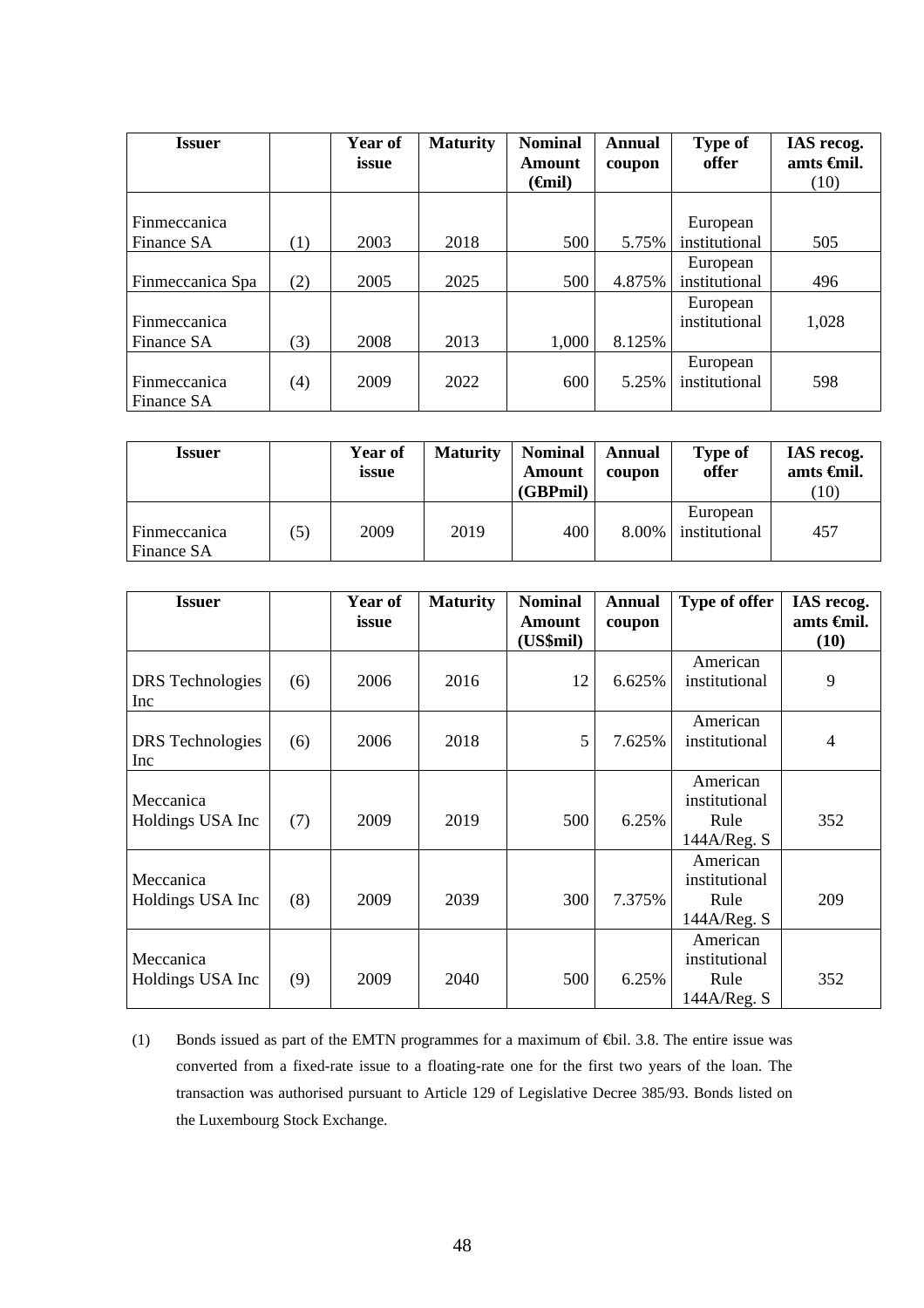Rate derivative transactions were made on these bonds and led to benefits throughout 2005 from low floating rates with an effective cost of some 3.25%. During 2006, the effective cost of the loan returned to a fixed rate equal to an average value of some 5.6%.

- (2) Bonds issued as part of the EMTN programmes for a maximum of €bil. 3.8. The transaction was authorised pursuant to Article 129 of Legislative Decree 385/93. Bonds listed on the Luxembourg Stock Exchange. The amount of €mil. 250 of this issue was converted to a floating rate to hedge against increases in the interest rate.
- (3) Bonds issued as part of the EMTN programmes for a maximum of €bil. 3.8. Bonds listed on the Luxembourg Stock Exchange. Of the issue, €mil. 750 was converted to a floating rate, with a benefit of over 2 percentage points. The proceeds of the issues (the US dollar equivalent) were originally used to refinance (through an intercompany loan agreement) the DRS bonds redeemed early in January 2009.
- (4) Bonds issued as part of the EMTN programmes for a maximum of €bil. 3.8. Bonds listed on the Luxembourg Stock Exchange. No rate transactions on the issue were made. The proceeds of the issue were partly used to repay the Senior Loan Facility, signed on the occasion of the acquisition of the DRS group.
- (5) Bonds issued as part of the EMTN programmes for a maximum of €bil. 3.8. Bonds listed on the Luxembourg Stock Exchange. The proceeds of the issue were translated into euros and were completely used to partially repay the Senior Loan Facility. In the first quarter of 2011, GBPmil. 100 of this was converted into a floating-rate bond. An analogous transaction was performed in 2010 on a total of GBPmil. 400, which generated revenues of around €mil. 37, for a profit of around €mil. 24. The exchange rate risk arising from the transaction was fully hedged. Finmeccanica does not rule out the possibility of re-converting the bond into pound sterling to partially hedge strategic investments in Great Britain.
- (6) DRS requested and received permission to delist all the bond issues on regulated US markets in December 2008. Therefore, the outstanding DRS bonds are no longer covered by the US Securities Act of 1933 and are no longer registered with the Securities and Exchange Commission (SEC).
- (7) Bonds issued under Rule 144A and Regulation S of the US Securities Act. No rate transactions on the issue were made.
- (8) Bond issued under Rule 144A and Regulation S of the US Securities Act. The proceeds of this issue, as well as of that referred to in footnote (7), were entirely used by Meccanica Holdings USA to finance the purchase of DRS, partially replacing Finmeccanica in the intercompany loan granted by Finmeccanica in January 2009. Finmeccanica in turn used this amount to partially repay the Senior Term Loan Facility. No rate transactions on the issue were made.
- (9) Bond issued under Rule 144A and Regulation S of the US Securities Act. The proceeds were entirely used by Meccanica Holdings USA to finance the purchase of DRS, as described in footnote (8). No rate transactions on the issue were made.
- (10) The difference between the face value of bonds and book value is due to the accrued interest being classified as to increase debt and to discounts being recognised to decrease debt.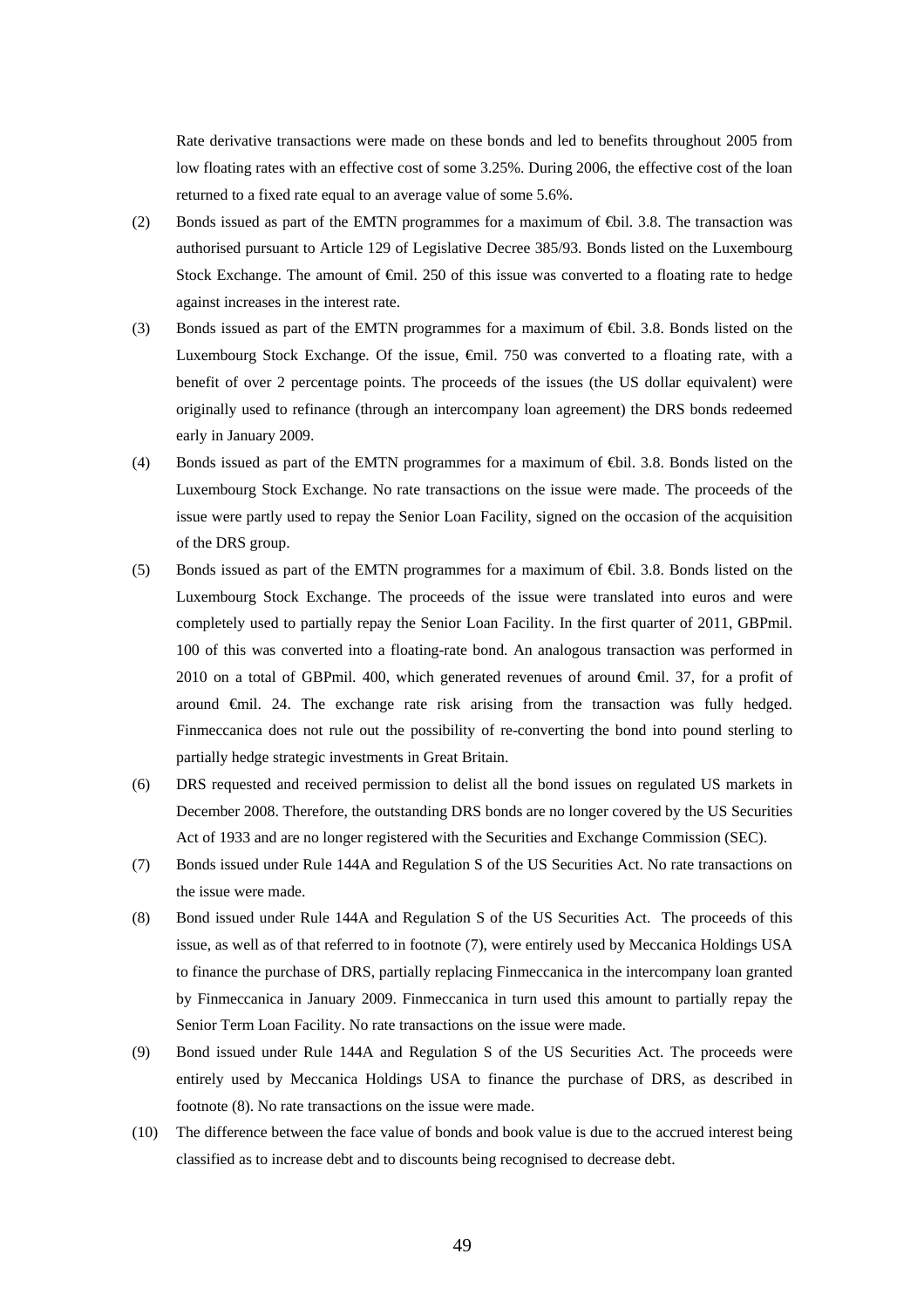All the bond issues of Finmeccanica Finance, DRS and Meccanica Holdings, are, as mentioned, irrevocably and unconditionally secured by Finmeccanica, and are given a medium-term financial credit rating by the three international rating agencies: Moody's Investors Service, Standard and Poor's and Fitch. It should be noted that, in December 2010, while Standard and Poor's confirmed its BBB rating for Finmeccanica's medium/long-term debt, it gave it a negative outlook. More specifically, at the date of this report, these credit ratings were: A3 (Moody's), BBB+ (Fitch) and BBB with negative outlook (Standard and Poor's).

All the bonds above are governed by rules with standard legal clauses for this type of corporate transactions. In the case of the issues, these clauses do not require any undertaking with regard to compliance with specific financial parameters (financial covenants) but they do require negative pledge and cross-default clauses*.*

Based on negative pledge clauses, Group issuers, Finmeccanica Spa and their material subsidiaries (companies whose issuer or guarantor owns more than 50% of share capital or represents at least 10% of total revenues) are expressly prohibited from pledging collateral security to secure financial transactions to the partial benefit of one or more creditors, without prejudice to the generalities of the foregoing. Exceptions to this prohibition are securitisation and, starting from July 2006, the establishment of assets for the use indicated in Article 2447-bis *et seq*. of the Italian Civil Code.

The cross-default clauses give the bondholders the right to request early redemption of the same (i.e. default) in the event that, for any loan or, more generally, any financial obligation of the Group, there should be a failure to make payment beyond preset limits or other default events.

With regard to the financial aspects of the partial sale of Ansaldo Energia, Finmeccanica will sell the company for <del>€mil.</del> 1,073 to an Italian company, Ansaldo Electric Drives (AED), 45% held by First Reserve Corporation and 55% held by Finmeccanica. Moreover, Finmeccanica will receive around €mil. 95 from Ansaldo Energia for use of the "Ansaldo" trademark for 25 years, as well as a dividend payment up to  $\epsilon$ mil. 65.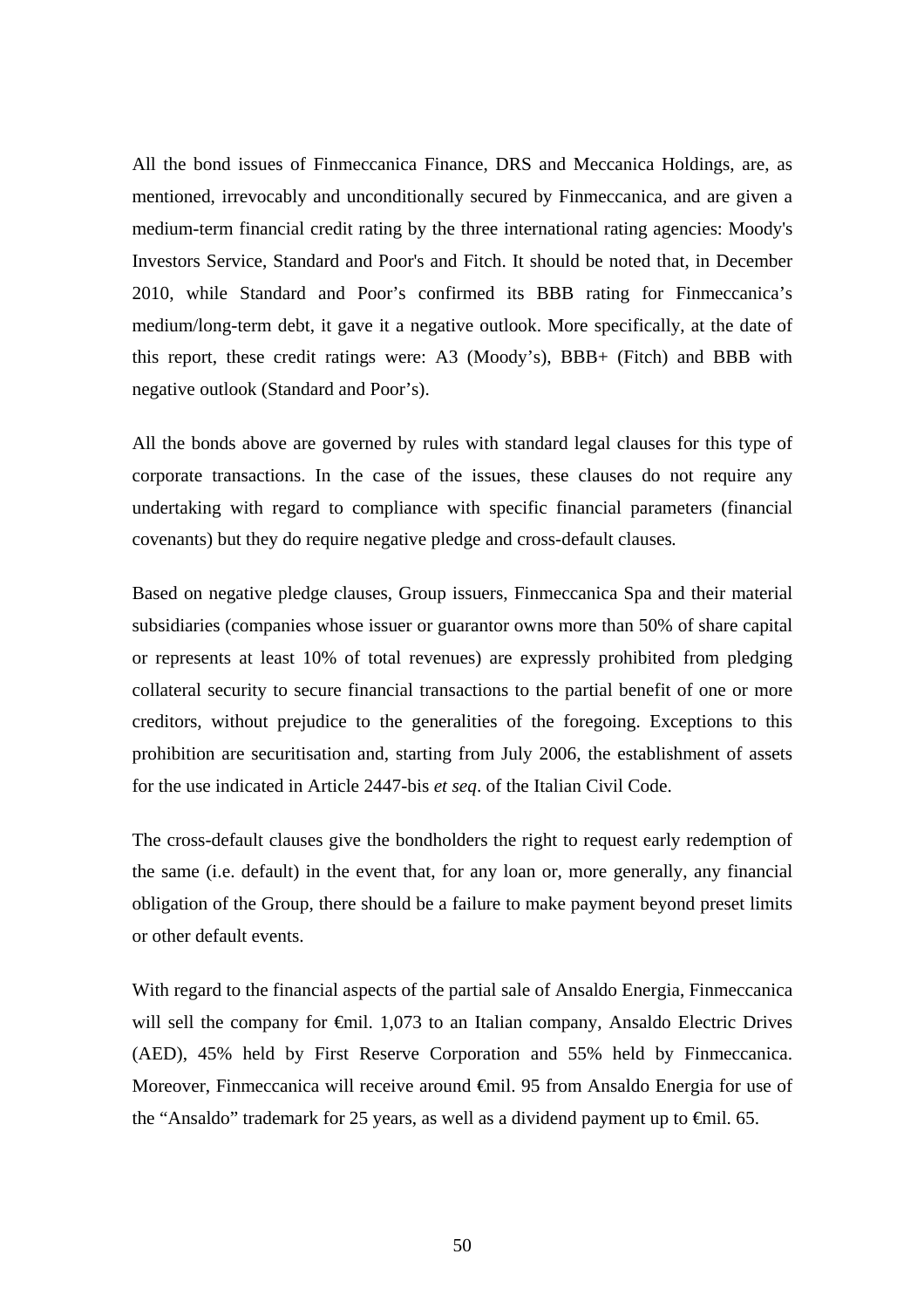The transaction will be financed with equity of €mil. 500, of which €mil. 275 contributed by Finmeccanica and €mil. 225 by First Reserve Corporation, and with debt of €mil. 573. At closing, the debt will be divided between a medium-term bank loan of €mil. 300 and a short-term vendor loan of €mil. 273, provided by Finmeccanica, that will be replaced in the medium-term by a revolving line of credit of up to  $\epsilon$ mil. 350.

Both the medium-term loan and the revolving line of credit will have a term of five years, guaranteeing that Ansaldo Energia will have stable financial resources. In addition, the revolving credit line will ensure that the company has flexibility in using these resources to respond in an optimal manner to its operational needs, considering the company's available liquidity. Ansaldo Energia will initially have access to €mil. 300 in unsecured lines of credit to support commercial activities.

Banca Imi SpA, BNP Paribas and Unicredit SpA have provided financial support for the transaction, underwriting financing (loans and revolving lines of credit) for a total of €mil. 650 over a 5-year term. These loans are in the process of being syndicated to a pool of leading Italian and international financial institutions.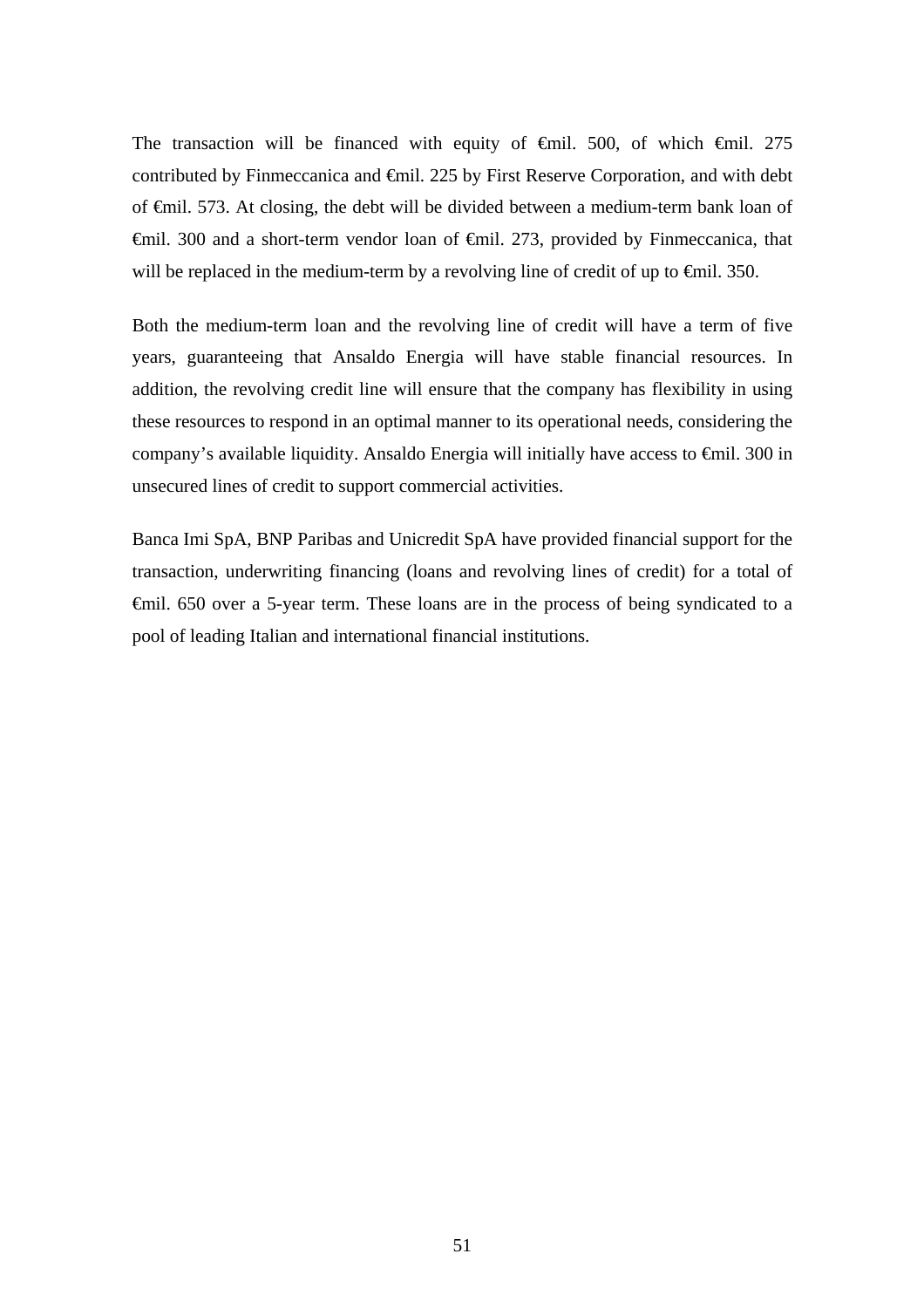#### **Outlook**

At 31 March 2011, the Group's rate of performance differed from that for the same period of 2010, although it still surpassed expectations.

In 2010, the world economy continued to recover from the recession that was triggered mainly by the financial crises of August 2007 and September 2008. However, current projections suggest a slowdown in growth for the first few months of 2011 since expansion of the world economy, still dependent upon crisis-fighting policies, has been halted in response to unfavourable labour market conditions (in terms of employment) and to recurring financial crises in certain euro area countries and recent events in the Middle East and North Africa (MENA area).

Given this, the Finmeccanica Group companies must be prepared to face an increasingly challenging competitive environment.

To address this situation, Finmeccanica believes that "integration" (largely in the Aeronautics and Defence and Security Electronics divisions) offers significant opportunities for achieving further efficiency.

Moreover, the Group companies have undertaken a number of actions to improve efficiency, such as: rationalisation of production sites, thanks to the recent concentration of real estate holdings in Finmeccanica Group Real Estate; reorganisation of the workforce through special agreements with the unions; containment of general and administrative expenses, particularly consulting fees and the costs of external services and revision of the product portfolio by prioritising the employment of resources.

This will allow us to make a significant cut in production costs, monies that can be used, in part, to make the Group more competitive, thereby improving its chances of winning contracts in emerging countries, or in new markets in general, and, in part, to generate an incremental cash flow.

Finally, new orders in the first quarter of 2011 further reinforced the order backlog (which stands at over €bil. 48), guaranteeing coverage of a considerable portion of revenues (more than 90%) over the next nine months.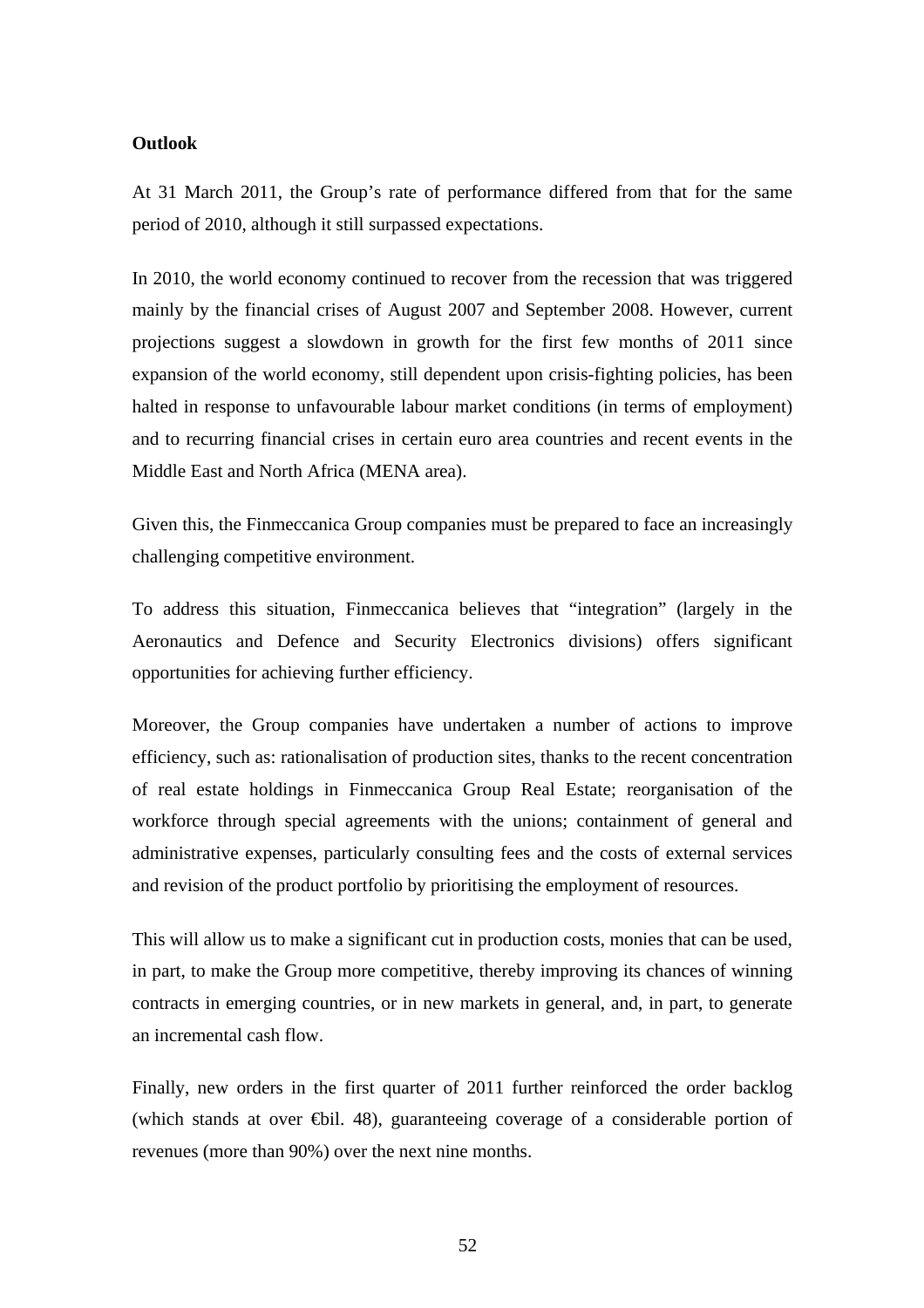There are currently no circumstances that have led us to change our expectations, which have been arrived at using a conservative approach given the present difficult situation. As a result, Group revenues are expected to be between €bil. 18.3 and €bil. 19 and adjusted EBITA between €mil. 1,530 and €mil. 1,600.

Finally, we expect FOCF to generate a cash surplus of between  $\epsilon$ mil. 400 and  $\epsilon$ mil. 500, given the investment in the development of products that, as in 2010, will focus on the Aeronautics, Helicopters and Defence and Security Electronics divisions in particular.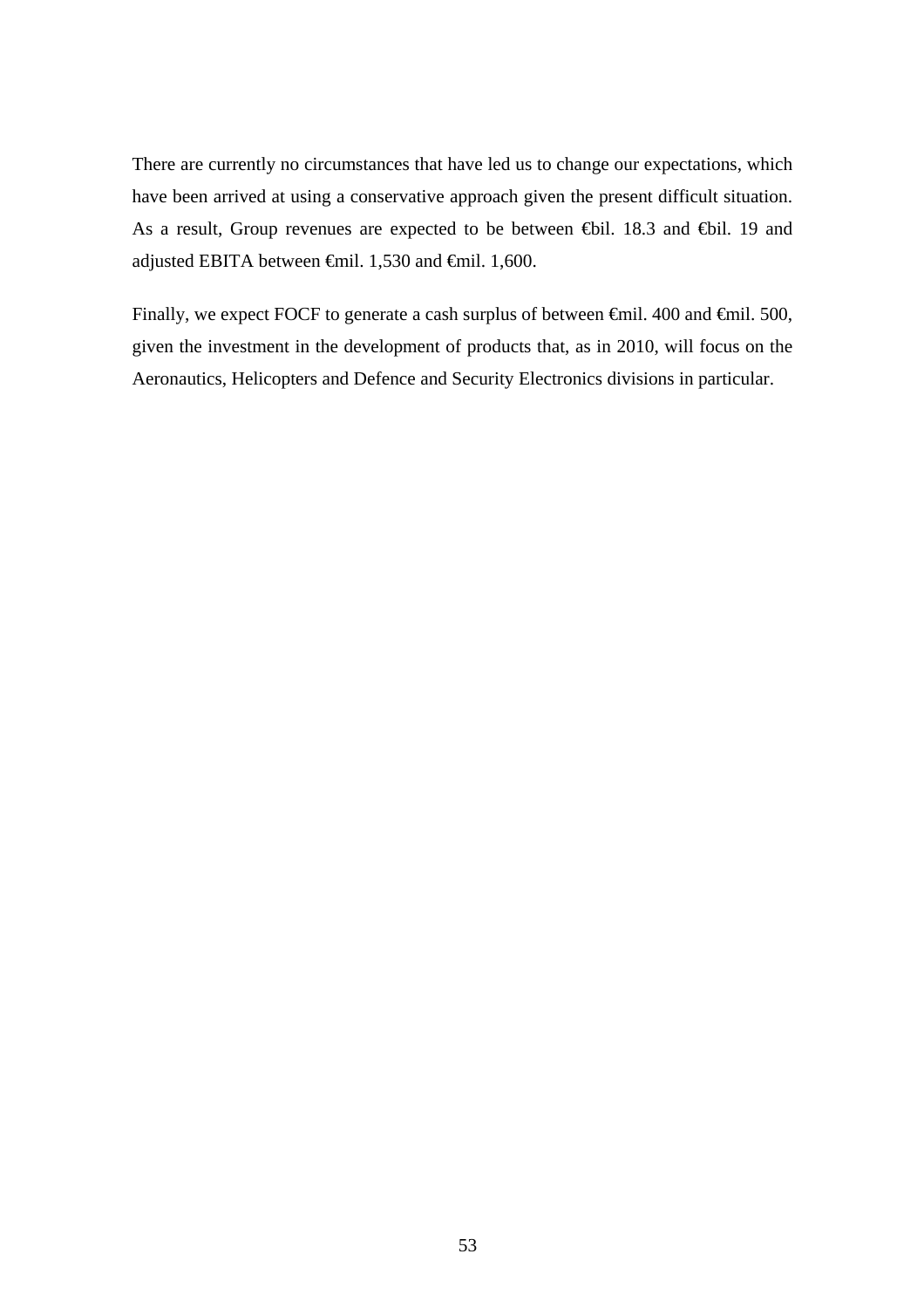**Analysis of the financial statements at 31 March 2011**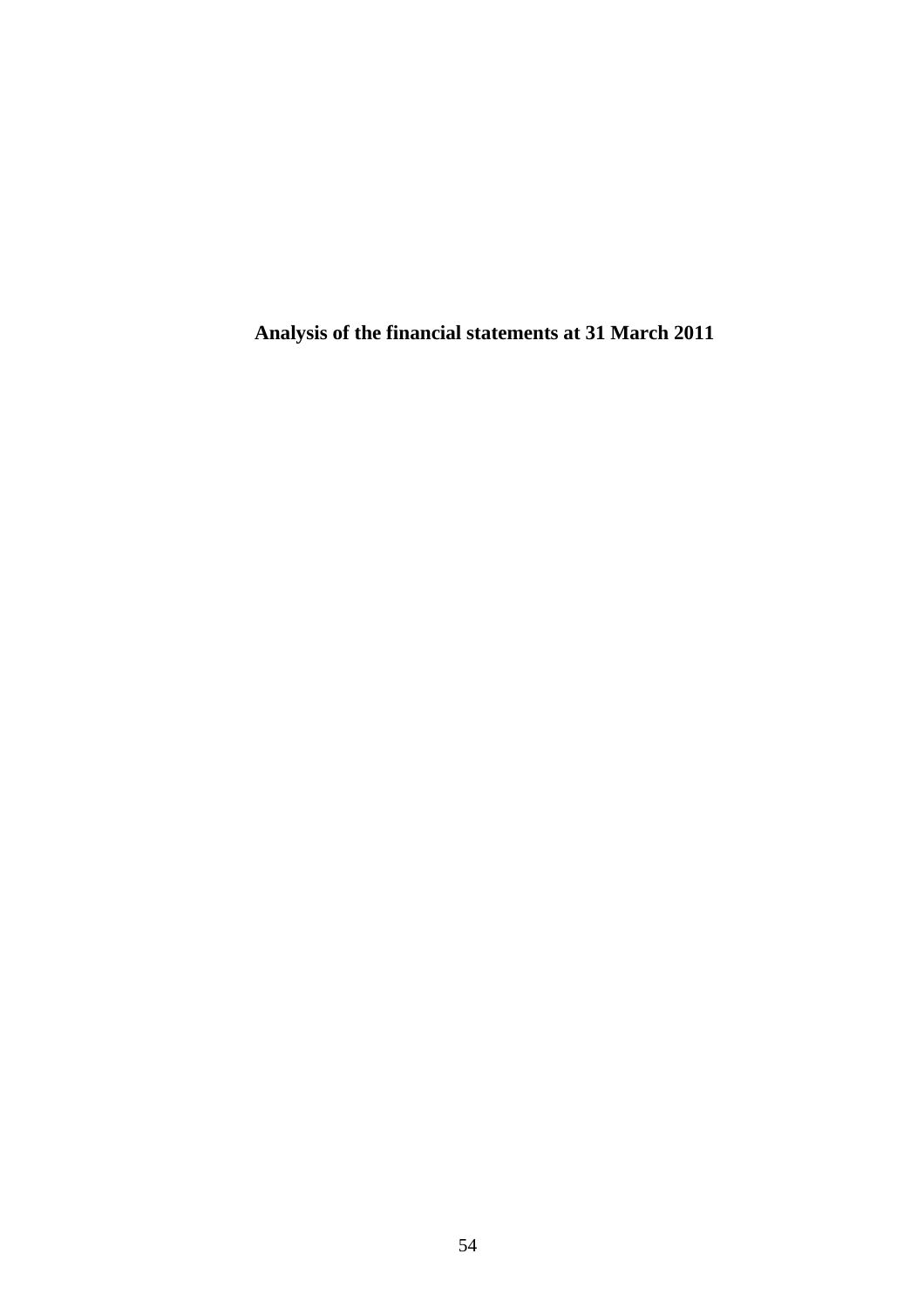# **Income Statement**

|                                                                  |             | For the three months<br>ended 31 March |                                        | For the three months<br>ended 31 March |                                        |
|------------------------------------------------------------------|-------------|----------------------------------------|----------------------------------------|----------------------------------------|----------------------------------------|
| (Emillion)                                                       | <b>Note</b> | 2011                                   | of which<br>with<br>related<br>parties | 2010                                   | of which<br>with<br>related<br>parties |
| Revenue<br>Raw materials and consumables used and                |             | 3,855                                  | 269                                    | 4,039                                  | 272                                    |
| personnel costs                                                  | 24          | (3,510)                                | (22)                                   | (3,649)                                | (17)                                   |
| Amortisation, depreciation and impairment                        | 25          | (162)                                  |                                        | (156)                                  |                                        |
| Other operating income (expenses)                                | 23          | (2)                                    |                                        | (6)                                    | 1                                      |
|                                                                  |             | 181                                    |                                        | 228                                    |                                        |
| Finance income (costs)                                           | 26          | (111)                                  | (2)                                    | (63)                                   | (2)                                    |
| Share of profit (loss) of<br>equity accounted investments        |             | (8)                                    |                                        | $\overline{2}$                         |                                        |
| Profit before taxes and the effect of<br>discontinued operations |             | 62                                     |                                        | 167                                    |                                        |
| Income taxes<br>(Loss) Profit from discontinued operations       | 27          | (55)                                   |                                        | (76)                                   |                                        |
| Net profit                                                       |             | 7                                      |                                        | 91                                     |                                        |
| . equity holders of the Company                                  |             |                                        |                                        | 82                                     |                                        |
| . minority interests                                             |             | 7                                      |                                        | 9                                      |                                        |
| <b>Earnings per Share</b>                                        | 29          |                                        |                                        |                                        |                                        |
| <b>Basic</b>                                                     |             |                                        |                                        | 0.141                                  |                                        |
| <b>Diluted</b>                                                   |             |                                        |                                        | 0.141                                  |                                        |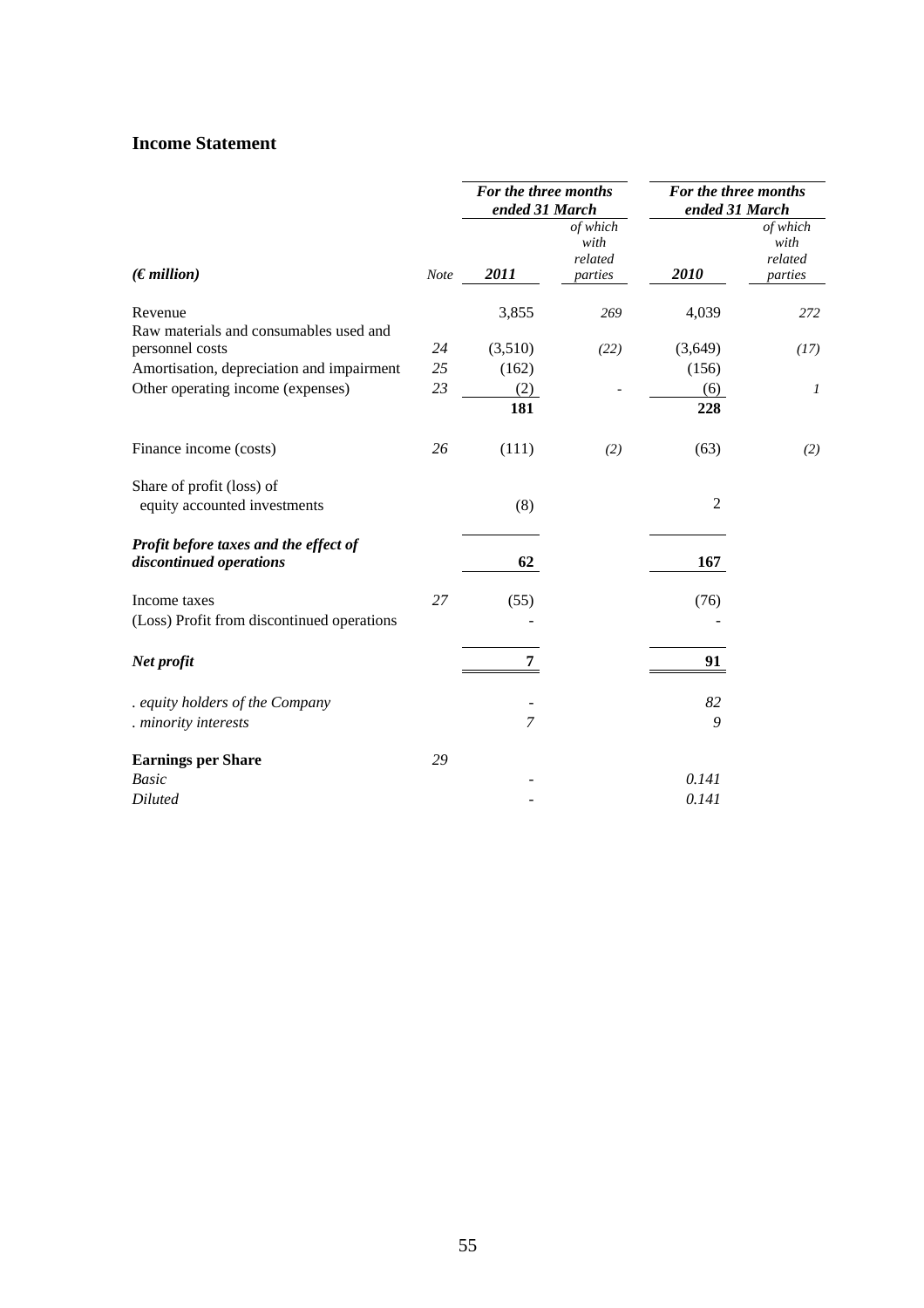# **Statement of Comprehensive Income**

|                                                      |                |                | For the three months ended 31 March |      |
|------------------------------------------------------|----------------|----------------|-------------------------------------|------|
| $\epsilon$ million                                   | 2011           |                | 2010                                |      |
| Profit (loss) for the period                         |                | $\overline{7}$ |                                     | 91   |
| Reserves of income (expense) recognised in equity    |                |                |                                     |      |
| - Actuarial gains (losses) on defined-benefit plans: |                | 37             |                                     | (23) |
| . plan measurement                                   | 33             |                | (21)                                |      |
| . exchange gains (losses)                            | $\overline{4}$ |                | (2)                                 |      |
| - Changes in cash-flow hedges:                       |                | 130            |                                     | (92) |
| . fair value adjustment                              | 137            |                | (103)                               |      |
| . transferred to income statement                    | (7)            |                | 11                                  |      |
| . exchange gains (losses)                            |                |                |                                     |      |
| - Translation differences                            |                | (225)          |                                     | 212  |
| Tax on expense (income) recognised in equity         |                | (43)           |                                     | 31   |
| . fair value adjustment/measurement                  | (39)           |                | 29                                  |      |
| . transferred to income statement                    | (3)            |                | 1                                   |      |
| . exchange gains (losses)                            | (1)            |                | 1                                   |      |
| Income (expense) recognised in equity                |                | (101)          |                                     | 128  |
| Total comprehensive income (expense) for the period  |                | (94)           |                                     | 219  |
| Attributable to:                                     |                |                |                                     |      |
| Equity holders of the Company<br>$\frac{1}{2}$       |                | (92)           |                                     | 203  |
| - Minority interests                                 |                | (2)            |                                     | 16   |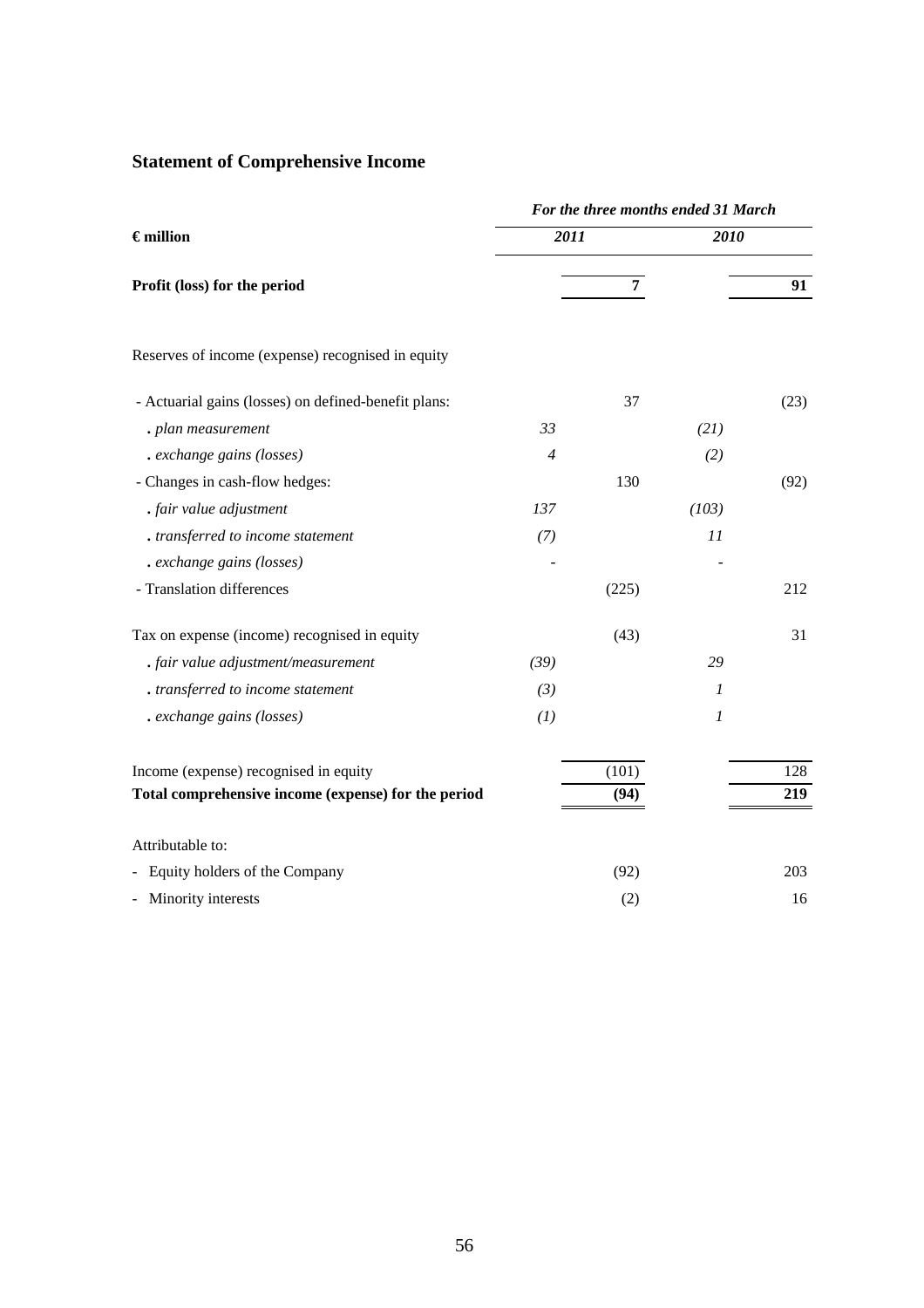# **Balance Sheet**

|                                                          |             |         | of which           |         | of which           |
|----------------------------------------------------------|-------------|---------|--------------------|---------|--------------------|
|                                                          |             | 31 Mar. | with               | 31 Dec. | with               |
| (Emillion)                                               | <b>Note</b> | 2011    | related<br>parties | 2010    | related<br>parties |
| Non-current assets                                       |             |         |                    |         |                    |
| Intangible assets                                        | 9           | 8,685   |                    | 8,931   |                    |
| Property, plant and equipment                            | 10          | 3,205   |                    | 3,272   |                    |
| Financial assets at fair value                           |             |         |                    |         |                    |
| Deferred tax assets                                      |             | 620     |                    | 656     |                    |
| Other assets                                             | 12          | 817     | 13                 | 782     | 10                 |
|                                                          |             | 13,327  |                    | 13,641  |                    |
| Current assets                                           |             |         |                    |         |                    |
| Inventories                                              |             | 4,587   |                    | 4,426   |                    |
| Trade receivables, including net contract work           |             |         |                    |         |                    |
| in progress                                              | 13          | 9,336   | 550                | 9,242   | 539                |
| Financial receivables                                    |             | 830     | 51                 | 813     | 34                 |
| Derivatives                                              | 14          | 332     |                    | 219     |                    |
| Other assets                                             | 15          | 1,003   | 35                 | 886     | 9                  |
| Cash and cash equivalents                                |             | 769     |                    | 1,854   |                    |
|                                                          |             | 16,857  |                    | 17,440  |                    |
| Non-current assets held for sale                         |             | 1       |                    | 1       |                    |
| <b>Total</b> assets                                      |             | 30,185  |                    | 31,082  |                    |
|                                                          |             |         |                    |         |                    |
| Shareholders' equity                                     |             |         |                    |         |                    |
| Share capital                                            | 16          | 2,517   |                    | 2,517   |                    |
| Other reserves                                           |             | 4,203   |                    | 4,297   |                    |
| Capital and reserves attributable to equity              |             |         |                    |         |                    |
| holders of the Company                                   |             | 6,720   |                    | 6,814   |                    |
| Minority interests in equity                             |             | 283     |                    | 284     |                    |
| Total shareholders' equity                               |             | 7,003   |                    | 7,098   |                    |
| Non-current liabilities                                  |             |         |                    |         |                    |
| <b>Borrowings</b>                                        | 17          | 4,446   |                    | 4,543   |                    |
| Employee liabilities                                     | 19          | 951     |                    | 1,041   |                    |
| Provisions for risks and charges                         | 18          | 387     |                    | 393     |                    |
| Deferred tax liabilities                                 |             | 502     |                    | 496     |                    |
| Other liabilities                                        | 20          | 639     |                    | 653     |                    |
|                                                          |             | 6,925   |                    | 7,126   |                    |
| Current liabilities                                      |             |         |                    |         |                    |
| Trade payables, including net advances from<br>customers | 21          | 12,534  | 107                | 12,996  | 116                |
| <b>Borrowings</b>                                        | 17          | 1,230   | 795                | 1,258   | 714                |
| Income tax payables                                      |             | 78      |                    | 56      |                    |
| Provisions for risks and charges                         | 18          | 669     |                    | 762     |                    |
| Derivatives                                              | 14          | 159     |                    | 131     |                    |
| Other liabilities                                        | 20          | 1,587   | 20                 | 1,655   | 24                 |
|                                                          |             | 16,257  |                    | 16,858  |                    |
| Liabilities directly correlated with assets held         |             |         |                    |         |                    |
| for sale                                                 |             |         |                    |         |                    |
| <b>Total liabilities</b>                                 |             | 23,182  |                    | 23,984  |                    |
| Total liabilities and shareholders' equity               |             | 30,185  |                    | 31,082  |                    |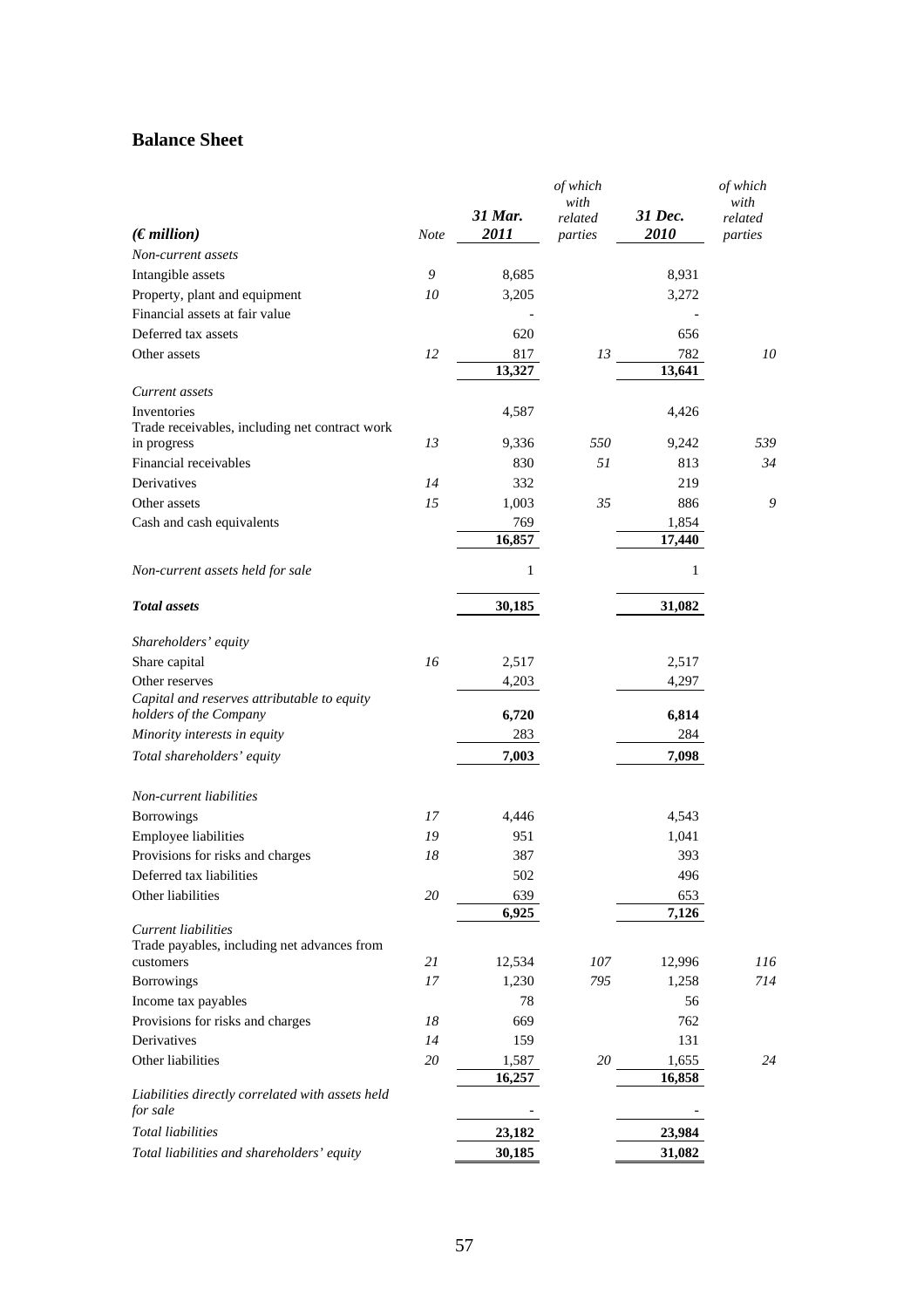# **Statement of Cash Flows**

| $(\epsilon$ <i>nillion</i> )                                                     |             | For the three months ended 31 March |                                        |         |                                        |  |
|----------------------------------------------------------------------------------|-------------|-------------------------------------|----------------------------------------|---------|----------------------------------------|--|
|                                                                                  | <b>Note</b> | 2011                                | of which<br>with<br>related<br>parties | 2010    | of which<br>with<br>related<br>parties |  |
| Cash flow from operating activities:                                             |             |                                     |                                        |         |                                        |  |
| Gross cash flow from operating activities                                        | 28          | 373                                 |                                        | 432     |                                        |  |
| Changes in working capital<br>Changes in other operating assets and liabilities, | 28          | (811)                               | (22)                                   | (984)   | (20)                                   |  |
| taxes, finance costs and provisions for risks                                    |             | (372)                               | (75)                                   | (334)   | (29)                                   |  |
| Net cash used in operating activities                                            |             | (810)                               |                                        | (886)   |                                        |  |
| Cash flow from investing activities:                                             |             |                                     |                                        |         |                                        |  |
| Acquisitions of subsidiaries, net of cash acquired                               | 11          | (4)                                 |                                        | (87)    |                                        |  |
| Purchase of property, plant and equipment and intangible<br>assets               |             | (194)                               |                                        | (225)   |                                        |  |
| Proceeds from sale of property, plant and equipment and<br>intangible assets     |             | 6                                   |                                        | 5       |                                        |  |
| Other investing activities                                                       |             | 6                                   |                                        | 12      |                                        |  |
| Net cash used in investing activities                                            |             | (186)                               |                                        | (295)   |                                        |  |
| Cash flow from financing activities:                                             |             |                                     |                                        |         |                                        |  |
| Net change in other borrowings                                                   |             | (75)                                | 61                                     | (830)   | (9)                                    |  |
| Net cash used in financing activities                                            |             | (75)                                |                                        | (830)   |                                        |  |
| Net increase (decrease) in cash and cash equivalents                             |             | (1,071)                             |                                        | (2,011) |                                        |  |
| Exchange gains/losses                                                            |             | (14)                                |                                        | 17      |                                        |  |
| Cash and cash equivalents at 1 January                                           |             | 1,854                               |                                        | 2,630   |                                        |  |
| Cash and cash equivalents at 31 March                                            |             | 769                                 |                                        | 636     |                                        |  |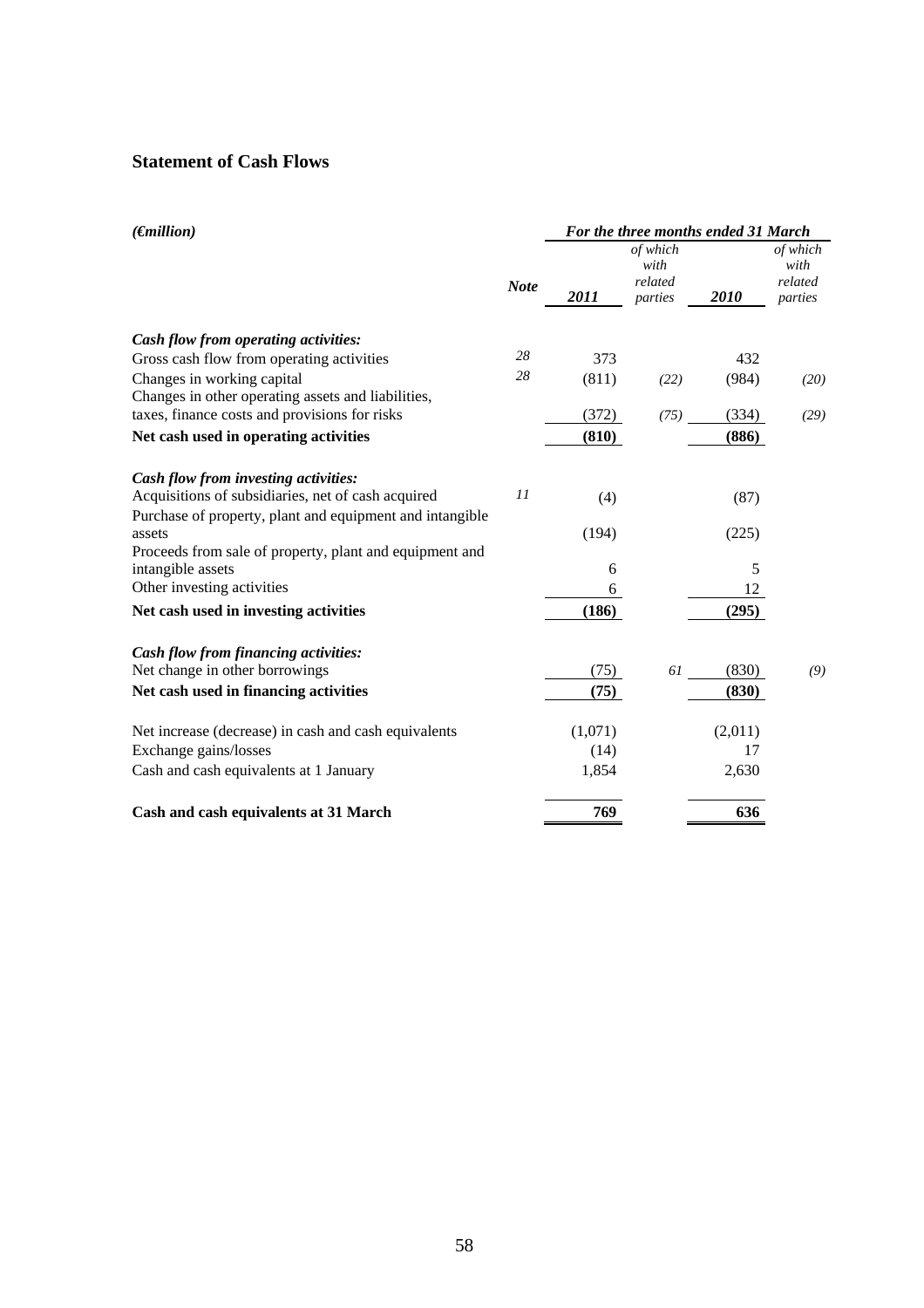|  |  | Statement of changes in shareholders' equity |  |
|--|--|----------------------------------------------|--|
|  |  |                                              |  |

|                                                                                                        | <b>Share</b><br>capital | <b>Retained</b><br>earnings and<br>consolidation<br>reserve | <b>Cash-flow</b><br>hedge<br>reserve | <b>Reserve</b><br>for<br>stock-<br>option<br>and<br>stock-<br>grant<br>plans | <b>Reserve for</b><br>actuarial<br>gains (losses)<br>posted to<br>shareholders'<br>equity | <b>Translation</b><br>reserve | <b>Total</b><br>capital and<br>reserves<br>attributabl<br>e to equity<br>holders of<br>the<br>Company | <b>Minority</b><br>interests<br>in equity |
|--------------------------------------------------------------------------------------------------------|-------------------------|-------------------------------------------------------------|--------------------------------------|------------------------------------------------------------------------------|-------------------------------------------------------------------------------------------|-------------------------------|-------------------------------------------------------------------------------------------------------|-------------------------------------------|
| 1 January<br>2010                                                                                      | 2,512                   | 4,605                                                       | 60                                   | 24                                                                           | (81)                                                                                      | (769)                         | 6,351                                                                                                 | 198                                       |
| Dividends paid                                                                                         |                         |                                                             |                                      |                                                                              |                                                                                           |                               |                                                                                                       |                                           |
| Capital<br>increases<br>Profit/Loss for<br>the period<br>Other<br>comprehensive<br>income<br>(expense) |                         | 82                                                          | (67)                                 |                                                                              | (18)                                                                                      | 206                           | 82<br>121                                                                                             | $\overline{9}$<br>$\tau$                  |
| Stock<br>options/grant<br>plans:<br>- services<br>rendered                                             |                         |                                                             |                                      | $10\,$                                                                       |                                                                                           |                               | $10\,$                                                                                                |                                           |
| Other changes                                                                                          |                         | (3)                                                         |                                      |                                                                              |                                                                                           |                               | (3)                                                                                                   |                                           |
| 31 March<br>2010                                                                                       | 2,512                   | 4,684                                                       | (7)                                  | 34                                                                           | (99)                                                                                      | (563)                         | 6,561                                                                                                 | 214                                       |
| 1 January<br>2011                                                                                      | 2,517                   | 4,870                                                       | 16                                   | 43                                                                           | (96)                                                                                      | (536)                         | 6,814                                                                                                 | 284                                       |
| Dividends paid                                                                                         |                         |                                                             |                                      |                                                                              |                                                                                           |                               |                                                                                                       | (1)                                       |
| Capital<br>increases<br>Profit/Loss for<br>the period<br>Other<br>comprehensive<br>income<br>(expense) |                         |                                                             | 95                                   |                                                                              | 31                                                                                        | (218)                         | (92)                                                                                                  | $\mathbf{1}$<br>$\tau$<br>(9)             |
| Stock<br>options/grant<br>plans:<br>- services<br>rendered                                             |                         |                                                             |                                      |                                                                              |                                                                                           |                               | $\overline{\phantom{0}}$                                                                              | $\mathbf{1}$                              |
| Other changes                                                                                          |                         | (2)                                                         |                                      |                                                                              |                                                                                           |                               | (2)                                                                                                   | $\overline{\phantom{a}}$                  |
| 31 March<br>2011                                                                                       | 2,517                   | 4,868                                                       | 111                                  | $43\,$                                                                       | (65)                                                                                      | (754)                         | 6,720                                                                                                 | 283                                       |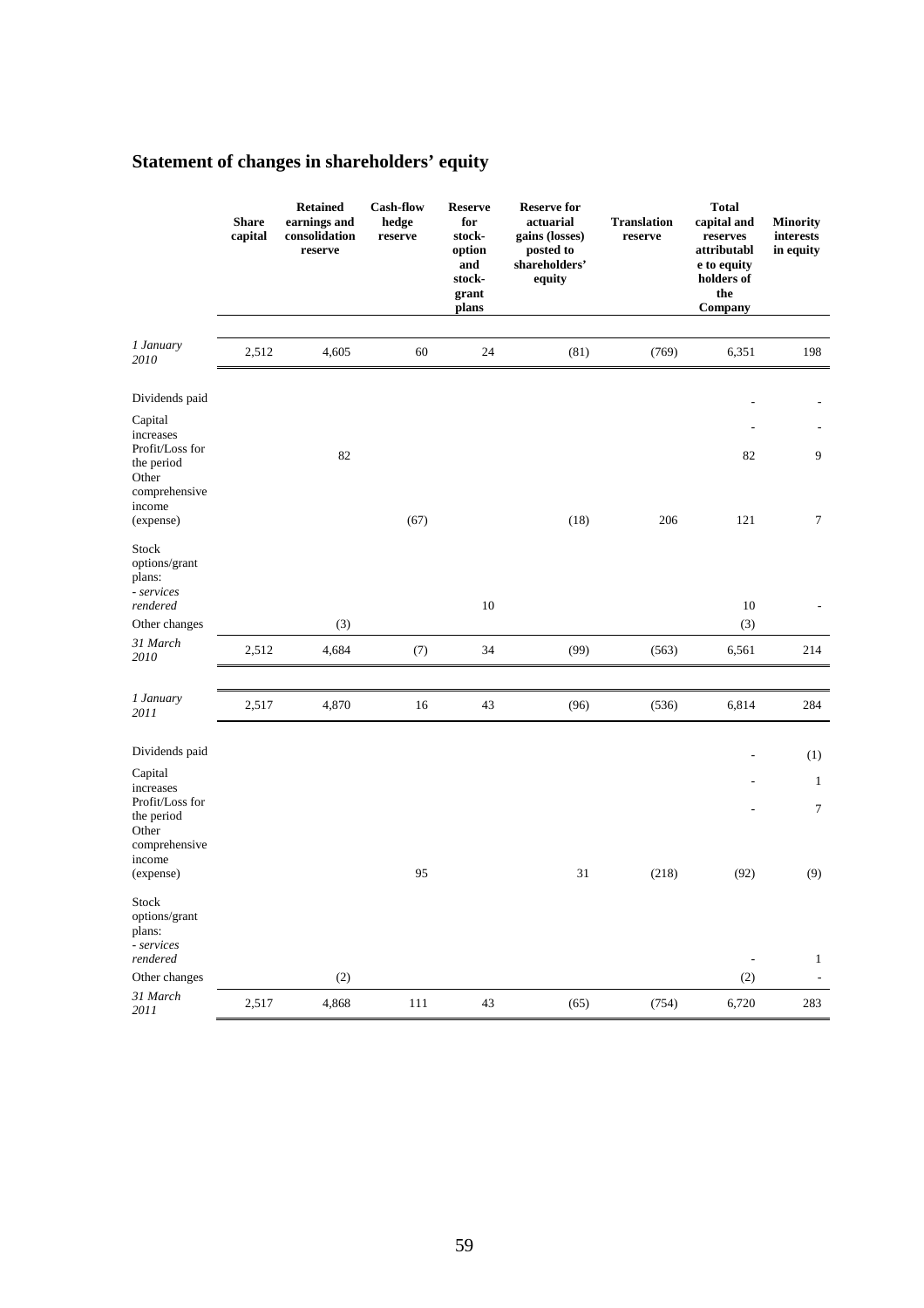#### **1. GENERAL INFORMATION**

Finmeccanica is a company limited by shares based in Rome (Italy), at Piazza Monte Grappa 4, and is listed on the Italian Stock Exchange (FTSE MIB).

The Finmeccanica Group is a major Italian high technology organisation. Finmeccanica SpA, the holding company responsible for guiding and controlling industrial and strategic operations, coordinates its subsidiaries (the Finmeccanica Group or, simply, the Group), which are especially concentrated in the fields of Helicopters, Defence and Security Electronics, Aeronautics, Space, Defence Systems, Energy and Transportation.

#### **2. FORM, CONTENT AND APPLICABLE ACCOUNTING STANDARDS**

The interim financial report of the Finmeccanica Group at 31 March 2011 was prepared in accordance with Article 154-ter, paragraph 5 of Legislative Decree 58/98 (Consolidated Law on Financial Intermediation), as subsequently amended, and was prepared in accordance with IAS 34 - *Interim financial reporting*, issued by the International Accounting Standards Board (IASB).

In accordance with IAS 34, these notes are presented in a condensed form and do not include all the information required to be disclosed in the annual financial statements because they relate only to those items whose amount, breakdown or changes are key to the understanding of the financial condition of the Group. Therefore, this report must be read in conjunction with the 2010 consolidated financial statements.

Likewise, the balance sheet and the income statement are presented in a condensed form as compared with the annual financial statements. The reconciliation between the quarterly and the year-end balance sheet and income statement is provided in the relevant notes for the items contained in the condensed financial statements.

The accounting principles and basis of accounting that have been used in the preparation of this interim financial report are the same as those used in the preparation of the consolidated financial statements at 31 December 2010 and the interim report on operations at 31 March 2010, with the exception of minor changes that, save as indicated below (Note 4), had no significant effect on this interim financial report.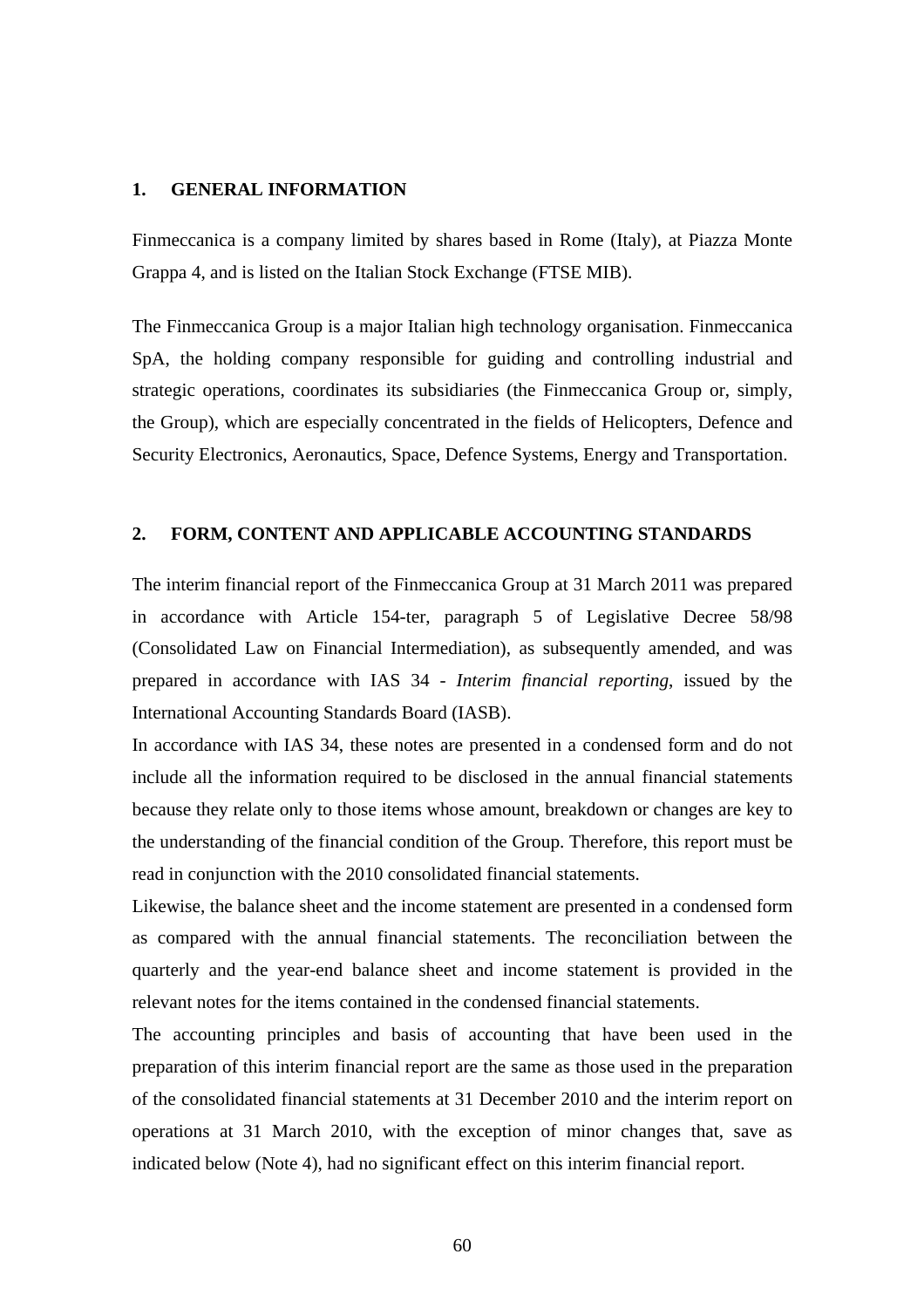All figures are shown in millions of euros unless otherwise indicated.

This consolidated interim financial report has not been subject to a statutory audit.

# **3. TREATMENT OF INCOME TAXES APPLIED IN THE PREPARATION OF INTERIM REPORTS AND SEASONALITY OF OPERATIONS**

# **Treatment of income taxes**

In the interim financial statements, income taxes are estimated by applying the expected effective annual tax rate to the interim pre-tax result.

#### **Cash flows relating to operations**

The businesses in which the Group is primarily active are characterised by a high concentration of cash flows from customers in the closing months of the year. This pattern affects both the interim cash flow statements and the volatility of the debt situation of the Group over each interim period, which shows a marked improvement in the final months of the calendar year.

# **4. EFFECT OF CHANGES IN ACCOUNTING POLICIES ADOPTED**

The application of new accounting standards and interpretations applicable as from 1 January 2011 had no effect on this interim financial report.

## **5. SIGNIFICANT NON-RECURRING EVENTS AND TRANSACTIONS**

No significant non-recurring transactions were carried out during the period examined and the corresponding period of the previous year.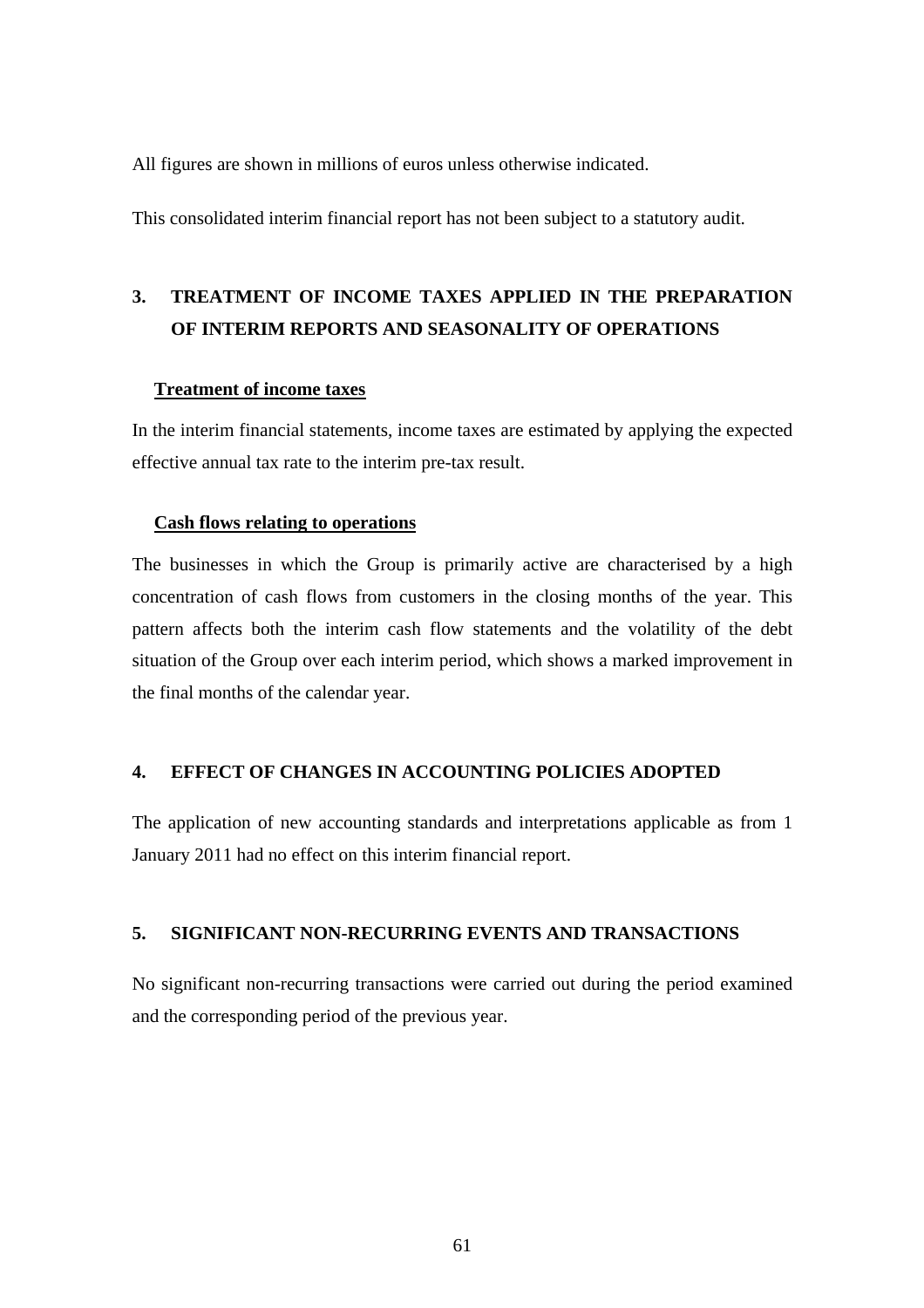# **6. SCOPE OF CONSOLIDATION**

| List of companies consolidated on a line-by-line basis                       |                                                                    |         |                      |                         |
|------------------------------------------------------------------------------|--------------------------------------------------------------------|---------|----------------------|-------------------------|
|                                                                              |                                                                    |         |                      |                         |
| Company name                                                                 | Registered office                                                  |         | % Group<br>ownership | % Group<br>shareholding |
|                                                                              |                                                                    |         | Direct Indirect      |                         |
|                                                                              | Halifax, Nova Scotia (Canada)                                      |         | $100$                | 100                     |
| 3083683 NOVA SCOTIA LIMITED                                                  | Florence                                                           |         | 60                   | 60                      |
| ABS TECHNOLOGY SPA<br>ADVANCED AOUSTIC CONCEPTS LLC ex DRS SONAR SYSTEMS LLC | Wilmington, De la ware (USA)                                       |         | 51                   | 51                      |
| AGUSTA AEROSP ACE CORP. USA                                                  | Wilmington Delaware (USA)                                          |         | 100                  | 100                     |
| AGUSTA AEROSP ACE SERVICES A.A.S. SA                                         | Grace Hollogne (Belgium)                                           |         | $100$                | 100                     |
| <b>AGUSTA HOLDING BV</b>                                                     | Amsterdam (the Netherlands)                                        |         | $100$                | 100                     |
| <b>AGUSTA SPA</b>                                                            | Cascina Costa (Varese)                                             |         | 100                  | 100                     |
| <b>AGUSTA US INC</b>                                                         | Wilmington, Delaware (USA)                                         |         | $100$                | 100                     |
| AGUSTAWESTLAND AMERICA LLC                                                   | Wilmington, Delaware (USA)                                         |         | 100                  | 100                     |
| AGUSTAWESTLAND AUSTRALIA PTY LTD                                             | Melbourne (Australia)                                              |         | 100                  | 100                     |
| AGUSTAWESTLAND DO BRASILLTDA                                                 | Sao Paulo (Brazil)                                                 |         | 100                  | 100                     |
| AGUSTAWESTLAND ESP ANA SL                                                    | Madrid (Spain)                                                     |         | 100                  | 100                     |
| AGUSTAWESTLAND HOLDINGS LTD                                                  | Yeovil, Somers et (U.K.)                                           |         | 100<br>$100$         | 100<br>100              |
| AGUSTAWESTLAND INC                                                           | New Castle, Wilmington, Delaware (USA)<br>Yeovil, Somers et (U.K.) |         | 100                  | 100                     |
| AGUSTAWESTLAND INTERNATIONAL LTD                                             | Kuala Lumpur (Malaysia)                                            |         | 100                  | 100                     |
| AGUSTAWESTLAND MALAYSIA SDN BHD<br>AGUSTAWESTLAND NORTH AMERICA INC          | Wilmington, Delaware (USA)                                         |         | 100                  | 100                     |
| <b>AGUSTAWESTLAND NV</b>                                                     | Amsterdam (the Netherlands)                                        | 100     |                      | 100                     |
| AGUSTAWESTLAND POLITECNICO ADVANCED ROTORCRAFT CENTER S.C.A R.L.             | Milan                                                              |         | 80                   | 80                      |
| AGUSTAWESTLAND PORTUGAL SA                                                   | Lisbon (Portugal)                                                  |         | 100                  | 100                     |
| AGUSTAWESTLAND PROPERTIES LTD                                                | Yeovil, Somers et (U.K.)                                           |         | 100                  | 100                     |
| ALENIA AERMACCHISPA                                                          | Venegono Superiore (Varese)                                        |         | 99.999               | 99.999                  |
| ALENIA AERONAUTICA SPA                                                       | Pomigliano D'Arco (Naples)                                         | 100     |                      | 100                     |
| ALENIA IMPROVEMENT SPA                                                       | Pomigliano D'Arco (Naples)                                         |         | 100                  | 100                     |
| ALENIA NORTH AMERICA INC                                                     | New Cas tle, Wilmington, Delaware (USA)                            |         | 100                  | 100                     |
| ALENIA SIA SPA                                                               | Turin                                                              |         | 100                  | 100                     |
| <b>AMTEC SPA</b>                                                             | Piancas tagnaio (Siena)                                            |         | 100                  | 100                     |
| ANS ALDO ENERGIA SPA                                                         | Genoa<br>Wurenlingen (Swiltzerland)                                | 100     | 100                  | 100<br>100              |
| ANS ALDO ESG AG                                                              | Genoa                                                              |         | 99.515               | 99.515                  |
| ANS ALDO FUEL CELLS SPA                                                      | Genoa                                                              |         | $100$                | 100                     |
| ANS ALDO NUCLEARE SPA<br>ANS ALDO RAILWAY SYSTEM TRADING (BEIJING) LTD       | Beijing (China)                                                    |         | 100                  | 40.0656                 |
| ANS ALDO STS AUSTRALIA PTYLTD                                                | Birs bane (Australia)                                              |         | 100                  | 40.0656                 |
| ANS ALDO STS BEIJ NG LTD                                                     | Beijing (China)                                                    |         | 80                   | 32.0525                 |
| ANSALDO STS CANADA INC.                                                      | Kingstone, Ontario (Canada)                                        |         | 100                  | 40.0656                 |
| ANS ALDO STS DEUTS CHLAND GMBH                                               | Munich of di Bavaria (Germany)                                     |         | 100                  | 40.0656                 |
| ANSALDO STS ESP ANA SAU                                                      | Madrid (Spain)                                                     |         | $100$                | 40.0656                 |
| ANSALDO STS FINLAND OY                                                       | Helsinki (Finland)                                                 |         | $100$                | 40.0656                 |
| ANSALDO STS FRANCE SAS                                                       | Les Ulis (France)                                                  |         | 100                  | 40.0656                 |
| ANSALDO STS HONG KONG LTD                                                    | Ko wlo on Bay (China)                                              |         | $100$                | 40.0656                 |
| ANSALDO STS IRELAND LTD                                                      | CO KERRY (Ireland)                                                 |         | 100                  | 40.0656                 |
| ANSALDO STS MALAYSIA SDN BHD                                                 | Kuala Lumpur (Malaysia)                                            |         | 100                  | 40.0656                 |
| ANSALDO STS SOUTH AFRICA (PTY) LTD                                           | Sandton (ZA - South Africa)                                        |         | 100                  | 40.0656                 |
| ANS ALDO STS SOUTHERN AFRICA (PTY) LTD                                       | Gaborone (Bots wana - Africa)                                      |         | 100<br>$100$         | 40.0656<br>40.0656      |
| ANSALDO STS SWEDEN AB                                                        | Solna (Sweden)<br>Bangalore (India)                                |         | 100                  | 40.0656                 |
| ANS ALDO STS TRANSPORTATION SYSTEMS INDIA PRIVATE LTD                        | Barbican (U.K.)                                                    |         | 100                  | 40.0656                 |
| ANSALDO STS UKLTD<br>ANSALDO STS SPA                                         | Genoa                                                              | 40.0656 |                      | 40.0656                 |
| ANSALDO STS USA INC                                                          | Wilmington, Delaware (USA)                                         |         | 100                  | 40.0656                 |
| ANS ALDO STS USA INTERNATIONAL CO                                            | Wilmington, Delaware (USA)                                         |         | 100                  | 40.0656                 |
| ANSALDO STS USA INTERNATIONAL PROJECT CO                                     | Wilmington, Delaware (USA)                                         |         | 100                  | 40.0656                 |
| ANSALDO THOMASSEN BV                                                         | Rheden (the Netherlands)                                           |         | 100                  | $100\,$                 |
| ANS ALDO THOMASSEN GULF LLC                                                  | Abu Dhabi (United Arab Emirates)                                   |         | 48.667               | 100                     |
| ANS ALDOBREDA ESP ANA SLU                                                    | Madrid (Spain)                                                     |         | 100                  | 100                     |
| ANS ALDOBREDA FRANCE SAS                                                     | Mars eille (France)                                                |         | $100$                | 100                     |
| ANS ALDOBREDA INC                                                            | Pitts burg, California (USA)                                       |         | 100                  | $100\,$                 |
| ANS ALDOBREDA SPA                                                            | Naples                                                             | $100$   |                      | $100\,$                 |
| ASIA POWER PROJECTS PRIVATE LTD                                              | Bangalore (India)                                                  |         | 100                  | $100\,$                 |
| AUTOMATISMES CONTROLES ET ETUDES ELECTRONIQUES ACELEC SAS                    | Les Ulis (France)                                                  | 100     | 99.999               | 40.0651                 |
| <b>BREDAMENARINIBUS SPA</b>                                                  | Bologna<br>Rome                                                    |         | 87.5                 | 100<br>87.5             |
| CISDEG SPA                                                                   | Mllan                                                              |         | 49                   | 49                      |
| <b>DIGINT SRL</b>                                                            | Wilmington, Delaware (USA)                                         |         | 100                  | 100                     |
| DRS C3 & AVIATION COMP ANY<br>DRS CENGEN LLC ex DRS CONDOR HOLDCO LLC        | Wilmington, Delaware (USA)                                         |         | 100                  | 100                     |
| DRS CONSOLIDATED CONTROLS INC                                                | Wilmington, Delaware (USA)                                         |         | 100                  | 100                     |
| DRS DEFENSE SOLUTIONS LLC                                                    | Wilmington, Delaware (USA)                                         |         | 100                  | $100\,$                 |
| DRS ENVIRONMENTAL SYSTEMS INC                                                | Wilmington, De laware (USA)                                        |         | $100\,$              | 100                     |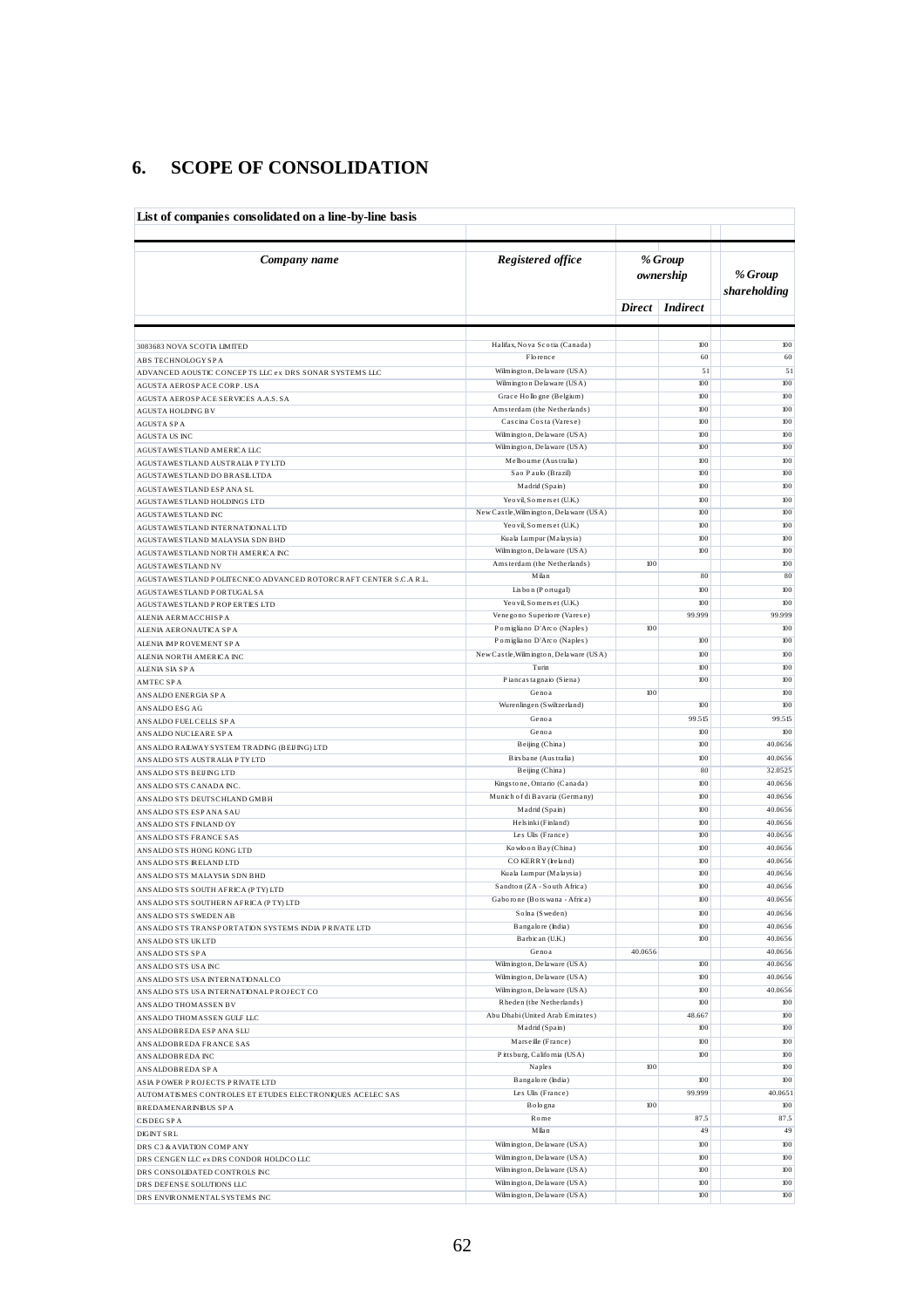| List of companies consolidated on a line-by-line basis (cont'd)   |                                                                                                        |       |                      |                         |
|-------------------------------------------------------------------|--------------------------------------------------------------------------------------------------------|-------|----------------------|-------------------------|
| Company name                                                      | Registered office                                                                                      |       | % Group<br>ownership | % Group<br>shareholding |
|                                                                   |                                                                                                        |       | Direct   Indirect    |                         |
|                                                                   |                                                                                                        |       |                      |                         |
| DRS HOMELAND SECURITY SOLUTIONS INC                               | Wilmington, Delaware (USA)                                                                             |       | 100                  | 100                     |
| DRS ICAS LLC                                                      | Wilmington, Delaware (USA)                                                                             |       | 100                  | 100                     |
| DRS INTERNATIONAL INC                                             | Wilmington, Delaware (USA)                                                                             |       | 100                  | 100                     |
| DRS POWER & CONTROLTECHNOLOGIES INC                               | Wilmington, Delaware (USA)                                                                             |       | 100                  | 100                     |
| DRS POWER TECHNOLOGY INC                                          | Wilmington, Delaware (USA)                                                                             |       | 100<br>100           | 100<br>100              |
| DRS RADAR SYSTEMS LLC                                             | Wilmington, Delaware (USA)<br>Wilmington, Delaware (USA)                                               |       | 100                  | 100                     |
| DRS RSTA INC                                                      | Wilmington, Delaware (USA)                                                                             |       | $100$                | 100                     |
| DRS SENSORS & TARGETING SYSTEMS INC<br>DRS SIGNAL SOLUTIONS INC   | Wilmington, Delaware (USA)                                                                             |       | 100                  | 100                     |
| DRS SONETICOM INC                                                 | Tallahassee, Florida (USA)                                                                             |       | 100                  | 100                     |
| DRS SURVEILLANCE SUPPORT SYSTEMS INC                              | Wilmington, Delaware (USA)                                                                             |       | 100                  | 100                     |
| DRS SUSTAINMENT SYSTEMS INC                                       | Wilmington, Delaware (USA)                                                                             |       | 100                  | 100                     |
| DRS SYSTEMS MANAGEMENT LLC                                        | Wilmington, Delaware (USA)                                                                             |       | $100$                | 100                     |
| DRS SYSTEMS INC                                                   | Wilmington, Delaware (USA)                                                                             |       | 100                  | 100                     |
| DRS TACTICAL SYSTEMS GLOBAL SERVICES INC                          | Plantation, Florida (USA)                                                                              |       | 100                  | 100                     |
| DRS TACTICAL SYSTEMS INC                                          | Plantation, Florida (USA)                                                                              |       | 100                  | 100                     |
| DRS TACTICAL SYSTEMS LIMITED                                      | Farnham, Surrey (UK)<br>Baden, Wurttemberg (Germany)                                                   |       | 100<br>100           | 100<br>100              |
| DRS TECHNICAL SERVICES GMBH & COKG<br>DRS TECHNICAL SERVICES INC  | Baltimora, Maryland (USA)                                                                              |       | 100                  | 100                     |
| DRS TECHNOLOGIES CANADA INC                                       | Wilmington, Delaware (USA)                                                                             |       | 100                  | 100                     |
| DRS TECHNOLOGIES CANADA LTD                                       | Kanata, Ontario (Canada)                                                                               |       | $100$                | 100                     |
| DRS TECHNOLOGIES UK LIMITED                                       | Farnham, Surrey (UK)                                                                                   |       | 100                  | 100                     |
| DRS TECHNOLOGIES VERWALTUNGS GMBH                                 | Baden, Wurttemberg (Germany)                                                                           |       | 100                  | 100                     |
| DRS TECHNOLOGIES INC                                              | Wilmington, Delaware (USA)                                                                             |       | 100                  | 100                     |
| DRS TEST & ENERGY MANAGEMENT LLC                                  | Wilmington, Delaware (USA)                                                                             |       | $100$                | 100                     |
| DRS TRAINING & CONTROLS YSTEMS LLC                                | Plantation, Florida (USA)                                                                              |       | 100                  | 100                     |
| DRS TSINTERNATIONAL LLC                                           | Wilmington, Delaware (USA)<br>Wilmington, Delaware (USA)                                               |       | $100$<br>100         | 100<br>100              |
| DRS UNMANNED TECHNOLOGIES INC                                     | Rome                                                                                                   |       | 100                  | 100                     |
| ED CONTACT SRL<br>ELECTRON ITALIA SRL                             | Rome                                                                                                   |       | 80                   | 80                      |
| ELSAG DATAMAT SPA                                                 | Genoa                                                                                                  | 100   |                      | 100                     |
| ELSAG NORTH AMERICA LLC                                           | Madison, North Carolina (USA)                                                                          |       | 100                  | 100                     |
| ENGINEERED COIL COMPANY                                           | Clayton, Missouri (USA)                                                                                |       | 100                  | 100                     |
| ENGINEERED ELECTRIC COMPANY                                       | Clayton, Missouri (USA)                                                                                |       | 100                  | 100                     |
| ENGINEERED SUPPORT SYSTEMS INC                                    | Clayton, Missouri (USA)                                                                                |       | 100                  | 100                     |
| <b>E-SECURITY SRL</b>                                             | Montes ilvano (Pescara)                                                                                |       | 79.688               | 79.688                  |
| <b>ESSIRESOURCES LLC</b>                                          | Louis ville, Kentucky (USA)                                                                            |       | 100                  | 100                     |
| FATA ENGINEERING SPA                                              | Pianezza (Turin)<br>Rivers ide, California (USA)                                                       |       | 100                  | 100<br>100              |
| <b>FATAHUNTER INC</b>                                             | Pianezza (Turin)                                                                                       |       | 100<br>100           | 100                     |
| FATA LOGISTIC SYSTEMS SPA                                         | Pianezza (Turin)                                                                                       | 100   |                      | 100                     |
| <b>FATASPA</b><br>FINMECCANICA FINANCE SA                         | Luxembourg (Luxembourg)                                                                                | 100   |                      | 100                     |
| FINMECCANICA GROUP REALESTATE SPA                                 | Rome                                                                                                   | 100   |                      | 100                     |
| <b>FINMECCANICA GROUP SERVICES SPA</b>                            | Rome                                                                                                   | 100   |                      | 100                     |
| GLOBAL MILITARY AIRCRAFT SYSTEMS LLC                              | Wilmington, Delaware (USA)                                                                             |       | 51                   | 51000                   |
| ITALDATA INGEGNERIA DELL'IDEA SPA                                 | Rome                                                                                                   |       | 51                   | 51                      |
| LARMART SPA                                                       | Rome                                                                                                   |       | 60                   | 60                      |
| <b>LASERTEL INC</b>                                               | Tucson, Arizona (USA)                                                                                  |       | 100                  | 100                     |
| LAUREL TECHNOLOGIES PARTNERSHIP                                   | Wilmington, De la ware (USA)<br>Wilmington, Delaware (USA)                                             | $100$ | 80                   | 80<br>100               |
| MECCANICA HOLDINGS USA INC<br>MECCANICA REINSURANCE SA            | Luxembourg (Luxembourg)                                                                                |       | 100                  | 100                     |
| MSSC COMPANY                                                      | Philadelphia, Penns ylvania (USA)                                                                      |       | 51                   | 51                      |
| NET SERVICE SRL                                                   | Bologna                                                                                                |       | 70                   | 70                      |
| NIGHT VISION SYSTEMS LLC                                          | Wilmington, De laware (USA)                                                                            |       | 100                  | 100                     |
| ORANGEE SRL                                                       | Rome                                                                                                   |       | 70                   | 70                      |
| OTO MELARA BERICA SAU                                             | Lo riguilla, Valencia (Spain)                                                                          |       | 100                  | 100                     |
| OTO MELARA NORTH AMERICA INC                                      | Do ver, De la ware (USA)                                                                               |       | 100                  | 100                     |
| OTO MELARA SPA                                                    | La Spezia                                                                                              | 100   |                      | 100                     |
| P CA ELECTRONIC TEST LTD                                          | Grantham, Lincolnshire (UK)                                                                            |       | 100                  | 100                     |
| P IVOTAL POWER INC                                                | Halifax, Nova Scotia (Canada)                                                                          |       | 100                  | $100$                   |
| PRZEDSIEBIORSTWO USLUG TRANSPORTOWYCH "SWIDTRANS" SP.ZO.O.        | Lotniko w P o ls kich 1 - AL, S widnik (P o land)<br>Lotniko w P o ls kich 1 - AL, S widnik (P o land) |       | 100                  | 93.8748                 |
| PZL INWEST SP ZO.O.                                               | Mechaniczna 13 - Ul, Swidnik (Poland)                                                                  |       | 100<br>72.0588       | 93.8748<br>67.64505     |
| REGIONALNY PARK PRZEMYSLOWY SWIDNIK SP.ZO.O.<br><b>SEICOS SPA</b> | Rome                                                                                                   | 100   |                      | 100                     |
|                                                                   |                                                                                                        |       |                      |                         |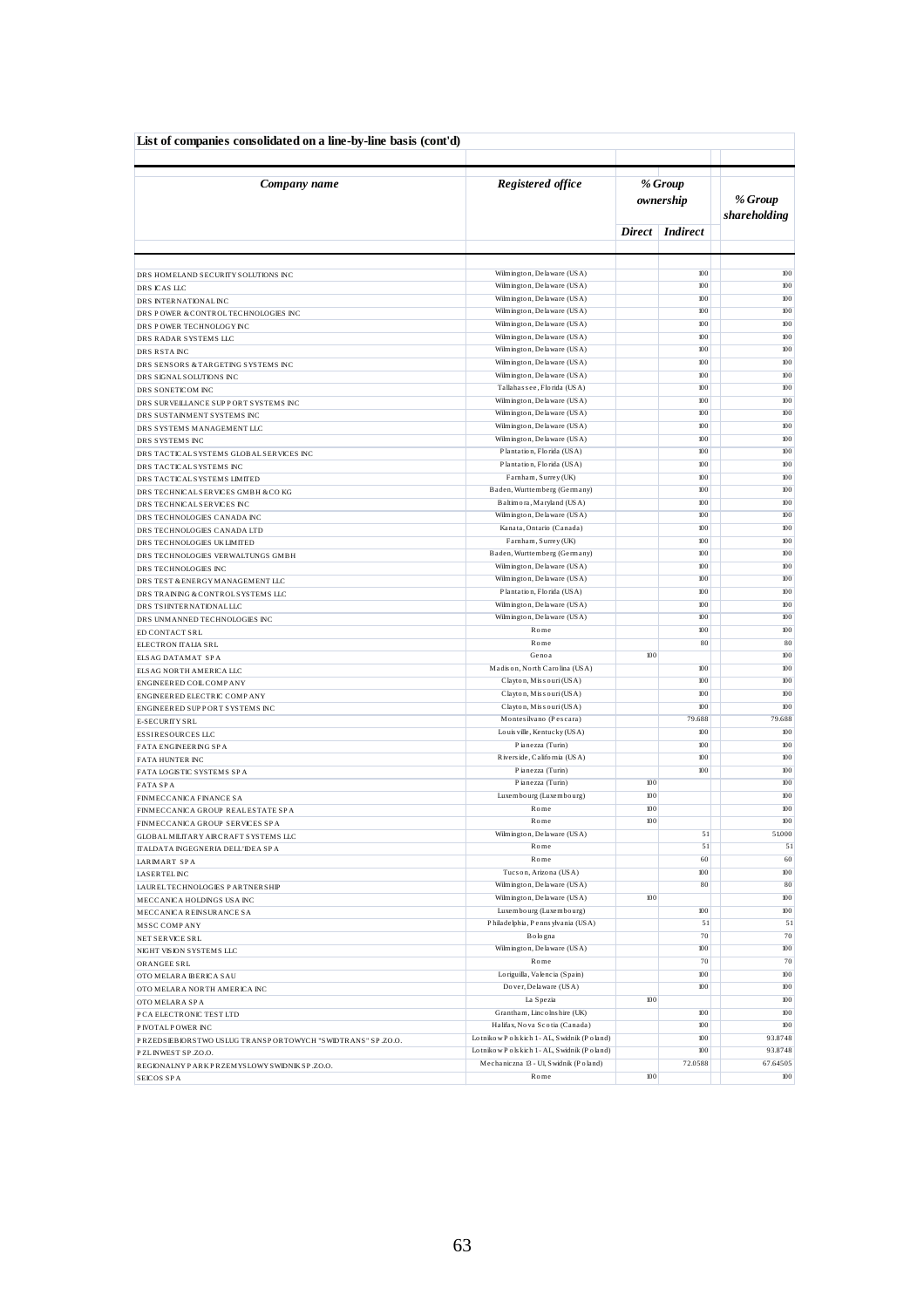| % Group<br>Company name<br>Registered office<br>% Group<br>ownership<br>shareholding<br>Direct Indirect<br>Rio de Janeiro (Brazil)<br>100<br>100<br>SELEX COMMUNICATIONS DO BRASILLTDA<br>Backnang (Germany)<br>100<br>100<br>SELEX COMMUNICATIONS GMBH<br>Chelms ford (UK)<br>100<br>100<br>SELEX COMMUNICATIONS HOLDINGS LTD<br>San Francisco, California (USA)<br>100<br>100<br>SELEX COMMUNICATIONS INC<br>Chelms ford, Essex (UK)<br>100<br>100<br>SELEX COMMUNICATIONS LTD<br>Bucarest (Romania)<br>99.976<br>99.976<br>SELEX COMMUNICATIONS ROMANIA SRL<br>Genoa<br>100<br>100<br>Wilmington, Delaware (USA)<br>100<br>100<br>SELEX GALLEO INC<br>Essex(UK)<br>100<br>100<br>SELEX GALLEO LTD<br>Campi Bisenzio (Florence)<br>100<br>100<br>SELEX GALLEO SPA<br>Golbasi (Turkey)<br>99.999<br>99.999<br>Rome<br>100<br>100<br>Rome<br>100<br>100<br>Neus s (Germany)<br>100<br>Delaware (USA)<br>100<br>Ports mouth, Hampshire (UK)<br>100<br>Ploiesti (Romania)<br>50.5<br>Monte varchi (Are zzo)<br>93<br>Geona<br>92.794<br>Genoa<br>100<br>Taranto<br>100<br>Dallas, Texas (USA)<br>100<br>Reno, Nevada (USA)<br>100<br>Wilmington, Delaware (USA)<br>100<br>Wilmington, Delaware (USA)<br>100<br>Hertfords hire (UK)<br>100<br>Cologne (Germany)<br>100<br>Wilmington, Delaware (USA)<br>100<br>WESTLAND HELICOP TERS INC<br>Yeovil, Somers et (UK)<br>100<br>WESTLAND HELICOP TERS LTD<br>Yeovil, Somers et (UK)<br>100<br>WESTLAND INDUSTRIES LTD<br>Yeovil, Somers et (UK)<br>$100$<br>WESTLAND SUPPORT SERVICES LTD<br>Yeo vil, So mers et (UK)<br>100<br>WESTLAND TRANSMISSIONS LTD<br>Livo mo<br>100<br>WHITEHEAD ALENIA SIST. SUBACQUEISPA<br>Rotterdam (the Netherlands)<br>100<br>WING NED BV<br>94.944<br>Geneva (Switzerland)<br>WORLD'S WING SA<br>Aleja Lotnikow, Swidnik (Poland)<br>93.8748<br>WYTWORNIA SPRZETU KOMUNIKACYJ NEGO "PZL-SWIDNIK" SPOLKA AKCYJ NA<br>5165785<br>Narzedzio wa 16 - Ul, Swidnik (Poland)<br>ZAKLAD NARZEDZIOWY W SWIDNIKU SP.ZO.O.<br>Kuznicza 13 - Ul, Swidnik (Poland)<br>100<br>ZAKLAD OBROBKIP LASTYCZNEJ SP.ZO.O.<br>Mechaniczna 13 - Ul, Swidnik (Poland)<br>100<br>ZAKLAD REMONTOWY SP ZO.O.<br>Lotniko w P o lskich 1 - AL, S widnik (P o land)<br>100<br>ZAKLAD UTRZYMANIA RUCHU SP.ZO.O. | List of companies consolidated on a line-by-line basis (cont'd) |  |         |
|-----------------------------------------------------------------------------------------------------------------------------------------------------------------------------------------------------------------------------------------------------------------------------------------------------------------------------------------------------------------------------------------------------------------------------------------------------------------------------------------------------------------------------------------------------------------------------------------------------------------------------------------------------------------------------------------------------------------------------------------------------------------------------------------------------------------------------------------------------------------------------------------------------------------------------------------------------------------------------------------------------------------------------------------------------------------------------------------------------------------------------------------------------------------------------------------------------------------------------------------------------------------------------------------------------------------------------------------------------------------------------------------------------------------------------------------------------------------------------------------------------------------------------------------------------------------------------------------------------------------------------------------------------------------------------------------------------------------------------------------------------------------------------------------------------------------------------------------------------------------------------------------------------------------------------------------------------------------------------------------------------------------------------------------------------------------------------------------------------------------------------------------------------------------------------------------------------------------------------------------------------------|-----------------------------------------------------------------|--|---------|
|                                                                                                                                                                                                                                                                                                                                                                                                                                                                                                                                                                                                                                                                                                                                                                                                                                                                                                                                                                                                                                                                                                                                                                                                                                                                                                                                                                                                                                                                                                                                                                                                                                                                                                                                                                                                                                                                                                                                                                                                                                                                                                                                                                                                                                                           |                                                                 |  |         |
|                                                                                                                                                                                                                                                                                                                                                                                                                                                                                                                                                                                                                                                                                                                                                                                                                                                                                                                                                                                                                                                                                                                                                                                                                                                                                                                                                                                                                                                                                                                                                                                                                                                                                                                                                                                                                                                                                                                                                                                                                                                                                                                                                                                                                                                           |                                                                 |  |         |
|                                                                                                                                                                                                                                                                                                                                                                                                                                                                                                                                                                                                                                                                                                                                                                                                                                                                                                                                                                                                                                                                                                                                                                                                                                                                                                                                                                                                                                                                                                                                                                                                                                                                                                                                                                                                                                                                                                                                                                                                                                                                                                                                                                                                                                                           |                                                                 |  |         |
|                                                                                                                                                                                                                                                                                                                                                                                                                                                                                                                                                                                                                                                                                                                                                                                                                                                                                                                                                                                                                                                                                                                                                                                                                                                                                                                                                                                                                                                                                                                                                                                                                                                                                                                                                                                                                                                                                                                                                                                                                                                                                                                                                                                                                                                           |                                                                 |  |         |
|                                                                                                                                                                                                                                                                                                                                                                                                                                                                                                                                                                                                                                                                                                                                                                                                                                                                                                                                                                                                                                                                                                                                                                                                                                                                                                                                                                                                                                                                                                                                                                                                                                                                                                                                                                                                                                                                                                                                                                                                                                                                                                                                                                                                                                                           |                                                                 |  |         |
|                                                                                                                                                                                                                                                                                                                                                                                                                                                                                                                                                                                                                                                                                                                                                                                                                                                                                                                                                                                                                                                                                                                                                                                                                                                                                                                                                                                                                                                                                                                                                                                                                                                                                                                                                                                                                                                                                                                                                                                                                                                                                                                                                                                                                                                           |                                                                 |  |         |
|                                                                                                                                                                                                                                                                                                                                                                                                                                                                                                                                                                                                                                                                                                                                                                                                                                                                                                                                                                                                                                                                                                                                                                                                                                                                                                                                                                                                                                                                                                                                                                                                                                                                                                                                                                                                                                                                                                                                                                                                                                                                                                                                                                                                                                                           |                                                                 |  |         |
|                                                                                                                                                                                                                                                                                                                                                                                                                                                                                                                                                                                                                                                                                                                                                                                                                                                                                                                                                                                                                                                                                                                                                                                                                                                                                                                                                                                                                                                                                                                                                                                                                                                                                                                                                                                                                                                                                                                                                                                                                                                                                                                                                                                                                                                           |                                                                 |  |         |
|                                                                                                                                                                                                                                                                                                                                                                                                                                                                                                                                                                                                                                                                                                                                                                                                                                                                                                                                                                                                                                                                                                                                                                                                                                                                                                                                                                                                                                                                                                                                                                                                                                                                                                                                                                                                                                                                                                                                                                                                                                                                                                                                                                                                                                                           |                                                                 |  |         |
|                                                                                                                                                                                                                                                                                                                                                                                                                                                                                                                                                                                                                                                                                                                                                                                                                                                                                                                                                                                                                                                                                                                                                                                                                                                                                                                                                                                                                                                                                                                                                                                                                                                                                                                                                                                                                                                                                                                                                                                                                                                                                                                                                                                                                                                           | SELEX COMMUNICATIONS SPA                                        |  |         |
|                                                                                                                                                                                                                                                                                                                                                                                                                                                                                                                                                                                                                                                                                                                                                                                                                                                                                                                                                                                                                                                                                                                                                                                                                                                                                                                                                                                                                                                                                                                                                                                                                                                                                                                                                                                                                                                                                                                                                                                                                                                                                                                                                                                                                                                           |                                                                 |  |         |
|                                                                                                                                                                                                                                                                                                                                                                                                                                                                                                                                                                                                                                                                                                                                                                                                                                                                                                                                                                                                                                                                                                                                                                                                                                                                                                                                                                                                                                                                                                                                                                                                                                                                                                                                                                                                                                                                                                                                                                                                                                                                                                                                                                                                                                                           |                                                                 |  |         |
|                                                                                                                                                                                                                                                                                                                                                                                                                                                                                                                                                                                                                                                                                                                                                                                                                                                                                                                                                                                                                                                                                                                                                                                                                                                                                                                                                                                                                                                                                                                                                                                                                                                                                                                                                                                                                                                                                                                                                                                                                                                                                                                                                                                                                                                           |                                                                 |  |         |
|                                                                                                                                                                                                                                                                                                                                                                                                                                                                                                                                                                                                                                                                                                                                                                                                                                                                                                                                                                                                                                                                                                                                                                                                                                                                                                                                                                                                                                                                                                                                                                                                                                                                                                                                                                                                                                                                                                                                                                                                                                                                                                                                                                                                                                                           | SELEX KOMUNIKASYON AS                                           |  |         |
|                                                                                                                                                                                                                                                                                                                                                                                                                                                                                                                                                                                                                                                                                                                                                                                                                                                                                                                                                                                                                                                                                                                                                                                                                                                                                                                                                                                                                                                                                                                                                                                                                                                                                                                                                                                                                                                                                                                                                                                                                                                                                                                                                                                                                                                           | SELEX SERVICE MANAGEMENT SPA                                    |  |         |
|                                                                                                                                                                                                                                                                                                                                                                                                                                                                                                                                                                                                                                                                                                                                                                                                                                                                                                                                                                                                                                                                                                                                                                                                                                                                                                                                                                                                                                                                                                                                                                                                                                                                                                                                                                                                                                                                                                                                                                                                                                                                                                                                                                                                                                                           | SELEX SISTEMINTEGRATISP A                                       |  |         |
|                                                                                                                                                                                                                                                                                                                                                                                                                                                                                                                                                                                                                                                                                                                                                                                                                                                                                                                                                                                                                                                                                                                                                                                                                                                                                                                                                                                                                                                                                                                                                                                                                                                                                                                                                                                                                                                                                                                                                                                                                                                                                                                                                                                                                                                           | SELEX SYSTEMS INTEGRATION GMBH                                  |  | 100     |
|                                                                                                                                                                                                                                                                                                                                                                                                                                                                                                                                                                                                                                                                                                                                                                                                                                                                                                                                                                                                                                                                                                                                                                                                                                                                                                                                                                                                                                                                                                                                                                                                                                                                                                                                                                                                                                                                                                                                                                                                                                                                                                                                                                                                                                                           | SELEX SYSTEMS INTEGRATION INC                                   |  | 100     |
|                                                                                                                                                                                                                                                                                                                                                                                                                                                                                                                                                                                                                                                                                                                                                                                                                                                                                                                                                                                                                                                                                                                                                                                                                                                                                                                                                                                                                                                                                                                                                                                                                                                                                                                                                                                                                                                                                                                                                                                                                                                                                                                                                                                                                                                           | SELEX SYSTEMS INTEGRATION LTD                                   |  | 100     |
|                                                                                                                                                                                                                                                                                                                                                                                                                                                                                                                                                                                                                                                                                                                                                                                                                                                                                                                                                                                                                                                                                                                                                                                                                                                                                                                                                                                                                                                                                                                                                                                                                                                                                                                                                                                                                                                                                                                                                                                                                                                                                                                                                                                                                                                           | S.C. ELETTRA COMMUNICATIONS SA                                  |  | 50.4997 |
|                                                                                                                                                                                                                                                                                                                                                                                                                                                                                                                                                                                                                                                                                                                                                                                                                                                                                                                                                                                                                                                                                                                                                                                                                                                                                                                                                                                                                                                                                                                                                                                                                                                                                                                                                                                                                                                                                                                                                                                                                                                                                                                                                                                                                                                           | <b>SIRIO PANEL SPA</b>                                          |  | 93      |
|                                                                                                                                                                                                                                                                                                                                                                                                                                                                                                                                                                                                                                                                                                                                                                                                                                                                                                                                                                                                                                                                                                                                                                                                                                                                                                                                                                                                                                                                                                                                                                                                                                                                                                                                                                                                                                                                                                                                                                                                                                                                                                                                                                                                                                                           | SISTEMIE TELEMATICA SPA                                         |  | 92.794  |
|                                                                                                                                                                                                                                                                                                                                                                                                                                                                                                                                                                                                                                                                                                                                                                                                                                                                                                                                                                                                                                                                                                                                                                                                                                                                                                                                                                                                                                                                                                                                                                                                                                                                                                                                                                                                                                                                                                                                                                                                                                                                                                                                                                                                                                                           | SO.GE.P A. SOC. GEN. DIP ARTEC P AZIONISP A (IN LIQ.)           |  | 100     |
|                                                                                                                                                                                                                                                                                                                                                                                                                                                                                                                                                                                                                                                                                                                                                                                                                                                                                                                                                                                                                                                                                                                                                                                                                                                                                                                                                                                                                                                                                                                                                                                                                                                                                                                                                                                                                                                                                                                                                                                                                                                                                                                                                                                                                                                           | SPACE SOFTWARE ITALIA SPA                                       |  | 100     |
|                                                                                                                                                                                                                                                                                                                                                                                                                                                                                                                                                                                                                                                                                                                                                                                                                                                                                                                                                                                                                                                                                                                                                                                                                                                                                                                                                                                                                                                                                                                                                                                                                                                                                                                                                                                                                                                                                                                                                                                                                                                                                                                                                                                                                                                           | T-S HOLDING CORPORATION                                         |  | 100     |
|                                                                                                                                                                                                                                                                                                                                                                                                                                                                                                                                                                                                                                                                                                                                                                                                                                                                                                                                                                                                                                                                                                                                                                                                                                                                                                                                                                                                                                                                                                                                                                                                                                                                                                                                                                                                                                                                                                                                                                                                                                                                                                                                                                                                                                                           | TECH-SYM LLC                                                    |  | 100     |
|                                                                                                                                                                                                                                                                                                                                                                                                                                                                                                                                                                                                                                                                                                                                                                                                                                                                                                                                                                                                                                                                                                                                                                                                                                                                                                                                                                                                                                                                                                                                                                                                                                                                                                                                                                                                                                                                                                                                                                                                                                                                                                                                                                                                                                                           | UNION SWITCH & SIGNAL INC                                       |  | 40.0656 |
|                                                                                                                                                                                                                                                                                                                                                                                                                                                                                                                                                                                                                                                                                                                                                                                                                                                                                                                                                                                                                                                                                                                                                                                                                                                                                                                                                                                                                                                                                                                                                                                                                                                                                                                                                                                                                                                                                                                                                                                                                                                                                                                                                                                                                                                           | UNIVER SALP OWER SYSTEMS INC                                    |  | 100     |
|                                                                                                                                                                                                                                                                                                                                                                                                                                                                                                                                                                                                                                                                                                                                                                                                                                                                                                                                                                                                                                                                                                                                                                                                                                                                                                                                                                                                                                                                                                                                                                                                                                                                                                                                                                                                                                                                                                                                                                                                                                                                                                                                                                                                                                                           | VEGA CONSULTING SERVICES LTD                                    |  | 100     |
|                                                                                                                                                                                                                                                                                                                                                                                                                                                                                                                                                                                                                                                                                                                                                                                                                                                                                                                                                                                                                                                                                                                                                                                                                                                                                                                                                                                                                                                                                                                                                                                                                                                                                                                                                                                                                                                                                                                                                                                                                                                                                                                                                                                                                                                           | VEGA DEUTS CHLAND GMBH                                          |  | 100     |
|                                                                                                                                                                                                                                                                                                                                                                                                                                                                                                                                                                                                                                                                                                                                                                                                                                                                                                                                                                                                                                                                                                                                                                                                                                                                                                                                                                                                                                                                                                                                                                                                                                                                                                                                                                                                                                                                                                                                                                                                                                                                                                                                                                                                                                                           |                                                                 |  | 100     |
|                                                                                                                                                                                                                                                                                                                                                                                                                                                                                                                                                                                                                                                                                                                                                                                                                                                                                                                                                                                                                                                                                                                                                                                                                                                                                                                                                                                                                                                                                                                                                                                                                                                                                                                                                                                                                                                                                                                                                                                                                                                                                                                                                                                                                                                           |                                                                 |  | 100     |
|                                                                                                                                                                                                                                                                                                                                                                                                                                                                                                                                                                                                                                                                                                                                                                                                                                                                                                                                                                                                                                                                                                                                                                                                                                                                                                                                                                                                                                                                                                                                                                                                                                                                                                                                                                                                                                                                                                                                                                                                                                                                                                                                                                                                                                                           |                                                                 |  | 100     |
|                                                                                                                                                                                                                                                                                                                                                                                                                                                                                                                                                                                                                                                                                                                                                                                                                                                                                                                                                                                                                                                                                                                                                                                                                                                                                                                                                                                                                                                                                                                                                                                                                                                                                                                                                                                                                                                                                                                                                                                                                                                                                                                                                                                                                                                           |                                                                 |  | 100     |
|                                                                                                                                                                                                                                                                                                                                                                                                                                                                                                                                                                                                                                                                                                                                                                                                                                                                                                                                                                                                                                                                                                                                                                                                                                                                                                                                                                                                                                                                                                                                                                                                                                                                                                                                                                                                                                                                                                                                                                                                                                                                                                                                                                                                                                                           |                                                                 |  | 100     |
|                                                                                                                                                                                                                                                                                                                                                                                                                                                                                                                                                                                                                                                                                                                                                                                                                                                                                                                                                                                                                                                                                                                                                                                                                                                                                                                                                                                                                                                                                                                                                                                                                                                                                                                                                                                                                                                                                                                                                                                                                                                                                                                                                                                                                                                           |                                                                 |  | 100     |
|                                                                                                                                                                                                                                                                                                                                                                                                                                                                                                                                                                                                                                                                                                                                                                                                                                                                                                                                                                                                                                                                                                                                                                                                                                                                                                                                                                                                                                                                                                                                                                                                                                                                                                                                                                                                                                                                                                                                                                                                                                                                                                                                                                                                                                                           |                                                                 |  | 100     |
|                                                                                                                                                                                                                                                                                                                                                                                                                                                                                                                                                                                                                                                                                                                                                                                                                                                                                                                                                                                                                                                                                                                                                                                                                                                                                                                                                                                                                                                                                                                                                                                                                                                                                                                                                                                                                                                                                                                                                                                                                                                                                                                                                                                                                                                           |                                                                 |  | 94.944  |
|                                                                                                                                                                                                                                                                                                                                                                                                                                                                                                                                                                                                                                                                                                                                                                                                                                                                                                                                                                                                                                                                                                                                                                                                                                                                                                                                                                                                                                                                                                                                                                                                                                                                                                                                                                                                                                                                                                                                                                                                                                                                                                                                                                                                                                                           |                                                                 |  | 93.8748 |
|                                                                                                                                                                                                                                                                                                                                                                                                                                                                                                                                                                                                                                                                                                                                                                                                                                                                                                                                                                                                                                                                                                                                                                                                                                                                                                                                                                                                                                                                                                                                                                                                                                                                                                                                                                                                                                                                                                                                                                                                                                                                                                                                                                                                                                                           |                                                                 |  | 48.4937 |
|                                                                                                                                                                                                                                                                                                                                                                                                                                                                                                                                                                                                                                                                                                                                                                                                                                                                                                                                                                                                                                                                                                                                                                                                                                                                                                                                                                                                                                                                                                                                                                                                                                                                                                                                                                                                                                                                                                                                                                                                                                                                                                                                                                                                                                                           |                                                                 |  | 93.8748 |
|                                                                                                                                                                                                                                                                                                                                                                                                                                                                                                                                                                                                                                                                                                                                                                                                                                                                                                                                                                                                                                                                                                                                                                                                                                                                                                                                                                                                                                                                                                                                                                                                                                                                                                                                                                                                                                                                                                                                                                                                                                                                                                                                                                                                                                                           |                                                                 |  | 93.8748 |
|                                                                                                                                                                                                                                                                                                                                                                                                                                                                                                                                                                                                                                                                                                                                                                                                                                                                                                                                                                                                                                                                                                                                                                                                                                                                                                                                                                                                                                                                                                                                                                                                                                                                                                                                                                                                                                                                                                                                                                                                                                                                                                                                                                                                                                                           |                                                                 |  | 93.8748 |
|                                                                                                                                                                                                                                                                                                                                                                                                                                                                                                                                                                                                                                                                                                                                                                                                                                                                                                                                                                                                                                                                                                                                                                                                                                                                                                                                                                                                                                                                                                                                                                                                                                                                                                                                                                                                                                                                                                                                                                                                                                                                                                                                                                                                                                                           |                                                                 |  |         |
|                                                                                                                                                                                                                                                                                                                                                                                                                                                                                                                                                                                                                                                                                                                                                                                                                                                                                                                                                                                                                                                                                                                                                                                                                                                                                                                                                                                                                                                                                                                                                                                                                                                                                                                                                                                                                                                                                                                                                                                                                                                                                                                                                                                                                                                           |                                                                 |  |         |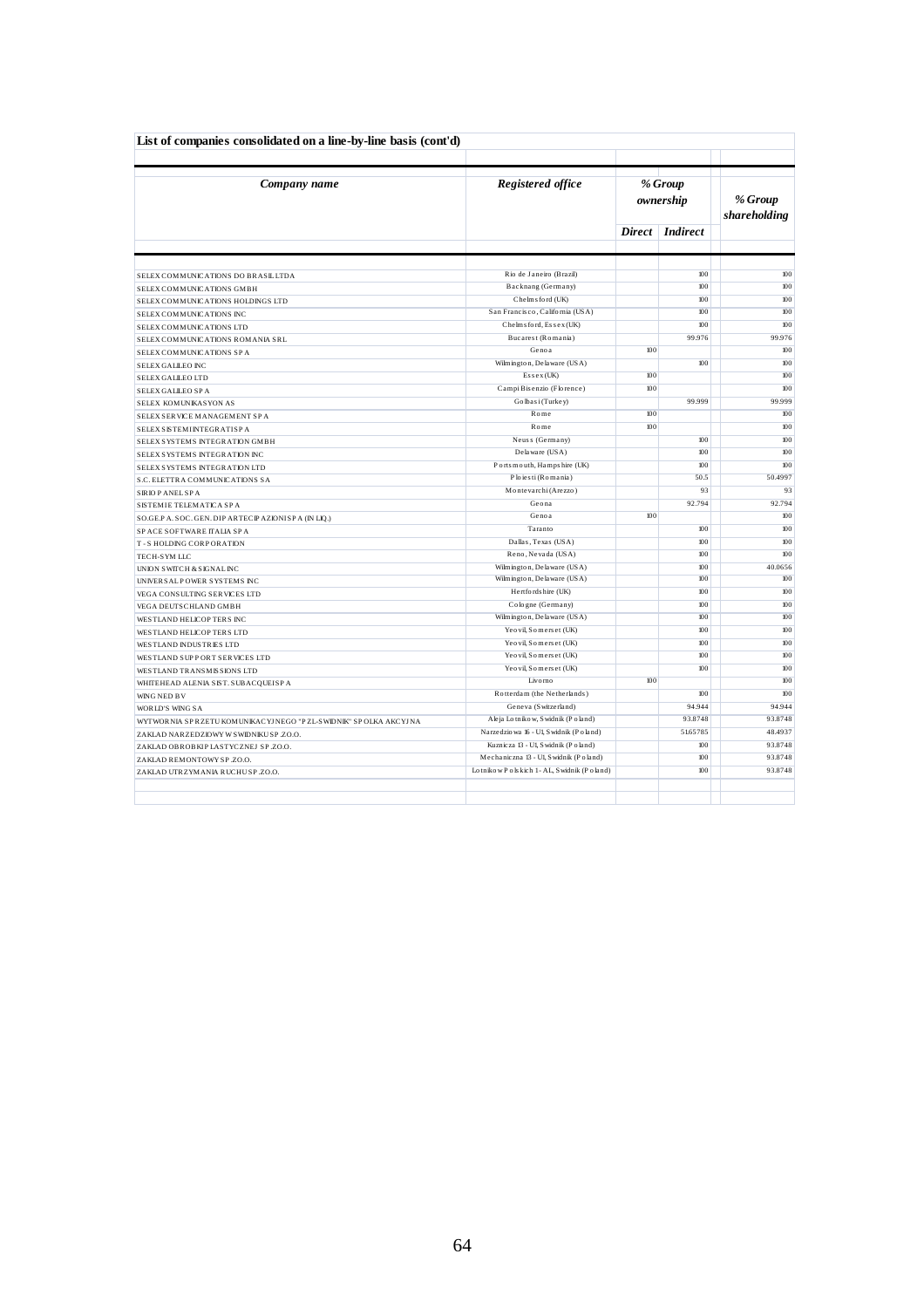| List of companies consolidated using the proportionate method |                                                     |               |                         |                         |  |
|---------------------------------------------------------------|-----------------------------------------------------|---------------|-------------------------|-------------------------|--|
| Company name                                                  | Registered office                                   |               | % Group<br>ownership    | % Group<br>shareholding |  |
|                                                               |                                                     | <b>Direct</b> | Indirect                |                         |  |
|                                                               | Cannes La Bocca (France)                            | 33            |                         | 33                      |  |
| THAIES ALENIA SPACE SAS                                       | Paris (France)                                      |               | 100                     | 33                      |  |
| THALES ALENIA SP ACE FRANCE SAS                               | Rome                                                |               | $\overline{100}$        | 33                      |  |
| THALES ALENIA SP ACE ITALIA SP A                              | Hoboken (Belgium)                                   |               | $\overline{100}$        | 33                      |  |
| THALES ALENIA SP ACE ANTWERP SA                               |                                                     |               | 100                     |                         |  |
| THALES ALENIA SP ACE ESP ANA SA                               | Madrid (Spain)                                      |               |                         | 33                      |  |
| THALES ALENIA SP ACE ETCA SA                                  | Charlero i (Belgium)                                |               | 100                     | 33                      |  |
| THALES ALENIA SP ACE NORTH AMERICA INC                        | Wilmington (USA)                                    |               | 100                     | 33                      |  |
| THALES DEUTS CHLAND                                           | Stuttgart (Germania)                                |               | 100                     | 33                      |  |
| FORMALEC SA                                                   | Paris (France)                                      |               | 100                     | 33                      |  |
| TELESP AZIO HOLDING SRL                                       | Rome                                                | 67            |                         | 67                      |  |
| SP ACEOP AL GMBH                                              | Munich (Germany)                                    |               | 50                      | 33.5                    |  |
| VEGA SP ACE GMBH                                              | Darmstadt (Germany)                                 |               | $\overline{100}$        | 100                     |  |
| VEGA SP ACE LTD                                               | Welwyn Garden City, Herts (UK)                      |               | 100                     | 100                     |  |
| VEGA CONSULTING & TECHNOLOGY SL                               | Madrid (Spain)                                      |               | 100                     | 100                     |  |
| <b>VEGA TECHNOLOGIES SAS</b>                                  | Ramonville Saint Agne (France)                      |               | 100                     | 100                     |  |
| TELESPAZIO FRANCE SAS                                         | Toulouse (France)                                   |               | 100                     | 67                      |  |
| TELESP AZIO DEUTS CHLAND GMBH                                 | Gilching, Munich (Germany)                          |               | 100                     | 67                      |  |
| TELESPAZIO SPA                                                | Rome                                                |               | 100                     | 67                      |  |
| E-GEOS SPA                                                    | Matera                                              |               | 80                      | 53.6                    |  |
| <b>GAF AG</b>                                                 | Munich (Germany)                                    |               | 100                     | 53.6                    |  |
| EUROMAP SATELLITENDATEN-VERTRIEB MBH                          | Neus trelitz (Germany)                              |               | 100<br>$\overline{100}$ | 53.6<br>66.958          |  |
| TELESPAZIO ARGENTINA SA                                       | Buenos Aires (Argentina)<br>Rio de Janeiro (Brazil) |               | 98.774                  | 66.1786                 |  |
| TELESPAZIO BRASILSA                                           | Doover, Delaware (USA)                              |               | 100                     | 67                      |  |
| TELESPAZIO NORTH AMERICA INC                                  | Budapest (Hungary)                                  |               | 100                     |                         |  |
| TELESP AZIO HUNGARY SATELLITE TELECOMMUNICATIONS LTD          | Bucarest (Romania)                                  |               | 61.061                  | 67<br>40.911            |  |
| <b>RARTELSA</b>                                               | Paris (France)                                      |               | 100                     | 67                      |  |
| <b>FILEAS SA</b>                                              | Barcelona (Spain)                                   |               | 100                     | 67                      |  |
| <b>AURENSIS SL</b>                                            | Amsterdam (the Netherlands)                         | 50            |                         | 50                      |  |
| <b>AMSHBV</b><br><b>MBDASAS</b>                               | Paris (France)                                      |               | 50                      | 25                      |  |
| MBDA TREASURE COMP ANY LTD                                    | Jersey (U.K.)                                       |               | $\overline{100}$        | 25                      |  |
| <b>MBDA FRANCE SAS</b>                                        | Paris (France)                                      |               | 99.99                   | 25                      |  |
| <b>MBDA INCORPORATED</b>                                      | Wilmington, Delaware (USA)                          |               | 100                     | 2.5                     |  |
| <b>MBDA INTERNATIONAL LTD</b>                                 | <b>UK</b>                                           |               | 100                     | 2.5                     |  |
| MBDA ITALIA SPA                                               | Rome                                                |               | 100                     | 25                      |  |
| <b>MBDA UKLTD</b>                                             | Stevenage (U.K.)                                    |               | 99.99                   | 25                      |  |
| MBDA UAE LTD                                                  | London (U.K.)                                       |               | 100                     | 25                      |  |
| MATRA ELECTRONIQUE SA                                         | Paris (France)                                      |               | 99.99                   | 25                      |  |
| MBDA REINSURANCE LTD                                          | (Dublin) Ireland                                    |               | 100                     | 25                      |  |
| <b>MBDA SERVICES SA</b>                                       | Paris (France)                                      |               | 99.68                   | 24.92                   |  |
| LFK-LENKFLUGKORP ERSYSTEME GMBH                               | Unters chleiBheim (Germany)                         |               | 100                     | 25                      |  |
| <b>BAYERN-CHEMIE GMBH</b>                                     | Germany                                             |               | 100                     | 25                      |  |
| TAURUS SYSTEMS GMBH                                           | Germany                                             |               | 67                      | 16.75                   |  |
| <b>TDWGMBH</b>                                                | Germany                                             |               | 100                     | 25                      |  |
| AVIATION TRAINING INTERNATIONAL LIMITED                       | Dorset (U.K.)                                       |               | 50                      | 50                      |  |
| ROTORSM SRL                                                   | Sesto Calende (Varese)                              |               | 50                      | 50                      |  |
| CONSORZIO ATR GIE e SPE                                       | Toulouse (France)                                   |               | 50                      | 50                      |  |
| SUPERJET INTERNATIONAL SPA                                    | Tessera (Venice)                                    |               | 51                      | 51                      |  |
| BALFOUR BEATTY ANS ALDO SYSTEMS JV SDN BHD                    | Ampang (Malaysia)                                   |               | 40                      | 16.0262                 |  |
| KAZAKHASTAN TZ-ANSALDOSTS ITALY LLP                           | Astana (Kazakhstan)                                 |               | 49                      | 19.632                  |  |
|                                                               |                                                     |               |                         |                         |  |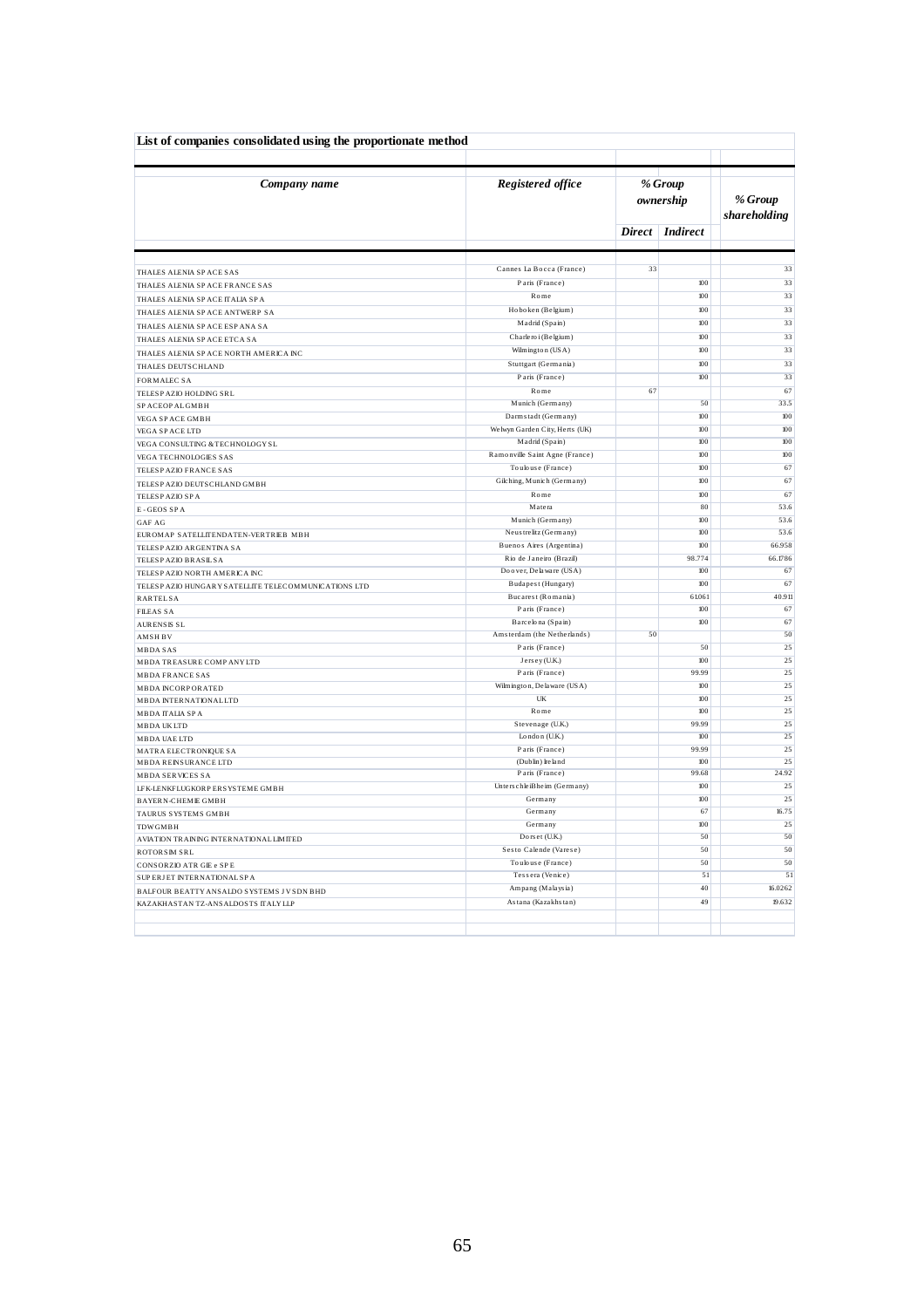| List of companies consolidated using the equity method          |                                                        |               |                      |                         |
|-----------------------------------------------------------------|--------------------------------------------------------|---------------|----------------------|-------------------------|
| Company name                                                    | Registered office                                      |               | % Group<br>ownership | % Group<br>shareholding |
|                                                                 |                                                        |               | Direct   Indirect    |                         |
| <b>A4ESSOR SAS</b>                                              | Neuilly Sur Seine (Francia)                            |               | 21                   | 21                      |
| ABRUZZO ENGINEERING SCPA (IN LIQ.)                              | L'Aquila                                               |               | 30                   | 30                      |
| ABUDHABISYSTEMS INTEGRATION LLC                                 | Abu Dhabi (United Arab Emirates)                       |               | 43.043               | 43.043                  |
| ADVANCED AIR TRAFFIC SYSTEMS SDN BHD                            | Darul Ehsan (Malaysia)                                 |               | 30                   | 30                      |
| ADVANCED LOGISTICS TECHNOLOGY ENGINEERING CENTER SP A           | Turin                                                  |               | 51                   | 16.83                   |
| ALENIA HELLAS SA (IN LIQ.)                                      | Kolonaki, Athens (Greece)                              |               | 100                  | 100                     |
| ALENIA NORTH AMERICA-CANADA CO                                  | Halifax, Nova Scotia (Canada)<br>Naples                |               | 100<br>53.34         | 100<br>21.371           |
| ALIFANA DUE SCRL                                                | Naples                                                 |               | 65.85                | 26.38                   |
| ALIFANA SCRL                                                    | Buenos Aires (Argentina)                               |               | 99.993               | 99.993                  |
| ANSALDO ARGENTINA SA<br>ANSALDO ELECTRIC DRIVES SPA             | Genoa                                                  | 55            |                      | 55                      |
| ANSALDO - E.M.IT. SCRL                                          | Genoa                                                  |               | 50                   | 50                      |
| ANS ALDO ENERGY INC                                             | Wilmington, Delaware (USA)                             |               | 100                  | 100                     |
| ANS ALDO STS SISTEMAS DE TRANSORTE E SINALIZACAO LTDA           | Rio De Janeiro (Brazil)                                |               | 100                  | 40.0656                 |
| <b>ANSERVSRL</b>                                                | Bucarest (Romania)                                     |               | 100                  | 100                     |
| AUTOMATION INTEGRATED SOLUTIONS SPA                             | Pianezza (Turin)                                       |               | 40                   | 40                      |
| BELLAGUSTA AEROSPACE COMPANYLLC                                 | Wilmington, Delaware (USA)                             |               | 40                   | 40                      |
| <b>BRITSH HELICOPTERS LTD</b>                                   | Yeovil, Somers et (U.K.)<br>Wilmington, Delaware (USA) |               | 100                  | 100                     |
| CANOP Y TECHNOLOGIES LLC<br>CARDPRIZE TWO LIMITED               | Basildon, Essex (U.K.)                                 |               | 50<br>100            | 50<br>100               |
| COMLENIA SENDIRIAN BERHAD                                       | Selangor Darul Ehs an (Malaysia)                       |               | 30                   | 30                      |
| CONSORZIO START SPA                                             | Rome                                                   |               | 43.96                | 43.96                   |
| CONTACT SRL                                                     | Naples                                                 |               | 30                   | 30                      |
| DISTRETTO TECNOLOGICO AEROSP AZIALE S.C.A R.L.                  | Brindis i                                              |               | 24                   | 24                      |
| DOGMATIX LEASING LIMITED                                        | Mauritius Islands                                      |               | 100                  | 50                      |
| <b>ECOSEN CA</b>                                                | Caracas (Venezuela)                                    |               | 48                   | 19.23                   |
| ELETTRONICA SPA                                                 | Rome                                                   | 31.333        | 100                  | 31333<br>100            |
| ELSACOM HUNGARIA KFT                                            | Budapest (Hungary)<br>Amsterdam (the Netherlands)      | 100           |                      | 100                     |
| ELSACOM NV<br>ELSACOM SLOVAKIA SRO                              | Bratislava (Slovakia)                                  |               | $100$                | 100                     |
| ELSACOM SPA (IN LIQ.)                                           | Rome                                                   |               | 100                  | 100                     |
| ELSACOM-UKRAINE JOINT STOCK COMPANY                             | Kie v (Ukrain)                                         |               | 49                   | 49                      |
| <b>EURISS NV</b>                                                | Leiden (the Netherlands)                               |               | 25                   | 8.25                    |
| EUROFIGHTER AIRCRAFT MANAGEMENT GMBH                            | Hallbergmoos (Germany)                                 |               | 21                   | 21                      |
| EUROFIGHTER INTERNATIONAL LTD                                   | London (U.K.)                                          |               | 21                   | 21                      |
| EUROFIGHTER JAGDFLUGZEUG GMBH                                   | Hallbergmoos (Germany)<br>Unterhaching (Germany)       |               | 21<br>24             | 21<br>2.4               |
| EUROFIGHTER SIMULATION SYSTEMS GMBH<br><b>EUROMIDS SAS</b>      | Paris (France)                                         |               | 25                   | 25                      |
| EURO PATROLAIRCRAFT GMBH (IN LIQ.)                              | Munich (Germany)                                       |               | 50                   | 50                      |
| EUROS ATELLITE FRANCE SA                                        | France                                                 |               | 100                  | 33                      |
| EUROS YS NAV SAS                                                | Paris (France)                                         | 50            |                      | 50                      |
| EUROTECH SPA                                                    | Amaro (Udine)                                          | 11.08         |                      | 11.08                   |
| FATA HUNTER INDIA P VT LTD                                      | New Dehli (India)                                      |               | 100                  | 100                     |
| FINMECCANICA CONSULTING SRL                                     | Rome<br>Brasilia (Brazil)                              | 100<br>99.999 |                      | 100<br>99.999           |
| FINMECCANICA DO BRASILLTDA<br>FINMECCANICA NORTH AMERICA INC    | Do ver, De laware (USA)                                | 100           |                      | $100$                   |
| FINMECCANICA UKLTD                                              | London (U.K.)                                          | 100           |                      | 100                     |
| <b>GRUPO AURENSIS SADE CV</b>                                   | Bosque de Duraznos (Mexico)                            |               | 100                  | 67                      |
| <b>IAMCO SCRL</b>                                               | Mestre (Venice)                                        |               | 20                   | 20                      |
| <b>ICARUS SCPA</b>                                              | Turin                                                  |               | 49                   | 49                      |
| <b>MMOBILIARE CASCINA SRL</b>                                   | Gallarate (Va)                                         |               | 100                  | 100                     |
| <b>IMMOBILIARE FONTEVERDE SRL (IN LIQ.)</b>                     | Rome<br>France                                         |               | 60<br>49             | 48<br>16.17             |
| <b>INDRAESPACIO SA</b>                                          | Milan                                                  |               | 49                   | 19.63                   |
| INTERNATIONAL METRO SERVICE SRL<br>IM. INTERMETRO SPA (IN LIQ.) | Rome                                                   |               | 33.332               | 23.343                  |
| IVECO - OTO MELARA SCRL                                         | Rome                                                   |               | 50                   | 50                      |
| JIANGXICHANGE AGUSTA HELICOPTER COLTD                           | Zone Jiangxi Province (China)                          |               | 40                   | 40                      |
| JOINT STOCK COMPANY SUKHOICIVILAIRCRAFT                         | Moscow (Russian Federation)                            |               | 25.0001              | 25.0001                 |
| LIBYAN ITALIAN ADVANCED TECHNOLOGY CO                           | Tripo li (Lybia)                                       | 25            | 25                   | 50                      |
| <b>LMATTS LLC</b>                                               | Georgia (USA)                                          |               | 100                  | 100                     |
| MACCHIHURELDUBOIS SAS                                           | Plais ir (France)                                      |               | 50                   | 49.99                   |
| METRO 5 SPA                                                     | Milan                                                  |               | 32.74                | 17.608                  |
| MUSINET ENGINEERING SPA                                         | Turin                                                  |               | 49                   | 49                      |
| N2 IMAGING SYSTEMS LLC                                          | Wilmington, Delaware (USA)<br>Turin                    | 30            | 30                   | 30<br>30                |
| <b>NGLPRIME SPA</b><br><b>N.H. INDUSTRIES SARL</b>              | Aixen Provence (France)                                |               | 32                   | 32                      |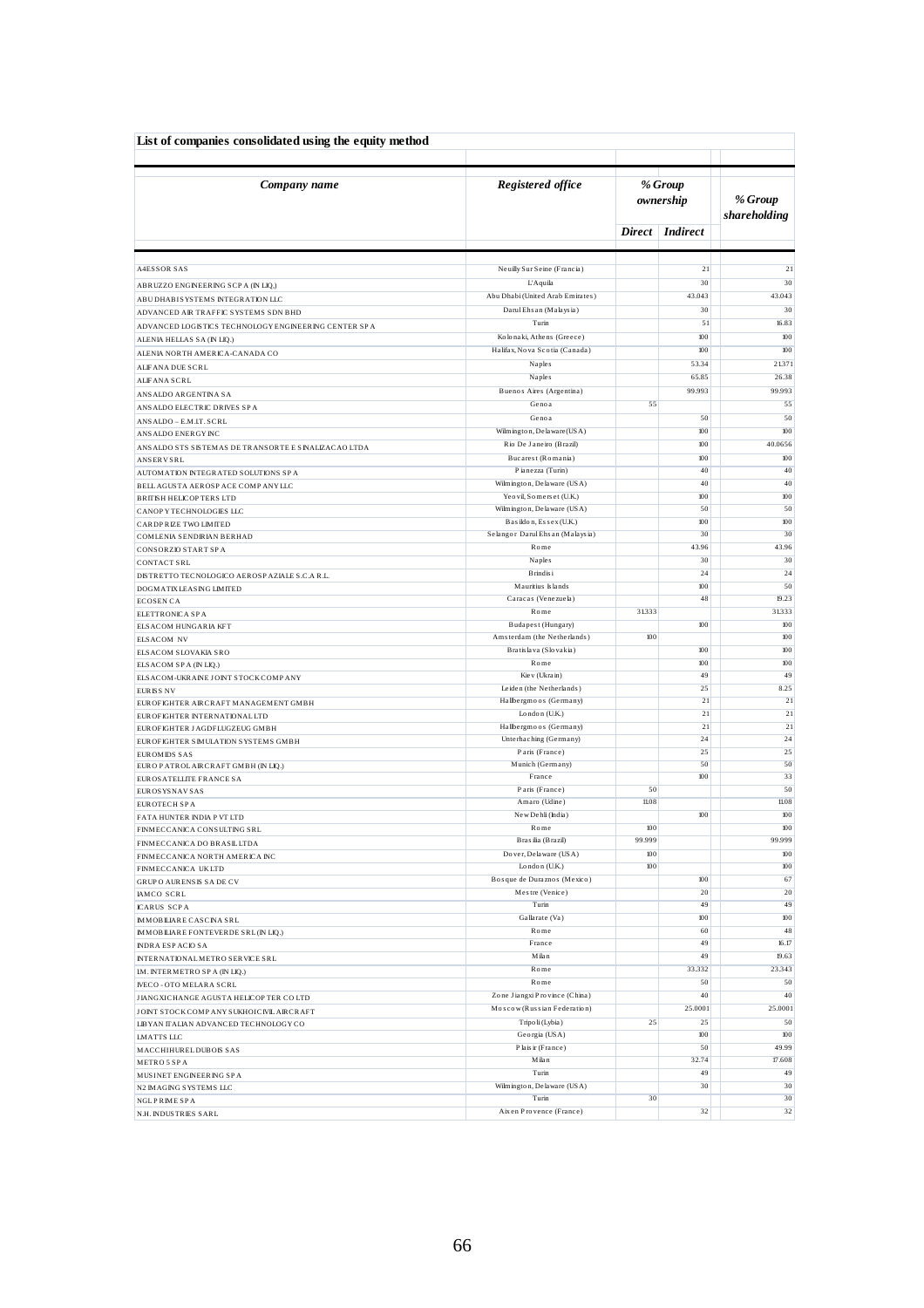| List of companies consolidated using the equity method (cont'd) |                              |     |                      |                      |  |  |  |
|-----------------------------------------------------------------|------------------------------|-----|----------------------|----------------------|--|--|--|
| Company name                                                    | Registered office            |     | % Group<br>ownership | <b>Totale Attivo</b> |  |  |  |
|                                                                 |                              |     | Direct Indirect      |                      |  |  |  |
|                                                                 |                              |     |                      |                      |  |  |  |
| NICCO COMMUNICATIONS SAS                                        | Colombes (France)            |     | 50                   | 50                   |  |  |  |
| NNS - SOC. DE SERV. POUR REACTEUR RAP IDE SNC                   | Lyon (France)                |     | 40                   | 40                   |  |  |  |
| NOVACOM SERVICES SA                                             | Toulouse (France)            |     | 39.73                | 26.62                |  |  |  |
| ORIZZONTE - SISTEMINAVALISPA                                    | Genoa                        |     | 49                   | 49                   |  |  |  |
| PEGASO SCRL                                                     | Roma                         |     | 46.87                | 18.778               |  |  |  |
| <b>POLARIS SRL</b>                                              | Genoa                        |     | 49                   | 49                   |  |  |  |
| QUADRICS LTD (IN LIQ.)                                          | Bristol (U.K.)               |     | 100                  | 100                  |  |  |  |
| <b>ROXEL SAS</b>                                                | Le Plessis Robinson (France) |     | 50                   | 12.5                 |  |  |  |
| SAPHIRE INTERNAT, ATC ENGINEERING COLTD                         | Beijing (China)              |     | 65                   | 65                   |  |  |  |
| SATELLITE TERMINAL ACCESS SA (IN LIQ.)                          | France                       |     | 21.19                | 6.993                |  |  |  |
| SELEX GALLEO ELECTRO OPTICS (OVERSEAS) LTD                      | Basildon, Essex (U.K.)       |     | 100                  | 100                  |  |  |  |
| SELEX GALLEO INFRARED LTD                                       | Basildon, Essex (U.K.)       |     | 100                  | 100                  |  |  |  |
| SELEX GALLEO MUAS SPA                                           | Rome                         |     | 100                  | 100                  |  |  |  |
| SELEX GALLEO PROJECTS LTD                                       | Basildon, Essex (U.K.)       |     | 100                  | 100                  |  |  |  |
| SELEX GALLEO SAUDIARABIA COMPANYLTD                             | Riyadh (Saudi Arabia)        |     | 100                  | 100                  |  |  |  |
| SELEXPENSION SCHEME (TRUSTEE) LTD                               | Basildon, Essex (U.K.)       |     | 100                  | 100                  |  |  |  |
| SELEX SISTEMINTEGRATIDE VENEZUELA SA                            | Caracas (Venezuela)          |     | 100                  | 100                  |  |  |  |
| SERVICIOS TECNICOS Y SPECIALIZADOS DE INFORM. SA DE CV          | Bosque de Duraznos (Mexico)  |     | 100                  | 67                   |  |  |  |
| SEVERNYJ AVTOBUZ Z.A.O.                                         | Saint Petersburg (Russia)    |     | 35                   | 35                   |  |  |  |
| <b>SISTEMIDINAMICISPA</b>                                       | S. Piero a Grado (Pisa)      |     | 40                   | 40                   |  |  |  |
| TELESP AZIO NETHERLAND BV                                       | Enschede (the Netherlands)   |     | 100                  | 67                   |  |  |  |
| TRADE FATA BV                                                   | Rotterdam (the Netherlands)  |     | $100$                | 100                  |  |  |  |
| TRIMPROBE SPA (IN LIQ.)                                         | Rome                         | 100 |                      | 100                  |  |  |  |
| TURBOENERGYSRL                                                  | Cento (Ferrara)              |     | 25                   | 25                   |  |  |  |
| WESTLAND INDUSTRIAL PRODUCTS LTD                                | Yeovil, Somers et (U.K.)     |     | $100$                | 100                  |  |  |  |
| WIN BLUEWATER SERVICES PRIVATE LIMITED                          | New Delhi (India)            |     | 99.99                | 99.99                |  |  |  |
| WITG L.P. INC                                                   | Kent, Dover, Delaware (USA)  |     | 24                   | 24                   |  |  |  |
| WITG LP LTD                                                     | Kent, Dover, Delaware (USA)  |     | 20                   | 20                   |  |  |  |
| XAIT SRL                                                        | Ariccia (Rome)               |     | 100                  | 100                  |  |  |  |
| YENIAEN INSAAT ANONIM SIRKETI                                   | Istanbul (Turkey)            |     | 100                  | 100                  |  |  |  |
| ZAO ARTETRA                                                     | Moscow (Russian Federation)  |     | 51                   | 51                   |  |  |  |
|                                                                 |                              |     |                      |                      |  |  |  |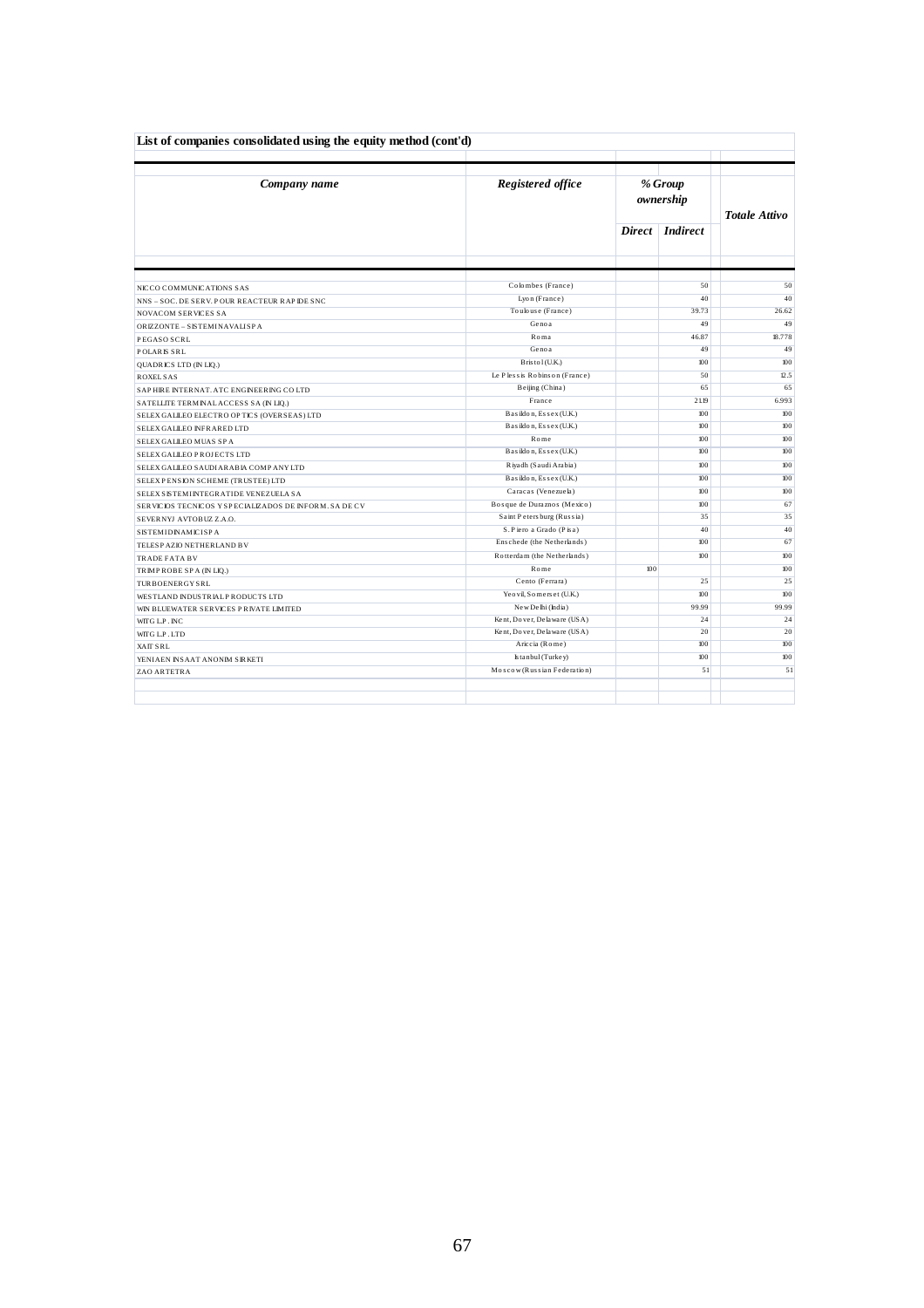| Company name                                                                                                                                                                                                                                         | Registered office                      |        | % Group<br>ownership | <b>Totale Attivo</b>              |
|------------------------------------------------------------------------------------------------------------------------------------------------------------------------------------------------------------------------------------------------------|----------------------------------------|--------|----------------------|-----------------------------------|
|                                                                                                                                                                                                                                                      |                                        |        | Direct   Indirect    |                                   |
| <b>BCVINVESTMENTS SCA</b>                                                                                                                                                                                                                            | Luxembourg (Luxembourg)                |        | 14.321               | 14.321                            |
| BCVMANAGEMENT SA                                                                                                                                                                                                                                     | Luxembourg (Luxembourg)                |        | 14.999               | 14.999                            |
|                                                                                                                                                                                                                                                      |                                        |        |                      |                                   |
| List of subsidiaries and associates valued at cost                                                                                                                                                                                                   |                                        |        |                      |                                   |
| Company name                                                                                                                                                                                                                                         | Registered office                      |        | % Group<br>ownership |                                   |
|                                                                                                                                                                                                                                                      |                                        |        | Direct   Indirect    | <b>Totale Attivo</b>              |
|                                                                                                                                                                                                                                                      |                                        |        |                      |                                   |
|                                                                                                                                                                                                                                                      | Al Ain, Muwaiji (United Arab Emirates) |        | 49                   | 49                                |
|                                                                                                                                                                                                                                                      | Wilmington, Delaware (USA)             |        | 100                  | 100                               |
|                                                                                                                                                                                                                                                      | Rieti                                  |        | 30                   | 30                                |
|                                                                                                                                                                                                                                                      | Milan                                  |        | 30.34                | 30.34                             |
|                                                                                                                                                                                                                                                      | Otto brunn (Germany)                   | 18.939 | 18.939               |                                   |
| ADVANCED MALE AIRCRAFT LLC<br>ALENIA NORTH AMERICA DEFENSE LLC<br>COREAT S.C. A R.L.<br>CCRT SISTEMISP A (IN BANKRUPTCY)<br>EUROPEAN SATELLITE NAVIGATION INDUSTRIES GMBH<br>EUROPEAN SATELLITE NAVIGATION INDUSTRIES SA (IN LIQ.)                   | Bruxelles (Belgium)                    | 18.939 | 18.939               | 25.189<br>25.189                  |
|                                                                                                                                                                                                                                                      | Genoa                                  | 30.982 |                      | 30.982                            |
|                                                                                                                                                                                                                                                      | Passignano sul Trasimeno (Perugia)     |        | 40                   |                                   |
|                                                                                                                                                                                                                                                      | <b>L'Aquila</b>                        | 20     |                      |                                   |
|                                                                                                                                                                                                                                                      | Rio De Janeiro (Brazil)                |        | 99.9998              |                                   |
| IND. AER. E MECC. R. P IAGGIO SP A (EXTRAORDINARY ADMINISTRATION)<br>SAITECH SPA (IN BANKRUPTCY)<br>SCUOLA ICT SRL (IN LIQ.)<br>SELEX SISTEMINTEGRATIDO BRASILLTDA<br>SELPROC SCRL<br>SESM - SOLUZIONIEVOLUTE P ER LA SISTEMISTICA E IMODELLI - SCRL | Rome<br>Naples                         |        | $100$<br>100         | 40<br>20<br>99.9998<br>100<br>100 |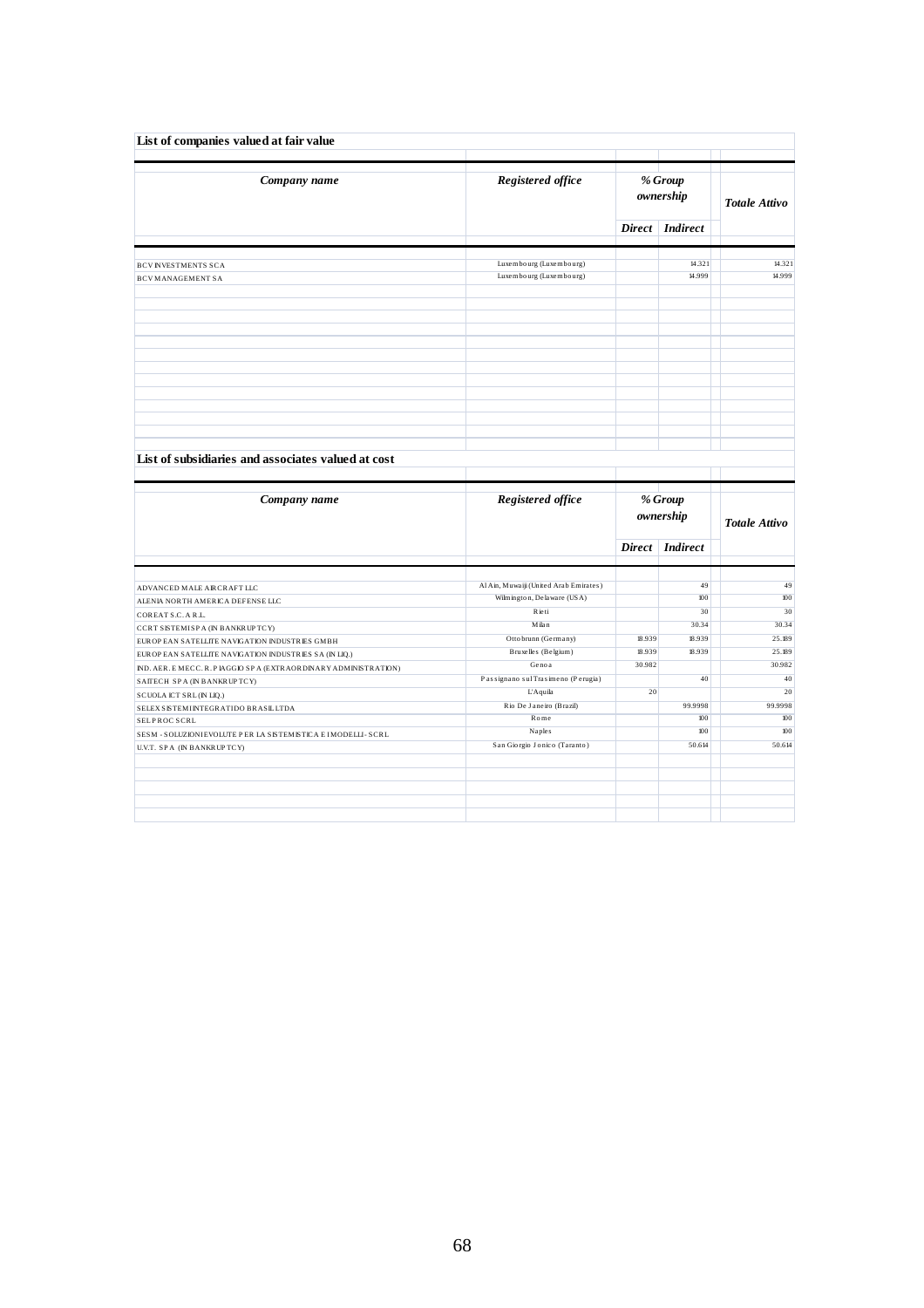For ease of understanding and comparability, below are the main changes in the scope of consolidation since April 2010:

- on 1 April 2010, ISAF Srl was merged into Telespazio SpA;
- on 12 April 2010, Groupment Immobilier Aeronautique SA, consolidated until 31 December 2009 using the equity method, was deconsolidated upon sale to third parties;
- on 13 April 2010, the company Win Bluewater Services Private Limited entered the scope of consolidation and is consolidated using the equity method;
- on 1 June 2010, Finmeccanica Do Brasil Ltda entered the scope of consolidation and is consolidated using the equity method;
- on 8 June 2010, Mecfint (Jersey) SA was removed from the Company Register and deconsolidated accordingly;
- on 21 June 2010, Fata DTS Spa (in liquidation) was removed from the Company Register and deconsolidated accordingly;
- on 22 June 2010, Finmeccanica Finance SA was merged with Aeromeccanica SA which changed its corporate name becoming Finmeccanica Finance SA;
- on 30 June 2010, the companies Vedecon GmbH, Vega Deutschland Management GmbH and Vega Deutschland GmbH & Co. KG were merged into Vega Deutschland Holding GmbH. At the same time Vega Deutschland Holding GmbH changed its corporate name becoming Vega Deutschland GmbH;
- on 13 July 2010, Selenia Marine Company Limited (in liquidation) was removed from the Company Register and deconsolidated accordingly;
- on 11 August 2010, Thomassen Service Australia PTY Ltd was removed from the Company Register and deconsolidated accordingly;
- on 27 September 2010, DRS Condor Holdco LLC was formed and is consolidated on a line-by-line basis;
- on 6 October 2010, the company Vega Space GmbH was acquired and is consolidated on a line-by-line basis;
- on 27 October 2010, Vega Space Ltd was acquired and is consolidated on a line-by-line basis;
- on 27 October 2010, Yeni Aen Insaat Anonim Sirketi was acquired and is consolidated using the equity method;
- on 23 November 2010, SELEX Communications Secure Systems Ltd (in liquidation), SELEX Communications International Ltd (in liquidation), Davies Industrial Communications Ltd (in liquidation) and Ote Mobile Technologies Ltd (in liquidation) were removed from the Company Register and deconsolidated accordingly;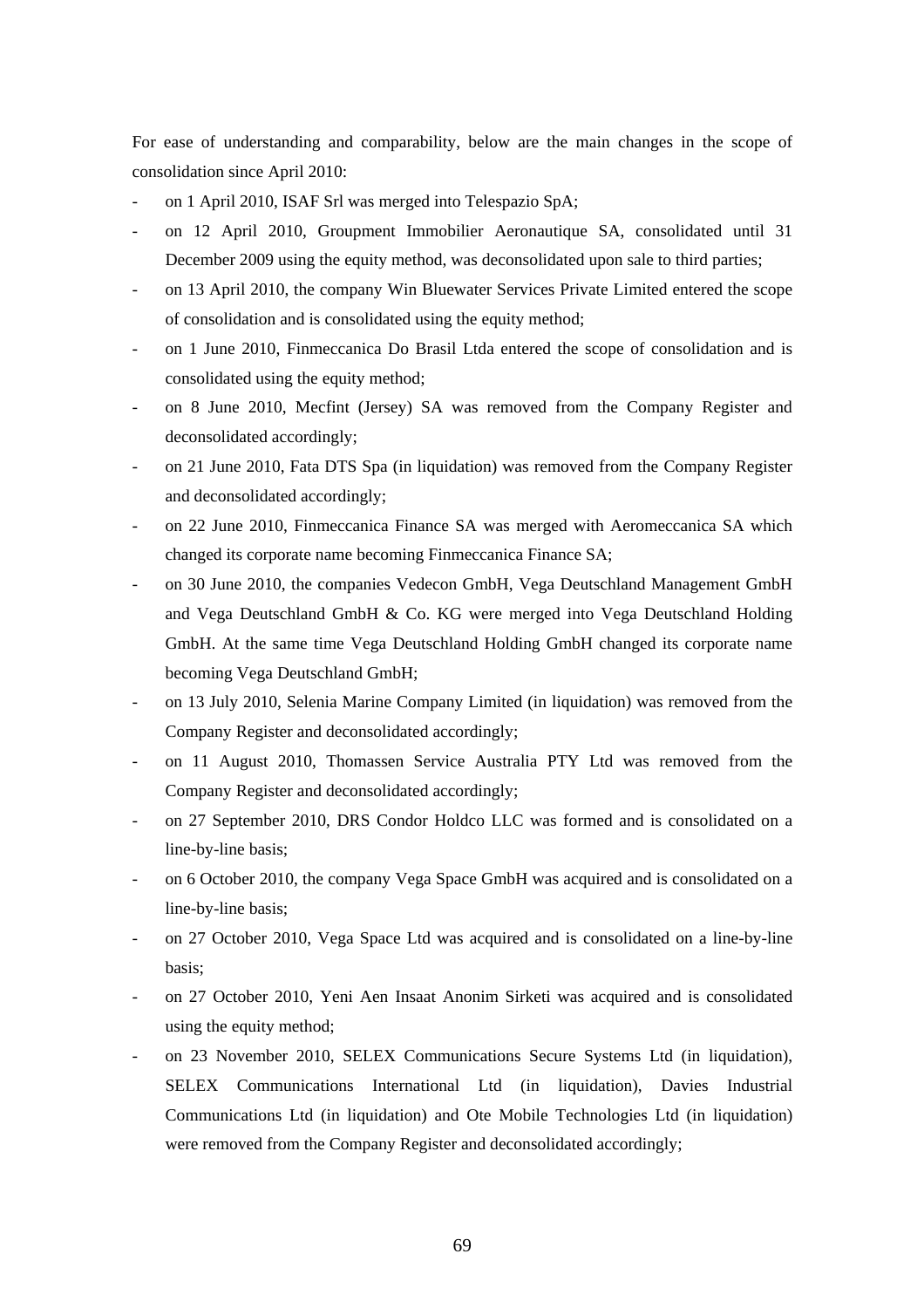- on 30 December 2010, Advanced Acoustic Concepts Inc. was acquired and was consolidated on a line-by-line basis. On 3 January 2011, the company was merged into DRS Sonar Systems LLC;
- on 31 December 2010, DRS Mobile Environmental Systems Co was merged into DRS Environmental Systems Inc;
- on 31 December 2010, Selenia Mobile SpA was merged into SELEX Communications SpA.
- on 1 January 2011, Nahuelsat SA (in liquidation), consolidated until 31 December 2010 using the equity method was deconsolidated after its closure;
- on 1 January 2011, Vega Deutschland GmbH was sold by SELEX Systems Integration Ltd to Elsag Datamat SpA;
- on 1 January 2011, Eurimage SpA was merged into E-Geos SpA;
- on 3 January 2011, following the reorganisation of the Defence and Security Electronics division, Vega Space Ltd, Vega Consulting & Technology SL, Vega Technologies SAS and Vega Space GmbH were transferred from SELEX Systems Integration Ltd to Telespazio SpA and are consolidated on a proportional basis from that date;
- on 14 February 2011, Ansaldo Electric Drives SpA was transferred by Ansaldo Energia SpA to Finmeccanica Spa and 45% of the company was sold to third parties.

During the first quarter of 2011, DRS Condor Holdco LLC changed its name to DRS CENGEN LLC.

#### **7. SIGNIFICANT CHANGES IN THE EXCHANGE RATES APPLIED**

Again with reference to data comparability, the first three months of 2010 were again marked by changes in the euro against the main currencies of interest for the Group. Specifically, the currency exchange rates at 31 March 2011 and the average exchange rates for the period showed, for the main currencies, these changes from 2010: final exchange rates for the period (euro/US dollar  $+6.32\%$  and euro/sterling pound  $+2.67\%$ ); average exchange rates for the period (euro/US dollar -1.25% and euro/sterling pound -3.78%).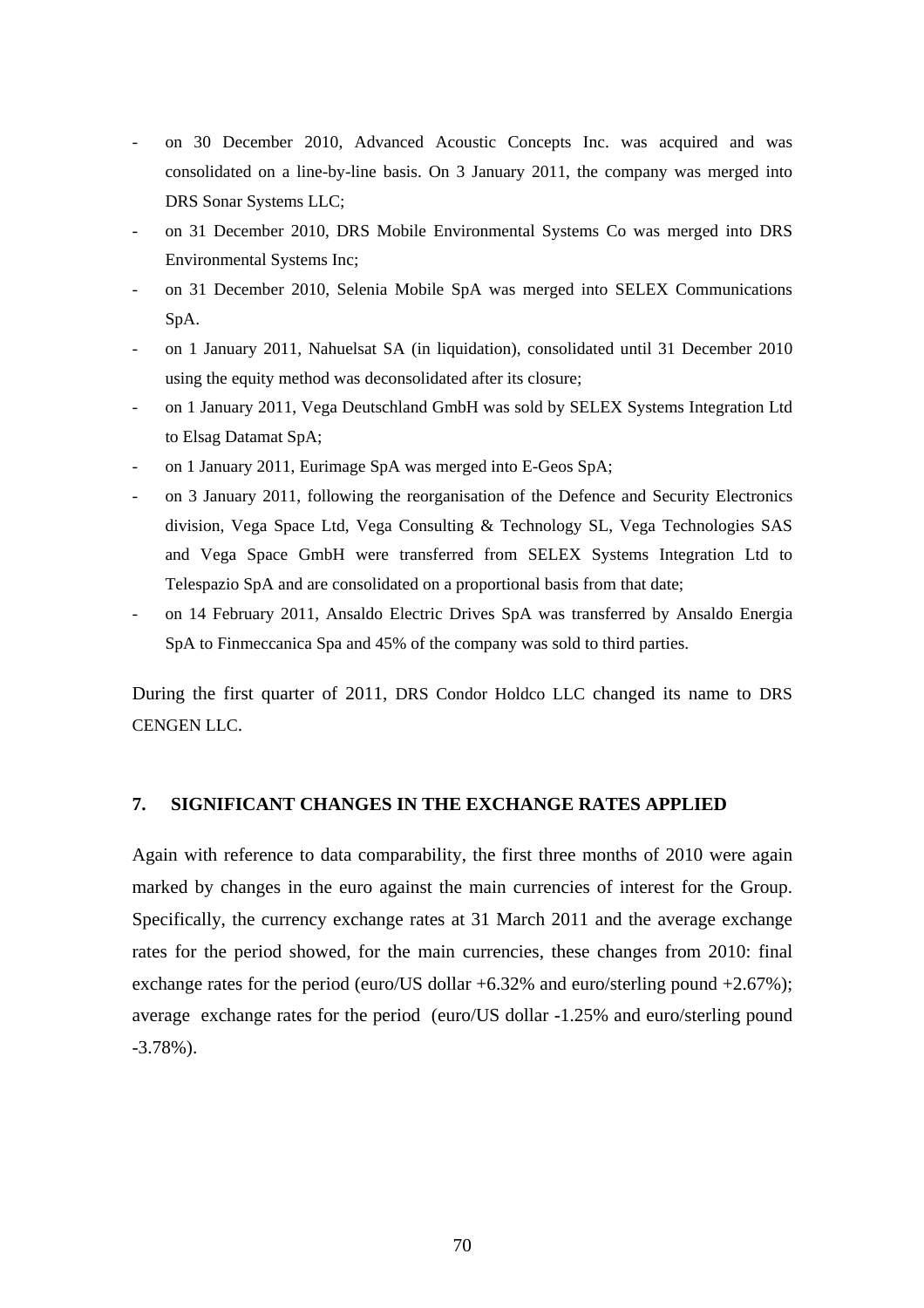Below are the exchange rates adopted for the currencies that are most significant for the Group:

|                |                                               | At 31 March 2011                            | At 31 December 2010                 |                                               | At 31 March 2010                            |
|----------------|-----------------------------------------------|---------------------------------------------|-------------------------------------|-----------------------------------------------|---------------------------------------------|
|                | average<br>exchange<br>rate for the<br>period | final<br>exchange<br>rate for the<br>period | final exchange rate for<br>the year | average<br>exchange<br>rate for the<br>period | final<br>exchange<br>rate for the<br>period |
|                |                                               |                                             |                                     |                                               |                                             |
| US dollar      | 1.36693                                       | 1.42070                                     | 1.33620                             | 1.38430                                       | 1.34790                                     |
| Pound sterling | 0.85333                                       | 0.88370                                     | 0.86075                             | 0.88687                                       | 0.88980                                     |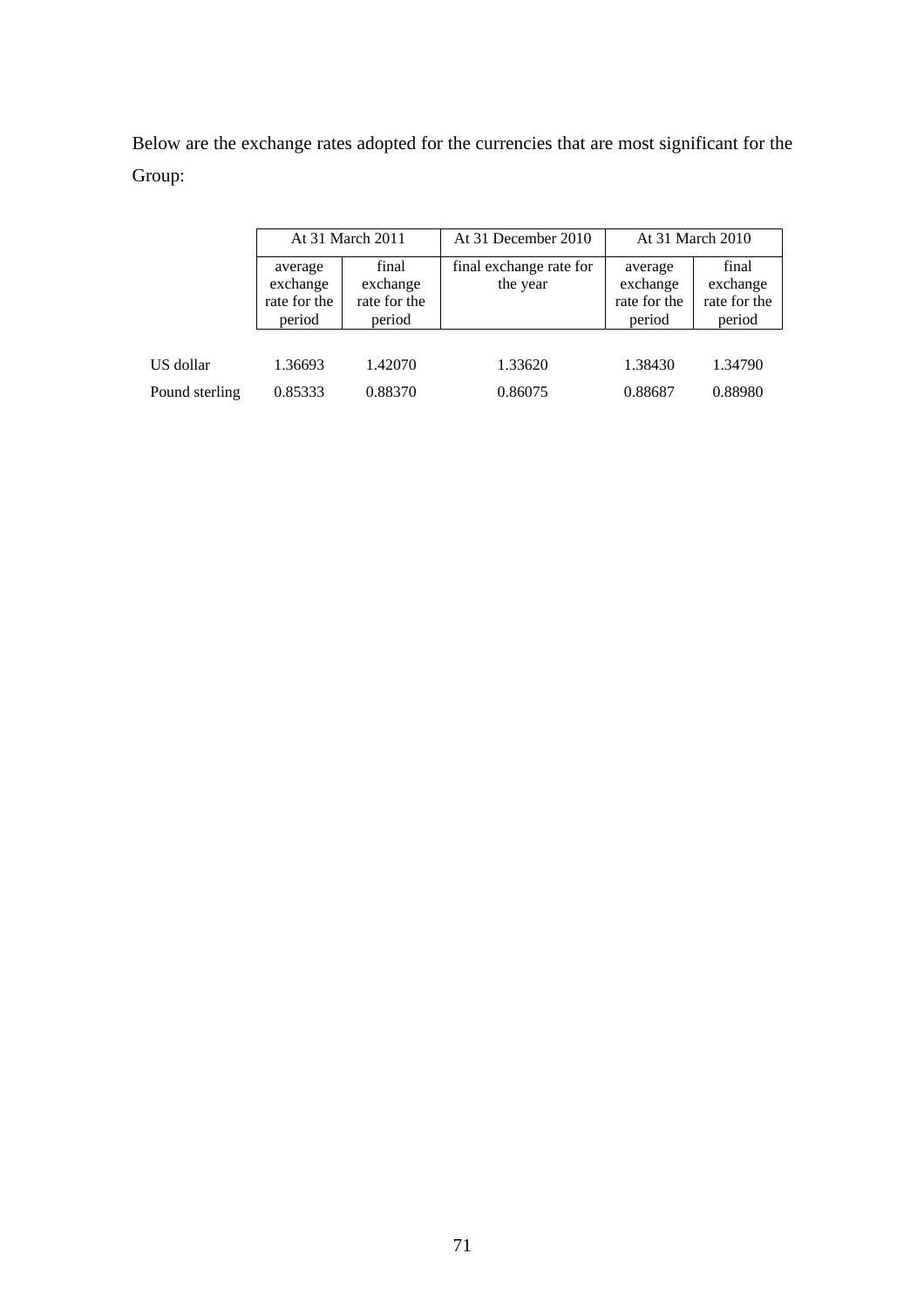# **8. SEGMENT INFORMATION**

In accordance with the compliance model followed, Management has adopted operating segments that correspond to the business sectors in which the Group operates: Helicopters, Defence and Security Electronics, Aeronautics, Space, Defence Systems, Energy, Transportation and Other Activities.

For a more detailed analysis of the main programmes, outlooks and operating indicators for each segment, see the interim report on operations.

The Group assesses the performance of its operating segments and the allocation of the financial resources based on revenues and adjusted EBITA (refer also to the "*Non-GAAP performance indicators*" section in the interim report on operations).

The results for each segment at 31 March 2011, as compared with those of the same period of the previous year, are as follows:

|                                                            | Helico-<br>pters | <b>Defence</b><br>and<br><b>Security</b><br>Electro-<br>nics | Aeronau<br>tics | <b>Space</b>             | <b>Defence</b><br><b>Systems</b> | <b>Energy</b>            | Tran-<br>sporta-<br>tion | Other<br>activities | Elimi-<br>nations        | <b>Total</b> |
|------------------------------------------------------------|------------------|--------------------------------------------------------------|-----------------|--------------------------|----------------------------------|--------------------------|--------------------------|---------------------|--------------------------|--------------|
| <b>For the three</b><br>months ended<br>31 Mar. 2011       |                  |                                                              |                 |                          |                                  |                          |                          |                     |                          |              |
| Revenues                                                   | 815              | 1,343                                                        | 567             | 219                      | 260                              | 266                      | 458                      | 49                  | (122)                    | 3,855        |
| of which from<br>other segments                            | 14               | 159                                                          | 138             | $\overline{7}$           | 32                               | $\overline{\phantom{a}}$ | 6                        | 35                  | (122)                    | 269          |
| Adjusted<br><b>EBITA</b>                                   | 81               | 98                                                           | $\overline{4}$  | $\overline{\phantom{a}}$ | 12                               | 21                       | 22                       | (23)                | $\overline{\phantom{a}}$ | 215          |
| Investments                                                | 39               | 35                                                           | 50              | 6                        | $\,$ 8 $\,$                      | 6                        | $\overline{4}$           | $\sqrt{2}$          | $\overline{\phantom{a}}$ | 150          |
|                                                            | Helico-<br>pters | <b>Defence</b><br>and<br><b>Security</b><br>Electro-<br>nics | Aeronau<br>tics | <b>Space</b>             | <b>Defence</b><br><b>Systems</b> | <b>Energy</b>            | Tran-<br>sporta-<br>tion | Other<br>activities | Elimi-<br>nations        | <b>Total</b> |
| For the three<br>months ended<br>31 March 2010<br>Revenues | 837              | 1,452                                                        | 592             | 194                      | 231                              | 337                      | 445                      | 58                  | (107)                    | 4,039        |
| of which from                                              |                  |                                                              |                 |                          |                                  |                          |                          |                     |                          |              |
| other segments                                             | 23               | 144                                                          | 146             | 6                        | 27                               |                          | 19                       | 14                  | (107)                    | 272          |
| Adjusted<br><b>EBITA</b>                                   | 75               | 107                                                          | 34              |                          | 14                               | 31                       | 20                       | (30)                |                          | 251          |
| Investments                                                | 31               | 45                                                           | 75              | 9                        | $\overline{7}$                   | 9                        | $\overline{4}$           | $\mathbf{1}$        |                          | 181          |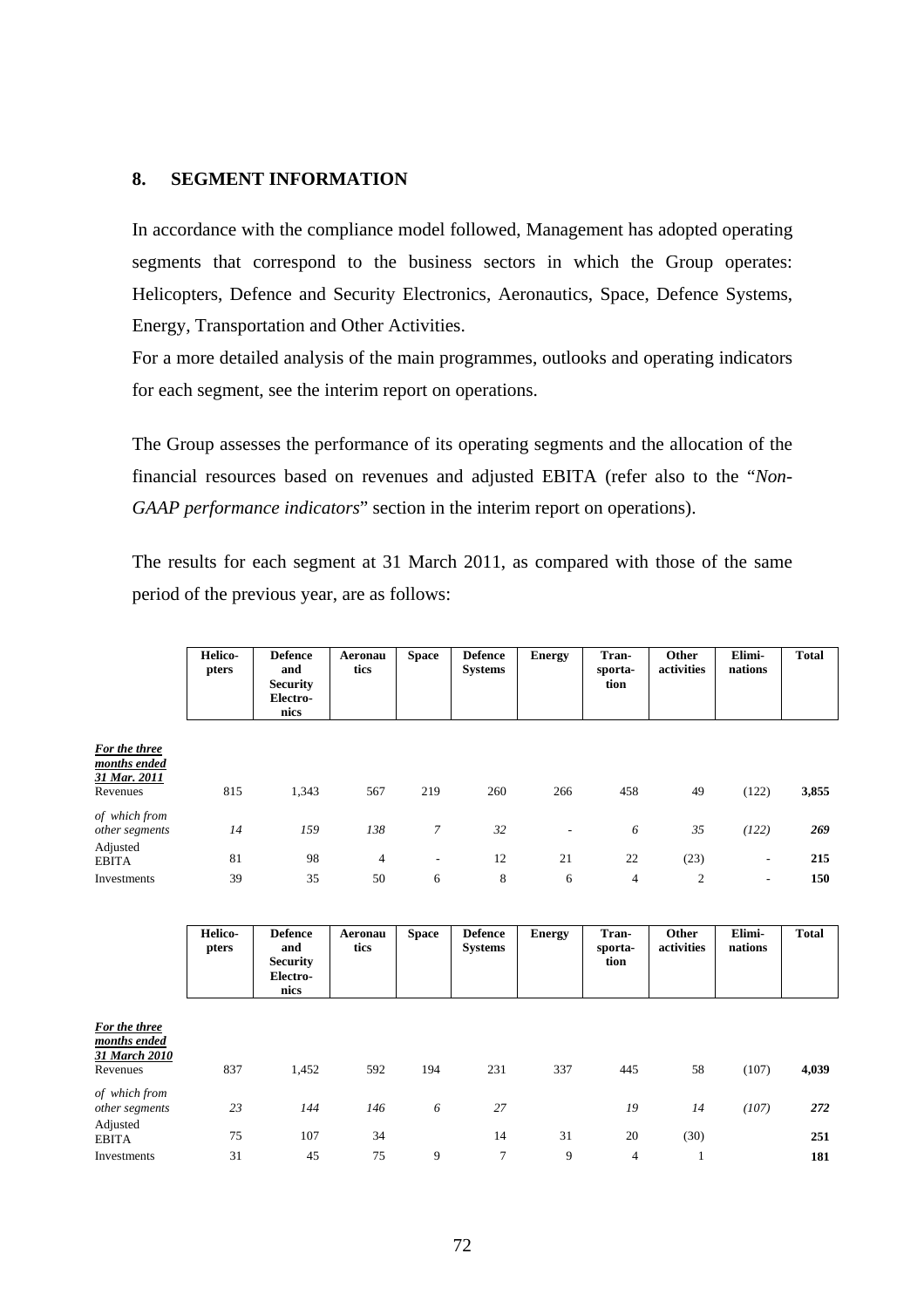The portion of fixed assets referring to intangible assets, property, plant and equipment and investment properties attributable to the segments at 31 March 2011 and at 31 December 2010 is as follows:

|              | <b>Helicopt</b><br>ers | <b>Defence</b><br>and<br><b>Security</b><br>Electro-<br>nics | Aero-<br>nautics | <b>Space</b> | <b>Defence</b><br><b>Systems</b> | <b>Energy</b> | <b>Transpor</b><br>tation | Other<br><b>Activiti</b><br>es | Elimina<br>tions         | <b>Total</b> |
|--------------|------------------------|--------------------------------------------------------------|------------------|--------------|----------------------------------|---------------|---------------------------|--------------------------------|--------------------------|--------------|
| 31 Mar. 2011 |                        |                                                              |                  |              |                                  |               |                           |                                |                          |              |
| Fixed assets | 2.343                  | 5,444                                                        | 1.749            | 532          | 573                              | 177           | 251                       | 821                            | $\overline{\phantom{a}}$ | 11,890       |
|              | <b>Helicopt</b><br>ers | <b>Defence</b><br>and<br><b>Security</b><br>Electro-<br>nics | Aero-<br>nautics | <b>Space</b> | <b>Defence</b><br><b>Systems</b> | <b>Energy</b> | Transpor-<br>tation       | Other<br><b>Activiti</b><br>es | Elimina<br>tions         | <b>Total</b> |
| 31 Dec. 2010 |                        |                                                              |                  |              |                                  |               |                           |                                |                          |              |
| Fixed assets | 2.361                  | 5.746                                                        | 1.743            | 508          | 574                              | 177           | 254                       | 840                            | ۰.                       | 12,203       |

The reconciliation between adjusted EBITA and the result before taxes, finance income and costs and the effects of equity investments measured using the equity method ("EBIT") for the periods shown is as follows:

|                                                                                                                             | Helicop-<br>ters                      | <b>Defence</b><br>and<br><b>Security</b><br>Electro-<br>nics | Aeronau-<br>tics                       | <b>Space</b>             | <b>Defence</b><br><b>Systems</b> | <b>Energy</b>                  | Transpor-<br>tation                   | Other<br><b>Activities</b> | <b>Total</b>           |
|-----------------------------------------------------------------------------------------------------------------------------|---------------------------------------|--------------------------------------------------------------|----------------------------------------|--------------------------|----------------------------------|--------------------------------|---------------------------------------|----------------------------|------------------------|
| For the three<br>months ended 31<br>Mar. 2011<br><b>Adjusted EBITA</b><br>Impairment                                        | 81                                    | 98                                                           | $\overline{\mathbf{4}}$                |                          | 12                               | 21                             | 22                                    | (23)                       | 215                    |
| Amortisation of<br>intangible assets<br>acquired through a<br>business<br>combination<br>Restructuring costs<br><b>EBIT</b> | (2)<br>$\overline{\phantom{a}}$<br>79 | (18)<br>(3)<br>77                                            | $\overline{\phantom{a}}$<br>(8)<br>(4) | $\overline{\phantom{a}}$ | (1)<br>(1)<br>10                 | $\overline{\phantom{a}}$<br>21 | $\overline{\phantom{a}}$<br>(1)<br>21 | $\overline{a}$<br>(23)     | (21)<br>(13)<br>181    |
|                                                                                                                             | Helicop-<br>ters                      | <b>Defence</b><br>and<br><b>Security</b><br>Electro-<br>nics | Aeronau-<br>tics                       | <b>Space</b>             | <b>Defence</b><br><b>Systems</b> | <b>Energy</b>                  | Transpor-<br>tation                   | Other<br><b>Activities</b> | <b>Total</b>           |
| For the three<br>months ended 31<br><b>March 2010</b><br><b>Adjusted EBITA</b><br>Impairment                                | 75                                    | 107                                                          | 34                                     |                          | 14                               | 31                             | 20                                    | (30)                       | 251                    |
| Amortisation of<br>intangible assets<br>acquired through a<br>business<br>combination<br>Restructuring costs                | (2)                                   | (18)<br>1                                                    |                                        | 1                        | (1)                              |                                |                                       |                            | (21)<br>$\overline{2}$ |
| <b>EBIT</b>                                                                                                                 | 73                                    | 88                                                           | 34                                     | (1)                      | 13                               | 31                             | 20                                    | (30)                       | 228                    |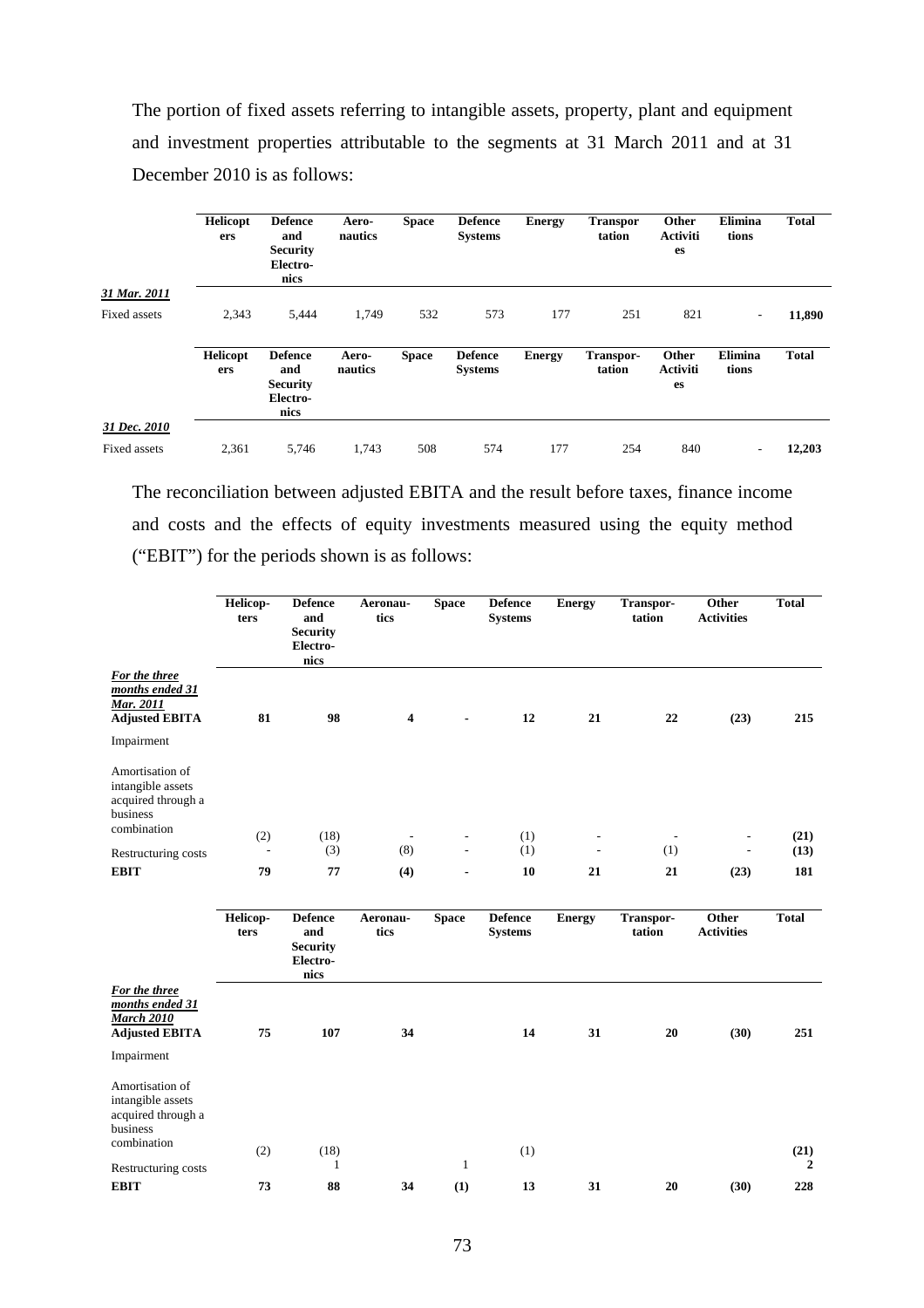### **9. INTANGIBLE ASSETS**

Below is a breakdown of intangible assets:

|                                        | 31 Mar. 2011 | 31 Dec. 2010 |
|----------------------------------------|--------------|--------------|
|                                        |              |              |
| Goodwill                               | 5,959        | 6,177        |
| Development costs                      | 678          | 673          |
| Non-recurring costs                    | 739          | 710          |
| Concession of licences and trademarks  | 111          | 113          |
| Acquired through business combinations | 886          | 942          |
| Other                                  | 312          | 316          |
| <b>Total intangible assets</b>         | 8,685        | 8,931        |

In particular, the most significant changes were as follows:

- net decrease in goodwill (€mil. 218) mainly due to the business combinations in Note 11 and to the negative translation differences on goodwill arising on assets denominated in pounds sterling and US dollar;
- amortisation of  $\epsilon$ mil. 62 ( $\epsilon$ mil. 55 at 31 March 2010) (Note 25);
- investments in the overall amount of  $\oplus$ mil. 73 ( $\oplus$ mil. 78 at 31 March 2010), broken down as follows:

| <i>2010</i> |
|-------------|
|             |
| 22          |
| 40          |
|             |
| 15          |
| 78          |
|             |

Purchase commitments of intangible assets are recorded in the amount of €mil. 20 (€mil. 23 at 31 December 2010).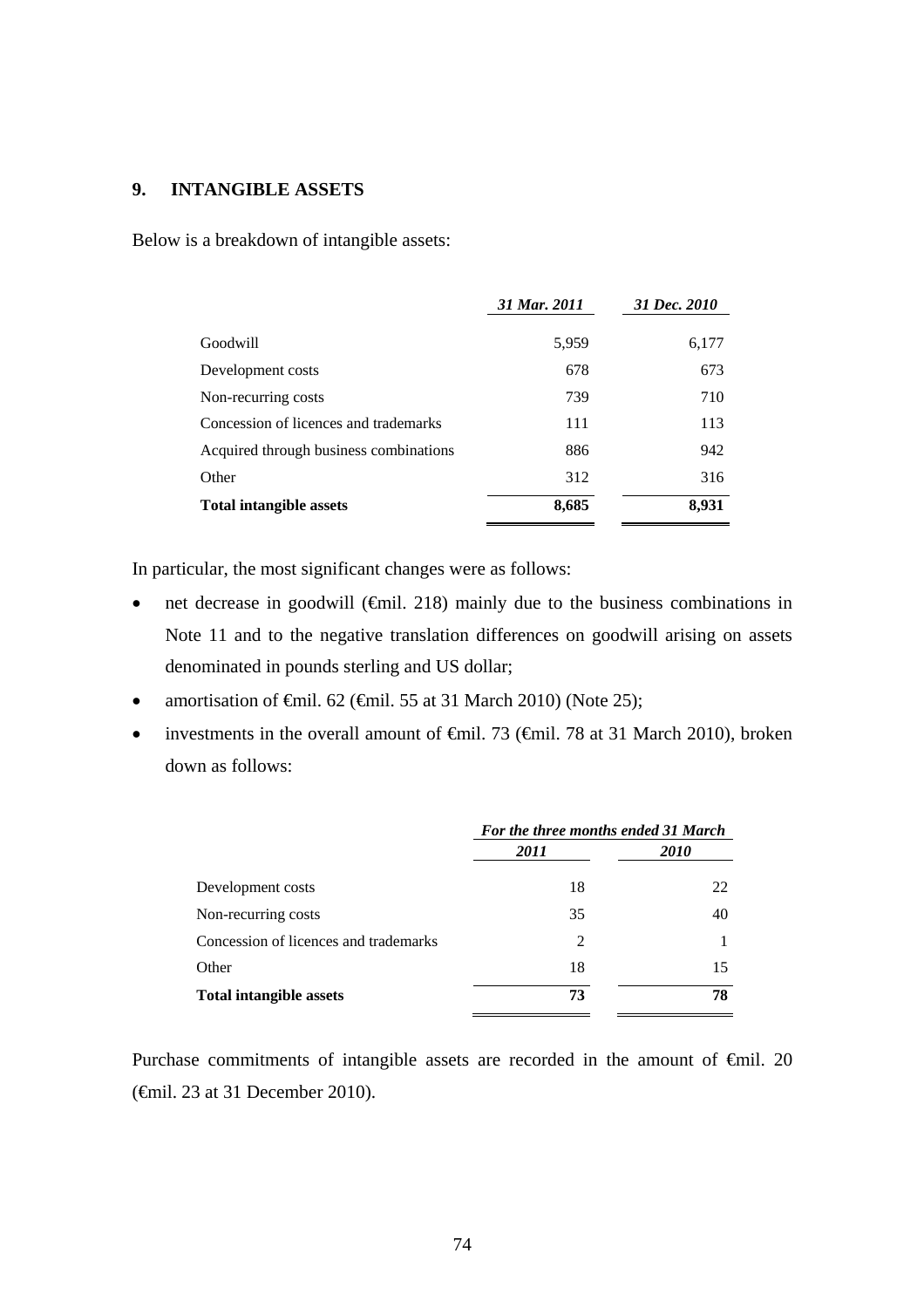#### **10. PROPERTY, PLANT AND EQUIPMENT**

Below is a breakdown of property, plant and equipment:

|                                     | 31 Mar. 2011 | 31 Dec. 2010 |
|-------------------------------------|--------------|--------------|
| Land and buildings                  | 1,231        | 1,257        |
| Plant and machinery                 | 660          | 668          |
| Equipment                           | 684          | 688          |
| Other                               | 630          | 659          |
| Total property, plant and equipment | 3,205        | 3,272        |

In addition to the negative translation differences arising on assets denominated in pounds sterling and US dollar  $(\oplus$ mil 34), the most significant changes were as follows:

- depreciation of €mil. 94 (€mil. 98 at 31 March 2010);
- investments in the overall amount of €mil. 77 (€mil. 103 at 31 March 2010), broken down as follows:

|                                     |      | For the three months ended 31 March |  |  |  |
|-------------------------------------|------|-------------------------------------|--|--|--|
|                                     | 2011 | <i>2010</i>                         |  |  |  |
| Land and buildings                  | 2    | 3                                   |  |  |  |
| Plant and machinery                 | 11   | 8                                   |  |  |  |
| Equipment                           | 16   | 13                                  |  |  |  |
| Other                               | 48   | 79                                  |  |  |  |
| Total property, plant and equipment | 77   | 103                                 |  |  |  |

Property, plant and equipment includes €mil. 63 (€mil. 64 at 31 December 2010) of assets held under contracts that can be qualified as finance leases, and "other assets" includes  $\epsilon$ mil. 55 ( $\epsilon$ mil. 64 at 31 December 2010) for aircraft owned by the GIE ATR group as well as for those that did not meet the requirements, in terms of the substantial transfer of the risks of ownership, to recognise the sale, despite the fact that sales contracts have been concluded with external customers, and  $\theta$ mil. 31 ( $\theta$ mil. 24 at 31 December 2010) for helicopters owned by the AgustaWestland group.

Purchase commitments of property, plant and equipment are recorded in the amount of €mil. 64 (€mil. 78 at 31 December 2010).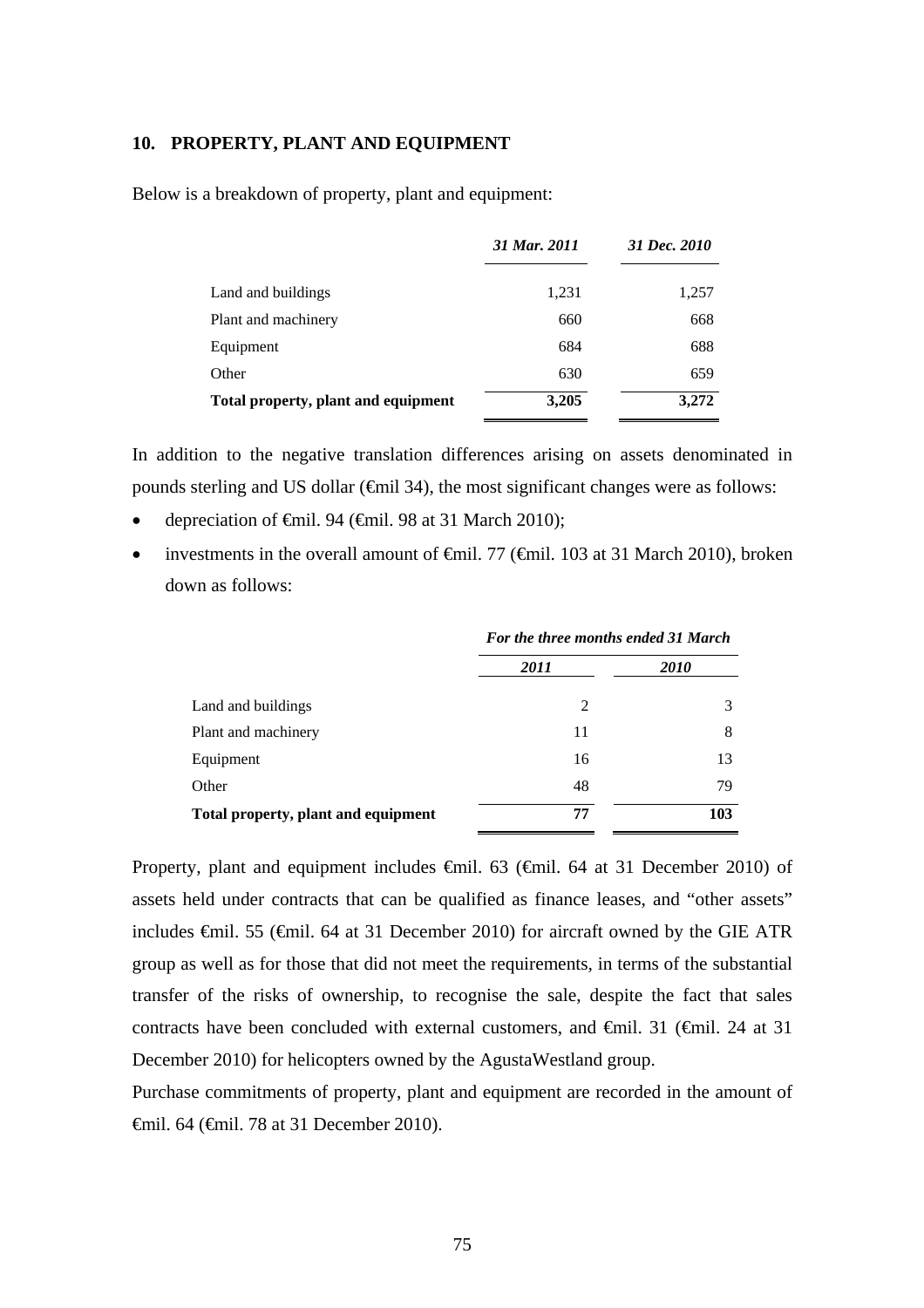### **11. BUSINESS COMBINATIONS**

During the period, the Thales Alenia Space joint venture (consolidated proportionally at 33%) completed the purchase of Thales Deutschland GmbH with a net cash outlay of €mil. 1.

In the corresponding period of the previous year, the Group purchased the Polish PZL group, operating in the helicopter industry, from the US company Lasertel, Inc.

The overall effects of the transactions in the two periods under comparison were as follows:

| $\bm{\epsilon}$ millions                                 | 2011     |                | <i>2010</i> |                |
|----------------------------------------------------------|----------|----------------|-------------|----------------|
|                                                          | Goodwill | Cash<br>effect | Goodwill    | Cash<br>effect |
| Acquisitions                                             |          |                | 68          | 87             |
| Payments relating to acquisitions made in previous years |          | 3              | -           |                |
| Total                                                    |          |                | 68          | 87             |

### **12. RECEIVABLES AND OTHER NON-CURRENT ASSETS**

|                                                                  | 31 Mar. 2011   | 31 Dec. 2010 |
|------------------------------------------------------------------|----------------|--------------|
| Third-party financing                                            | 57             | 64           |
| Security deposits                                                | 22             | 22           |
| Receivables for finance leases                                   | $\overline{4}$ | 5            |
| Deferred receivables under Law 808/85                            | 57             | 58           |
| Net assets of defined-benefit retirement plans (Note 19)         | 30             | 32           |
| Financial receivables from related parties (Note 22)             | 11             | 9            |
| Other                                                            | 35             | 32           |
| <b>Non-current receivables</b>                                   | 216            | 222          |
| Deferred expenses                                                | 23             | 19           |
| Equity investments                                               | 307            | 316          |
| Non-recurring costs awaiting interventions under Law<br>808/1985 | 269            | 224          |
| Other receivables from related parties (Note 22)                 | 2              | 1            |
| <b>Non-current assets</b>                                        | 601            | 560          |
| Total receivables and other non-current assets                   | 817            | 782          |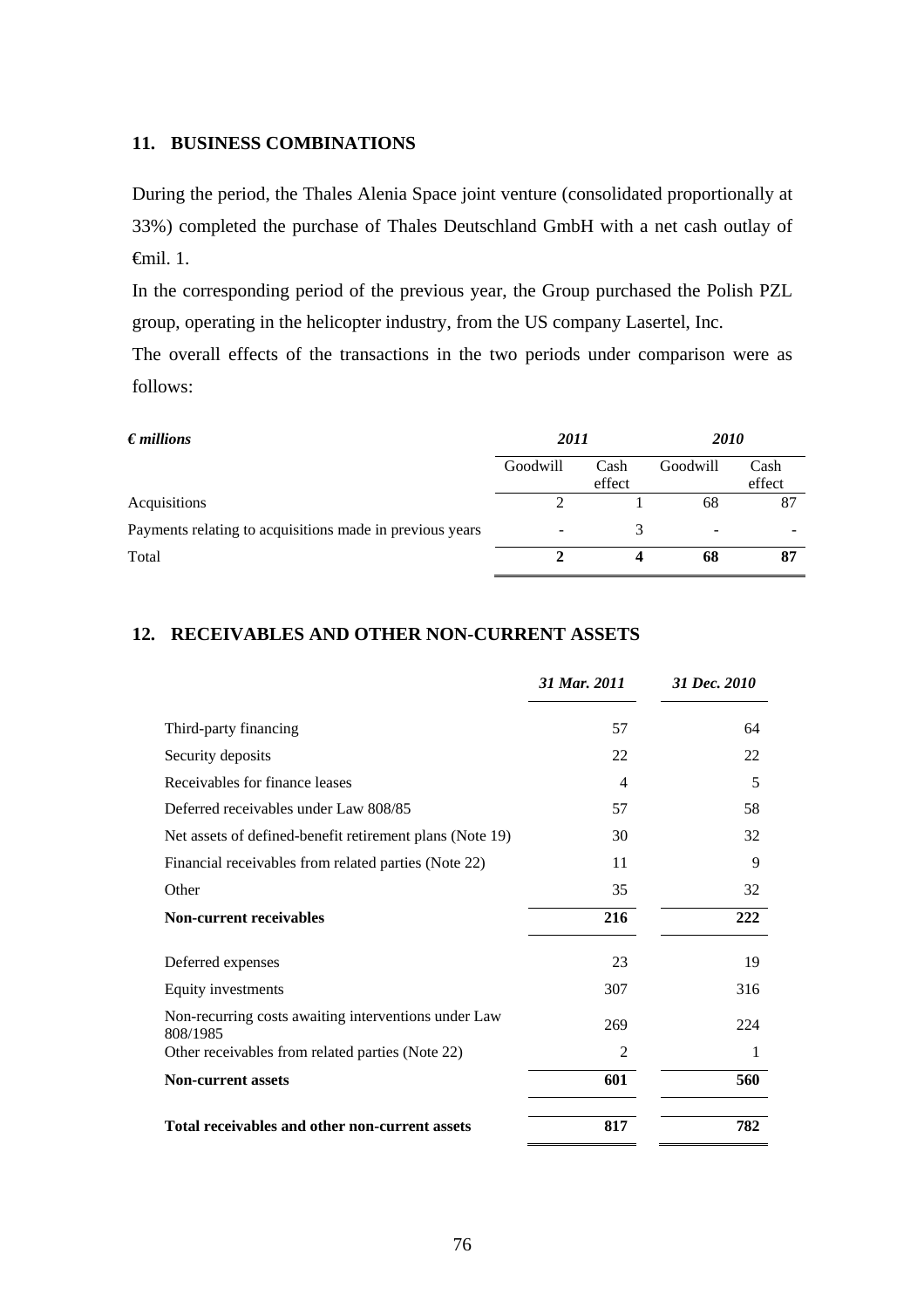Receivables for finance leases relate to transactions qualifying as finance leases made by GIE ATR where the Group is the lessor: in this case, the aircraft being the subjectmatter of the lease contract is removed from assets and replaced by a receivable, and the relevant finance income is recognised progressively over the term of the contract at the effective interest rate applicable to the lease contract.

The item "Deferred receivables under Law 808/85" includes the receivables from the Ministry for Economic Development relating to the current value of the interventions pursuant to Law 808/85 in national security and similar projects for which collections were deferred. The portion for which collection is expected within 12 months ( $\epsilon$ mil. 15) is classified among other current assets (Note 15). Non-recurring expenses awaiting interventions under Law 808/1985 include the portion of non-recurring expenses paid on programmes that benefit from the provisions of Law 808/85, are classified as being functional to national security, and whose expenses have not been assessed yet by the issuer. After the legal requirements for the recognition of the receivable from the Ministry are fulfilled, the recognised amount is reclassified as a receivable (current or non-current, based on the expected payment schedule). The amount shown is calculated based on an estimate made by management that reflects the reasonable probability that funds are received and the effects of time value in the case of deferment over more than one year of the granting of funds.

Equity investments fell due to the writedown of joint stock company Sukhoi Aircraft (€mil 9), the negative translation differences for companies denominated in foreign currencies ( $\epsilon$ mil. 7) and the capital increase for Metro 5 SpA ( $\epsilon$ mil. 8).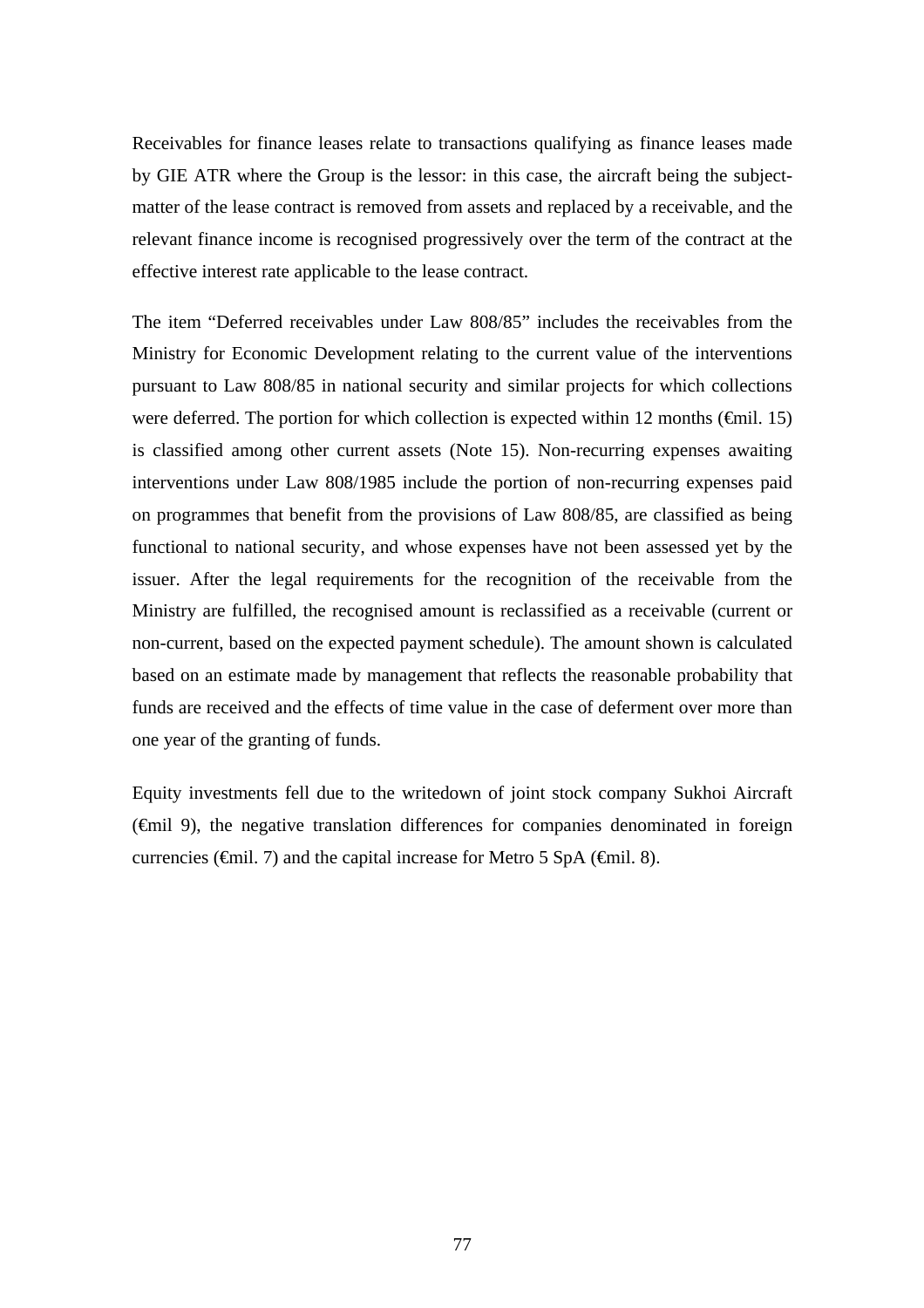|                                                              | 31 Mar. 2011 | 31 Dec. 2010 |
|--------------------------------------------------------------|--------------|--------------|
| Receivables                                                  | 4,630        | 4,889        |
| Impairment                                                   | (214)        | (216)        |
| Receivables from related parties (Note 22)                   | 550          | 539          |
|                                                              | 4,966        | 5,212        |
| Work in progress (gross)                                     | 8,568        | 7,794        |
| Advances from customers                                      | (4,198)      | (3,764)      |
| Work in progress (net)                                       | 4.370        | 4,030        |
| Total trade receivables and net contract work in<br>progress | 9,336        | 9,242        |

# **13. TRADE RECEIVABLES, INCLUDING NET CONTRACT WORK IN PROGRESS**

Trade receivables from related parties refer specifically to the non-eliminated portion of receivables from joint ventures and associated companies, lead companies or consortiums of major programmes in which the Group participates. The most important of these relate to the Eurofighter (EFA programme) totalling €mil. 166 (€mil. 172 at 31 December 2010) for contracts for the production of wings and posterior fuselages and for the assembly of aircraft for the Italian Air Force; receivables from the Iveco/Oto Melara consortium amounting to  $\theta$ mil. 62 ( $\theta$ mil. 41 at 31 December 2010) for production and post-sales assistance on defence and security ground vehicles (production is currently under way on the orders MAV, Freccia, Siccona and the PZH2000 self-propelled vehicle for the Italian Army); receivables from Metro 5 amounting to  $\epsilon$ mil. 27 ( $\epsilon$ mil. 41 at 31 December 2010) for the designing, construction and operation of the new line 5 of the Milan metro; receivables from NH Industries amounting to  $\epsilon$ mil. 33 ( $\epsilon$ mil. 34 at 31 December 2010), for transactions for the final sale of the NH90 helicopter; from Abruzzo Engineering amounting to  $\epsilon$ mil. 22 ( $\epsilon$ mil. 22 at 31 December 2010), for the project to build regional infrastructures to address the digital divide, commissioned by the Region of Abruzzo; and from the Saturno Consortium amounting to  $\oplus$  mil. 19 ( $\oplus$  mil. 23 at 31 December 2010), for work on the high-speed train lines.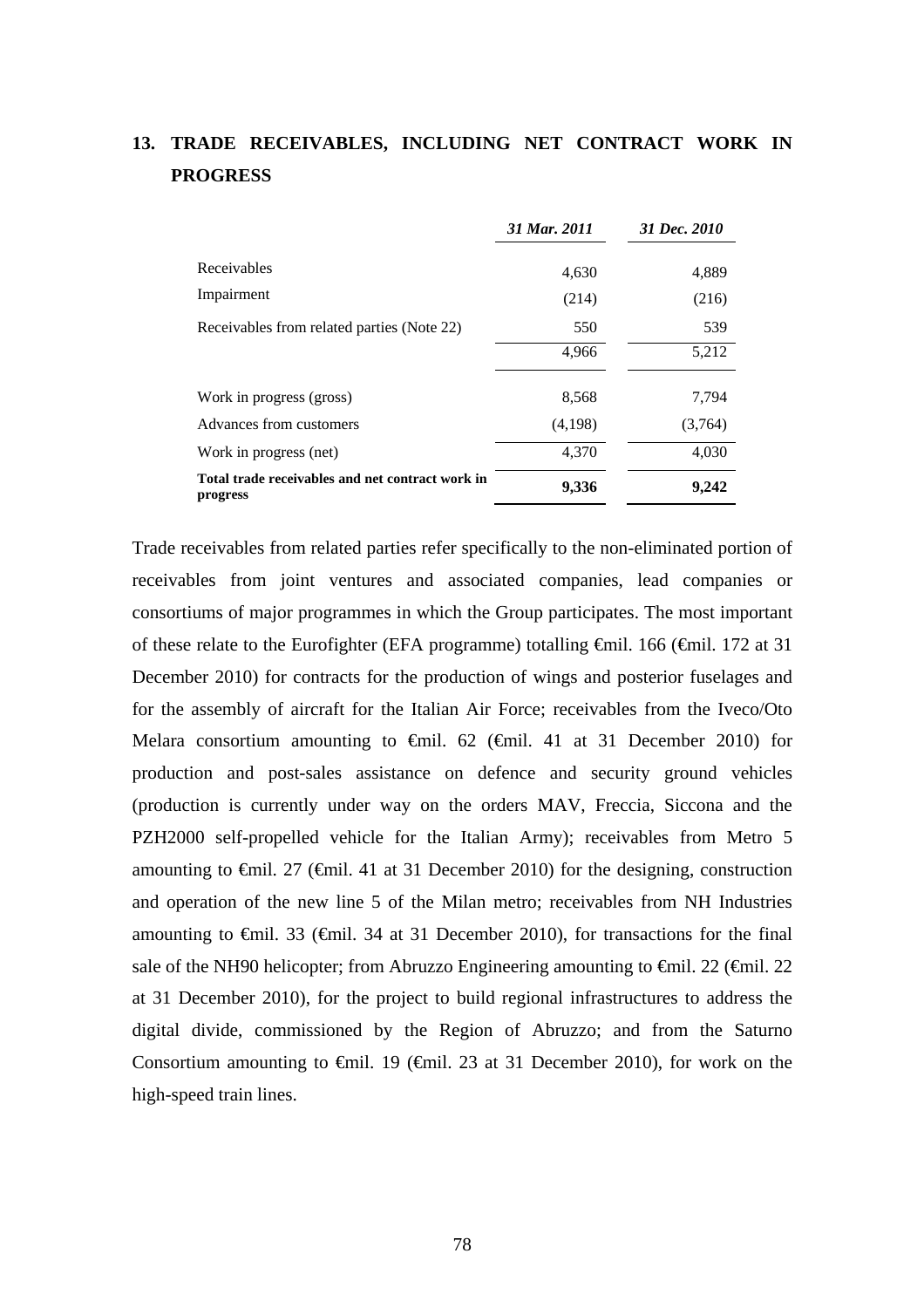#### **14. DERIVATIVES**

The table below provides detail of the asset and liability positions related to derivative instruments:

|                           | 31 Mar. 2011  |                    |               | 31 Dec. 2010       |
|---------------------------|---------------|--------------------|---------------|--------------------|
|                           | <b>Assets</b> | <b>Liabilities</b> | <b>Assets</b> | <b>Liabilities</b> |
| Forward forex instruments | 248           | 152                | 105           | 111                |
| Forex options             |               |                    |               |                    |
| Embedded derivatives      | 41            |                    | 41            |                    |
| Interest rate swaps       | 43            | 7                  | 60            | 7                  |
| Other equity derivatives  |               |                    | 13            | 13                 |
|                           | 332           | 159                | 219           | 131                |

The change in the fair value of forward instruments is mainly due to the volatility of the US dollar against the euro: the exchange rate went from 1.3362 at 31 December 2010 to 1.4207 at 31 March 2011.

The interest rate swaps with a total notional value of  $\epsilon$ mil. 1,301 were placed into effect to hedge a portion of the bonds issued. The change in the fair value was mainly affected by the current unfavourable spreads between long-term fixed rates and short-term floating rates.

Options classified as "other equity derivatives", relating to the earn-out mechanism under the agreement for the sale of STM shares in 2009, expired during the quarter.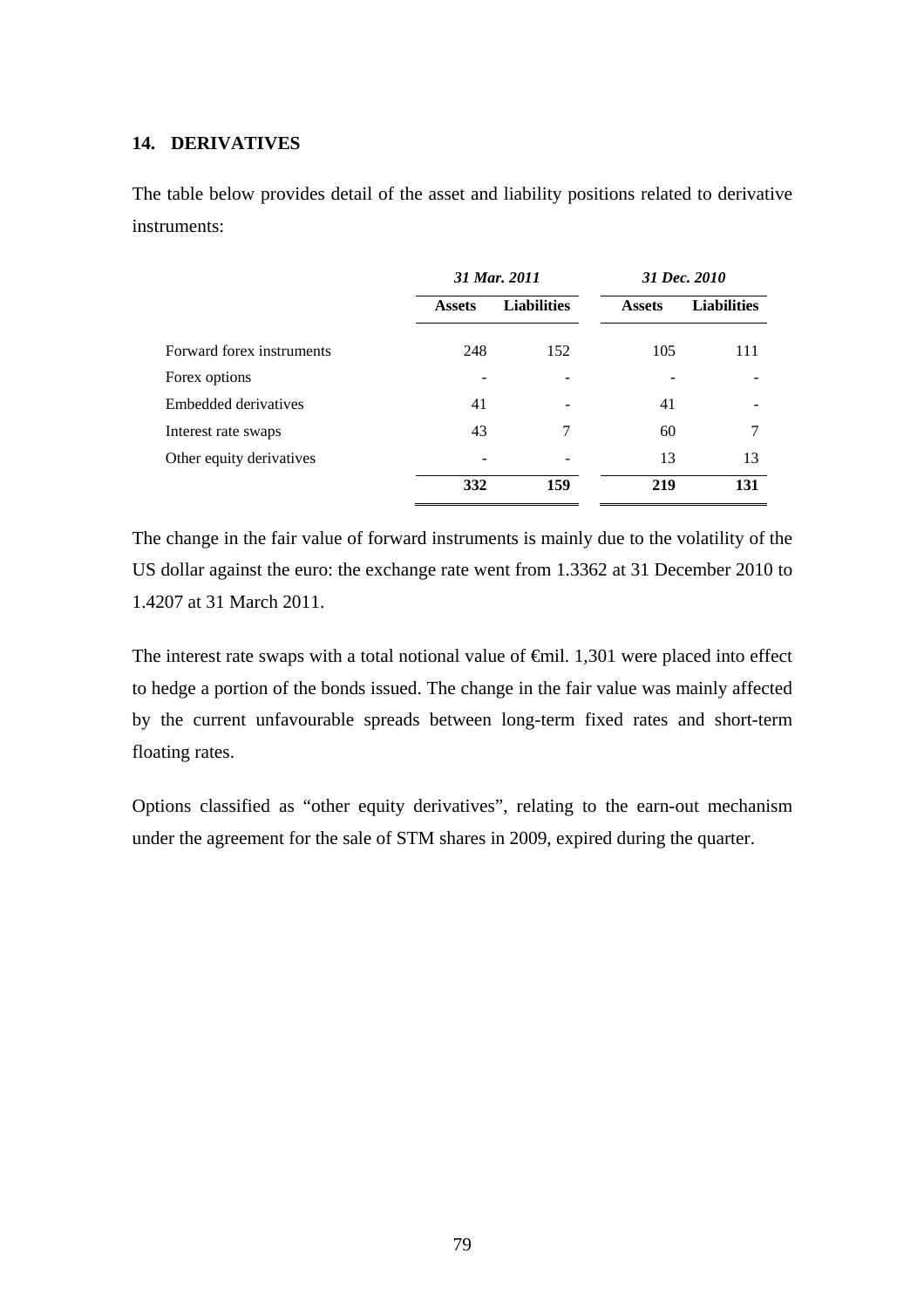#### **15. OTHER CURRENT ASSETS**

|                                                  | 31 Mar. 2011 | 31 Dec. 2010 |     |
|--------------------------------------------------|--------------|--------------|-----|
| Income tax receivables                           | 208          |              | 221 |
| Assets available for sale                        | 26           |              | 1   |
| Other current assets:                            | 769          |              | 664 |
| Accrued income - current portion                 | 104          | 124          |     |
| Equity investments                               |              |              |     |
| Receivables for contributions                    | 73           | 68           |     |
| Receivables from employees and social security   | 47           | 44           |     |
| Indirect tax receivables                         | 281          | 213          |     |
| Deferred receivables under Law 808/85            | 15           | 14           |     |
| Other receivables from related parties (Note 22) | 35           | 9            |     |
| Other assets                                     | 213          | 191          |     |
| <b>Total other current assets</b>                | 1,003        |              | 886 |

The item "deferred receivables under Law 808/85" includes the receivables from the Ministry for Economic Development relating to the interventions pursuant to Law 808/1985 in national security and similar projects for which collections are expected within 12 months. Portions for which collections are expected beyond 12 months are recognised as accounts receivable and other non-current assets (Note 12).

Other assets include, among others, receivables from Bombardier Transportation for €mil 26 (€mil. 26 at 31 December 2010), sundry advances in the amount of €mil. 16 ( $\theta$ mil. 9 at 31 December 2010) and receivables for disputes for  $\theta$ mil. 5 (unchanged from 31 December 2010).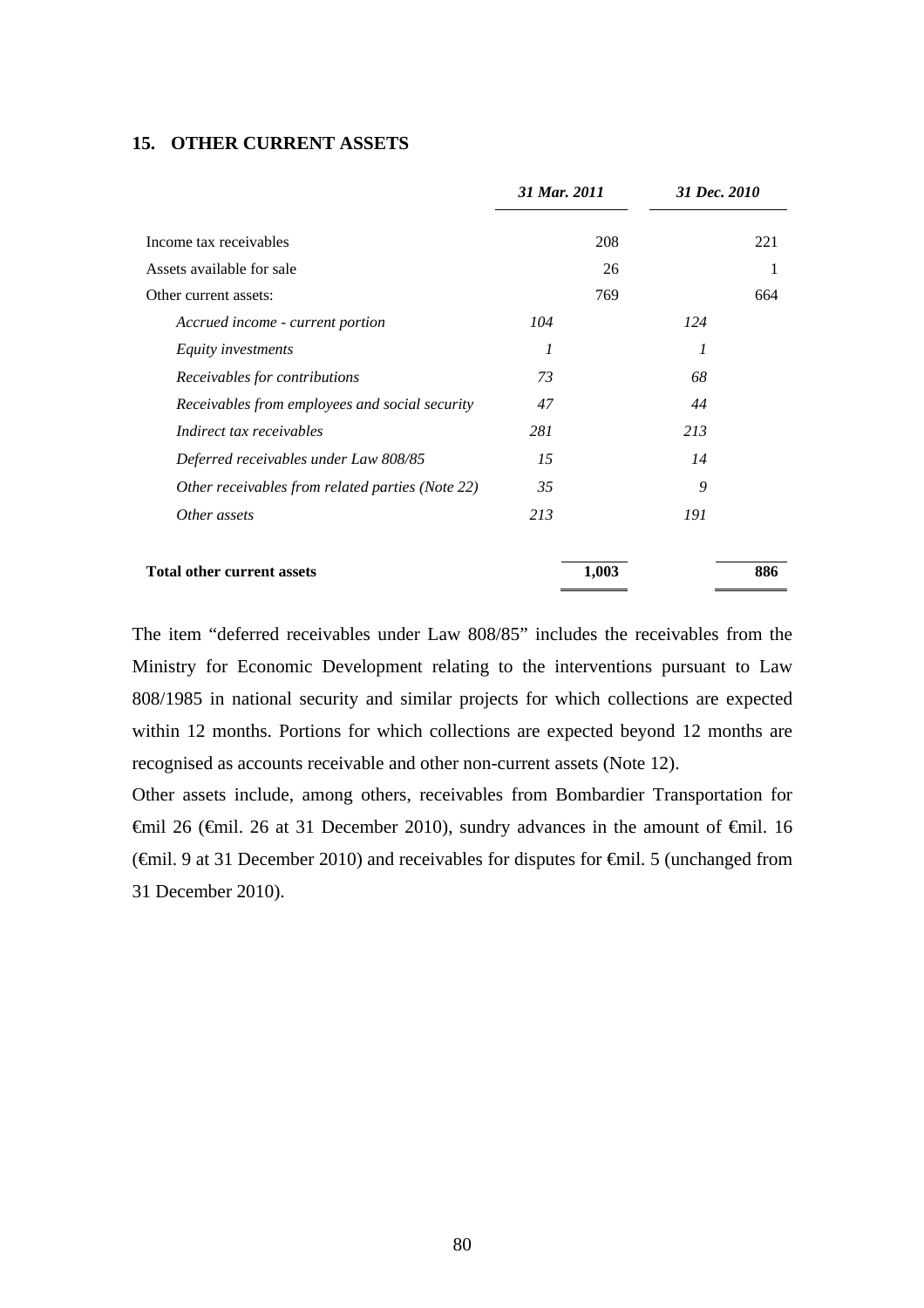## **16. SHAREHOLDERS' EQUITY**

|                                                    | Number of<br>ordinary<br>shares | Par value<br><b>∈</b> mil. | <b>Treasury</b><br>shares<br><del>∈</del> mil. | Costs<br><i>incurred</i><br>net of tax<br>effect <del>C</del> mil. | <b>Total</b><br><del>€</del> mil. |
|----------------------------------------------------|---------------------------------|----------------------------|------------------------------------------------|--------------------------------------------------------------------|-----------------------------------|
|                                                    |                                 |                            |                                                |                                                                    |                                   |
| Outstanding shares                                 | 578,150,395                     | 2,544                      |                                                | (19)                                                               | 2,525                             |
| Treasury shares                                    | (712, 515)                      |                            | (8)                                            |                                                                    | (8)                               |
| 31 December 2010                                   | 577,437,880                     | 2,544                      | (8)                                            | (19)                                                               | 2,517                             |
| Repurchase of treasury<br>shares, less shares sold |                                 |                            |                                                |                                                                    |                                   |
| 31 March 2011                                      | 577,437,880                     | 2,544                      | (8)                                            | (19)                                                               | 2,517                             |
| broken down as follows:                            |                                 |                            |                                                |                                                                    |                                   |
| <b>Outstanding shares</b>                          | 578,150,395                     | 2,544                      |                                                | (19)                                                               | 2,525                             |
| Treasury shares                                    | (712, 515)                      |                            | (8)                                            |                                                                    | (8)                               |
|                                                    | 577,437,880                     | 2,544                      | (8)                                            | (19)                                                               | 2,517                             |

The Group Parent's share capital fully subscribed and paid-up is divided into ordinary shares with a par value of €4.40 each.

At 31 March 2011, the Ministry for Economy and Finance held 30.2040% of the shares, BlackRock Inc. held 2.2400% of the shares, Tradewinds Global Investors, LLC held 2.0260% of the shares and the Libyan Investment Authority held 2.0100% of the shares.

The statement of changes of other reserves and minority interests is provided in the accounting statements section.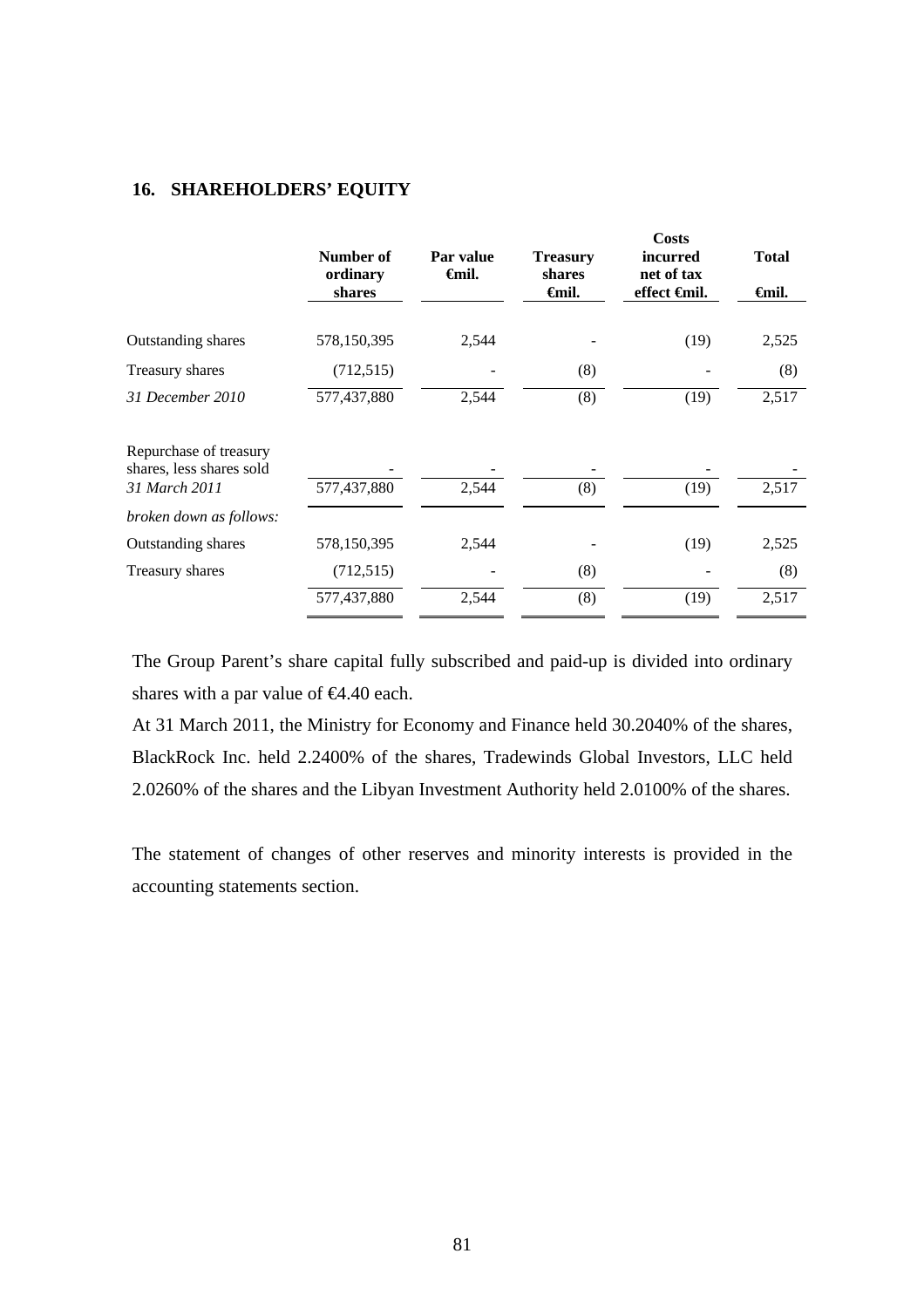The following is a breakdown of the tax effects on the gain and loss items recognised in shareholders' equity:

|                                | Group                     |            |                                |                           | Minority interests |                                |  |  |
|--------------------------------|---------------------------|------------|--------------------------------|---------------------------|--------------------|--------------------------------|--|--|
|                                | Amount<br>before<br>taxes | Tax effect | Amount<br>net of tax<br>effect | Amount<br>before<br>taxes | Tax effect         | Amount<br>net of tax<br>effect |  |  |
| Actuarial gains (losses)       |                           |            |                                |                           |                    |                                |  |  |
| on defined-benefit plans       | 36                        | (5)        | 31                             |                           |                    |                                |  |  |
| Changes in cash-flow<br>hedges | 134                       | (39)       | 95                             | (4)                       |                    | (3)                            |  |  |
| Exchange gains/losses          | (218)                     |            | (218)                          | (7)                       |                    | (7)                            |  |  |
| <b>Total</b>                   | (48)                      | (44)       | (92)                           | (10)                      |                    | (9)                            |  |  |

### **17. BORROWINGS**

|                                           | 31 Mar. 2011 | 31 Dec. 2010 |
|-------------------------------------------|--------------|--------------|
| <b>Bonds</b>                              | 4,010        | 4,110        |
| Bank borrowings                           | 684          | 783          |
| Finance leases                            | 3            | 4            |
| Borrowings from related parties (Note 22) | 795          | 714          |
| Other borrowings                          | 184          | 190          |
| <b>Total borrowings</b>                   | 5,676        | 5,801        |
| Of which:                                 |              |              |
| Current                                   | 1,230        | 1,258        |
| Non-current                               | 4,446        | 4,543        |

The decrease in bonds is essentially related to the net effect deriving from the recognition of coupons maturing during the period, payments made and the depreciation of the US dollar against the euro at period-end.

The decrease in bank borrowings is a consequence of the repayments made during the period.

Borrowings from related parties of <del>€</del>mil. 795 (€mil. 714 at 31 December 2010) include payables of €mil. 714 (€mil. 673 at 31 December 2010) of the Group companies to MBDA and Thales Alenia Space joint ventures, for the unconsolidated portion, and payables of €mil. 78 (€mil. 27 at 31 December 2010) to Eurofighter, held by Alenia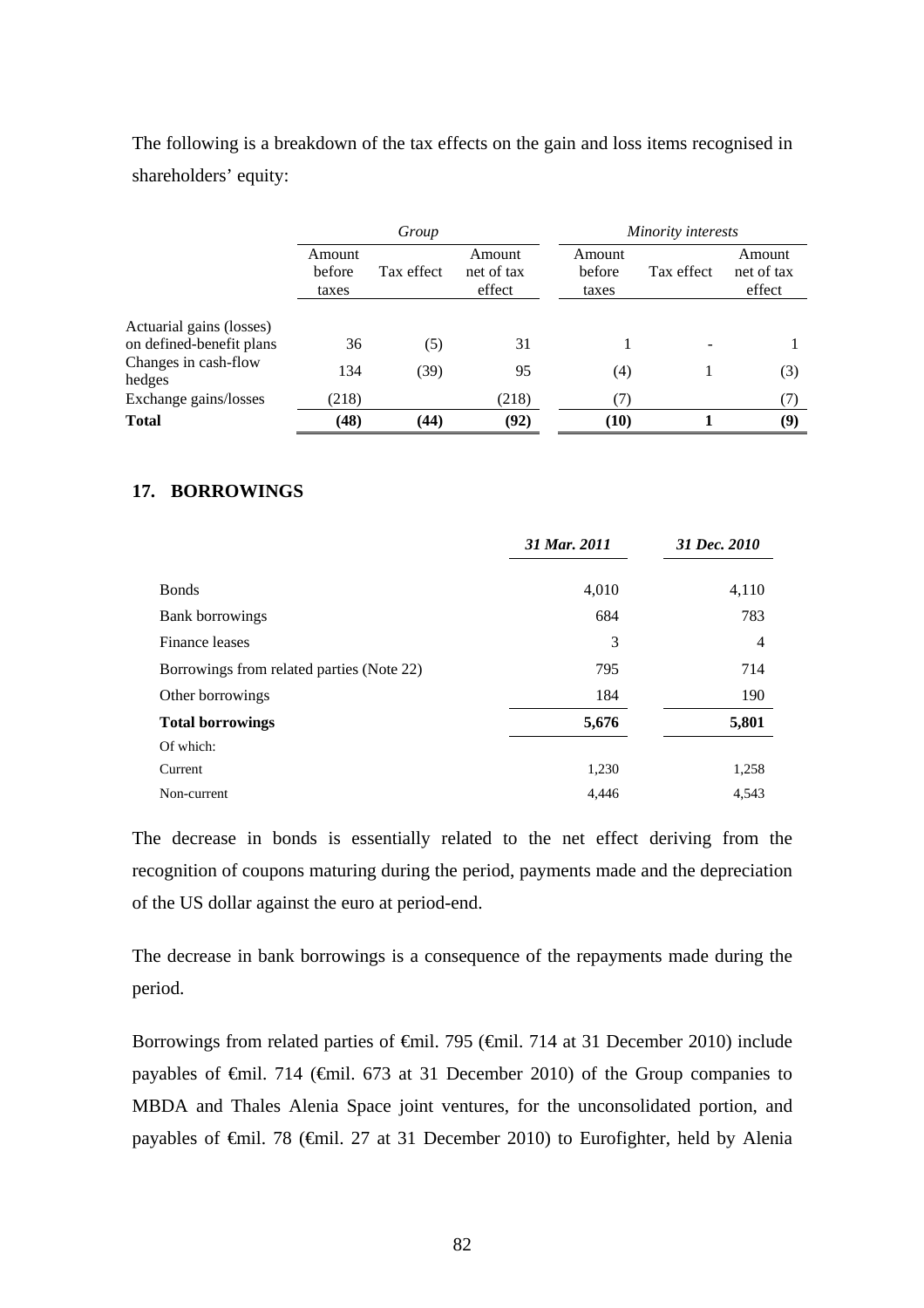Aeronautica (21%), which, under to the cash pooling agreement, distributed the cash surplus available at 31 March 2011 to its shareholders.

*Below is the financial information required under CONSOB communication no. DEM/6064293 of 28 July 2006:* 

| $\epsilon$ millions                       | 31 Mar. 2011 | 31 Dec. 2010 |
|-------------------------------------------|--------------|--------------|
|                                           |              |              |
| Cash and cash equivalents                 | (769)        | (1,854)      |
| Securities held for trading               | (26)         | (1)          |
| <b>LIQUIDITY</b>                          | (795)        | (1, 855)     |
| <b>CURRENT FINANCIAL RECEIVABLES</b>      | (830)        | (813)        |
| Current bank payables                     | 85           | 182          |
| Current portion of non-current borrowings | 262          | 274          |
| Other current borrowings                  | 883          | 802          |
| <b>CURRENT NET FINANCIAL DEBT</b>         | 1,230        | 1,258        |
| <b>CURRENT NET FINANCIAL DEBT (CASH)</b>  | (395)        | (1, 410)     |
| Non-current bank payables                 | 599          | 601          |
| Bonds issued                              | 3,748        | 3,836        |
| Other non-current payables                | 99           | 106          |
| NON-CURRENT NET FINANCIAL DEBT            | 4,446        | 4,543        |
| <b>NET FINANCIAL DEBT</b>                 | 4,051        | 3,133        |

# **18. PROVISIONS FOR RISKS AND CHARGES AND CONTINGENT LIABILITIES**

|                    | 31 March 2011 |                | 31 December 2010 |                |  |  |
|--------------------|---------------|----------------|------------------|----------------|--|--|
|                    | Non-current   | <b>Current</b> | Non-current      | <b>Current</b> |  |  |
| Guarantees given   | 16            | 33             | 36               | 34             |  |  |
| Restructuring      | 8             | 62             | 9                | 58             |  |  |
| Penalties          | 61            | 20             | 62               | 21             |  |  |
| Product guarantees | 111           | 129            | 95               | 136            |  |  |
| Other              | 191           | 425            | 191              | 513            |  |  |
|                    | 387           | 669            | 393              | 762            |  |  |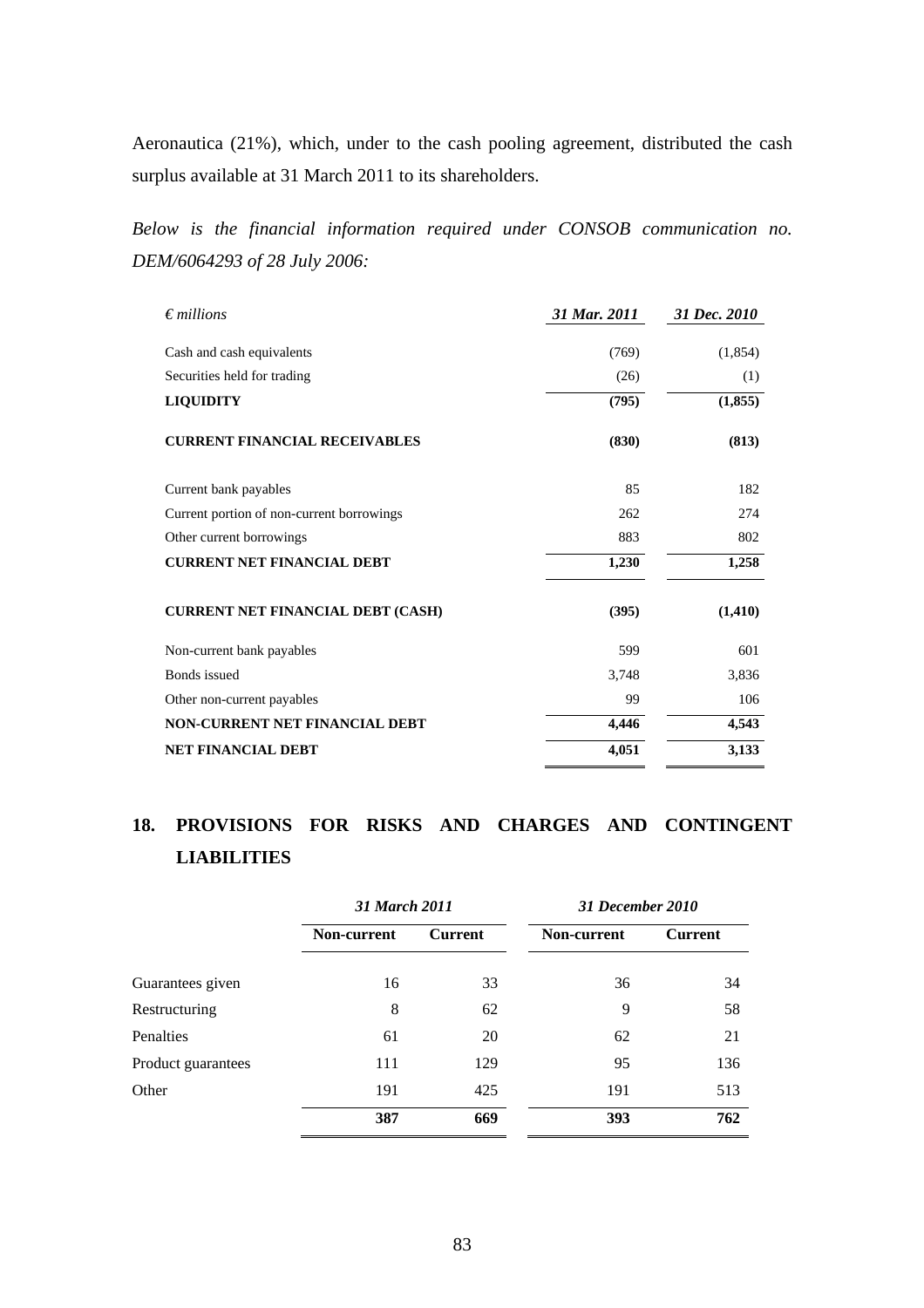Other provisions for risks and charges came to a total of  $\theta$ mil. 616 ( $\theta$ mil. 704 at 31 December 2010) and specifically include:

- the provision for risks on the business of GIE ATR in the amount of  $\epsilon$ mil. 68 (unchanged from 31 December 2010);
- the provision for risks and contractual charges in the amount of  $\epsilon$ mil. 108 ( $\epsilon$ mil. 110 at 31 December 2010) related, in particular, to business in the Defence and Security Electronics, Space, Defence Systems and Other Activities divisions;
- the provision for losses related to shares of  $\epsilon$ mil. 17 ( $\epsilon$ mil. 21 at 31 December 2010). The change is due to the use of the provision for Nahuelsat SA;
- the provision for taxes in the amount of  $\epsilon$ mil. 94 (unchanged from 31 December 2010);
- the provision for litigation with employees and former employees in the amount of €mil. 30 (unchanged from 31 December 2010);
- the provision for pending litigation in the amount of  $\oplus$ mil. 101 ( $\oplus$ mil. 104 at 31 December 2010);
- the provisions for risk on contract-related losses in the amount of  $\epsilon$ mil. 24 (€mil. 25 at 31 December 2010);
- other provisions in the amount of  $\oplus$ mil. 174 ( $\oplus$ mil. 252 at 31 December 2010).

With regard to the risk provisions, the Group's operations regard industries and markets where many disputes are settled only after a considerable period of time, especially in cases where the customer is a government entity.

Of course, in application of related accounting standards, provisions have been made for any obligations related to probable and quantifiable risks. Likewise, to the best of our knowledge, regarding other disputes against the Group, no specific allocation has been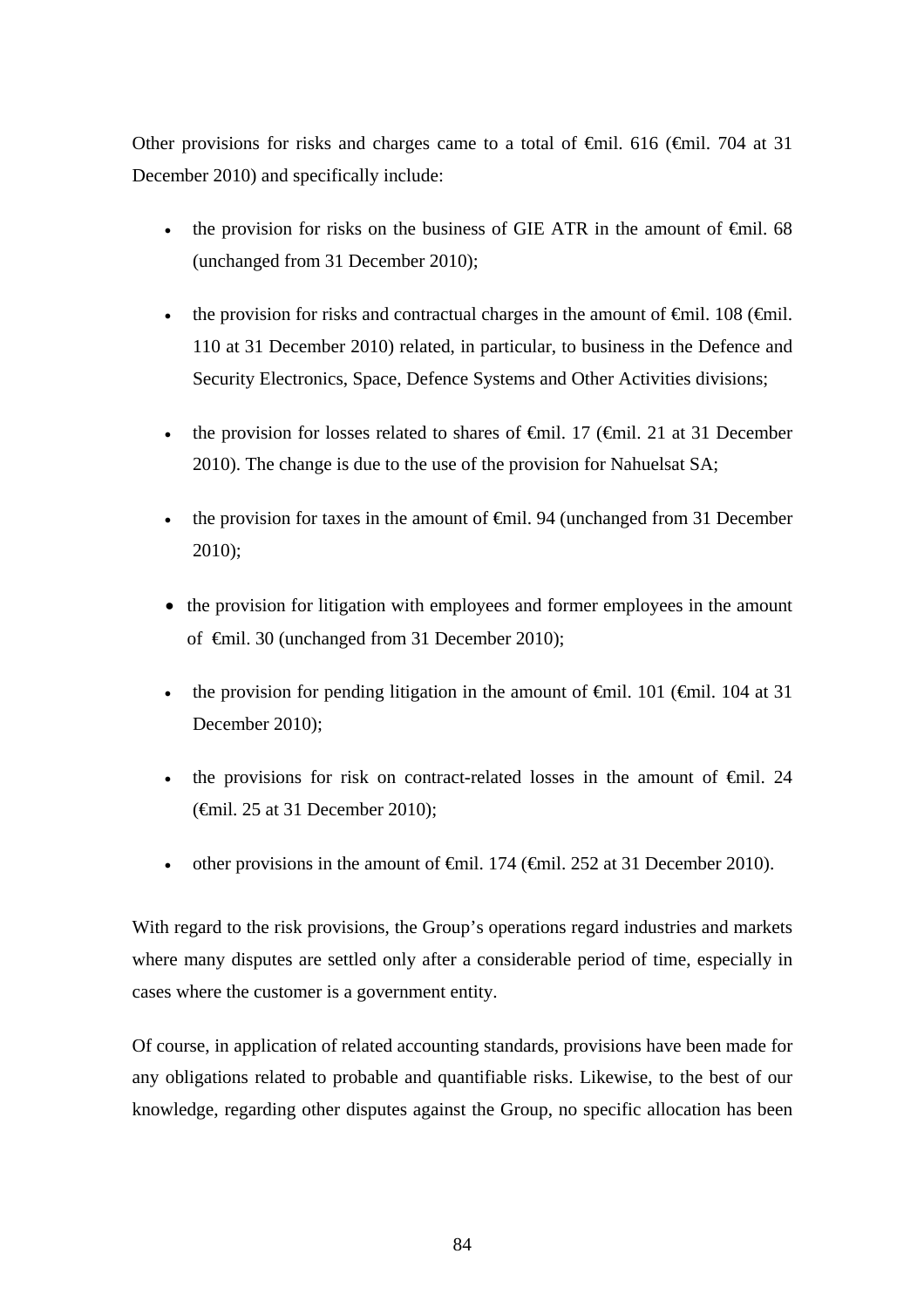made since the Group reasonably believes that such disputes may be resolved satisfactorily and without any significant impact on the results.

In relation to the aforementioned disputes, there have been no changes since the preparation of the 2010 financial statements, which the reader should consult for further information.

### **19. EMPLOYEE LIABILITIES**

|                            | 31 Mar. 2011       |        |            | 31 Dec. 2010       |               |            |  |
|----------------------------|--------------------|--------|------------|--------------------|---------------|------------|--|
| Share of MBDA joint        | <b>Liabilities</b> | Assets | <b>Net</b> | <b>Liabilities</b> | <i>Assets</i> | <b>Net</b> |  |
| Severance obligations      | 562                |        | 562        | 610                |               | 610        |  |
| Defined-benefit plans      | 307                | 30     | 277        | 341                | 32            | 309        |  |
| venture pension obligation | 62                 |        | 62         | 64                 |               | 64         |  |
| Other employee funds       | 20                 |        | 20         | 26                 |               | 26         |  |
|                            | 951                | 30     | 921        | 1,041              | 32            | 1,009      |  |

Below is a breakdown of the defined-benefit plans and statistical information regarding the excess (deficit) of the plans:

|                              | 31 Mar.<br>2011 | 31 Dec.<br><i>2010</i> | 31 Dec.<br>2009 | 31 Dec.<br>2008 | 31 Dec.<br>2007 |
|------------------------------|-----------------|------------------------|-----------------|-----------------|-----------------|
| Present value of obligations | 1,529           | 1,567                  | 1.409           | 1,055           | 1,038           |
| Fair value of plan assets    | (1,252)         | (1,258)                | (1,038)         | (846)           | (886)           |
| Plan excess (deficit)        | (277)           | (309)                  | (371)           | (209)           | (152)           |
| of which related to:         |                 |                        |                 |                 |                 |
| - net liabilities            | (307)           | (341)                  | (382)           | (248)           | (152)           |
| - net assets                 | 30              | 32                     | 11              | 39              |                 |

The decrease in the total net deficit is essentially attributable to the AgustaWestland plan for €mil. 28.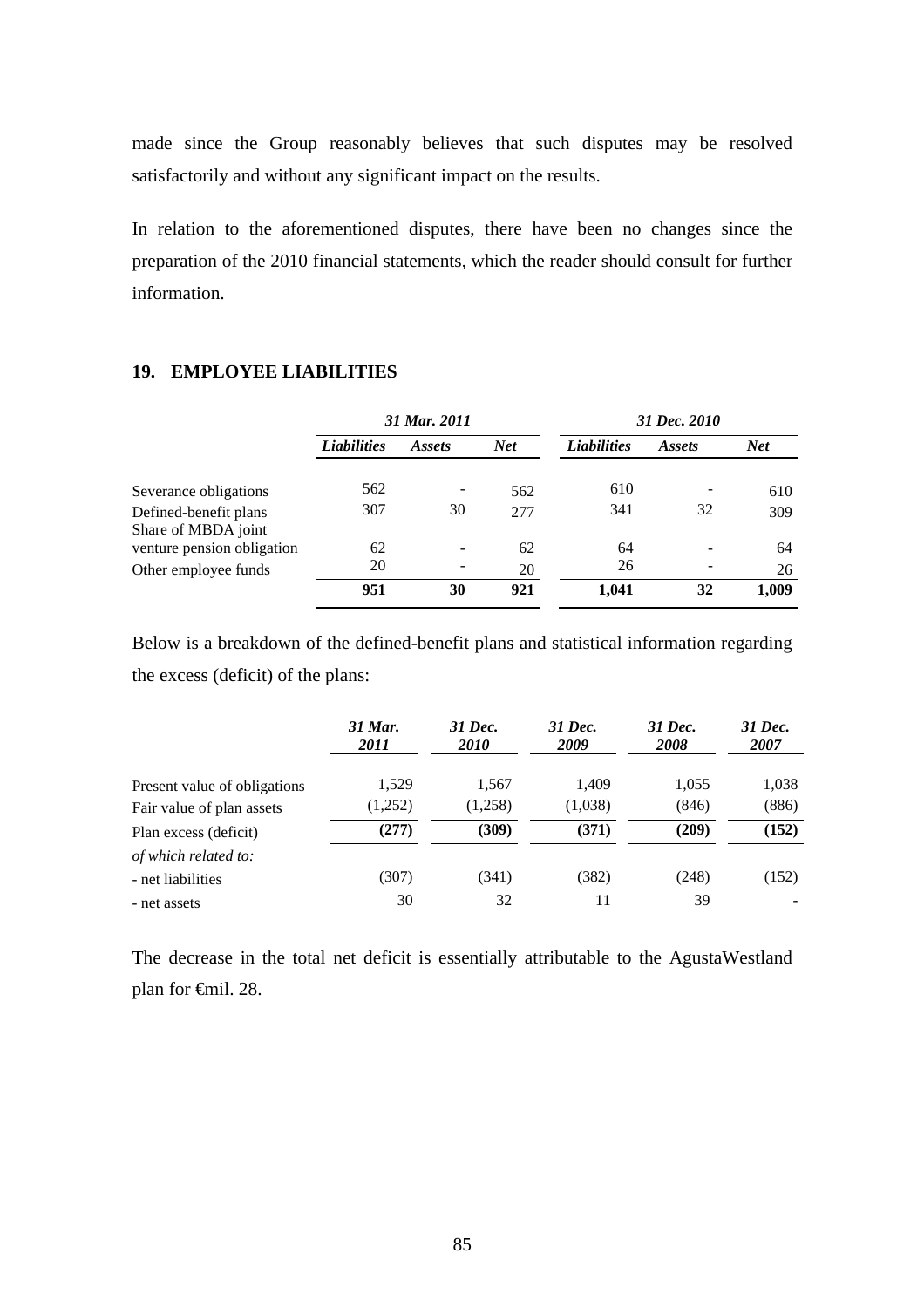The amount recognised in the income statement for defined-benefit plans was calculated as follows:

|                                 | For the three months ended 31 March |      |  |  |
|---------------------------------|-------------------------------------|------|--|--|
|                                 | 2011                                | 2010 |  |  |
| Costs of current services       | 15                                  | 13   |  |  |
| Total "personnel costs"         | 15                                  | 13   |  |  |
| Interest expense                | 30                                  | 25   |  |  |
| Expected return on plan assets  | (24)                                | (17) |  |  |
| Costs booked as "finance costs" | 6                                   | 8    |  |  |
|                                 | 21                                  | 21   |  |  |

### **20. OTHER LIABILITIES**

|                                                                                  | Non-current     |                 | <b>Current</b>  |                        |
|----------------------------------------------------------------------------------|-----------------|-----------------|-----------------|------------------------|
|                                                                                  | 31 Mar.<br>2011 | 31 Dec.<br>2010 | 31 Mar.<br>2011 | 31 Dec.<br><i>2010</i> |
| Employee obligations                                                             | 53              | 55              | 498             | 474                    |
| Deferred income                                                                  | 33              | 28              | 87              | 89                     |
| Social security payable                                                          | 6               | 6               | 277             | 295                    |
| Payable to MED Law 808/85                                                        | 268             | 268             | 64              | 64                     |
| Payable to MED for monopoly rights Law<br>808/85<br>Other liabilities Law 808/85 | 100<br>113      | 96<br>109       | 35              | 35                     |
| Indirect tax payables                                                            |                 |                 | 147             | 202                    |
| Other payables to related parties (Note 22)                                      |                 |                 | 20              | 24                     |
| Other payables                                                                   | 66              | 91              | 459             | 472                    |
|                                                                                  | 639             | 653             | 1,587           | 1,655                  |

The payables to the Ministry of Economic Development (MED) relate to the payables for royalties accrued pursuant to Law 808/85 for "national security" and similar projects, in addition to payables for disbursement received from the MED supporting development of non-national security and similar programmes eligible for the incentives under Law 808/85. The payables are reimbursed on the basis of a scheduled repayment plan, without the payment of finance costs.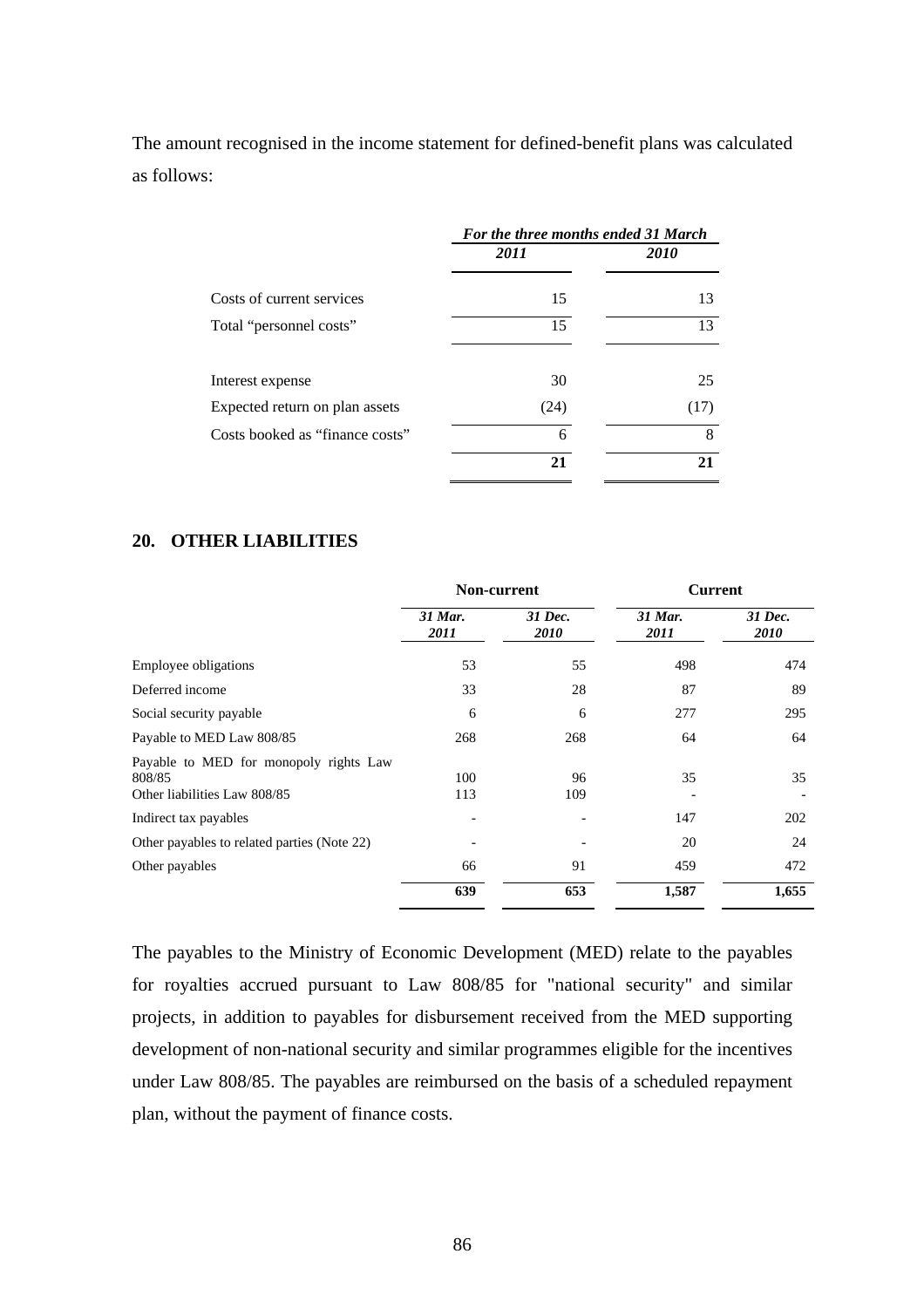Other liabilities Law 808/85 includes the difference between the monopoly rights charged for the programmes of national security and the effective payable accrued based on the established reimbursement ratio.

Other payables include:

- the payable to Bell Helicopters of  $\epsilon$ mil. 49 ( $\epsilon$ mil. 70 at 31 December 2010), of which €mil. 29 carried as a non-current liability (€mil. 52 at 31 December 2010), arising from the "BAAC reorganisation" which involved the acquisition of 100% of the construction and marketing rights for the helicopter AW139, previously owned by Bell Helicopters;
- the payable to EADS NV due from GIE ATR (50/50 consortium owned by Alenia Aeronautica SpA and EADS NV) in the amount of  $\theta$ mil. 22 ( $\theta$ mil. 4 at 31 December 2010);
- the payable for customer deposits in the amount of  $\theta$ mil. 41 ( $\theta$ mil. 44 at 31 December 2010);
- the payable for contractual penalties in the amount of  $\theta$ mil. 33 ( $\theta$ mil. 37 at 31 December 2010);
- royalties due in the amount of €mil. 25 (€mil. 21 at 31 December 2010);
- the payable for contractual penalties in the amount of  $\theta$ mil. 14 ( $\theta$ mil. 16 at 31 December 2010);
- the payable for the repurchase of a G222 aircraft in the amount of  $\theta$ mil. 7 ( $\theta$ mil. 7 at 31 December 2010);
- payables for insurance in the amount of €mil. 5 (€mil. 7 at 31 December 2010).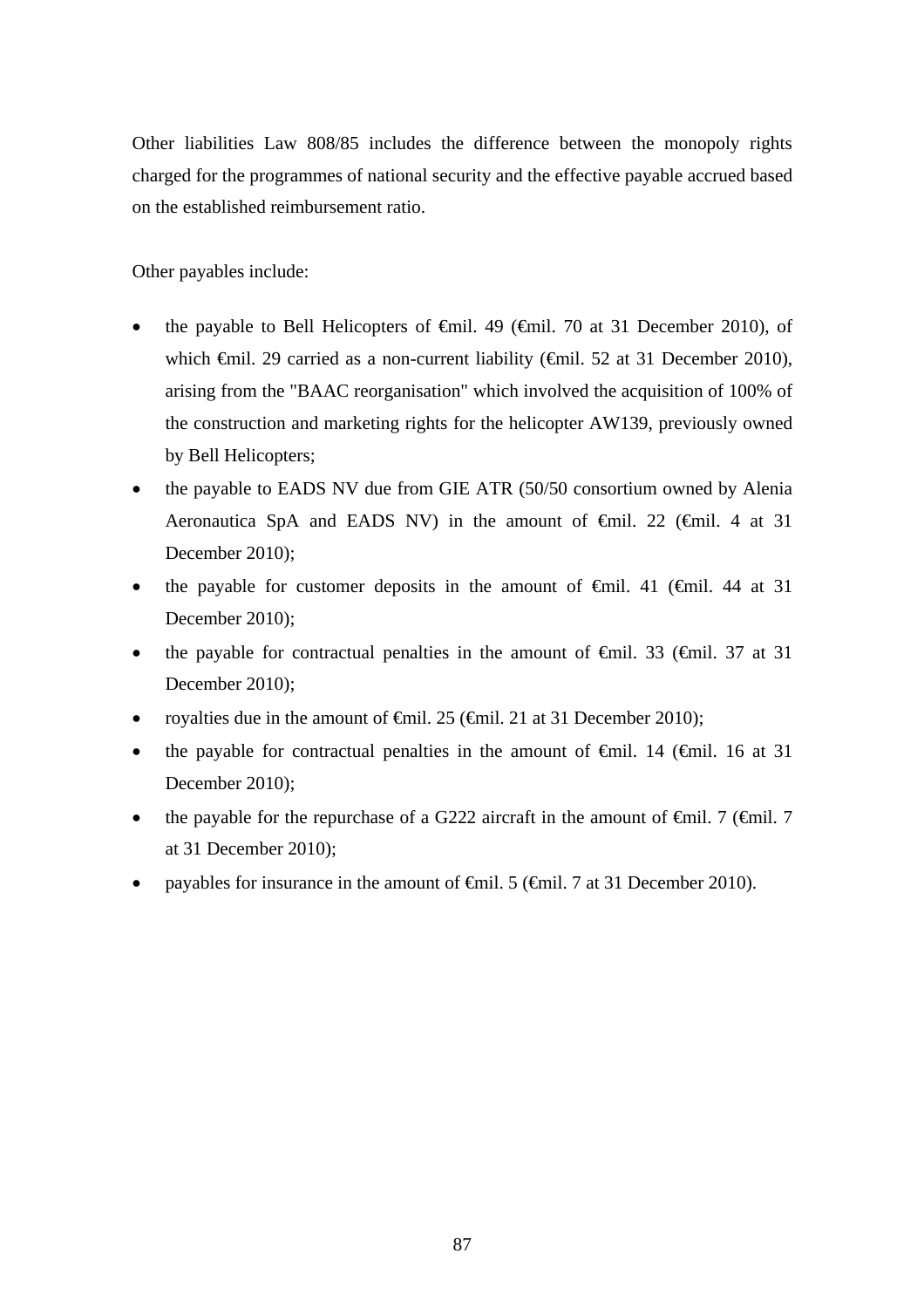# **21. TRADE PAYABLES, INCLUDING NET ADVANCES FROM CUSTOMERS**

|                                             | 31 Mar. 2011 | 31 Dec. 2010 |
|---------------------------------------------|--------------|--------------|
| Trade payables                              | 4,224        | 4,614        |
| Trade payables to related parties (Note 22) | 107          | 116          |
|                                             | 4,331        | 4,730        |
| Advances from customers (gross)             |              |              |
| Work in progress                            | 17,836       | 18,008       |
| Advances from customers (net)               | (9,633)      | (9,742)      |
|                                             | 8,203        | 8,266        |
| <b>Total trade payables</b>                 | 12,534       | 12,996       |

Trade payables to related parties mainly refer to the non-eliminated portion of payables to joint ventures and to the Start Consortium for €mil. 30 (€mil. 22 at 31 December 2010) for the supply of software for defence and security systems.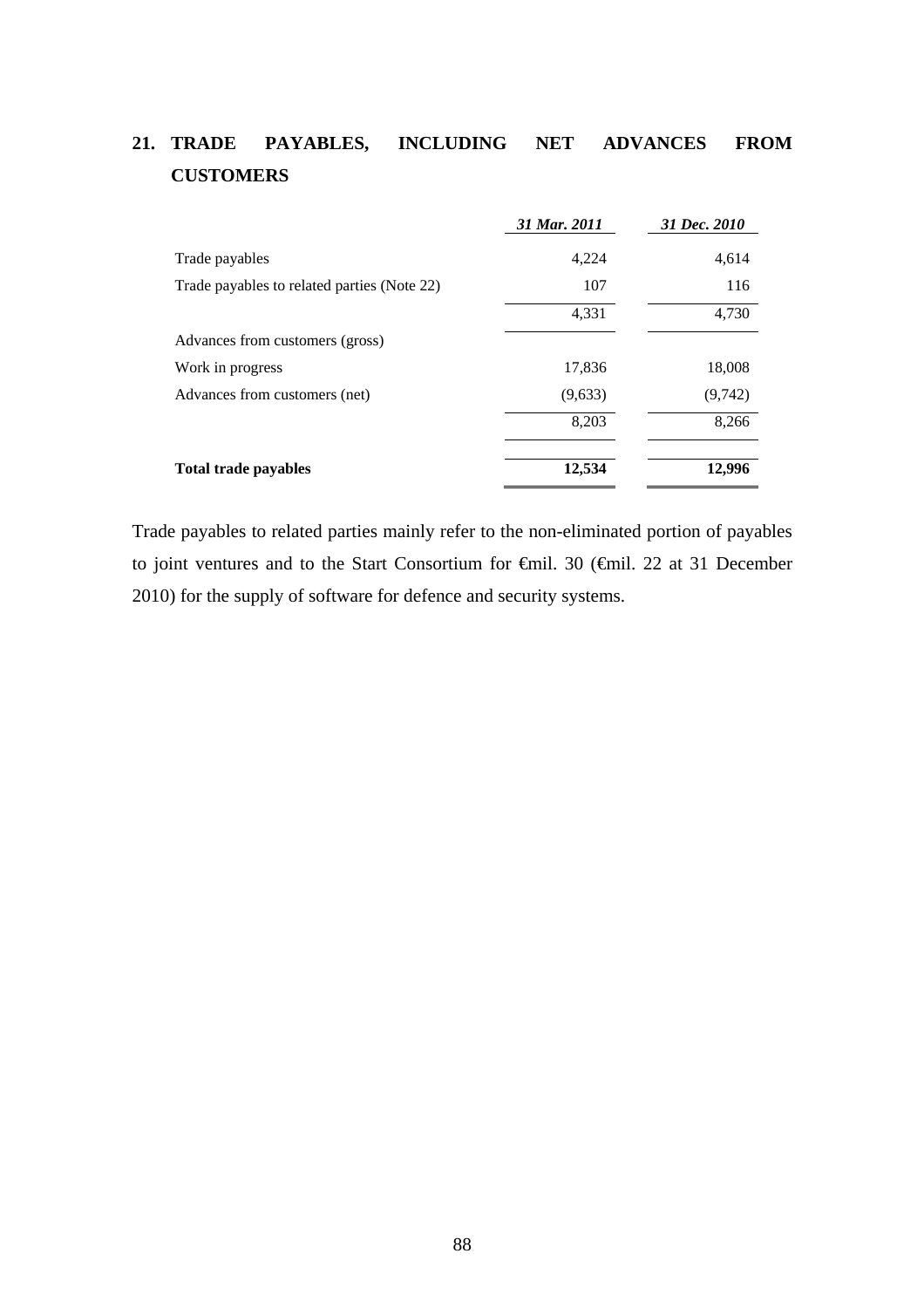### **22. TRANSACTIONS WITH RELATED PARTIES**

In general, commercial relations with related parties are carried out at arm's length, as is settlement of the interest-bearing receivables and payables when not governed by specific contractual conditions. The following table summarises the impact on the balance sheet and income statement. The impact of transactions with related parties on cash flows is reported directly in the statement of cash flows.

| (millions of euros)<br><b>RECEIVABLES AT 31 MARCH 2011</b>      | Non-<br>current<br>financial<br>receivables | Other<br>non-<br>current<br>receivables | <b>Current</b><br>financial<br>receivables | <b>Trade</b><br>receivables | Other<br>current<br>receivables | <b>Total</b> |
|-----------------------------------------------------------------|---------------------------------------------|-----------------------------------------|--------------------------------------------|-----------------------------|---------------------------------|--------------|
|                                                                 |                                             |                                         |                                            |                             |                                 |              |
| <b>Subsidiaries</b>                                             |                                             |                                         |                                            |                             |                                 |              |
| Elsacom NV                                                      |                                             |                                         |                                            |                             | $\,8\,$                         | 8            |
| Other companies with unit amount lower than $\epsilon$ mil. 5   |                                             |                                         | 13                                         | 5                           |                                 | 18           |
| <b>Associates</b>                                               |                                             |                                         |                                            |                             |                                 |              |
| Eurofighter Jagdflugzeug GmbH                                   |                                             |                                         |                                            | 166                         |                                 | 166          |
| Iveco - Oto Melara Scarl                                        |                                             |                                         |                                            | 62                          |                                 | 62           |
| <b>NH</b> Industries Sarl                                       |                                             |                                         |                                            | 33                          |                                 | 33           |
| Metro 5 SpA                                                     |                                             | 2                                       |                                            | 27                          |                                 | 29           |
| Abruzzo Engineering Scpa (in liq.)                              |                                             |                                         |                                            | 22                          |                                 | 22           |
| Joint Stock Company Sukhoi Aircraft                             |                                             |                                         |                                            | 12                          |                                 | 12           |
| Orizzonte - Sistemi Navali SpA                                  |                                             |                                         |                                            | 10                          |                                 | 10           |
| Macchi Hurel Dubois SAS                                         |                                             |                                         |                                            | 7                           |                                 | $\tau$       |
| Euromids SAS                                                    |                                             |                                         |                                            | 6                           |                                 | 6            |
| Eurosysnav SAS                                                  |                                             |                                         |                                            | 5                           |                                 | 5            |
| Other companies with unit amount lower than $\epsilon$ mil. 5   |                                             |                                         |                                            | 20                          | $\mathbf{1}$                    | 21           |
| <i><u><b>Joint ventures</b></u></i> (*)                         |                                             |                                         |                                            |                             |                                 |              |
| <b>MBDA SAS</b>                                                 |                                             |                                         |                                            | 77                          |                                 | 77           |
| Thales Alenia Space SAS                                         | 3                                           |                                         | 7                                          | 15                          |                                 | 25           |
| <b>GIE ATR</b>                                                  |                                             |                                         |                                            | 15                          | 23                              | 38           |
| Telespazio SpA                                                  | 4                                           |                                         | 23                                         | 1                           |                                 | 28           |
| Superjet International SpA                                      |                                             |                                         | 6                                          | 5                           |                                 | 11           |
| Other companies with unit amount lower than $\oplus$ mil. 5     | 4                                           |                                         | $\mathbf{1}$                               | $\overline{4}$              | $\mathbf{1}$                    | 10           |
| Consortiums (**)                                                |                                             |                                         |                                            |                             |                                 |              |
| Saturno                                                         |                                             |                                         |                                            | 19                          | $\mathbf{1}$                    | 20           |
| Ferroviario Vesuviano                                           |                                             |                                         |                                            | 14                          |                                 | 14           |
| Trevi - Treno Veloce Italiano                                   |                                             |                                         |                                            | 5                           |                                 | 5            |
| S3Log                                                           |                                             |                                         |                                            | 5                           |                                 | 5            |
| Other consortiums with unit amount lower than $\epsilon$ mil. 5 |                                             |                                         | 1                                          | 15                          | 1                               | 17           |
| <b>Total</b>                                                    | 11                                          | $\boldsymbol{2}$                        | 51                                         | 550                         | 35                              | 649          |
| % incidence on the total for the period                         | 15.3                                        | 5.3                                     | 6.1                                        | 11.1                        | 0.2                             |              |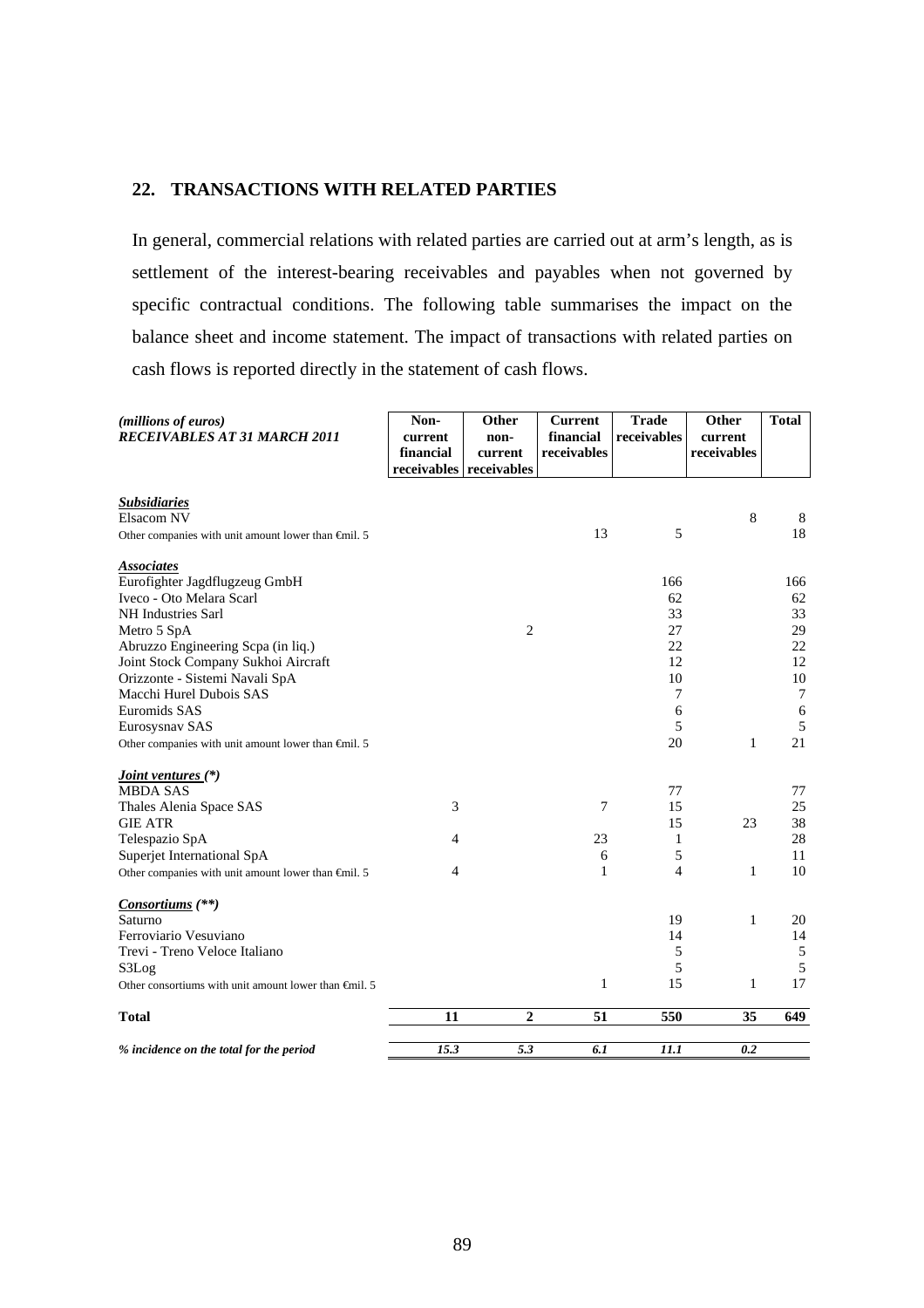| (millions of euros)<br>PAYABLES AT 31 MARCH 2011              | Non-<br>current<br>borrowings | Other<br>non-<br>current<br>payables | <b>Current</b><br>borrowingss | <b>Trade</b><br>payables | Other<br>current<br>payables |     | <b>Total Guaran-</b><br>tees |
|---------------------------------------------------------------|-------------------------------|--------------------------------------|-------------------------------|--------------------------|------------------------------|-----|------------------------------|
| <b>Subsidiaries</b>                                           |                               |                                      |                               |                          |                              |     |                              |
| Elsacom SpA (in liq.)                                         |                               |                                      |                               |                          | 5                            | 5   |                              |
| Other companies with unit amount lower than $\epsilon$ mil. 5 |                               |                                      | $\mathbf{1}$                  | 17                       |                              | 18  |                              |
| <b>Associates</b>                                             |                               |                                      |                               |                          |                              |     |                              |
| Eurofighter Jagdflugzeug Gmbh                                 |                               |                                      | 78                            | 9                        |                              | 87  |                              |
| Consorzio Start SpA                                           |                               |                                      |                               | 30                       |                              | 30  |                              |
| Iveco Oto Melara Scarl                                        |                               |                                      |                               | 1                        | 7                            | 8   |                              |
| Contact Srl.                                                  |                               |                                      |                               | 3                        |                              | 3   |                              |
| Other companies with unit amount lower than $\epsilon$ mil. 5 |                               |                                      | $\overline{2}$                | $\overline{7}$           |                              | 9   |                              |
| <i><u><b>Joint ventures</b></u></i> (*)                       |                               |                                      |                               |                          |                              |     |                              |
| <b>MBDA SAS</b>                                               |                               |                                      | 600                           | 10                       | 1                            | 611 | 116                          |
| Thales Alenia Space SAS                                       |                               |                                      | 114                           | 10                       |                              | 124 | 1                            |
| Telespazio SpA                                                |                               |                                      |                               |                          |                              |     | 207                          |
| Other companies with unit amount lower than $\epsilon$ mil. 5 |                               |                                      |                               | 8                        | 7                            | 15  |                              |
| Consortiums $(**)$ and Other                                  |                               |                                      |                               |                          |                              |     |                              |
| Consorzi e altre società di importo unitario                  |                               |                                      |                               |                          |                              |     |                              |
| inferiore a $\epsilon$ mil.5                                  |                               |                                      |                               | 12                       |                              | 12  |                              |
| <b>Total</b>                                                  | $\sim$                        | ٠                                    | 795                           | 107                      | 20                           | 922 | 324                          |
| % incidence on the total for the period                       | $\blacksquare$                | $\blacksquare$                       | 64.6                          | 0.9                      | 1.3                          |     |                              |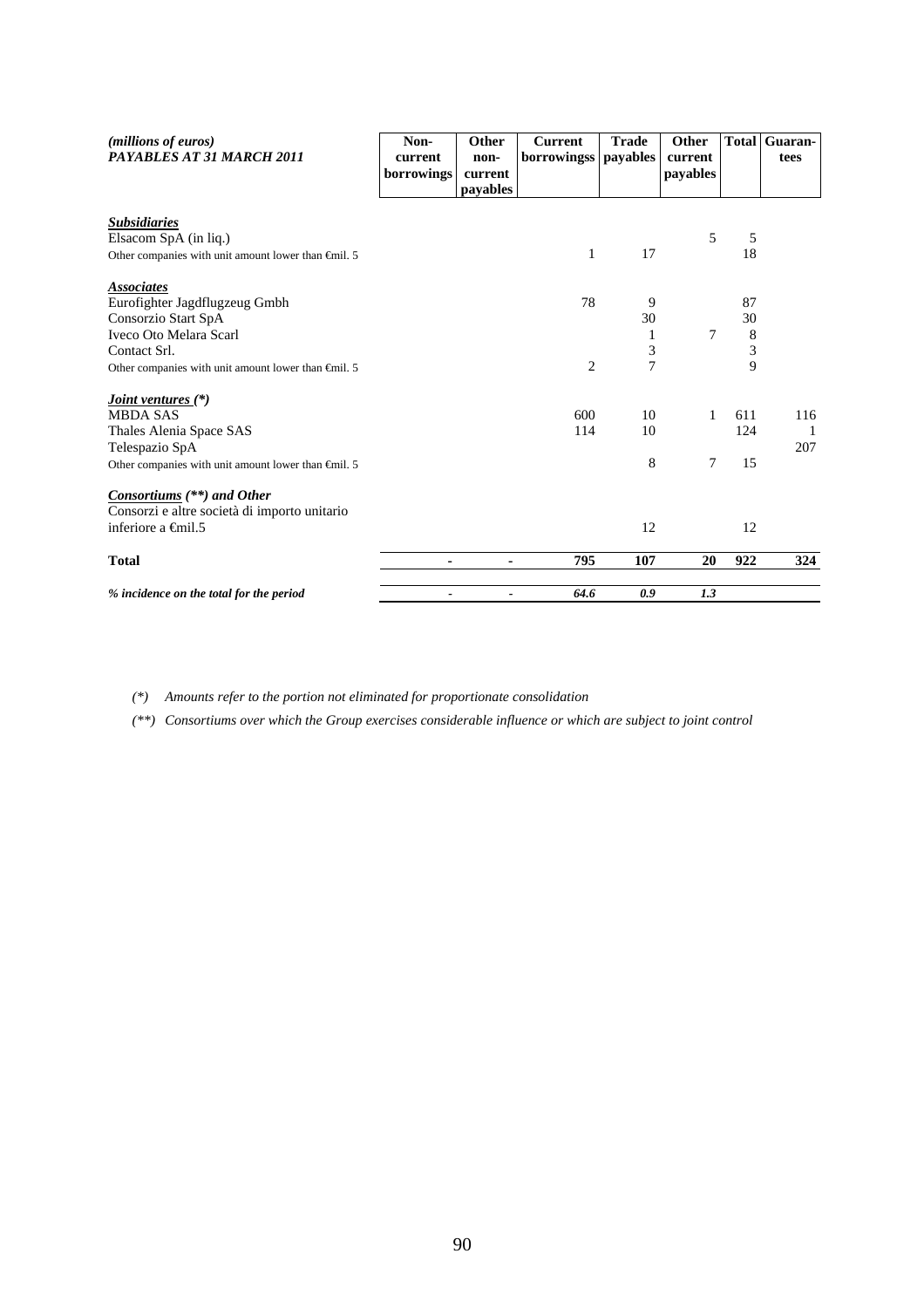| $(\epsilon$ millions)<br><b>RECEIVABLES AT 31 DECEMBER 2010</b> | Non-<br>current<br>financial<br>receivables receivables | Other<br>non-<br>current | <b>Current</b><br>financial<br>receivables | <b>Trade</b><br>receivables | Other<br>current<br>receivables | <b>Total</b>     |
|-----------------------------------------------------------------|---------------------------------------------------------|--------------------------|--------------------------------------------|-----------------------------|---------------------------------|------------------|
| <b>Subsidiaries</b>                                             |                                                         |                          |                                            |                             |                                 |                  |
| Alifana Due Scrl                                                |                                                         |                          |                                            | $\sqrt{5}$                  |                                 | 5                |
| Other companies with unit amount lower than $\epsilon$ mil. 5   |                                                         |                          | 9                                          | $\overline{2}$              |                                 | 11               |
| <b>Associates</b>                                               |                                                         |                          |                                            |                             |                                 |                  |
| Eurofighter Jagdflugzeug GmbH                                   |                                                         |                          |                                            | 172                         |                                 | 172              |
| Iveco - Oto Melara Scarl                                        |                                                         |                          |                                            | 41                          |                                 | 41               |
| Metro 5 SpA                                                     |                                                         | 1                        |                                            | 41                          |                                 | 42               |
| NH Industries Sarl                                              |                                                         |                          |                                            | 34                          |                                 | 34               |
| Abruzzo Engineering Scpa                                        |                                                         |                          |                                            | 22                          |                                 | 22               |
| Joint Stock Company Sukhoi Aircraft                             |                                                         |                          |                                            | 11                          |                                 | 11               |
| Orizzonte - Sistemi Navali SpA                                  |                                                         |                          |                                            | 8                           |                                 | $\,8\,$          |
| Macchi Hrel Dubois SAS                                          |                                                         |                          |                                            | 7                           |                                 | $\boldsymbol{7}$ |
| Euromids SAS                                                    |                                                         |                          |                                            | 5                           |                                 | $\sqrt{5}$       |
| Eurosysnav SAS                                                  |                                                         |                          |                                            | 5                           |                                 | $\sqrt{5}$       |
| Other companies with unit amount lower than $\epsilon$ mil. 5   | 2                                                       |                          |                                            | 19                          | $\mathbf{1}$                    | 22               |
| <i><u><b>Joint ventures</b></u></i> (*)                         |                                                         |                          |                                            |                             |                                 |                  |
| <b>MBDA SAS</b>                                                 |                                                         |                          |                                            | 66                          |                                 | 66               |
| Thales Alenia Space SAS                                         | 3                                                       |                          | 7                                          | 15                          |                                 | 25               |
| <b>GIE ATR</b>                                                  |                                                         |                          |                                            | 13                          | 4                               | 17               |
| Telespazio SpA                                                  |                                                         |                          | 17                                         | 2                           | 1                               | 20               |
| Superject International SpA                                     |                                                         |                          |                                            | 5                           |                                 | $\sqrt{5}$       |
| Other companies with unit amount lower than $\oplus$ nil. 5     | 4                                                       |                          | 1                                          | 1                           | 1                               | $\overline{7}$   |
| <i>Consortiums</i> (**)                                         |                                                         |                          |                                            |                             |                                 |                  |
| Saturno                                                         |                                                         |                          |                                            | 23                          | $\mathbf{1}$                    | 24               |
| Ferroviario Vesuviano                                           |                                                         |                          |                                            | 14                          |                                 | 14               |
| Trevi - Treno Veloce Italiano                                   |                                                         |                          |                                            | 9                           |                                 | 9                |
| S3Log                                                           |                                                         |                          |                                            | 6                           |                                 | 6                |
| Other consortiums with unit amount lower than €mil. 5           |                                                         |                          |                                            | 13                          | 1                               | 14               |
| <b>Total</b>                                                    | $\boldsymbol{9}$                                        | $\mathbf{1}$             | 34                                         | 539                         | $\boldsymbol{9}$                | 592              |
| % incidence on the total for the period                         | 11.7                                                    | 3.0                      | 4.2                                        | 10.4                        | 0.1                             |                  |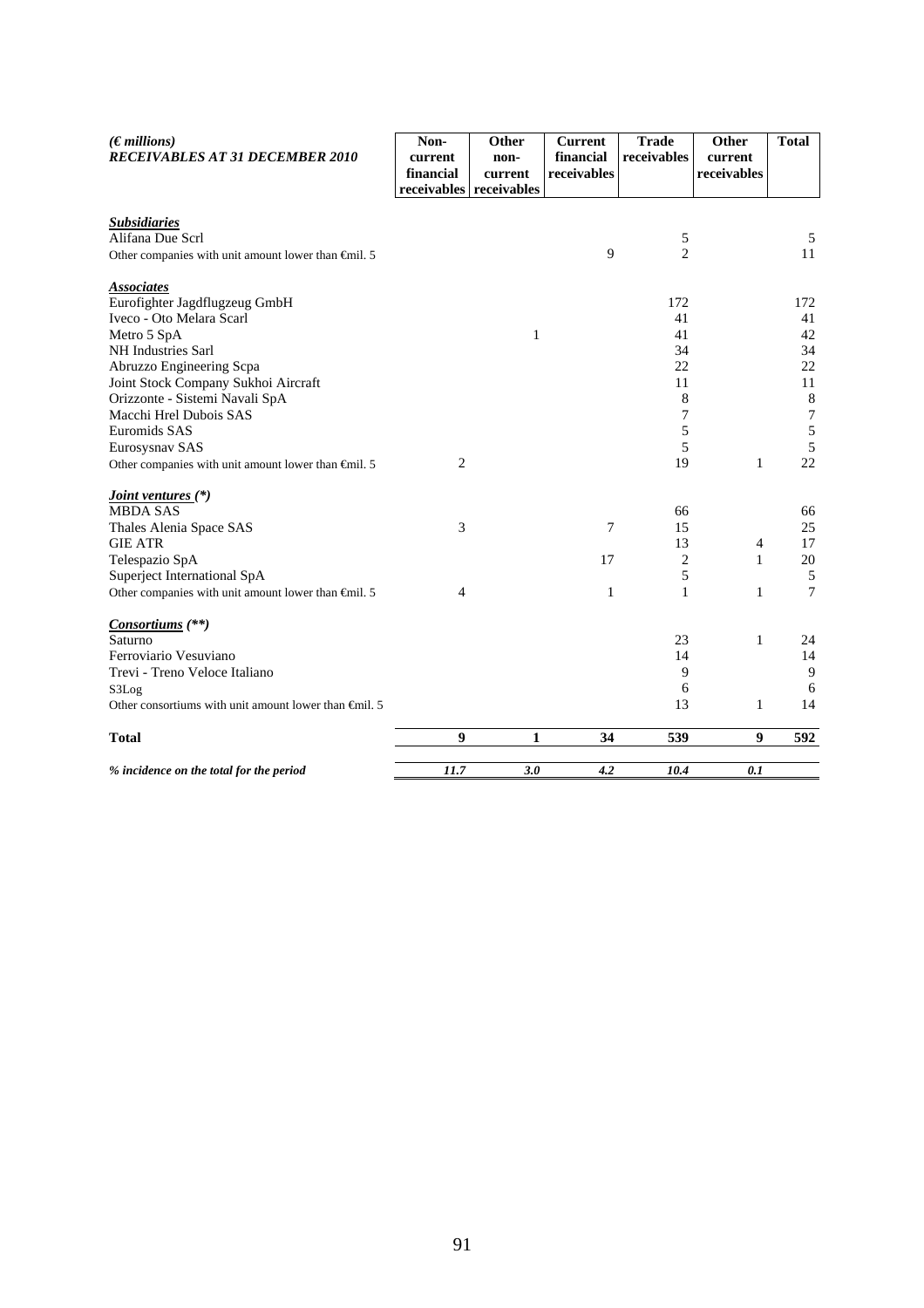| $(\epsilon$ <i>millions</i> )<br><b>PAYABLES AT 31 DECEMBER 2010</b> | Non-<br>current<br>borrowings | Other<br>non-<br>current<br>payables | <b>Current</b><br>borro-<br>wings | <b>Trade</b><br>payables | Other<br>current<br>payables |                | <b>Total Guaran-</b><br>tees |
|----------------------------------------------------------------------|-------------------------------|--------------------------------------|-----------------------------------|--------------------------|------------------------------|----------------|------------------------------|
| <b>Subsidiaries</b>                                                  |                               |                                      |                                   |                          |                              |                |                              |
| Alifana Due Scrl                                                     |                               |                                      |                                   | 6                        |                              | 6              |                              |
| Other companies with unit amount lower than $\oplus$ nil. 5          |                               |                                      |                                   | 13                       | 1                            | 14             |                              |
| <b>Associates</b>                                                    |                               |                                      |                                   |                          |                              |                |                              |
| Eurofighter Jagdflugzeug Gmbh                                        |                               |                                      | 27                                | 9                        |                              | 36             |                              |
| Consorzio Start SpA                                                  |                               |                                      |                                   | 34                       |                              | 34             |                              |
| Iveco - Oto Melara Scarl                                             |                               |                                      |                                   |                          | 6                            | 6              |                              |
| Contact Srl                                                          |                               |                                      |                                   | 6                        |                              | 6              |                              |
| Orizzonte-Sistemi Navali SpA                                         |                               |                                      |                                   |                          |                              |                |                              |
| Other companies with unit amount lower than $\epsilon$ mil. 5        |                               |                                      | 3                                 | 9                        |                              | 12             |                              |
| <i><u><b>Joint ventures (*)</b></u></i>                              |                               |                                      |                                   |                          |                              |                |                              |
| <b>MBDA SAS</b>                                                      |                               |                                      | 588                               | 12                       | 6                            | 606            | 90                           |
| Thales Alenia Space SAS                                              |                               |                                      | 85                                | 8                        |                              | 93             | 1                            |
| Telespazio SpA                                                       |                               |                                      | 10                                | $\overline{c}$           | 1                            | 13             | 207                          |
| Superject International SpA                                          |                               |                                      |                                   | $\mathbf{1}$             | 5                            | 6              |                              |
| Other companies with unit amount lower than $\bigoplus$ nil. 5       |                               |                                      | 1                                 | 9                        |                              | 10             |                              |
| Consortiums (**)                                                     |                               |                                      |                                   |                          |                              |                |                              |
| Trevi (in liq.) - Treno Veloce Italiano                              |                               |                                      |                                   |                          | 5                            | 5              |                              |
| Other consortiums with unit amount lower than $\oplus$ nil. 5        |                               |                                      |                                   | 7                        |                              | $\overline{7}$ |                              |
| <b>Total</b>                                                         | ۰                             | ٠                                    | 714                               | 116                      | 24                           | 854            | 298                          |
| % incidence on the total for the period                              | $\tilde{\phantom{a}}$         | $\blacksquare$                       | 56.7                              | 2.5                      | 1.5                          |                |                              |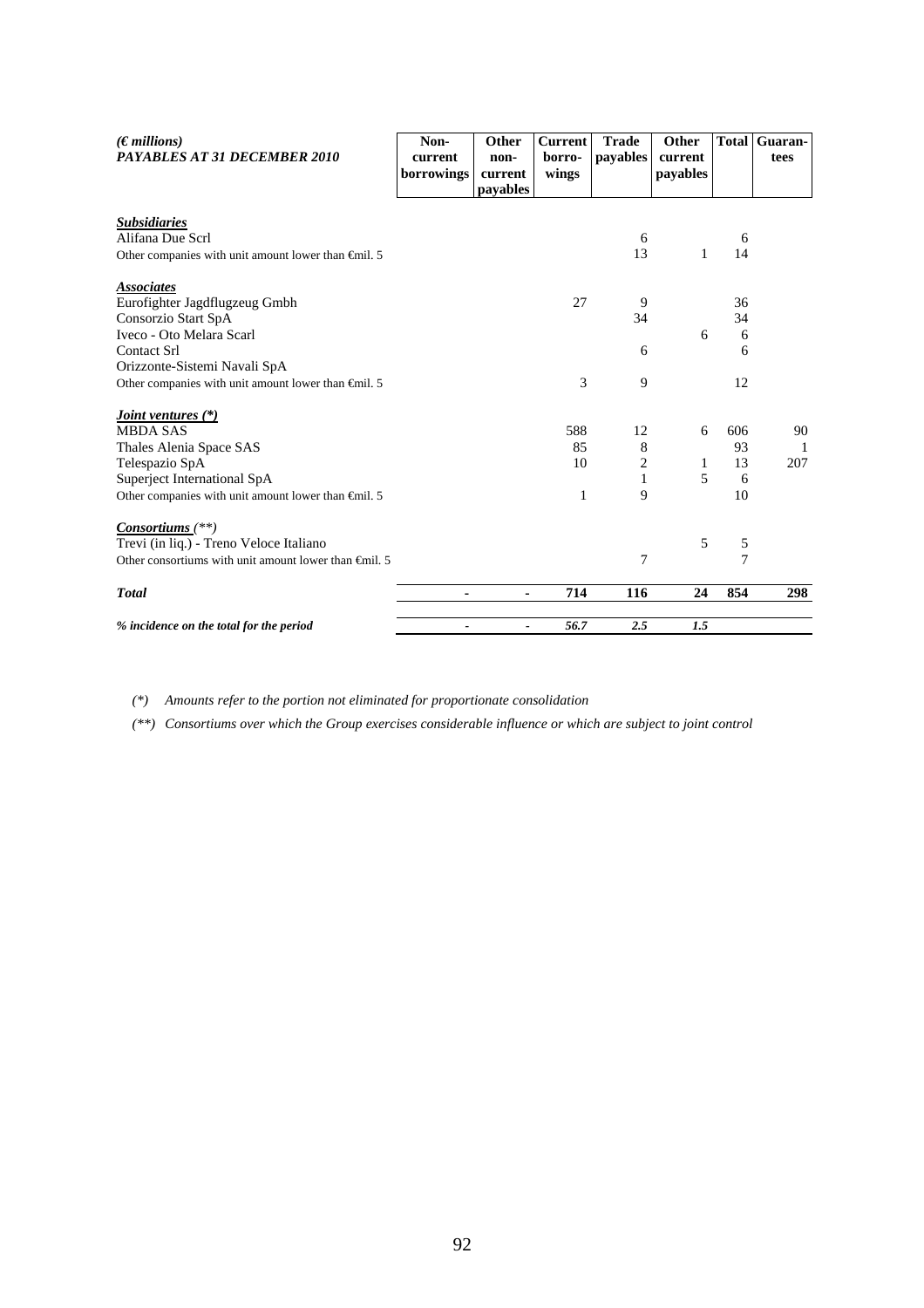| For the three months ended 31 March 2011                      | <b>Revenue</b> | Other     | <b>Costs</b> | Other     | <b>Finance</b> | <b>Finance</b> |
|---------------------------------------------------------------|----------------|-----------|--------------|-----------|----------------|----------------|
|                                                               |                | operating |              | operating | income         | costs          |
| ( <i>millions of euros</i> )                                  |                | income    |              | expenses  |                |                |
| <b>Subsidiaries</b>                                           |                |           |              |           |                |                |
| Other companies with unit amount lower than $\epsilon$ mil. 5 | 1              |           | 8            |           |                |                |
| <b>Associates</b>                                             |                |           |              |           |                |                |
| Eurofighter Jagdflugzeug Gmbh                                 | 133            |           |              |           |                |                |
| Orizzonte Sistemi Navali SpA                                  | 22             |           | 1            |           |                |                |
| Iveco - Oto Melara Scarl.                                     | 21             |           | 1            |           |                |                |
| NH Industries Sarl                                            | 15             |           |              |           |                |                |
| Consorzio Start SpA                                           |                |           | 6            |           |                |                |
| Other companies with unit amount lower than $\epsilon$ mil. 5 | 18             |           | $\mathbf{1}$ | 1         |                |                |
| <i>Joint ventures</i> $(*)$                                   |                |           |              |           |                |                |
| <b>GIE ATR</b>                                                | 21             |           |              |           |                |                |
| <b>MBDA SAS</b>                                               | 26             |           |              |           |                | 1              |
| Other companies with unit amount lower than $\epsilon$ mil. 5 | 8              | 1         | 4            |           |                | 1              |
| Consortiums $(**)$                                            |                |           |              |           |                |                |
| Other consortiums with unit amount lower than $\oplus$ nil. 5 | 4              |           | 1            |           |                |                |
| <b>Total</b>                                                  | 269            | 1         | 22           | 1         | ٠              | $\mathbf{2}$   |
| % incidence on the total for the period                       | 7.0            | 0.9       | 1            | 0.9       |                | 0.7            |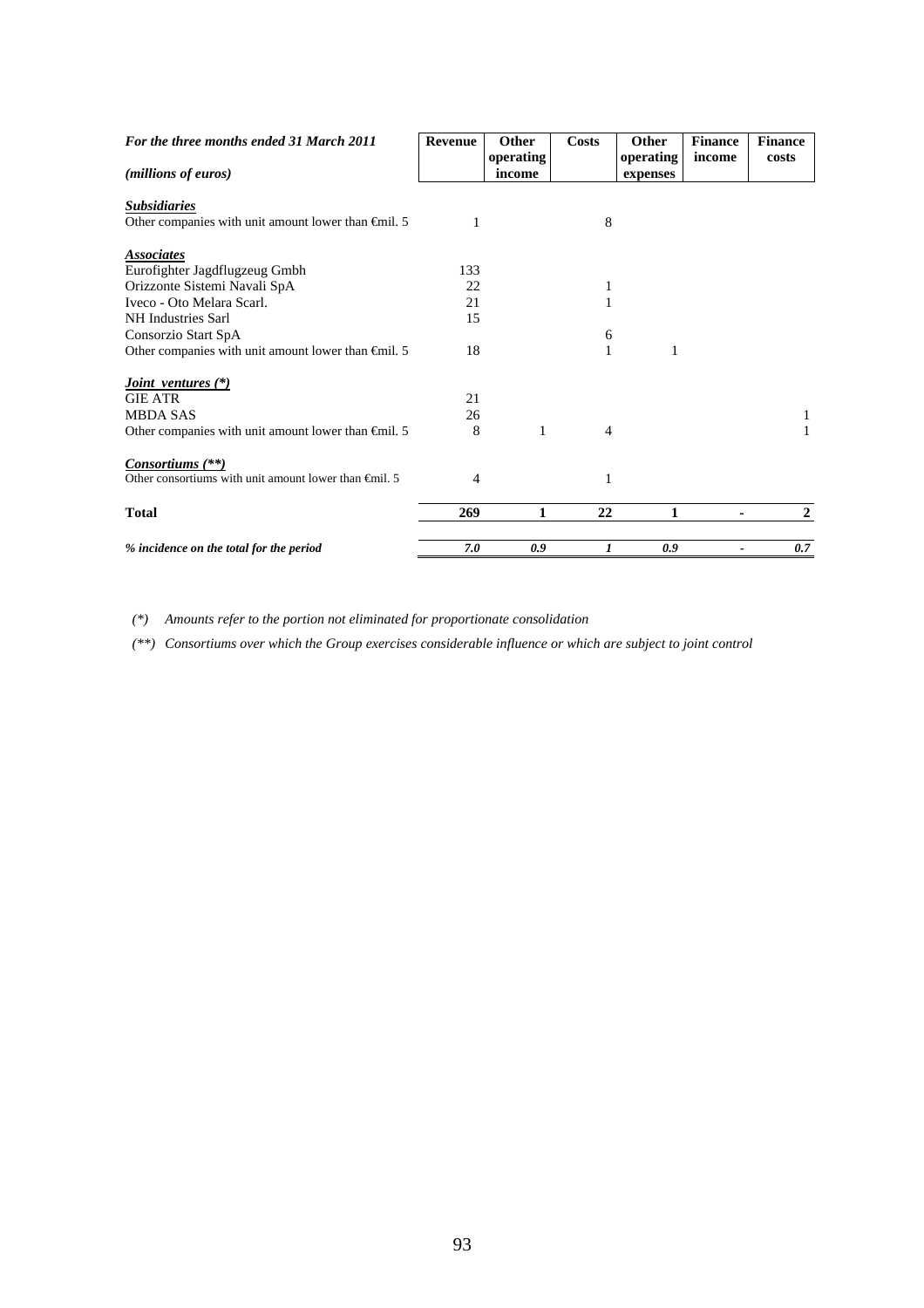| For the three months ended 31 March 2010                        | <b>Revenue</b> | Other     | <b>Costs</b> | Other     | <b>Finance</b> | <b>Finance</b> |
|-----------------------------------------------------------------|----------------|-----------|--------------|-----------|----------------|----------------|
|                                                                 |                | operating |              | operating | income         | costs          |
| (millions of euros)                                             |                | income    |              | expenses  |                |                |
| <b>Subsidiaries</b>                                             |                |           |              |           |                |                |
| Other companies with unit amount lower than $\epsilon$ mil. 5   | 3              |           | 5            |           |                |                |
|                                                                 |                |           |              |           |                |                |
| <b>Associates</b>                                               |                |           |              |           |                |                |
| Eurofighter Jagdflugzeug Gmbh                                   | 132            |           |              |           |                |                |
| NH Industries Sarl                                              | 26             |           |              |           |                |                |
| Orizzonte Sistemi Navali SpA                                    | 19             |           |              |           |                |                |
| Iveco - Oto Melara Scarl.                                       | 16             |           |              |           |                | 1              |
| Eurofighter Simulation Sistems GmbH                             | 5              |           |              |           |                |                |
| Other companies with unit amount lower than $\epsilon$ mil. 5   | 13             |           | 7            |           |                |                |
| <i>Joint ventures</i> (*)                                       |                |           |              |           |                |                |
| <b>GIE ATR</b>                                                  | 16             |           |              |           |                | $\mathbf{1}$   |
| <b>MBDA SAS</b>                                                 | 21             |           |              |           |                |                |
| Thales Alenia Space SAS                                         | 6              |           |              |           |                |                |
| Other companies with unit amount lower than $\epsilon$ mil. 5   | 1              | 1         | 3            |           |                |                |
| Consortiums $(**)$                                              |                |           |              |           |                |                |
| Saturno                                                         | 11             |           | 1            |           |                |                |
| Other consortiums with unit amount lower than $\epsilon$ mil. 5 | 3              |           | 1            |           |                |                |
|                                                                 |                |           |              |           |                |                |
| <b>Total</b>                                                    | 272            | 1         | 17           |           |                | $\overline{2}$ |
| % incidence on the total for the period                         | 6.7            | 0.8       | 0.1          |           |                | 0.7            |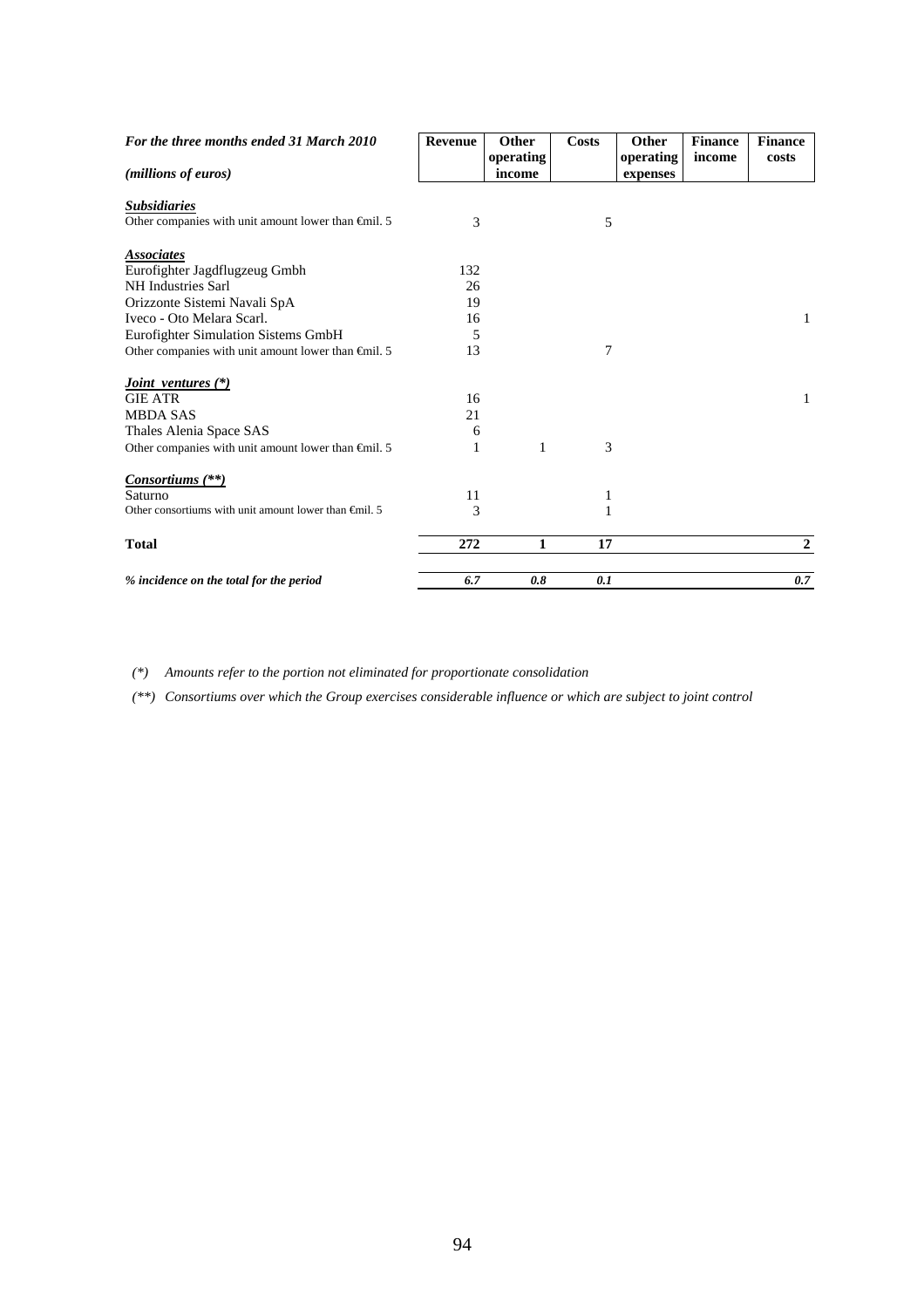### **23. OTHER OPERATING INCOME (EXPENSES)**

### These regard:

|                                                                      | For the three months ended 31 March |                |            |               |                |            |
|----------------------------------------------------------------------|-------------------------------------|----------------|------------|---------------|----------------|------------|
|                                                                      |                                     | 20011          |            | <b>2010</b>   |                |            |
|                                                                      | <b>Income</b>                       | <b>Expense</b> | <b>Net</b> | <b>Income</b> | <b>Expense</b> | <b>Net</b> |
| Grants for research and development                                  | 13                                  |                | 13         | 23            |                | 23         |
| Exchange rate difference on operating items                          | 53                                  | (59)           | (6)        | 65            | (59)           | 6          |
| Indirect taxes                                                       |                                     | (11)           | (11)       |               | (11)           | (11)       |
| Gains/losses on sales of assets                                      | 1                                   |                | 1          |               |                |            |
| Insurance reimbursements                                             | 4                                   |                | 4          | 3             |                | 3          |
| Reversal of impairment of receivables                                | 3                                   |                | 3          | 3             |                | 3          |
| Gains/losses on operating receivables                                |                                     |                |            |               |                |            |
| Restructuring costs                                                  |                                     |                |            |               |                |            |
| Reversals of/Accruals to provisions                                  | 25                                  | (20)           | 5          | 21            | (44)           | (23)       |
| Other operating income (expenses)                                    | 14                                  | (25)           | (11)       | 12            | (20)           | (8)        |
| Other operating income (expenses) attributable to<br>related parties | 1                                   | (1)            |            | 1             |                | 1          |
| <b>Total</b>                                                         | 114                                 | (116)          | (2)        | 128           | (134)          | (6)        |

The most significant changes in "Reversals of/Accruals to provisions" compared with the same period of 2010 relate to the provision for product guarantees, the provision for risks and contractual charges and other provisions.

95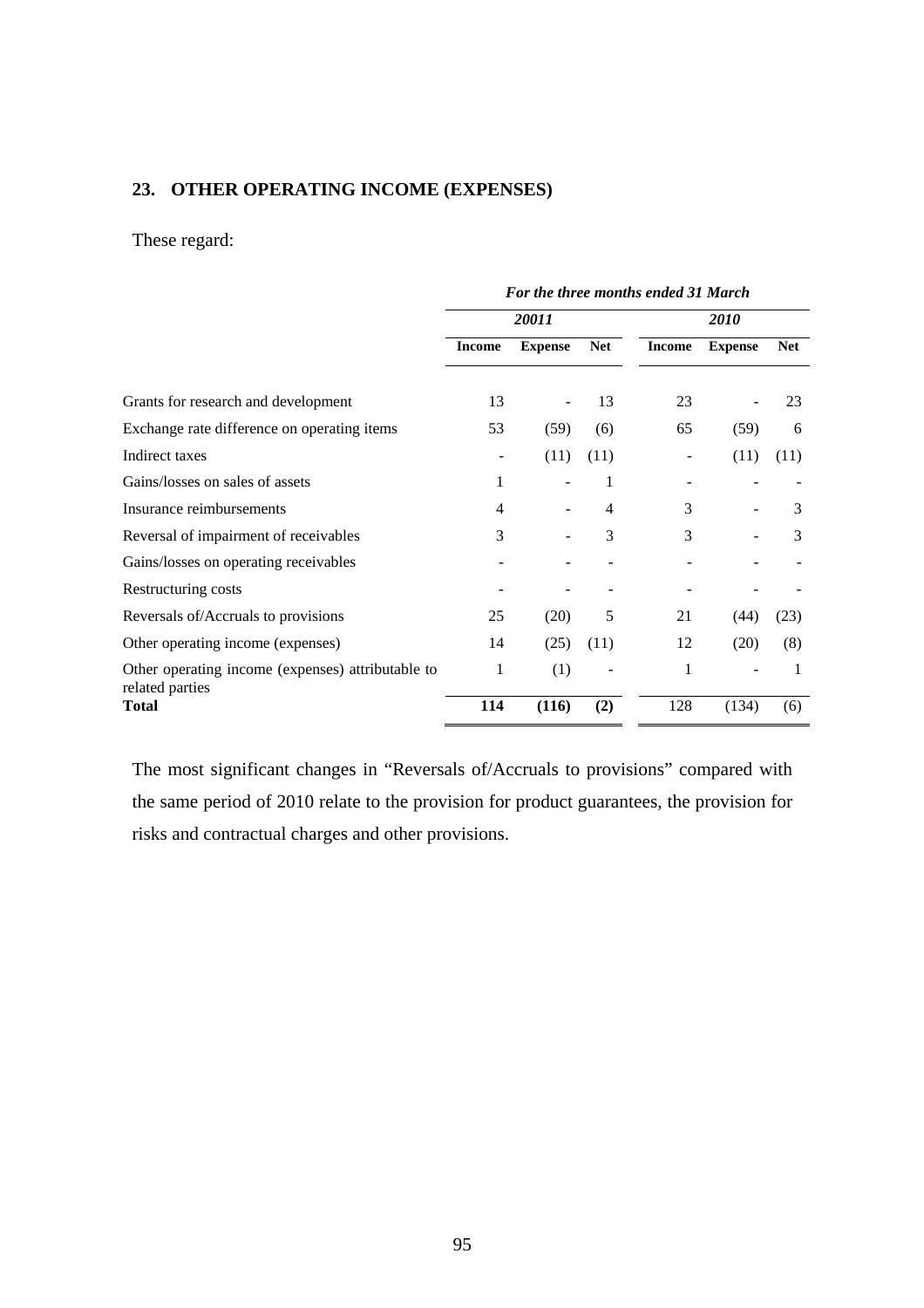# **24. RAW MATERIALS AND CONSUMABLES USED AND PERSONNEL COSTS**

In particular, these include:

|                                                                                    | For the three months ended 31 March |       |             |       |
|------------------------------------------------------------------------------------|-------------------------------------|-------|-------------|-------|
|                                                                                    | 2011                                |       | <i>2010</i> |       |
| Raw materials and consumables used                                                 |                                     | 1,266 |             | 1,361 |
| Purchase of services                                                               |                                     | 1,234 |             | 1,232 |
| Costs to related parties (Note 22)                                                 |                                     | 22    |             | 17    |
| Personnel costs                                                                    |                                     | 1,223 |             | 1,194 |
| Wages, salaries and contributions                                                  | 1,123                               |       | 1,083       |       |
| Cost of stock grant plans                                                          | 1                                   |       | 12          |       |
| Costs related to defined-benefit plans                                             | 15                                  |       | 13          |       |
| Costs related to defined-contribution plans                                        | 36                                  |       | 35          |       |
| Restructuring costs                                                                | 13                                  |       | 2           |       |
| Other personnel costs                                                              | 35                                  |       | 49          |       |
| Changes in inventories of work in progress,<br>finished and semi-finished products |                                     | (128) |             | (49)  |
| Work performed by the Group and capitalised                                        |                                     | (107) |             | (106) |
| Total raw materials and consumables used<br>and personnel costs                    |                                     | 3,510 |             | 3,649 |

Regarding personnel, the average workforce went from 76,082 in the first three months of 2010 to 73,678 in the same period of the current year, for a net decrease of 2,404 due mainly to the company reorganisation and restructuring process begun last year, particularly in the Aeronautics, Helicopters, Defence and Security Electronics and Transportation divisions.

The workforce at 31 March 2011 came to 74,497, down a net of 700 employees from the 75,197 reported at 31 December 2010.

Personnel costs came to  $\epsilon$ mil. 1,223 in the first three months of 2011 as compared with  $\theta$ mil. 1,194 in the same period of 2010, for a net increase of  $\theta$ mil. 29, which essentially reflects the rise in restructuring costs and other early-retirement incentives.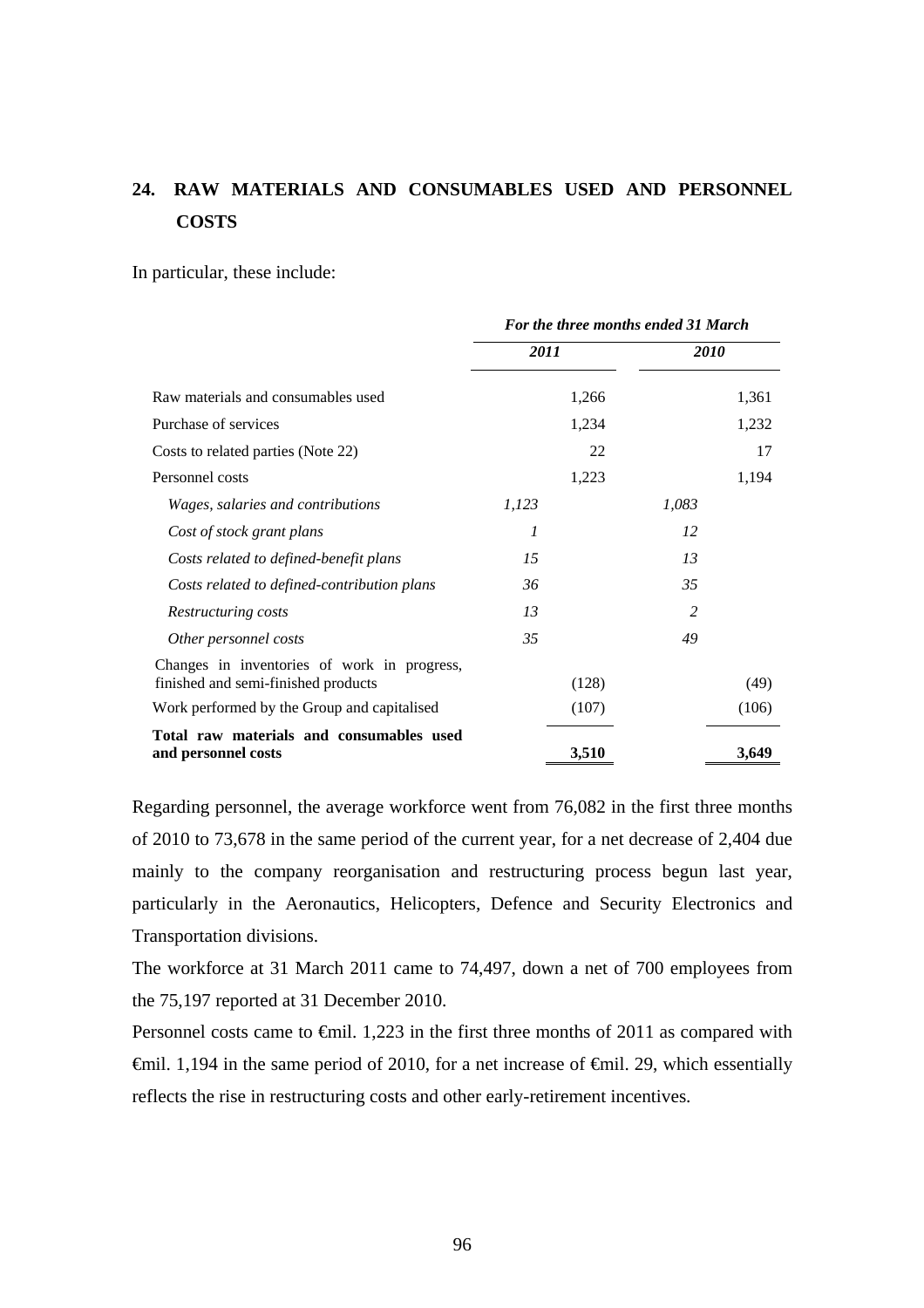The cost of stock grant plans relates to the portion attributable to Ansaldo STS group's plan. The costs recognised in the first quarter of 2010 related to the third tranche of the Finmeccanica Group's 2008-2010 stock grant plan.

Restructuring costs include the costs of company reorganisations, affecting, in particular, the Aeronautics, Defence and Security Electronics and Transportation divisions.

Purchase of services include, among other things, the cost of acquisition of satellite capacity of the Telespazio joint venture, which was more than offset by revenue from sales (€mil. 15, compared with €mil. 17 at 31 March 2010) and costs of rents, operating leases and hires (€mil. 53, compared with €mil. 52 at 31 March 2010).

### **25. AMORTISATION, DEPRECIATION AND IMPAIRMENT**

|                                                         | For the three months ended 31 March |     |             |     |
|---------------------------------------------------------|-------------------------------------|-----|-------------|-----|
|                                                         | 2011                                |     | <i>2010</i> |     |
| Depreciation and amortisation:                          |                                     |     |             |     |
| Amortisation of intangible assets (Note 9)<br>$\bullet$ |                                     | 62  |             | 55  |
| Development costs                                       | 14                                  |     | 9           |     |
| Non-recurring costs                                     | 6                                   |     | 6           |     |
| Acquired through a business combination                 | 21                                  |     | 21          |     |
| <i>Other</i>                                            | 21                                  |     | 19          |     |
| • Depreciation of property, plant and equipment         |                                     | 94  |             | 98  |
| Impairment:                                             |                                     |     |             |     |
| • non-current assets and investment properties          |                                     |     |             |     |
| • goodwill                                              |                                     |     |             |     |
| • operating receivables                                 |                                     | 6   |             | 3   |
| Total amortisation, depreciation and impairment         |                                     | 162 |             | 156 |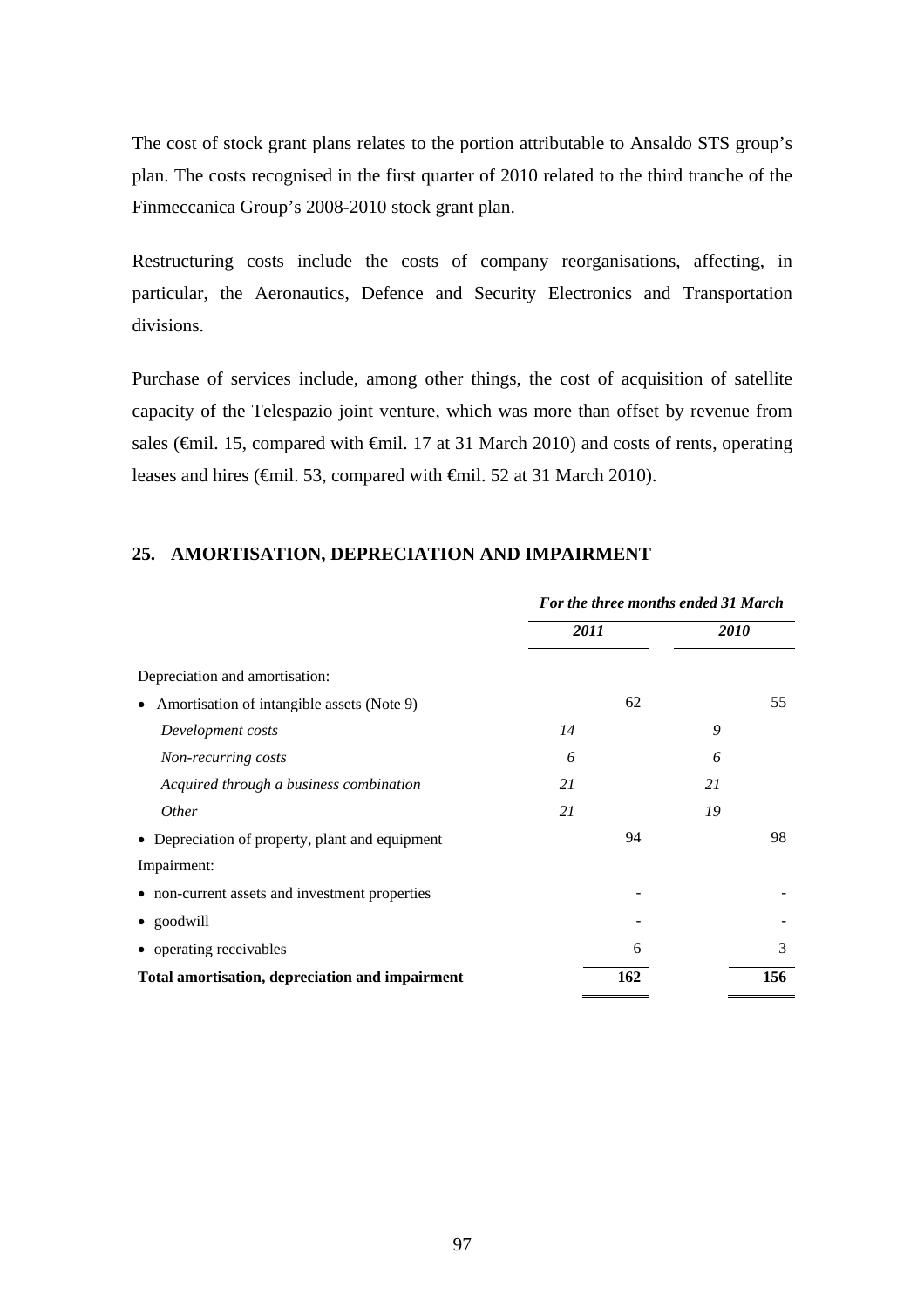#### **26. FINANCE INCOME AND COSTS**

Below is a breakdown of finance income and costs:

|                                                                                                       | For the three months ended 31 March |             |                       |                   |             |             |  |
|-------------------------------------------------------------------------------------------------------|-------------------------------------|-------------|-----------------------|-------------------|-------------|-------------|--|
|                                                                                                       |                                     | 2011        |                       |                   | 2010        |             |  |
|                                                                                                       | <b>Income</b>                       | Cost        | <b>Net</b>            | <b>Income</b>     | Cost        | <b>Net</b>  |  |
| Dividends                                                                                             |                                     |             |                       | 1                 |             | 1           |  |
| Discounting of receivables, payables<br>and provisions<br>Interests                                   | 1<br>5                              | (1)<br>(73) | (68)                  | $\mathbf{1}$<br>5 | (2)<br>(82) | (1)<br>(77) |  |
| Premiums (paid) received on IRS                                                                       | 8                                   |             | 8                     | 8                 | (5)         | 3           |  |
| Commissions (including commissions<br>on non-recourse items)<br>Fair value adjustments through profit |                                     | (8)         | (8)                   |                   | (8)         | (8)         |  |
| or loss<br>Premiums (paid) received on forwards                                                       | 26<br>1                             | (84)<br>(1) | (58)                  | 46<br>3           | (36)<br>(1) | 10<br>2     |  |
| Exchange-rate differences                                                                             | 94                                  | (75)        | 19                    | 149               | (135)       | 14          |  |
| Value adjustments to equity<br>investments<br>Interest cost on defined-benefit plans                  | $\overline{2}$                      |             | $\overline{2}$        |                   |             |             |  |
| (less expected returns on plan assets)<br>(Note 19)<br>Finance income/costs - related parties         |                                     | (6)         | (6)                   |                   | (8)         | (8)         |  |
| (Note 22)<br>Other finance income and costs                                                           | 25                                  | (2)<br>(23) | (2)<br>$\overline{2}$ | 3                 | (2)         | (2)<br>3    |  |
|                                                                                                       | 162                                 | (273)       | (111)                 | 216               | (279)       | (63)        |  |

During the period the Group reported a significant increase in net finance costs as compared with the first three months of 2010, mainly due to the application of the fair value method.

This is broken down as follows:

- net interest costs of €mil. 68 (€mil. 77 in costs at 31 March 2010). Specifically, the figure reported for the first three months of 2011 includes €mil. 66 (€mil. 71 at 31 March 2010) of interest on bonds. The amount of the interest on bonds benefitted from the extinguishing of the exchangeable bond in the second half of 2010;
- net costs arising from the application of fair value to the income statement of €mil. 58 (€mil. 10 of net income in the same period of 2010), as detailed below: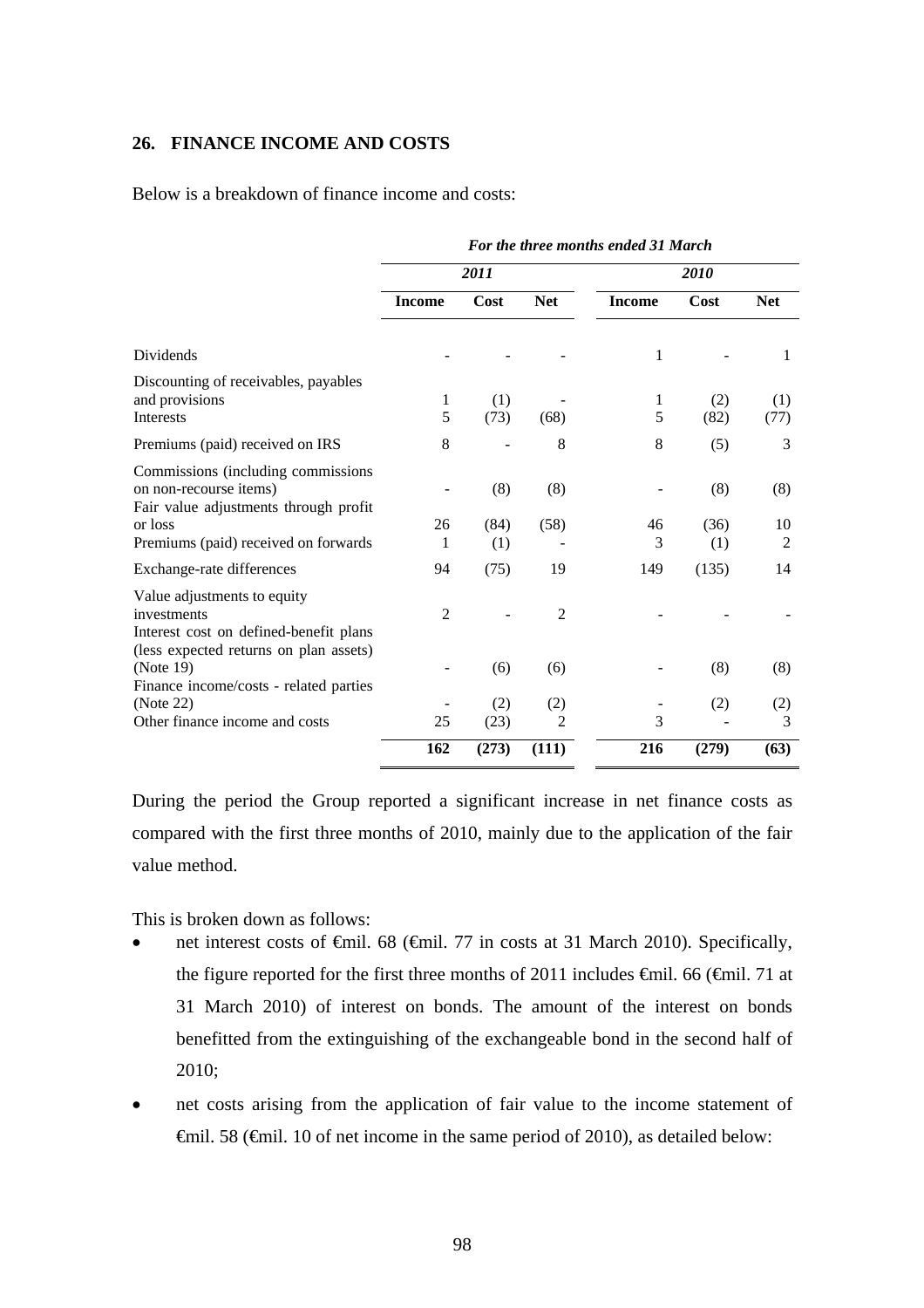|                                                                                       | 2011   |      |            | 2010           |      |            |  |
|---------------------------------------------------------------------------------------|--------|------|------------|----------------|------|------------|--|
|                                                                                       | Income | Cost | <b>Net</b> | <b>Income</b>  | Cost | <b>Net</b> |  |
| Foreign-currency swaps                                                                | 6      | (33) | (27)       | $\overline{4}$ | (27) | (23)       |  |
| Forex options                                                                         |        |      |            | 1              | (5)  | (4)        |  |
| Interest rate swaps                                                                   | 4      | (21) | (17)       | 39             |      | 39         |  |
| Ineffective component of hedging<br>on swaps (premium points)<br>Embedded derivatives | 3      | (17) | (14)       | 2              | (4)  | (2)        |  |
| Other equity derivatives                                                              | 13     | (13) |            |                |      |            |  |
|                                                                                       | 26     | (84) | (58)       | 46             | (36) | 10         |  |

*For the three months ended 31 March* 

- net costs on foreign-currency swaps include the effects of trading derivative instruments or instruments which, although they meet the objective of limiting the fluctuations of the underlying position within a specific range, do not meet the conditions of IAS 39, either because of the nature of the instruments themselves or the inability to mathematically demonstrate their effectiveness. Specifically the costs arising from the calculation of fair value of hedges on payables and receivables in foreign currencies were offset by income (amounting to  $\epsilon$ mil. 29) from the realignment of the exchange rates for such hedged payables and receivables at period-end, classified under "Exchangerate differences";
- costs from the fair value measurement of interest rate swaps, caused by the reduction in the expected benefits of the swap of fixed rates for floating rates as a result of the increase in the short-term portion of the interest rate curve. More specifically, the cost of  $\epsilon$ mil.17 relates to the spread between the measurement of the interest rates hedging portfolio at 31 December 2010 (positive  $\epsilon$ mil. 53) and the analogous measurement at 31 March 2011 (positive  $\theta$ mil. 36). As stated, the effect during the quarter reflects a measurement spread and represents an absolute value, dependent only upon changes in the interest rate curves, and, therefore, the "proportion" attributable to the year cannot be calculated;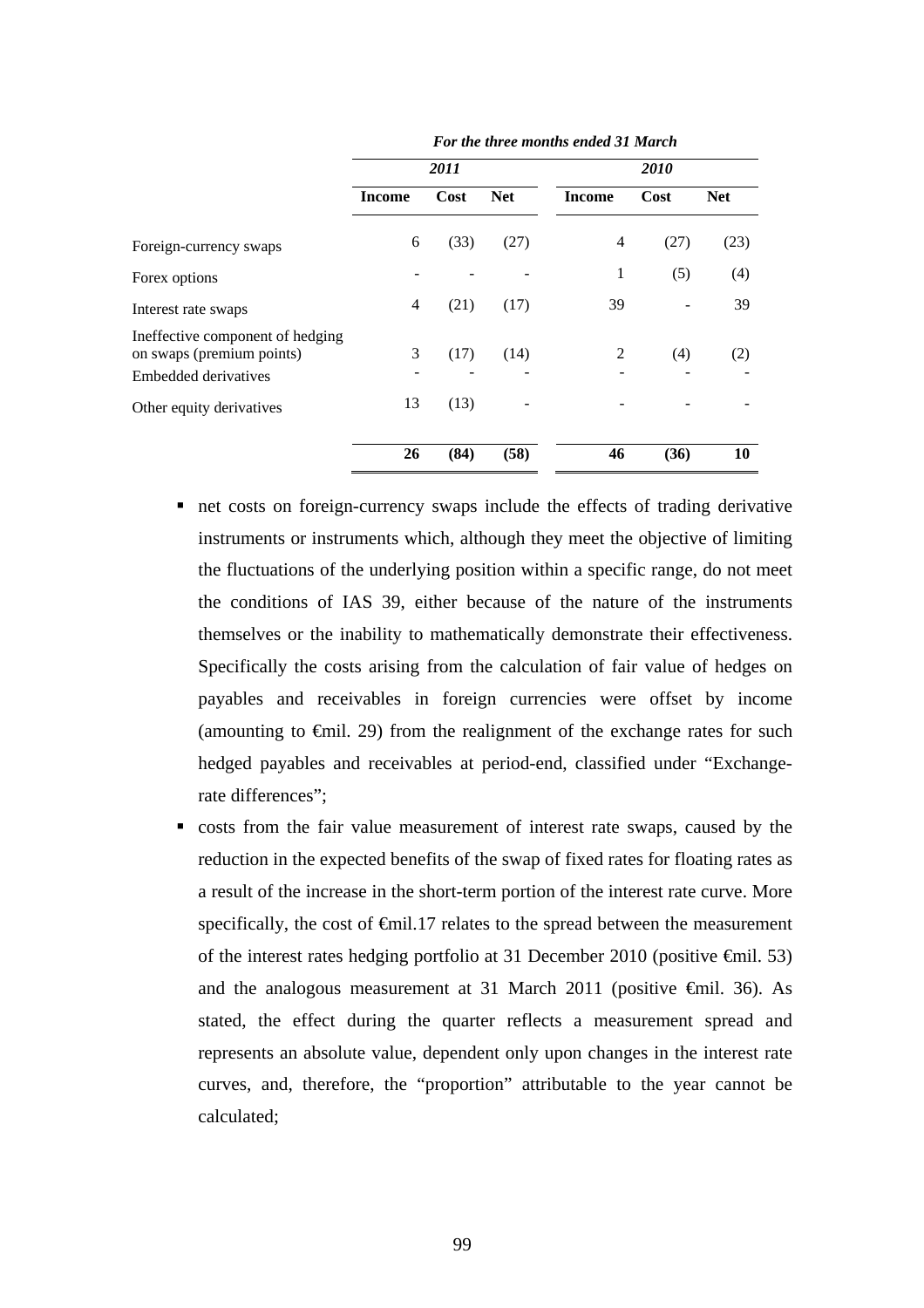- net costs from the ineffective components of hedging on swaps, amounting to €mil. 14, resulting from the fair value measurement of premium points (forwards) on transactions to hedge exchange-rate risk. This item it only a "theoretical" measurement of the possible effects if all the hedging derivatives were to be suddenly closed prior to their nature maturities;
- during the first three months of the year, the earn-out mechanism under the contract for the sale of options on STM shares signed in at the end of 2009 with Cassa Depositi e Prestiti resulted in the recognition of a cost of €mil.13. In order to neutralise any further change in the value of the item, income of €mil.13, arising from the recognition of the expiration of the option sold to third parties, was also recognised;
- net income on exchange-rate differences came to €mil. 19 (€mil. 14 in net income for the corresponding period of 2010). This figure reflects income from the realignment of the exchange rates for such hedged payables and receivables at period-end (€mil. 29), as described above. Excluding this, there would have been a net cost of €mil. 10 for the first quarter;
- other net finance income, amounting to  $\epsilon$ mil. 2 ( $\epsilon$ mil. 3 of net income for the same period of 2010), mainly includes the positive and negative effects of the commissions received and paid on the earn-out mechanism and the option mirroring the earn-out mechanism related to the sale of STM.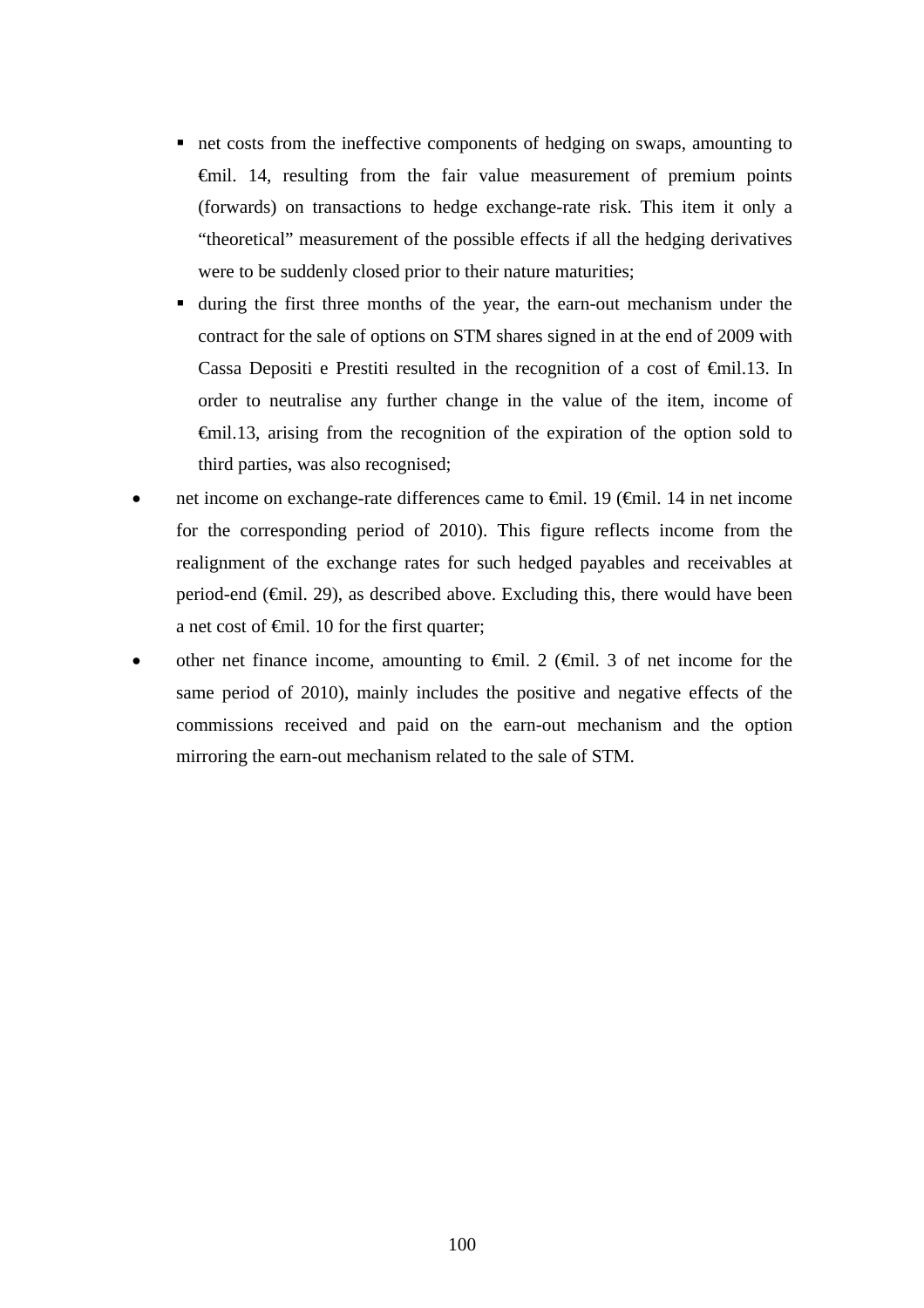### **27. INCOME TAXES**

Income tax expense can be broken down as follows:

|                                                 | For the three months ended 31 March |      |  |  |
|-------------------------------------------------|-------------------------------------|------|--|--|
|                                                 | 2011                                | 2010 |  |  |
| Corporate income tax (IRES)                     | 33                                  | 47   |  |  |
| Regional tax on productive activities<br>(IRAP) | 24                                  | 24   |  |  |
| Benefit under consolidated tax mechanism        | (27)                                | (15) |  |  |
| Other income taxes                              | 22                                  | 29   |  |  |
| Tax related to previous periods                 | (1)                                 | (6)  |  |  |
| Provisions for tax disputes                     | 1                                   |      |  |  |
| Deferred tax liabilities (assets) - net         | 3                                   | (4)  |  |  |
|                                                 | 55                                  | 76   |  |  |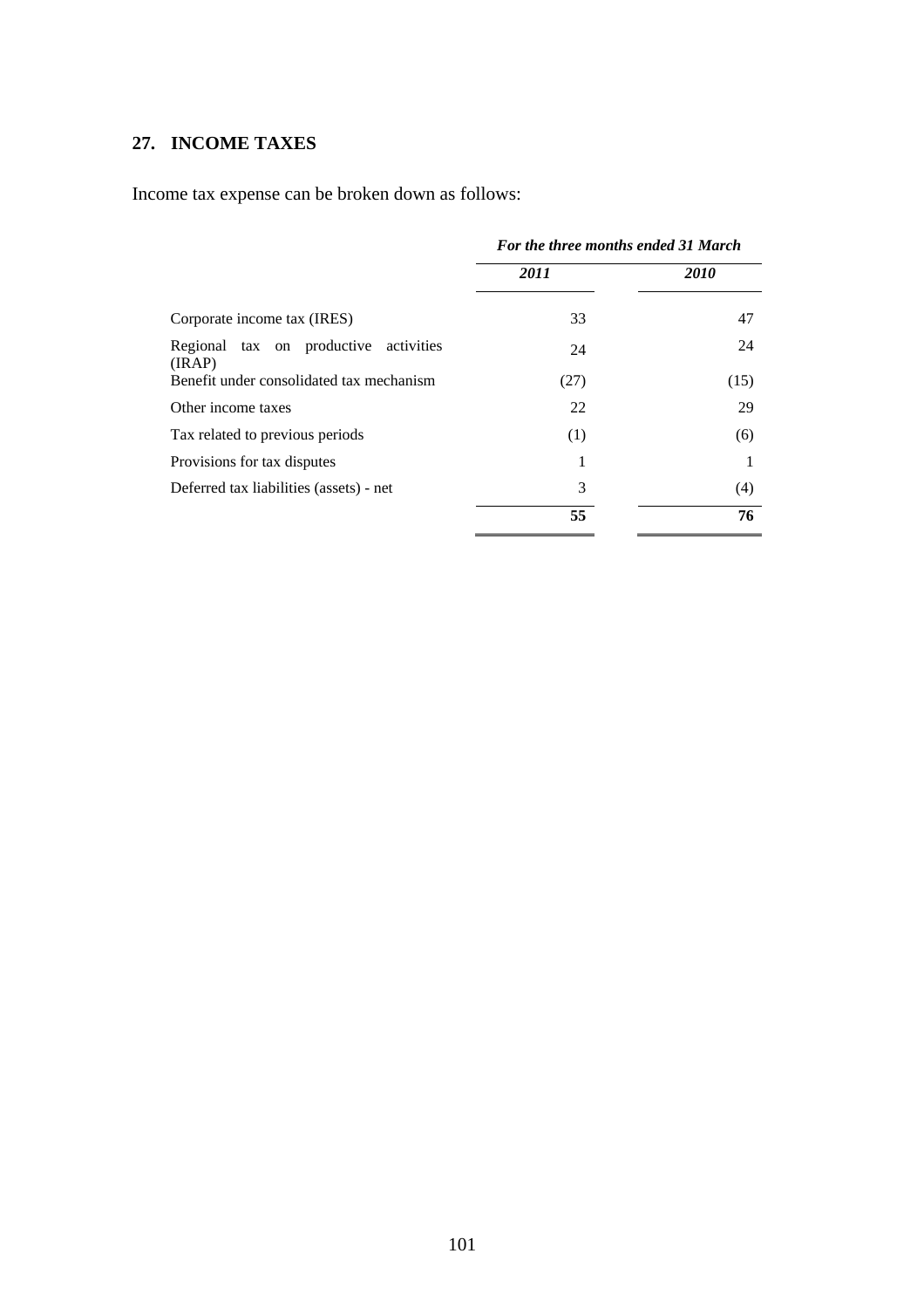|                                                        | For the three months ended 31 March |             |  |  |
|--------------------------------------------------------|-------------------------------------|-------------|--|--|
| Cash flow from operating activities                    | 2011                                | <i>2010</i> |  |  |
| Net result                                             | 7                                   | 91          |  |  |
| Depreciation, amortisation and impairment              | 162                                 | 156         |  |  |
| Share of profit (loss) of equity accounted investments | 8                                   | (2)         |  |  |
| Income taxes                                           | 55                                  | 76          |  |  |
| Costs of pension and stock grant plans                 | 16                                  | 27          |  |  |
| Net finance costs (income)                             | 111                                 | 63          |  |  |
| Other non-monetary items                               | 14                                  | 21          |  |  |
|                                                        | 373                                 | 432         |  |  |

### **28. CASH FLOW FROM OPERATING ACTIVITIES**

Costs of pension and stock grant plans include the portion of costs relating to defined benefit pension plans that is recognised as a personnel cost (the portion of costs relating to interest is carried among net finance costs). They also include the cash outlays relating to the stock grant plan classified among "cost of services" (€mil. 2).

The changes in working capital, net of the effects of the acquisition and sale of consolidated companies and exchange gains/losses, are as follows:

|                                                 | For the three months ended 31 March |             |  |  |
|-------------------------------------------------|-------------------------------------|-------------|--|--|
|                                                 | 2011                                | <i>2010</i> |  |  |
| Inventories                                     | (219)                               | (135)       |  |  |
| Contract work in progress and advances received | (436)                               | (658)       |  |  |
| Trade receivables and payables                  | (156)                               | (191)       |  |  |
| <b>Changes in working capital</b>               | (811)                               | (984)       |  |  |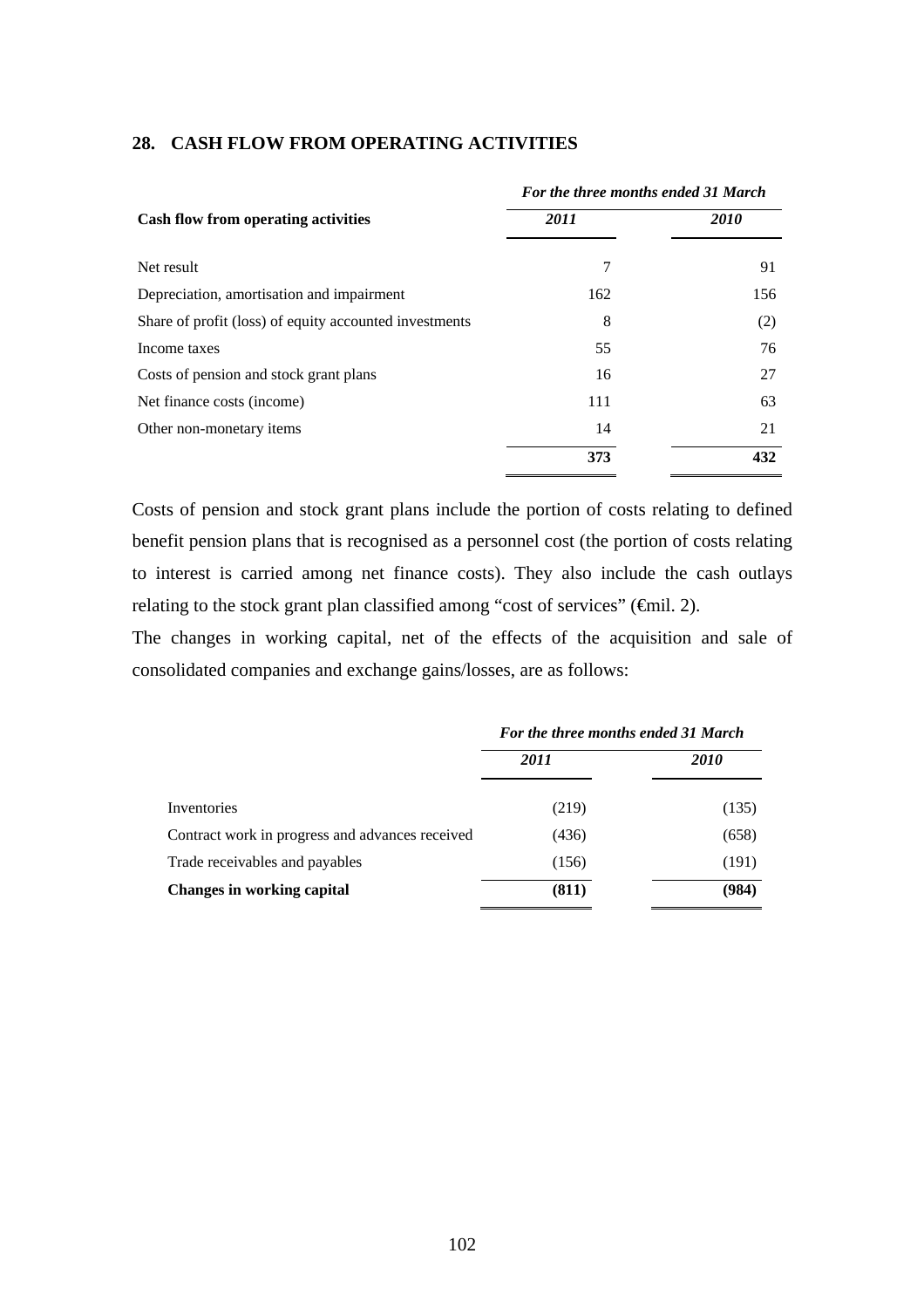### **29. EARNINGS PER SHARE**

Earnings per share (EPS) are calculated as follows:

- for basic EPS, by dividing net profit attributable to holders of ordinary shares by the average number of ordinary shares for the period less treasury shares;
- for diluted EPS, by dividing net profit by the average number of ordinary shares and the average number of ordinary shares potentially deriving from the exercise of all the option rights for stock option plans less treasury shares.

|                                                                                                         | For the three months ended 31 March |             |  |  |
|---------------------------------------------------------------------------------------------------------|-------------------------------------|-------------|--|--|
| <b>Basic EPS</b>                                                                                        | 2011                                | <i>2010</i> |  |  |
| Average number of shares for the period (in thousands)                                                  | 577,438                             | 577,006     |  |  |
| Net result (not including minority interests) $(\hat{\mathbf{q}}$ mil.)                                 |                                     | 82          |  |  |
| Result of continuing operations (not including minority<br>interests) $(\epsilon \hat{\mathbf{m}}$ il.) |                                     | 82          |  |  |
| <b>Basic EPS</b>                                                                                        |                                     | 0.141       |  |  |
| <b>Basic EPS from continuing operations</b>                                                             |                                     | 0.141       |  |  |

| <b>Diluted EPS</b>                                                                                             | For the three months ended 31 March |             |
|----------------------------------------------------------------------------------------------------------------|-------------------------------------|-------------|
|                                                                                                                | 2011                                | <i>2010</i> |
| Average number of shares for the period (in thousands)                                                         | 578,097                             | 577,665     |
| Adjusted result (not including minority interests) ( $\epsilon$ mil.)                                          |                                     | 82          |
| Adjusted result of continuing operations (not including<br>minority interests) $(\text{Gmil.})$<br>Diluted EPS |                                     | 82<br>0.141 |
| Diluted EPS from continuing operations                                                                         |                                     | 0.141       |

 For the Board of Directors the Chairman and Chief Executive Officer (Pier Francesco Guarguaglini)